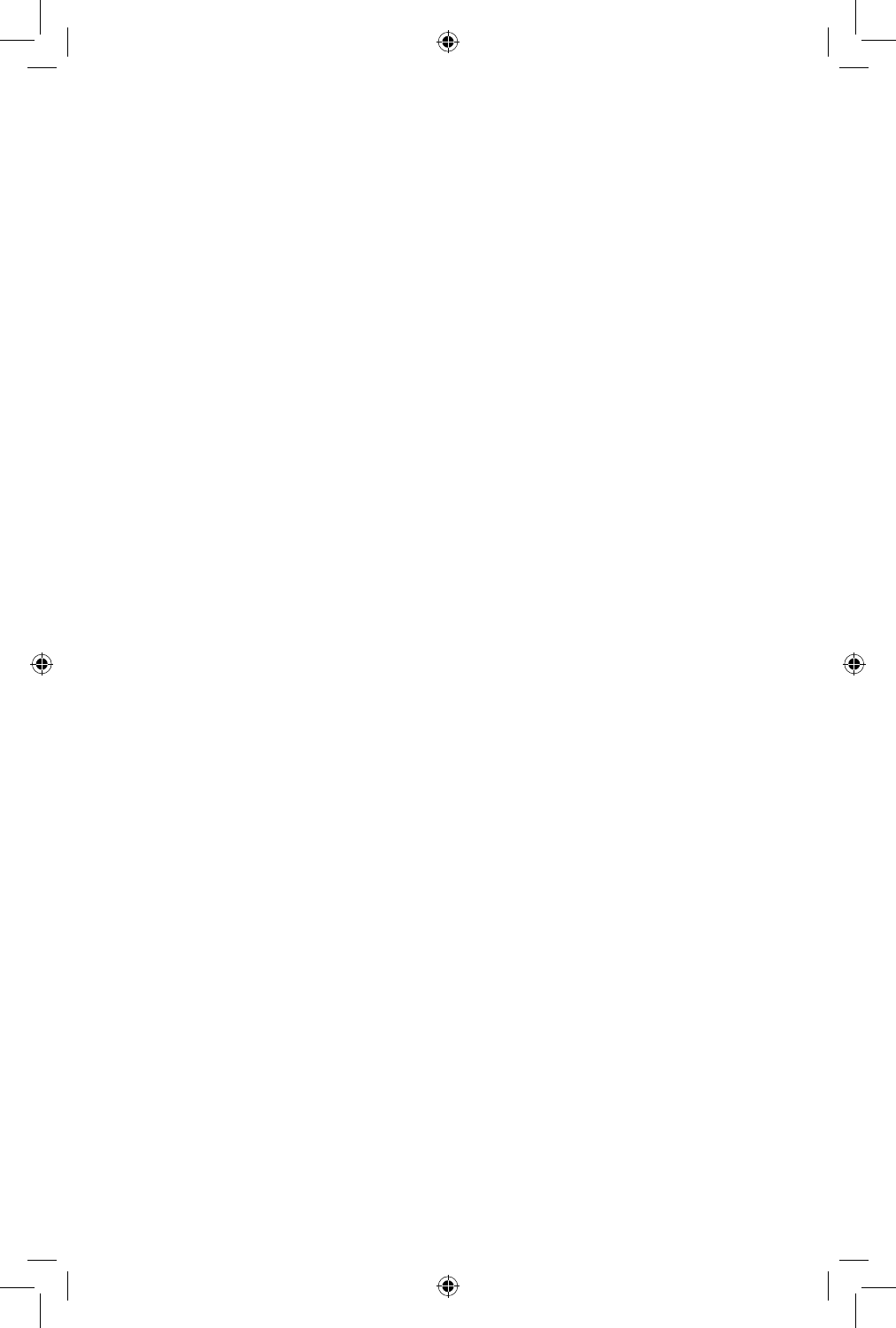## **PREFACE**

#### to The Northern Europe and Eurasia Edition

Early on the *Book of Disciple* of the Methodist-Episcopal Church was translated into Scandinavian languages. In the second half of the  $20<sup>th</sup>$ century relevant parts of The Book of Discipline of The United Methodist Church were adapted by the Central Conference and published, also in the Scandinavian languages. When the Central Conference was expanded to include all three Baltic Countries, Russia and seven other of the former Soviet republics, English became the official language. And in 2001 an adopted edition of the Book of Discipline of The United Methodist Church was published in English. The increasing use of electronic media made it less reasonable to continue to publish a hard copy of our own. In 2012 the Northern Europe and Eurasian Central Conference decided to rely on the General Conference edition of the *Book of Discipline*, and just publish a *Supplement for Northern Europe and Eurasia*.

This Supplement contains the Historical Statement of the Northern Europe and Eurasia Central Conference, a Reading Guide and paragraphs of the Book of Discipline adapted by the Central Conference together with central documents from the 2012 Central Conference in Kaunas, Lithuania and a Directory.

The Supplement is also available on www.umc-ne.org.

We want to express our appreciation for the work of Lilli Uth and Øyvind Helliesen, and hand over this Supplement with prayer for our vast connectional Church.

> *Bishop Christian Alsted Bishop Hans Växby* Nordic and Baltic Area Eurasia Area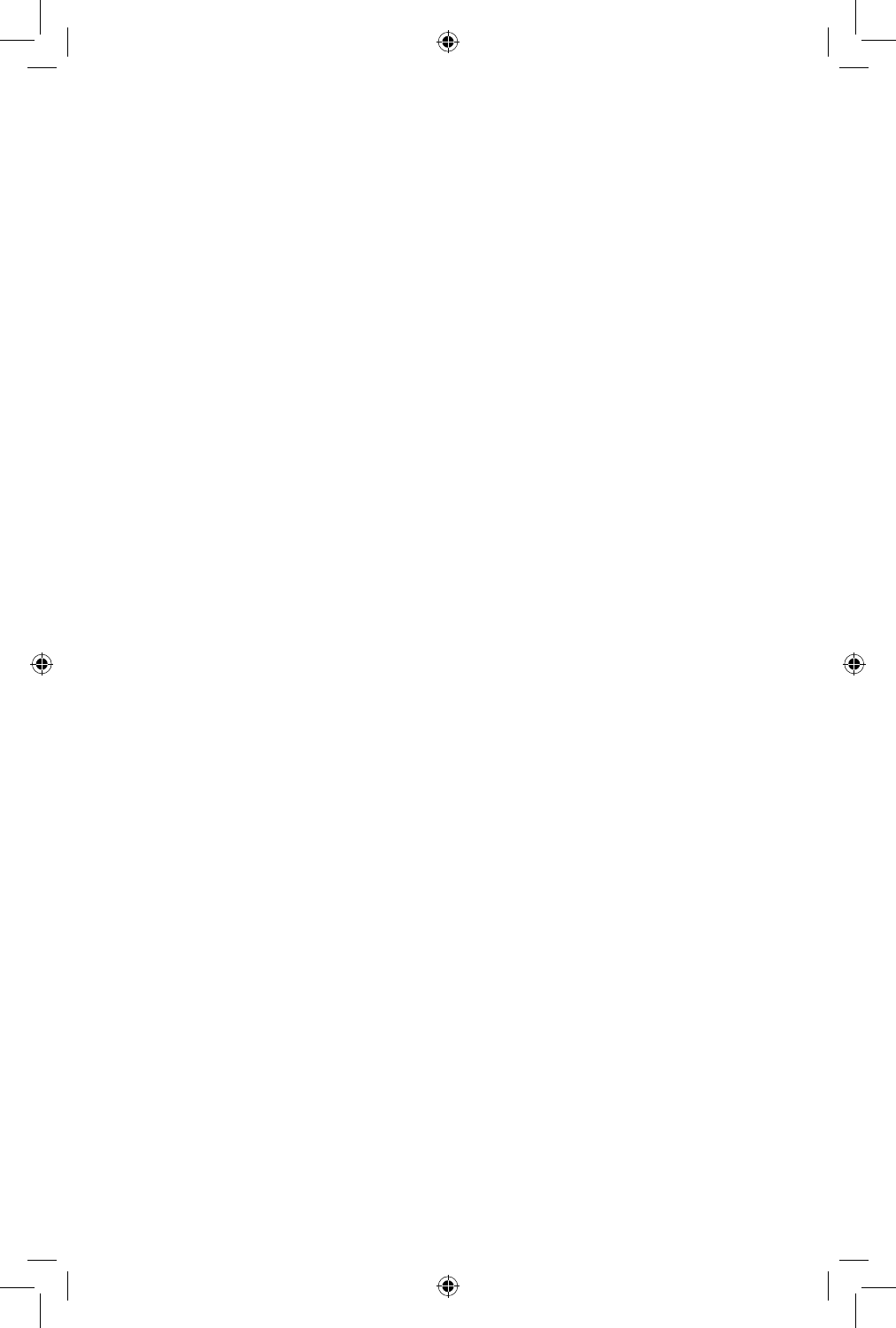## Content

| Northern Europe and Eurasia Central Conference Council 109       |  |
|------------------------------------------------------------------|--|
| Northern Europe and Eurasia Central Conference Youth council 110 |  |
|                                                                  |  |
|                                                                  |  |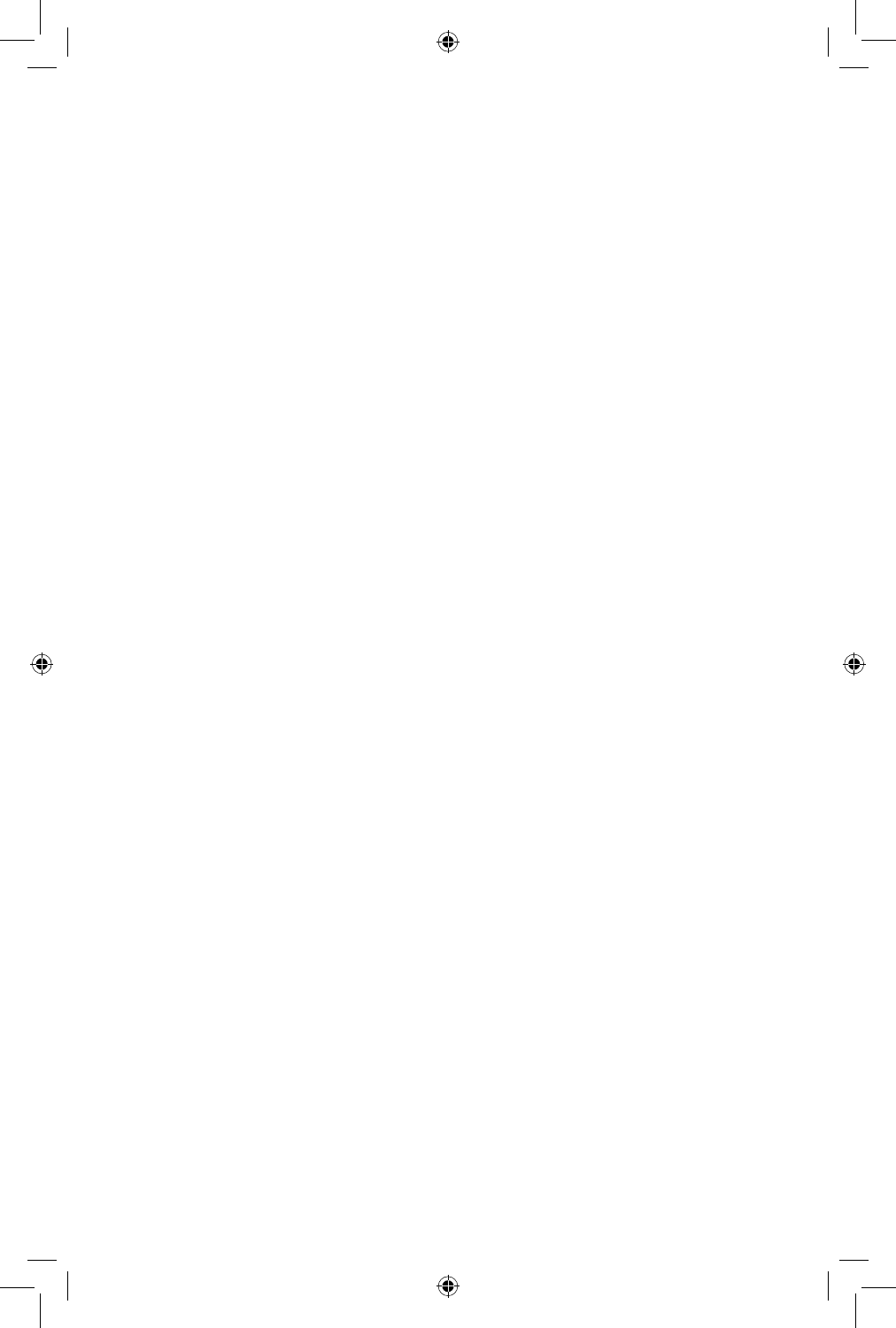### **Addition to the Historical Statement**

#### **Methodism in Northern Europe and Eurasia:**

Methodist ministry in Scandinavia began in Stockholm as an outreach of British Methodism. In 1830-42 Scottish Methodist pastor George Scott ran a rather comprehensive operation, which had a significant influence upon the initiation of Free Church life in Sweden. George Scott's activities broke down due to opposition of a dramatic nature.

The Northern European Countries were experiencing a period of strife and immense change. The increased population could no longer be supported agriculturally or incorporated into the new industries of the growing cities. Health and welfare standards were low, and social needs were great. Radical changes in society created a longing for better living conditions to be found in America. Likewise, many became occupied with the search for help in spiritual values.

The arrival of the Methodist Church to Northern Europe was linked to immigration across the Atlantic, particularly among seamen who sailed to America. In the 1830's and the following decades, all Protestant denominations in the United States were influenced by the Second Great Awakening. In the same period immigration from the countries of Northern Europe to America began, growing at a massive rate towards the turn of the century. In the 1830's and 40's the first Scandinavian speaking Methodist churches were established in the United States, and conferences were eventually organized, utilizing the Scandinavian languages in worship services, newsletters, books and all matters of administration.

#### **Bethel Ship John Wesley**

At the initiative of a Swedish sailor, a seaman's church was established in New York in 1832 in order to serve the harbor's sailors and to bring the gospel to the many emigrants there. The floating church – "Bethel Ship John Wesley" – became a significant instrument in bringing Methodism to the Nordic residents. Olaf Gustaf Hedström, of Sweden, led the mission in New York harbor for over 30 years, beginning in 1845. Many seamen and emigrants who had experienced conversion carried the Methodist revival with them to other parts of the United States, as well as to their home countries in Northern Europe.

#### **Norway**

In Norway, the story of Methodism began with seaman Ole Peter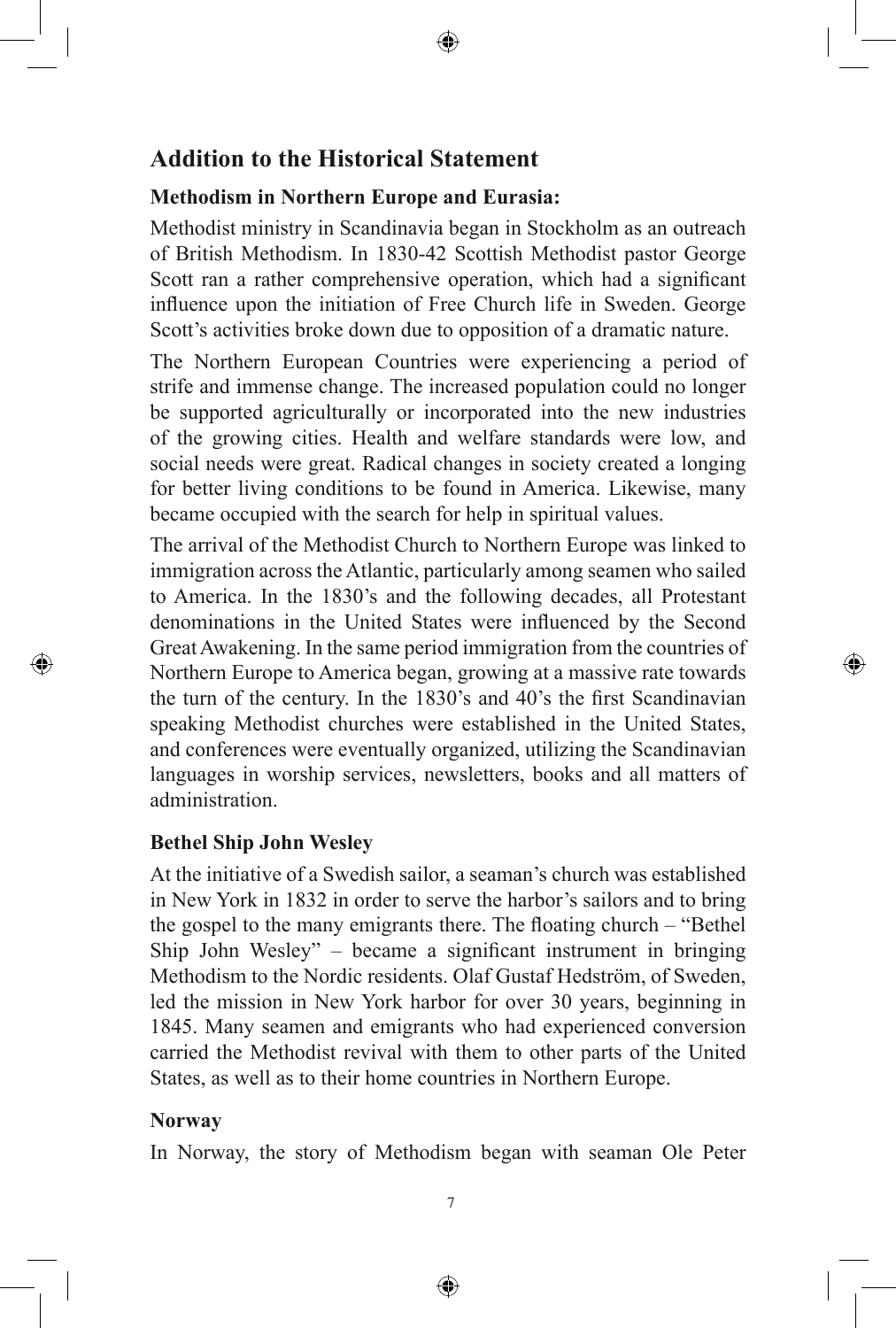Petersen's preaching in 1849 and the years ahead. In 1851, O.P. Petersen established the Norwegian-Danish Methodist Church in America. In 1856, Danish-American Christian Willerup was sent to Scandinavia as a superintendent in order to lead the church, which had emerged spontaneously. The first Methodist church was founded during the same year, thereby making the establishment of the Methodist Church in Norway a reality. In 1876, the church in Norway received status as an Annual Conference. There were 29 pastors, 19 congregations and 2,798 members, and the conference got its own superintendent, Martin Hansen.

#### **Denmark**

During a family visit to Copenhagen, Christian Willerup began public meetings. In 1856, when he was sent to Scandinavia as a superintendent, the work took shape and was launched. The first congregation was established in 1859, and in 1865 the church received official approval by the state, according to The Royal Constitution. It was first in 1911 that Methodism in Denmark had grown substantially enough to receive status as an Annual Conference. At the time there were 53 pastors, 27 congregations, 127 preaching stations and 3,634 members.

#### **Sweden**

Various Methodist preachers operated in Sweden in the 1850's. This led to the establishment of the Methodist Church in Sweden in 1868. The work grew rapidly, and in 1876, the church was able to form as an independent Annual Conference with 55 pastors, 97 congregations, 249 preaching stations and 4,123 members. During the same year, the church received official approval by the state as an independent church. Victor Witting was appointed superintendent in Sweden.

In 2012, the Annual Conference in Sweden merged with the Baptist Church of Sweden and the Mission Covenant Church of Sweden, thus creating a new denomination, Joint Future, which the General Conference in 2012 approved as an Affiliated United Church with the United Methodist Church.

Approximately 100 members including 12 clergy desiring to remain United Methodist joined the Finland Swedish provisional Annual Conference and formed a district in Sweden. The 2012 Central Conference decided to extend the border of the Finland Swedish Provisional Annual Conference to include Sweden.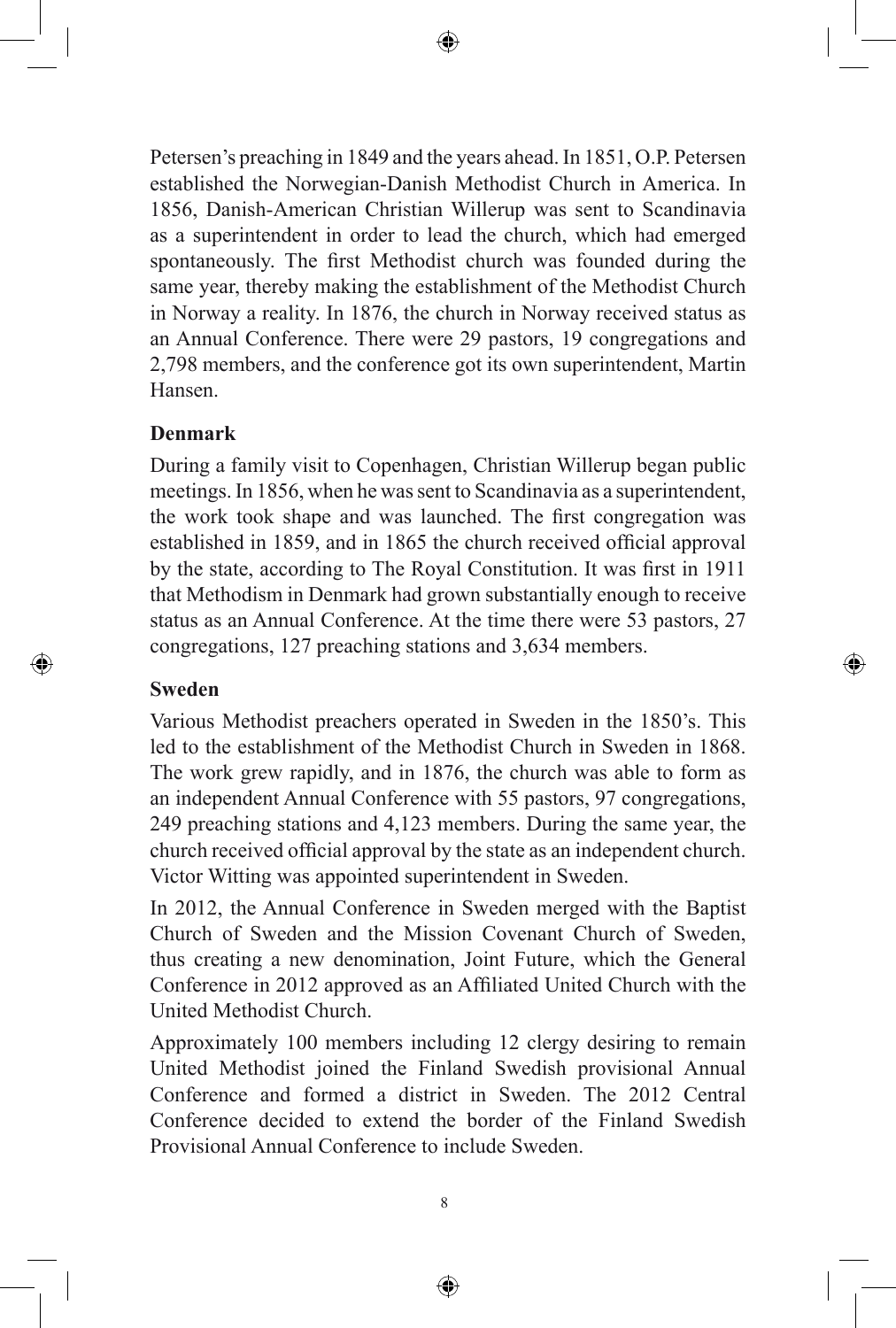#### **Finland and Russia**

On the Finnish side of the Bay of Bothnia, Methodist preaching began to be heard by 1859 and the subsequent years. Gustaf Lervik, a coxswain who had returned to his homeland, began to preach in his home country after being converted aboard the Bethel Ship in New York. Later, the Bärlund brothers joined in as preachers. In the 1880's impulses from Sweden led to a new start for Methodism in Finland, and the first congregation was established in 1881. Methodism in Finland fell in under the Swedish Annual Conference and had status as a district under the leadership of Superintendent B.A. Carlsen. In 1887 the first Finnish speaking congregations arose, and two years later B.A. Carlsen established a mission to Russia, with meetings held in St. Petersburg, leading shortly thereafter to congregational development. The Czar, who at the time ruled both Russia and Finland, gave official approval in 1892 to the Methodist Church in both states. In light of the situation the Swedish Annual Conference organized "The mission in Finland and St. Petersburg" during the same year. In 1907, German-American Dr. George A. Simons (son of Frisian immigrants from Sylt in Schleswig) was appointed as superintendent in St. Petersburg. The link to Sweden weakened, and under his leadership the work developed rapidly with ramifications for Russia and Estonia. The Bolshevik Revolution in 1917 put a stop to all possibilities for church growth, yet, in spite of opposition, the work continued into the 1920's. The Methodist Church in Finland gathered for the first time as an independent Annual Conference in 1911. The church had 1,568 members. In keeping with the development in Finland after its independence, the work was separated in a Swedish-speaking and a Finnish-speaking conference in 1923. Finnish-speaking Methodism suffered greatly during World War II, since 60% of its members lived in regions that were incorporated into the Soviet Union.

#### **The Baltic Countries**

Methodism in the Baltic Countries can be traced back to the beginning of the 1900's. From the north, Methodism travelled from St. Petersburg to Saaremaa (Ösel) and the Estonian mainland. From the south, the inspiration came from German Methodism, partly from the Methodist Church and partly from the Evangelical Association and The Christian Brethren Church. At the time of World War II the Evangelical Association and Brethren Church in Lithuania and Latvia were connected with Germany via the Königsberg District, while the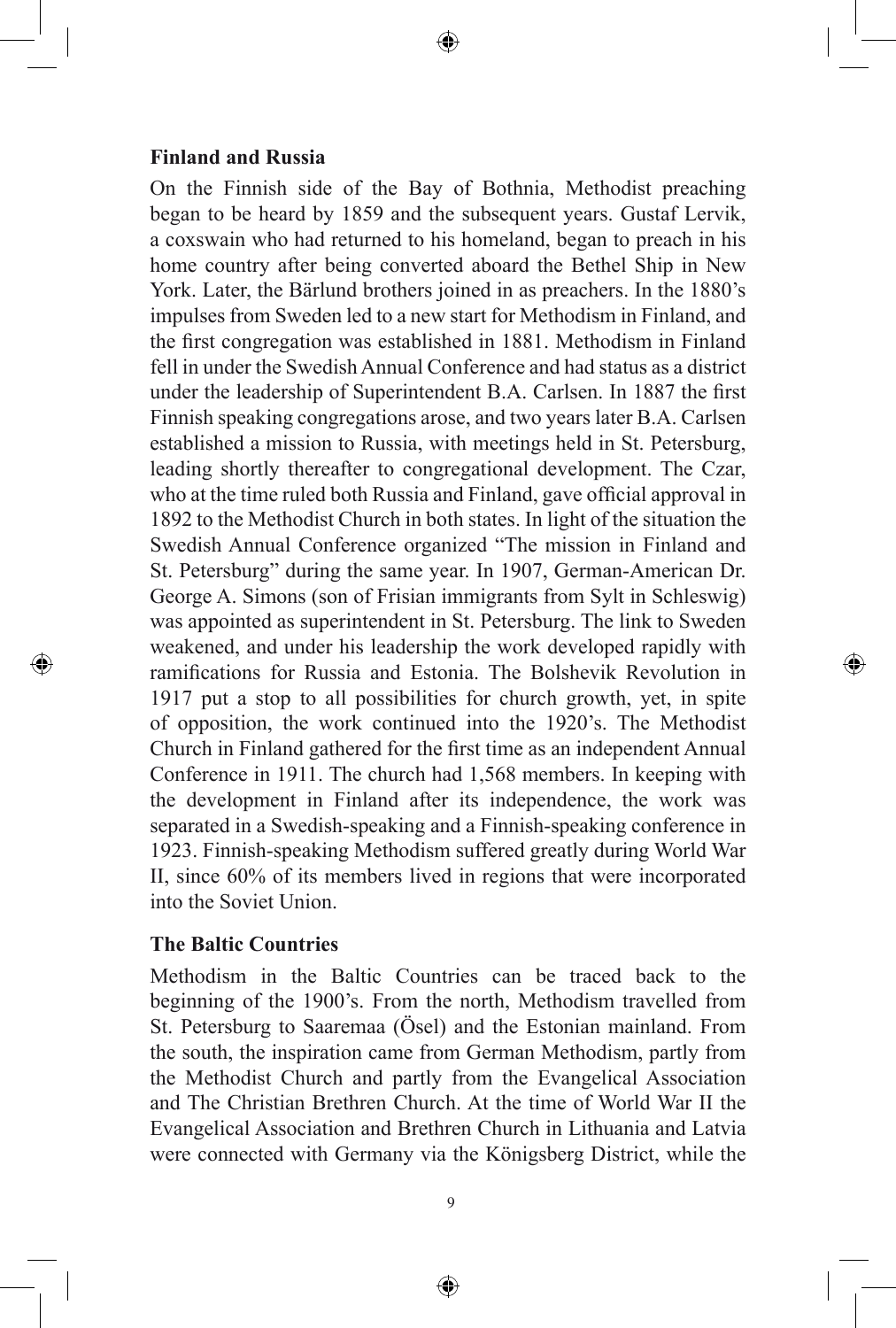Methodist Church's ties were with the Nordic Countries. In Estonia, Methodist preaching began in 1907, and the first congregation could be established in 1908. Vassili Täht and Karl Kuum, who were sent by the Methodists in St. Petersburg, were integral in starting up the Methodist congregation in Kuressaare, in Saaremaa. The Northwest German Conference appointed the first Methodist minister to service in Kaunas, Lithuania in 1905. In 1900, Pastor Heinrich Ramke of Königsberg had already preached in Kaunas, and during his stay discovered that a group in Kaunas, over several years, had been in contact with the Methodist Publishing House in Bremen. In 1911, the first church building was built in Kaunas, which was the first Methodist edifice built in the Baltics. The Evangelical Association from the Königsberg District started evangelistic work in Riga, the capital of Latvia, in 1908, with the establishment of the first church in 1912. From this point, the work developed into the formation of congregations in Kuldiga and Liepaja. German Methodism started work in Riga with the appointment of George R. Durdis in 1910. This led to the establishment of the first Methodist church in Riga in 1912. In 1911, the Methodists came into contact with the Moravian Brethren missionary Alfred Freiberg, who had founded the congregation in Liepaja, which in turn became a Methodist church.

The three Baltic Countries attained independence after World War I, and the work developed rapidly, with American support. Riga became the centre for Methodism in the Baltics with the establishment of a theological seminary and residence for superintendent Dr. George A. Simons. In 1924, there were 47 Methodist pastors in the Baltics: 24 in Estonia, 15 in Latvia and 8 in Lithuania. The Baltic Annual Conference was organized in 1929, and each of the 3 countries received status as districts. The work in the Baltics grew, so that by 1939 there were around 3,000 registered members. During the same year, 13 Methodists pastors were registered serving 15 congregations in Estonia, 17 Methodists pastors serving 19 congregations in Latvia, and 7 Methodist pastors serving 7 congregations in Lithuania. At that time, the Evangelical Association had 3 pastors and 3 congregations in Latvia, as well as 7 pastors and 7 congregations in Lithuania. The Evangelical Association tallied around 1,000 members in Latvia and Lithuania.

The incorporation of the Baltic Countries into the Soviet Union after World War II was catastrophic for the Methodist Church. Systematic persecution of pastors and congregations, as well as confiscation of buildings destroyed a great deal of the work. Only Estonia was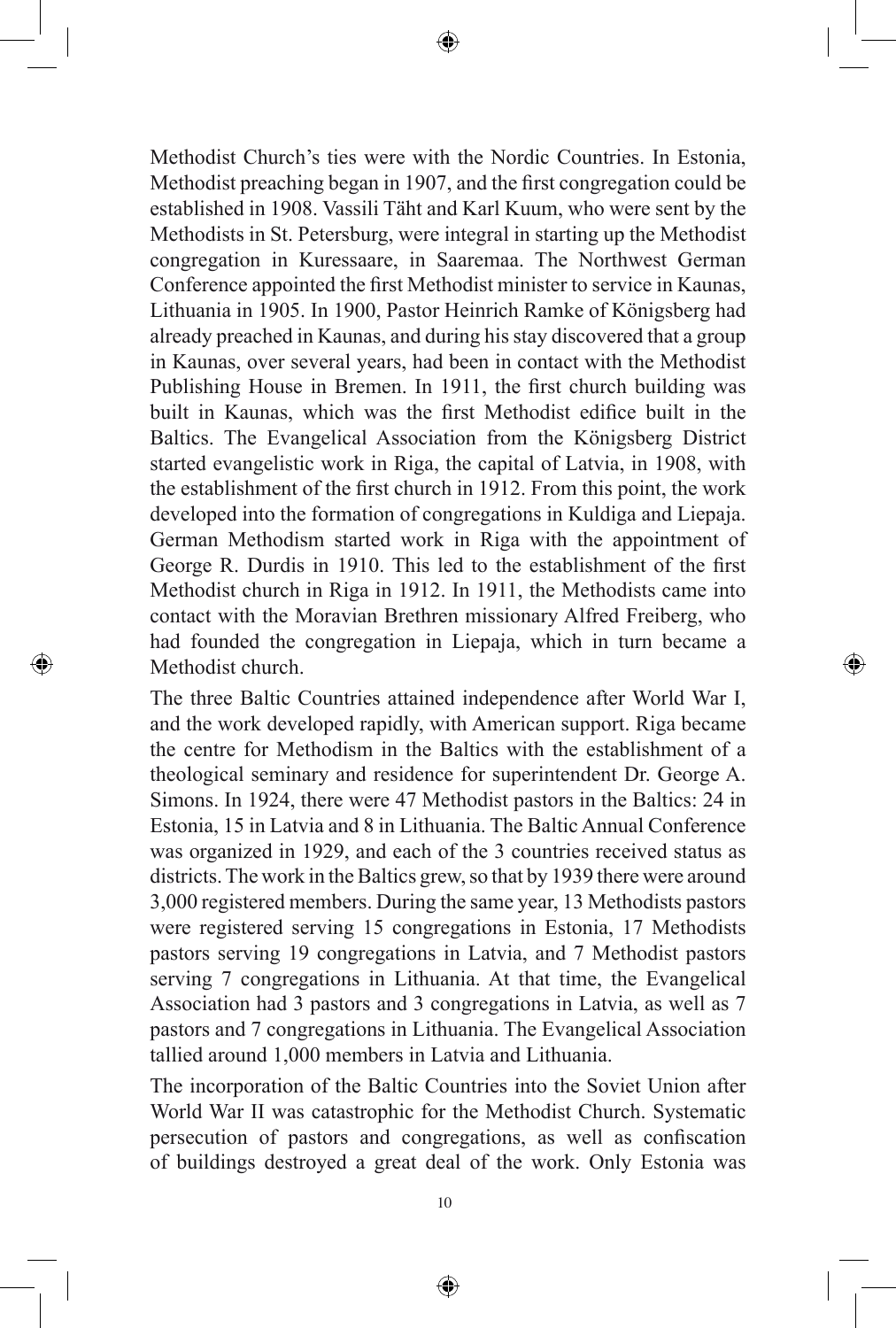successful in maintaining the work of the church, due to notable national leaders such as Martin Prikask and Alexander Kuum.

The Baltic Countries re-established their independence in 1991. In Latvia, a small group of earlier Methodists remained, and in 1991 these contacts led to the resurrection of the United Methodist church of Latvia, while the district was formally re-established in 1992 with three congregations. In 1995, the Methodist church of Lithuania resumed in Kaunas and a year later in Siaulaiai. The United Methodist church in Lithuania was formally re-established in 1996.

The work in all three Baltic countries has been characterized by growth. New congregations have been founded, and the operations have spread from the indigenous languages and peoples to the Russian-speaking population. In Tallinn, there was already a Russian-language outreach in the 1950's, and in the 1980's, the Russian-language outreach likewise commenced in various places. The church in Estonia is an Annual conference. In Latvia and Lithuania, Methodism has status as District conferences within the Estonia Annual Conference, yet function by way of their registration as denominations within their respective countries and as annual conferences in praxis.

#### **Europe**

The Depression during the 1930's caused further weakening of the ties to the church in America. Methodism in Northern Europe belonged to the Methodist Episcopal Church, under the auspices of the General Board of Missions, but the Unity conference of 1939 gave Methodism in northern Europe an altered affiliation to the Mother church. Until that time, the work in the Northern European countries had been a branch of the Methodist Episcopal Church, similar to the work in other Central European countries. After World War I, the Methodist Episcopal Church, South had established extensive mission organizations in war torn Europe where no other Methodist churches were established: Belgium, Poland and Czechoslovakia (today's Czech and Slovak Republics).

In addition to the two American Methodist churches, British Methodism, also called Wesleyan Methodism, had made inroads on the European continent with outreaches in French, Italian, Spanish, Portuguese and German speaking areas. Wesleyan Methodism was organized as part of the British Annual conference. Furthermore, the Methodist church tradition was represented in force by several small churches, which were all related to the United Brethren in Christ and The Evangelical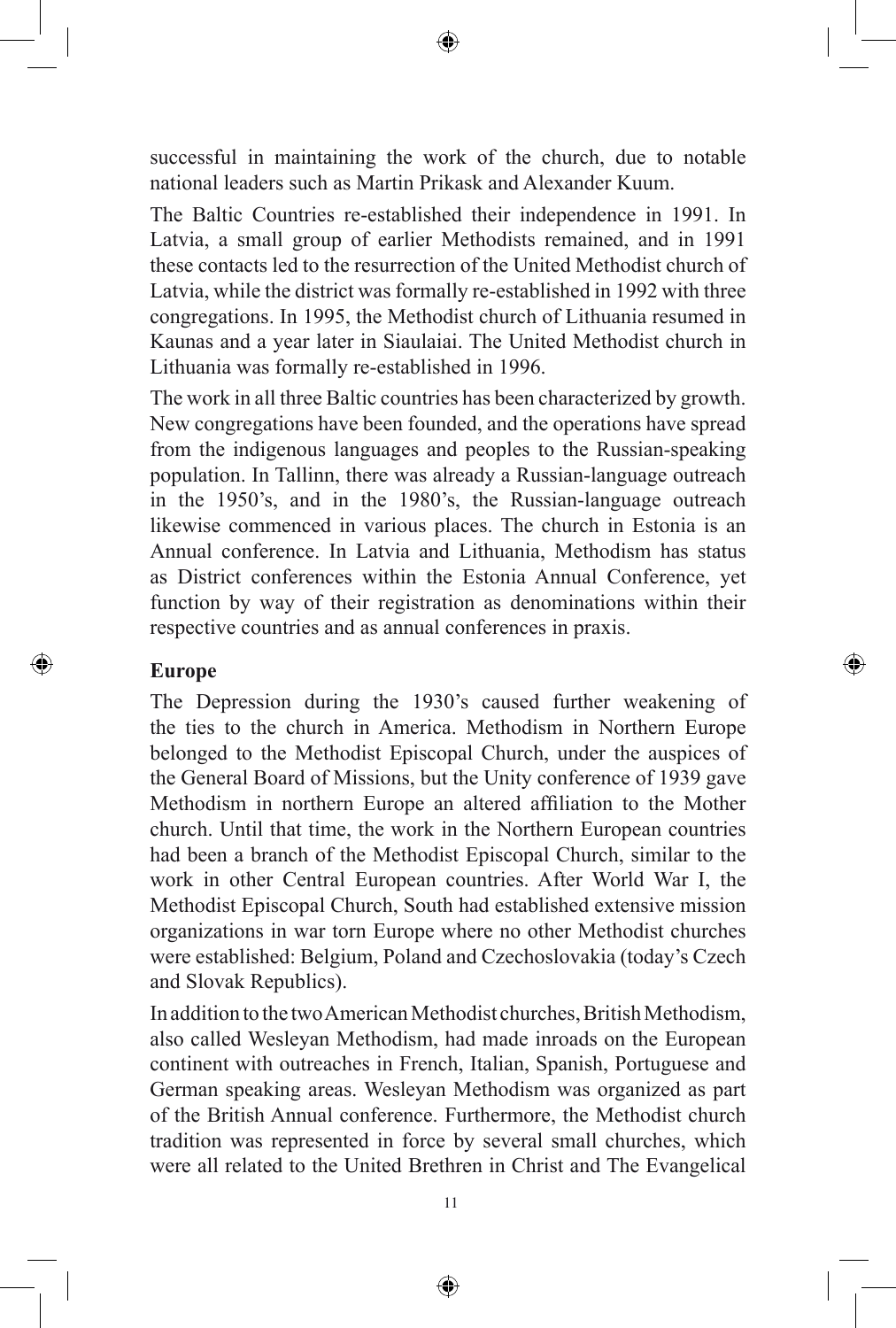Association. A series of church unions led to the uniting in church structure of the entire Methodist church family on the European continent, which organically is part of the larger United Methodist Church. The United Methodist Church is, by way of her membership in the Methodist church's World council, part of the massive cooperation between churches in the Methodist and Wesleyan traditions.

By the end of World War II, the European continent could organise two central conferences: The German and the Northern European. In addition, there were ten Annual conferences and two Missions conferences from the former German area organised under episcopal supervision of the southeast Jurisdiction of the Methodist Church in the United States.

After World War II, there was an attempt to form a single European central conference. The attempt failed, and in 1954, a central conference for Central and Southern Europe was formed in addition to the other two central conferences, Germany and Northern Europe. The European Council of Central Conferences of the Methodist church was founded after negotiations under the Methodist world conference in Oslo in 1966. In 1980, the name was changed to the European council of the United Methodist Church. Plenary sessions with the British and Irish Methodist churches led to the 1993 formation of the new European Methodist Council, where all Methodist traditions in Europe were united for the first time within the same organization. Affiliates of the European Methodist Council included:

- 1. The consultative conference of the European Methodist churches, which commenced in 1957
- 2. The European Methodist Youth council, and
- 3. The World Federation of Methodist and Uniting church Women - Europe, and The World federation of Methodist and Uniting Women - Britain and Ireland.

#### **Eurasia**

After the dismantling of the Soviet Union, The General Board of Global Ministries initiated a contact with Russian Orthodox Church and Soviet/ Russian Peach Fund to assist in the re-establish education and organize help sending. At the same time several individual initiatives lead to the formation of congregations in several areas within Russia and Ukraine, mostly as the result of new contacts to Methodism in the United States. The first new congregations were established in Moscow, Samary and Yekaterinburg. Methodism was formally re-established in this part of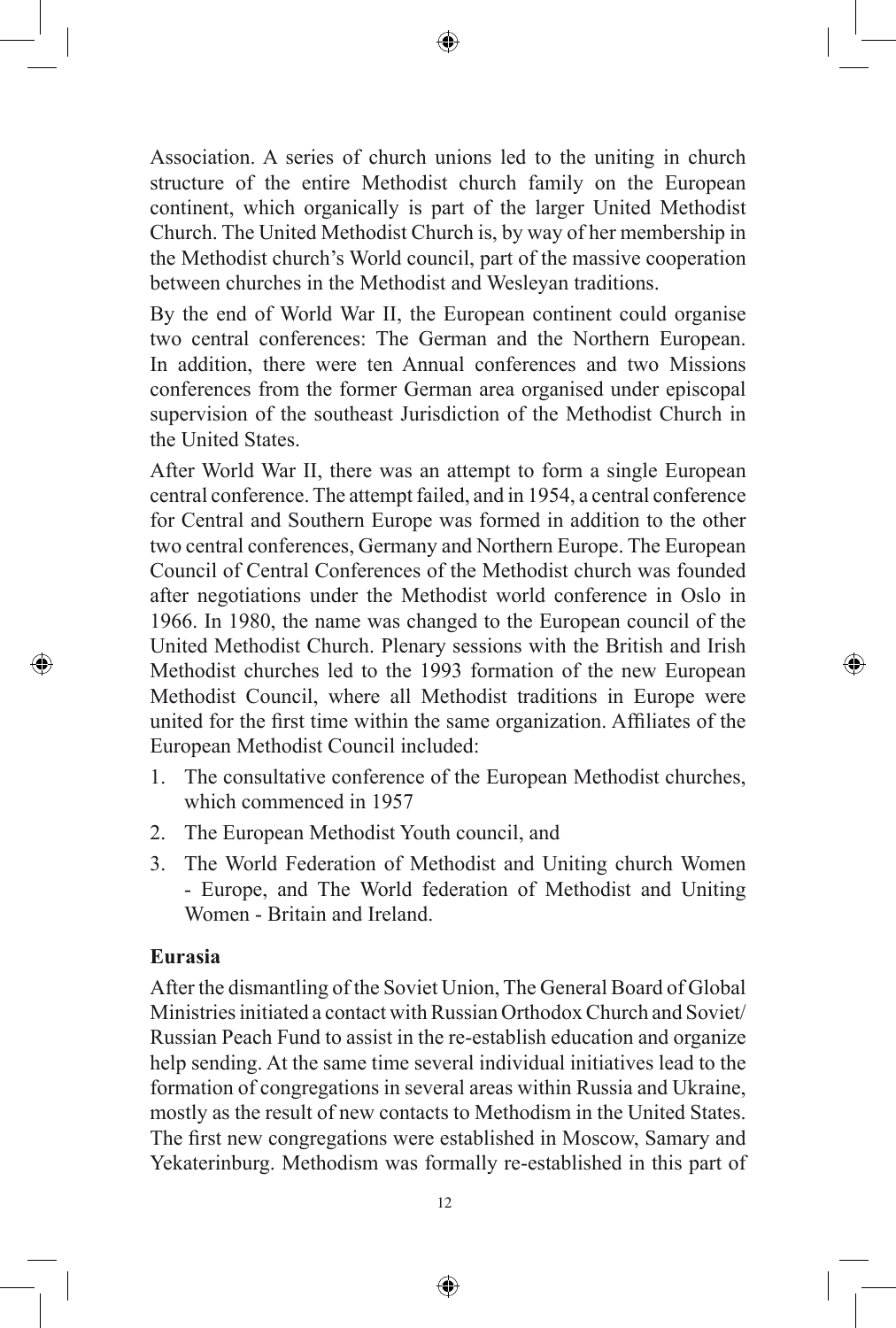the world in 1992 under the name The United Methodist Mission in The Commonwealth of Independent States, 100 years after the Methodist-Episcopal Mission in Finland and St. Petersburg was organized.

In 1991, Rüdiger Minor, bishop of the former East Germany Central Conference, was assigned as episcopal coordinator of Methodism in Eurasia.

The General Conference decided in 1992 to make Eurasia a separate Episcopal Area. The General Conference authorized the Northern Europe Central Conference, which had had oversight over the Methodist ministry in the former Soviet countries, to elect a bishop to carry out the work in the new area. With representatives present from the Russian United Methodist churches, the Central Conference of 1993 elected Rüdiger Minor as Bishop of Eurasia, with residence in Moscow. The next step was taken in 1996 when Russia Provisional Annual Conference was formed, which was confirmed by the Central Conference in Pärnu in 1997. Pastoral education was established in Moscow in 1997.

In 2001 Eurasia became an Annual Conference with full rights. The new conference consisted of 70 clergy members and 81 local churches. In 2003 the United Methodist Church in Eurasia was divided into four conferences: The Central Russia Annual Conference consisted of 923 members, 39 clergies and 33 local churches. The Northwest Russia Provisional Annual Conference consisted of 453 members, 21 clergies and 20 local churches. The South Russia-Ukraine-Moldova Provisional Annual Conference consisted of 759 members, 30 clergies and 30 local churches. The East Russia-Kazakhstan Provisional Annual Conference consisted of 416 members, 19 clergies and 14 local churches.The central conference was, for the first time, held in Moscow in 2005. Ukraine was now separated from the South Russia Provisional Annual Conference to form its own Ukraine and Moldova Provisional Annual Conference.

#### **The Northern Europe and European Central Conference**

World War I weakened the connection between Europe and America, thus a substantial independence of continental European Methodism from the Mother church in the United States became necessary. In 1920, the General Conference decided to divide Europe into several episcopal areas. The Northern Europe Episcopal Area, including Methodism in the Nordic countries, was established and put under the supervisions of the Danish Bishop, Anton Bast.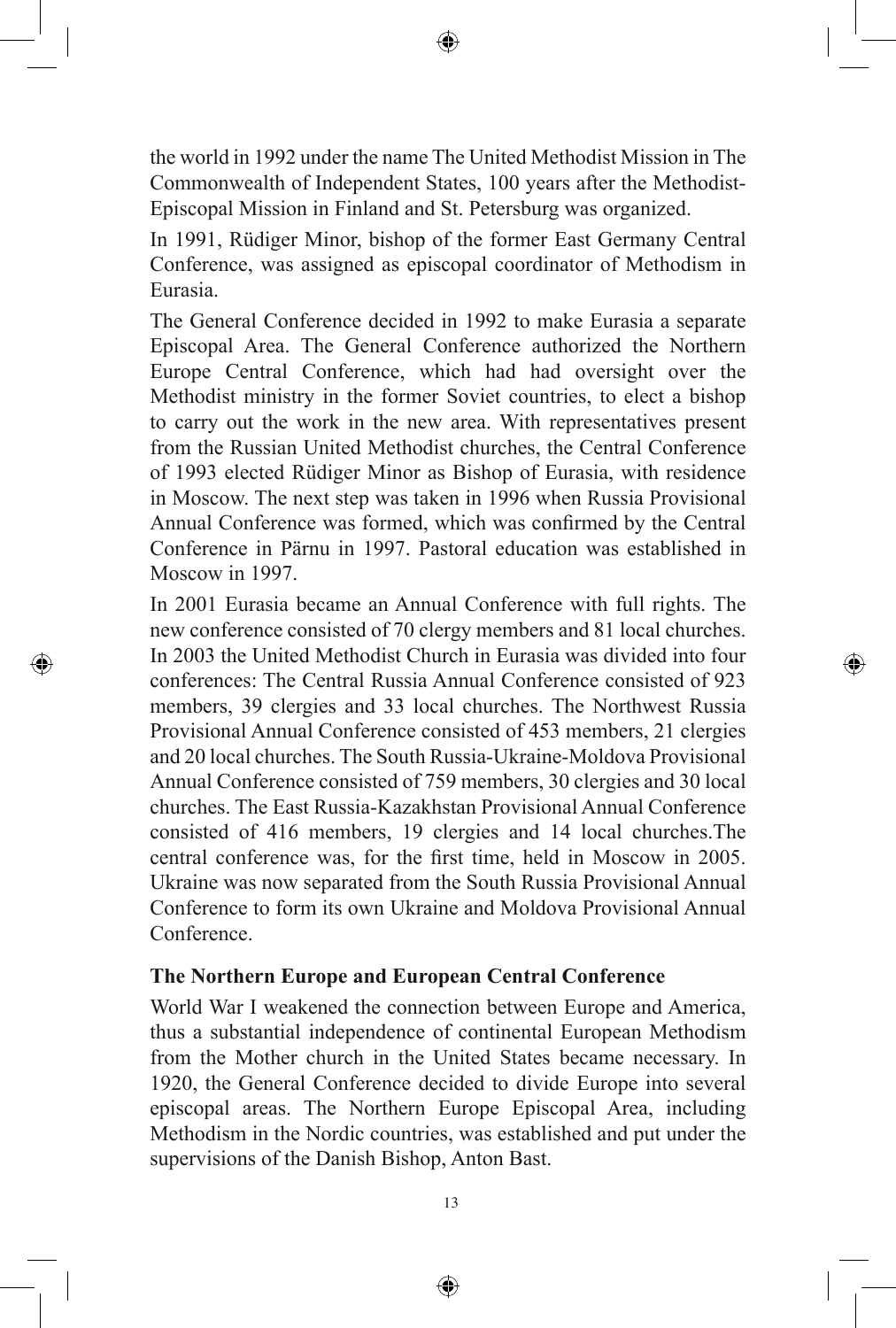Though Methodism in the North European countries was tied together historically, the new structure meant that the church in this region, to an even greater extent, would forge closer ties and fellowship in order to facilitate their new and greater independence. In 1924, the North Europe Episcopal Area organized as a central conference, and the Baltic-Slavic Annual Conference became integrated. In 1924, pastoral education for Scandinavian language candidates, which until that time took place in their respective annual conferences, became consolidated at the Nordic Theological Seminary, Överås, in Gothenburg. This common Nordic seminary continued until 1971, when a theological seminary was established in Bergen for Norwegian candidates. In 2008 Sweden Annual Conference joined the interdenominational Stockholm Theological Seminary, THS, and the pastoral training for Methodist pastors moved from Överås to THS. Pastoral education for the Baltic Area was re-established in 1994, with the opening of the Baltic Methodist Theological seminary in Tallinn.

With the geographic expansion, beginning with the "Glasnost" period in Soviet Union, the name of the Central Conference has changed from Nordic to Northern Europe (1989), and to Northern Europe and Eurasia Central Conference (2009), which now consists of the two Episcopal Areas - Nordic and Baltic, and the Eurasia Area.

Since World War II, the Northern Europe and Eurasia Central Conference has been led by bishops elected by the Central Conference itself: Theodor Arvidsson of Sweden (elected in 1946); Odd Hagen of Norway (elected 1953); Ole E. Borgen of Norway (elected 1970); Hans Växby of the Finland Swedish conference (elected 1989); Rüdiger Minor of the East Germany Central Conference (elected 1993); Øystein Olsen of Norway (elected 2001); Hans Växby of the Finland Swedish conference (elected 2005); Christian Alsted of Denmark (elected 2009) and Eduard Khegay of Central Russia Annual Conference (elected 2012).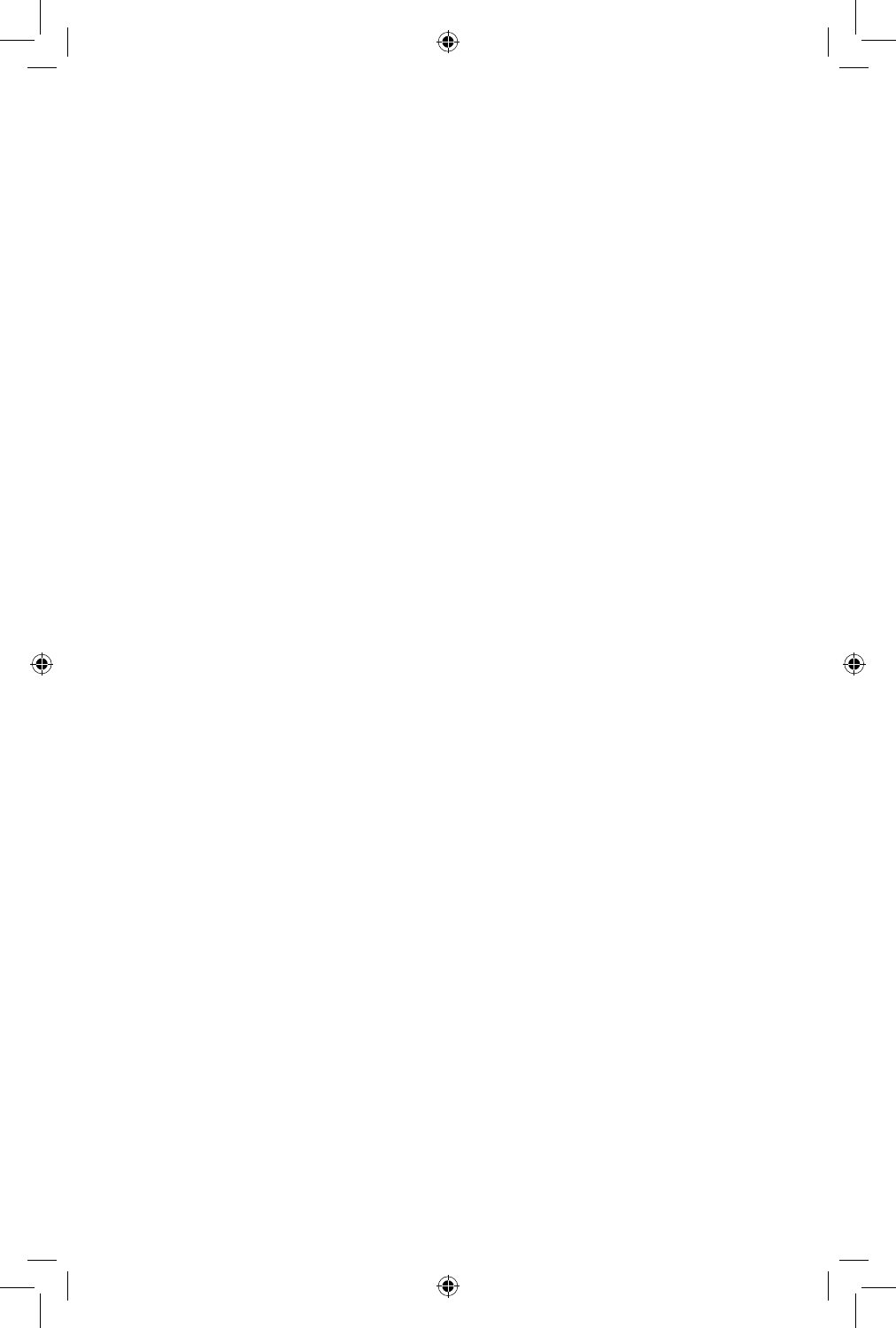## **Adapted paragraphs to the Book of Discipline 2012**

#### **Introduction**

Many of the adaptations in previous separate editions of the *Book of Disciple* for the Northern Europe and Eurasia Annual Conference were not about content, but about transferring the text to our own context, cf. ¶543.7 & 16 & 17. As we do not publish a full *Northern Europe and Eurasia Book of Discipline*, this supplement doesn't contain editorial changes of terminology; instead we encourage the practice of "adaptive reading." The following is a guide for reading the *Book of Discipline* (BoD) in the Northern Europe and Eurasian (NEE) context and in addition a few clarifications.

#### **1. Clarification of terms**

Reading the *Book of Discipline* we encounter American terminology, and we need to know the Northern Europe and Eurasia equivalents or understanding.

• *University Senate*  $\rightarrow$ 

this responsibility is handled by the Central Conference Council

- *General Board of Higher Education and Ministry*  $\rightarrow$ when the reference concerns the Central Conference the Central Conference Council is responsible
- District Committee on Ordained Ministry  $\rightarrow$

is included in the area of responsibility of the Board of Ordained Ministry in annual conferences that have no such committees

• *Ministerial Education Fund*  $\rightarrow$ 

in Northern Europe and Eurasia there are other channels for the support of candidates for ministry

• *General Boards and Agencies*  $\rightarrow$ 

General Boards and Agencies operate only on a limited scale in the Central Conference; the annual conferences have their own boards and agencies

• *World Service and other general funds*  $\rightarrow$ 

References and regulations concerning General Funds do not apply in NEE, with the exception of the Episcopal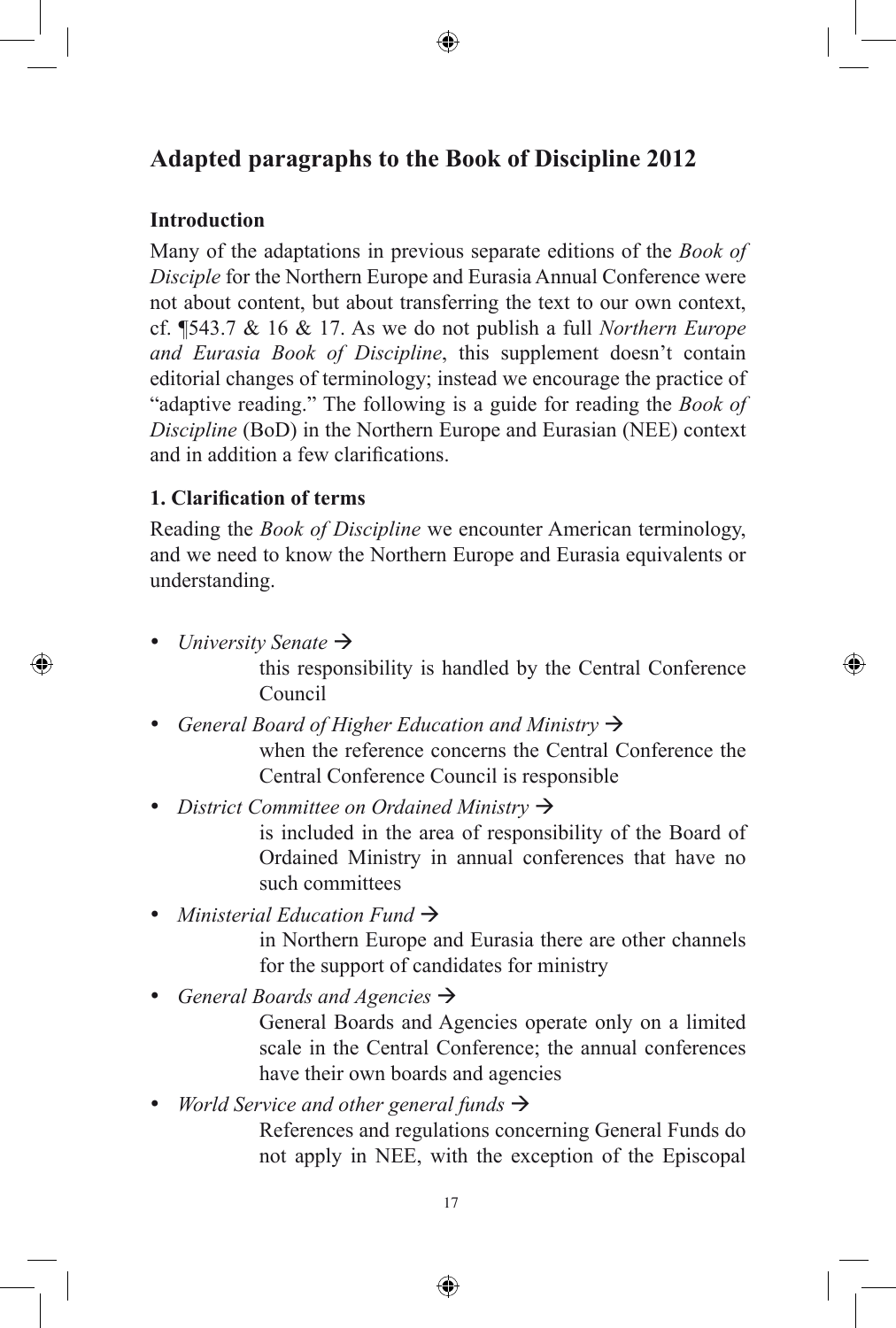Fund. However in Northern Europe and Eurasia the annual conferences are apportioned to the Central Conference Fund, and in Eurasia also to the Area Fund.

• *Residence Program*  $\rightarrow$ 

Continuing education for provisional clergy members of the annual conference

#### **2. We practice a simplified organization in the annual conference and provisional annual conference organisation**

Most of the paragraphs where the BoD says, there "shall" be a certain committee or board, we read "may." The exceptions on the annual conference level from this rule are

- Annual Conference Council
- Board of Ordained Ministry

#### **3. Organization of the local church**

The guiding principles for the organization of the local church are outlined in BoD ¶ 243. According to BoD ¶ 244 "The basic organizational plan of the local church shall include provisions for the following unities: A charge conference, a church council, a committee on pastor-parish relations, a board of trustees, a committee on finance, a committee on nominations and leadership development, and such other elected leaders, commission, councils, committees, and task forces as the charge conference may determine." Note that the paragraphs say "shall include provisions for the following units" which means that all functions must be taken care of, while it does not mean that all councils and committees must exist. Several functions can be taken care of by the church council, if this in a more fruitful way enables the church to pursue its primary task and mission in the context of its own community.

#### **4. The Candidacy Process for Ordained Ministry**

The one year membership requirement to be considered for candidacy for ordained ministry is understood to be active membership, which also includes some degree of leadership responsibility. Each annual conference may set its own requirements for candidacy such as having completed the course of study for lay speaker.

#### **5. Working conditions**

The basic principle concerning the correlation between the *Book of*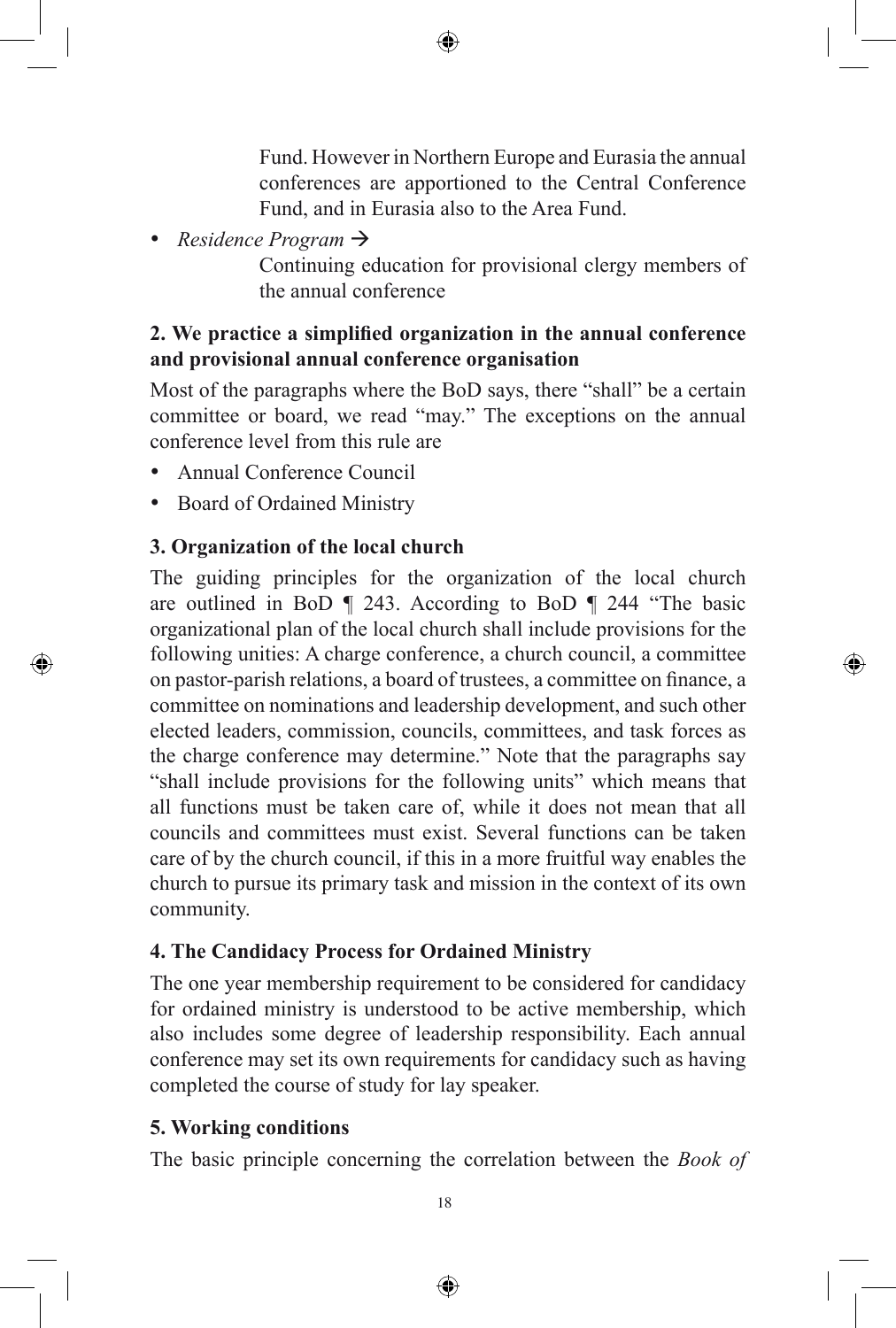*Discipline* and the law in the individual countries is that we follow the *Book of Discipline*, when it is the most extensive, and we follow the law, when the law is the most extensive. For instance ¶ 356 gives regulations for maternity leave, but we follow the law of the country, as it is the most extensive in most of our countries.

#### **6. We adjust to the Northern Europe and Eurasia reality**

Several paragraphs and subparagraphs in previous NEE editions were deleted and marked with "Not relevant in the Northern Europe Central Conference." We continue to ignore these in our reading, however, this is just about matters that are clearly referring to the American context, not matters we don't agree with or don't like.

*When this Introduction is not sufficient, turn to your district superintendent or bishop for further clarification and guidance. Cf. ¶547.3. The introduction and the guidelines for reading the Book of Discipline given in this introduction are included in the responsibility of the Northern Europe and Eurasia Central Conference Judicial Court (¶547.3) to "hear and determine the legality of any action of an annual conference taken under the adopted portions of the Discipline or of a decision of law by the presiding bishop of the annual conference pertaining to the adapted portion of the Discipline, upon appeal of the presiding bishop or of such percentage of the members of the annual conference as may be determined by the central conference concerned."*

### **Paragraphs adapted by the Central Conference 2012**

*Most of the adaptations in previous editions of the Northern Europe and Eurasia Book of Discipline are taken care of by the guiding principle in the Reading Guide. The following paragraphs are adapted by the Northern Europe and Eurasia Central Conference to replace the corresponding paragraphs in the global Book of Discipline. \* indicates the adapted paragraphs or sections hereof.*

#### **The Superintendency**

#### **\*¶ 404.** *Provisions for Episcopal Areas*

1. In central conferences, the number of bishops shall be determined on the basis of missional needs, as approved by the General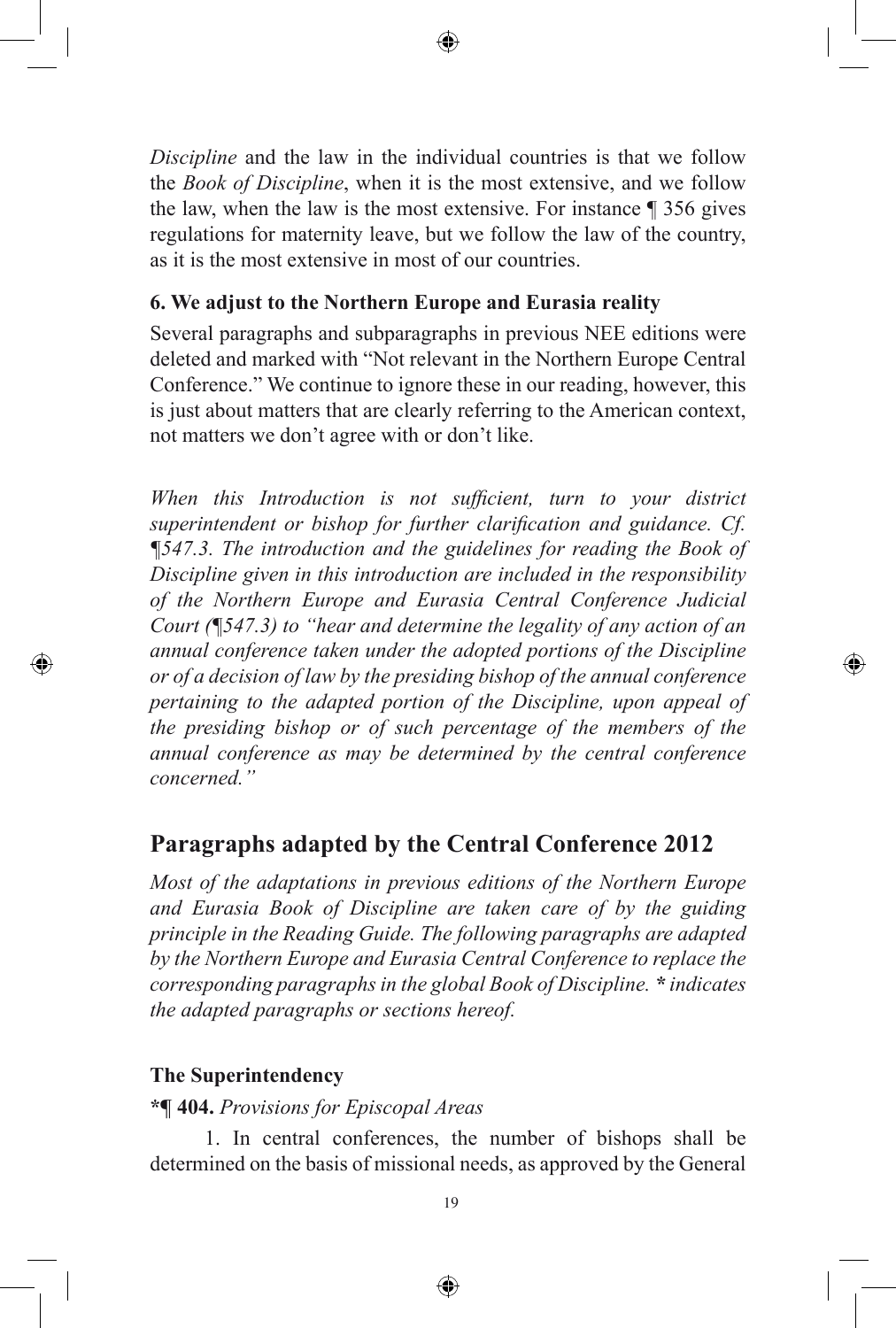Conference on recommendation of the Standing Committee on Central Conference Matters. Northern Europe and Eurasia Central Conference has been authorized to elect one bishop for the Nordic and Baltic Area and one for the Eurasia Area

#### **\*¶ 405**. *Election and Consecration of Bishops*

1. *Eligibility*—All ordained Elders under the age of sixty-eight in full membership with a United Methodist annual conference and in active service are eligible to the episcopacy.

2. *Term*—a) In Northern Europe and Eurasia a bishop is elected for a first term of eight years. A bishop can be reelected for a second term of four years. A bishop who has served a second term, and will reach the official retirement age in his or her country within the following quadrennium can be reelected for a third term of four years.

b) An elder between the ages of sixty-four sixty-eight can only be elected for a term of four years.

3. *Nomination*—a) An annual conference, in the session immediately prior to the next regular session of the central conference, may name one or more nominees for episcopal election. Also members, groups of members, disciplinary entities, and organizations within The United Methodist Church in Northern Europe and Eurasia can place a nomination. All nominations shall be made in writing to the central conference committee on episcopacy within a time limit set by the central conference council.

b) A nomination must be made distinctively for one of the two areas.

c) Nomination shall be closed before the first ballot.

d) All nominations shall be accompanied by a presentation of the candidate in writing – half a page A4 (500 words, 30 lines). The chairperson of the central conference committee on episcopacy must approve the presentation before further distribution. Presentation of persons nominated within the set time limit will be published in the pre-conference material.

e) The Northern Europe and European United Methodist magazines and web pages will follow the nomination process on their own initiative from a journalistic perspective. Both nominators and nominees can make themselves available for additional information.

f) Nominators, in cooperation with the central conference committee on episcopacy, shall make it possible for the nominees to be present at the central conference.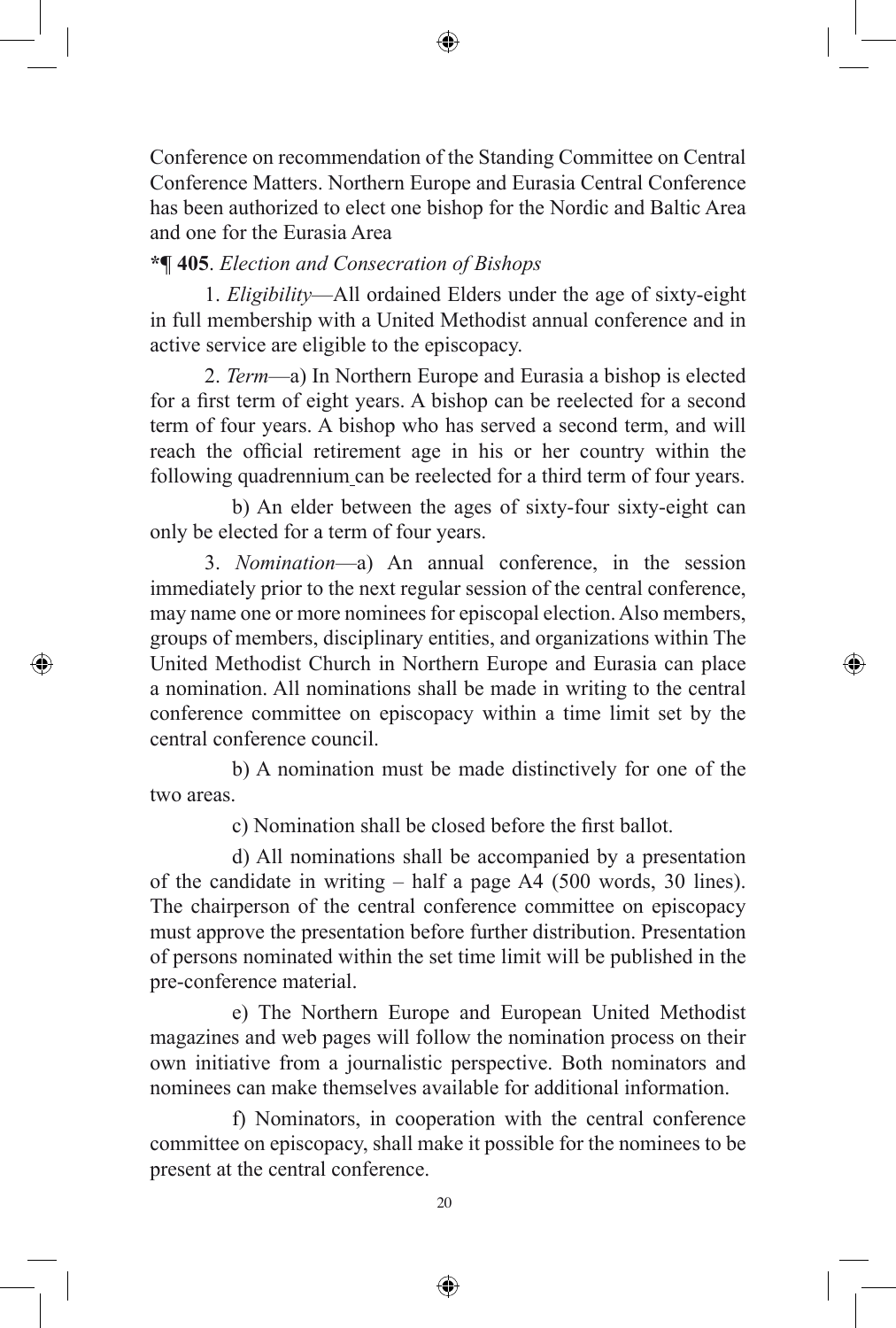g) A public presentation and hearing will be held at the central conference.

h) Debate and election speeches are allowed until the nomination is closed.

4. *Process*—a) Election is by closed ballot and takes place in a session set by the central conference.

b) Tellers elected by the conference will count the votes.

c) Delegates, in electing bishops, shall give due consideration to the inclusiveness of The United Methodist Church with respect to sex, race, and national origin. In addition, consideration shall be given to the nature of superintendency as described in ¶ 401.

d) The ballot is secret and personal. Delegates cannot be bound to vote for any specific nominee.

e) Two thirds of given and valid votes are necessary to elect a bishop.

5. Consecration - of bishops takes place at the session of the conference at which election occurs or at a place and time designated by the conference. The consecration service may include bishops from other jurisdictional and central conferences. It is strongly urged that the consecration service also include representatives from other Christian communions (see ¶¶ 124, 427.2, 1901).

#### **The Conferences (Central Conferences)**

#### **\***¶ **541.** *Composition*

1. a*)* The central conference shall be composed of clergy and lay members in equal numbers, the clergy members elected by the clergy members of the annual conference and the lay members by the lay members thereof. Their qualifications and the manner of election shall be determined by the central conference itself, subject only to constitutional requirements. Each annual conference and provisional annual conference shall be entitled to at least two clergy and two lay delegates, and no other selection of delegates shall be authorized that would provide for more than one clergy delegate for every six clergy members of an annual conference; except that a majority of the number fixed by a central conference as the ratio of representation shall entitle an annual conference to an additional clergy delegate and to an additional lay delegate.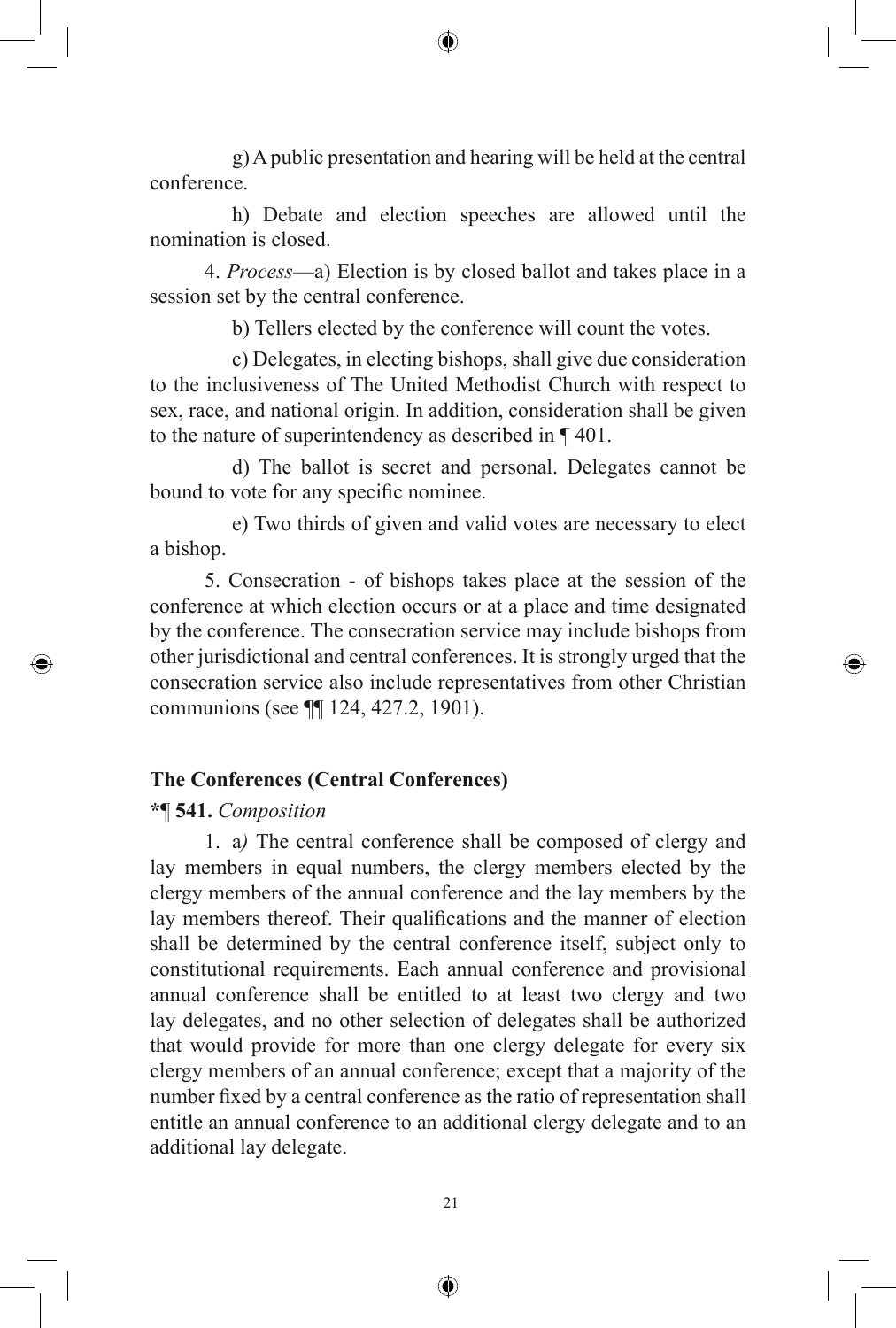Each missionary conference and mission is authorized to elect and send one of its members to the central conference concerned as its representative, said representative to be accorded the privilege of sitting with the committees of the central conference, with the right to speak in the committees and in the regular sessions of the central conference, but without the right to vote. Representatives of missionary conferences or missions shall have the same claim for payment of expenses as is allowed to members of the central conference.

b) In the Northern Europe and Eurasia Central Conference the number of delegates to which an Annual Conference or Provisional Annual Conference is entitled shall be computed on a two-factor-basis: the number of clergy members of the Annual Conference or Provisional Annual Conference, and the number of members of local churches in the Annual Conference or Provisional Annual Conference, as follows:

(1) One clergy delegate and one lay delegate for each 75 clergy members of the Annual Conference or Provisional Annual Conference or fraction thereof, and

(2) One clergy delegate and one lay delegate for every 700 confessing members in the local churches in the Annual Conference or Provisional Annual Conference or fraction thereof.

(3) If the number of delegates from each of the categories clergy and lay are more than two plus two, it has to be checked that there are no more than one clergy delegate for every six clergy members of an Annual Conference or Provisional Annual Conference. Should this be the case, the number of delegates has to be reduced accordingly.

(4) A missionary conference that has esta-blished the right of full ministerial membership (§586.4.a) and has a minimum of six full ministerial members has the right to one clergy and one lay delegate (§15).

(5) A missionary conference that has not established the right of full ministerial membership (§586.4.g) or mission (§590- 591) has the right to one delegate who has all the rights of a delegate except the right to vote.

#### **¶ 547**. *Conference Agencies*

1. A central conference may have a standing committee on women's work. This committee should preferably be composed of the women delegates and such other persons as the central conference may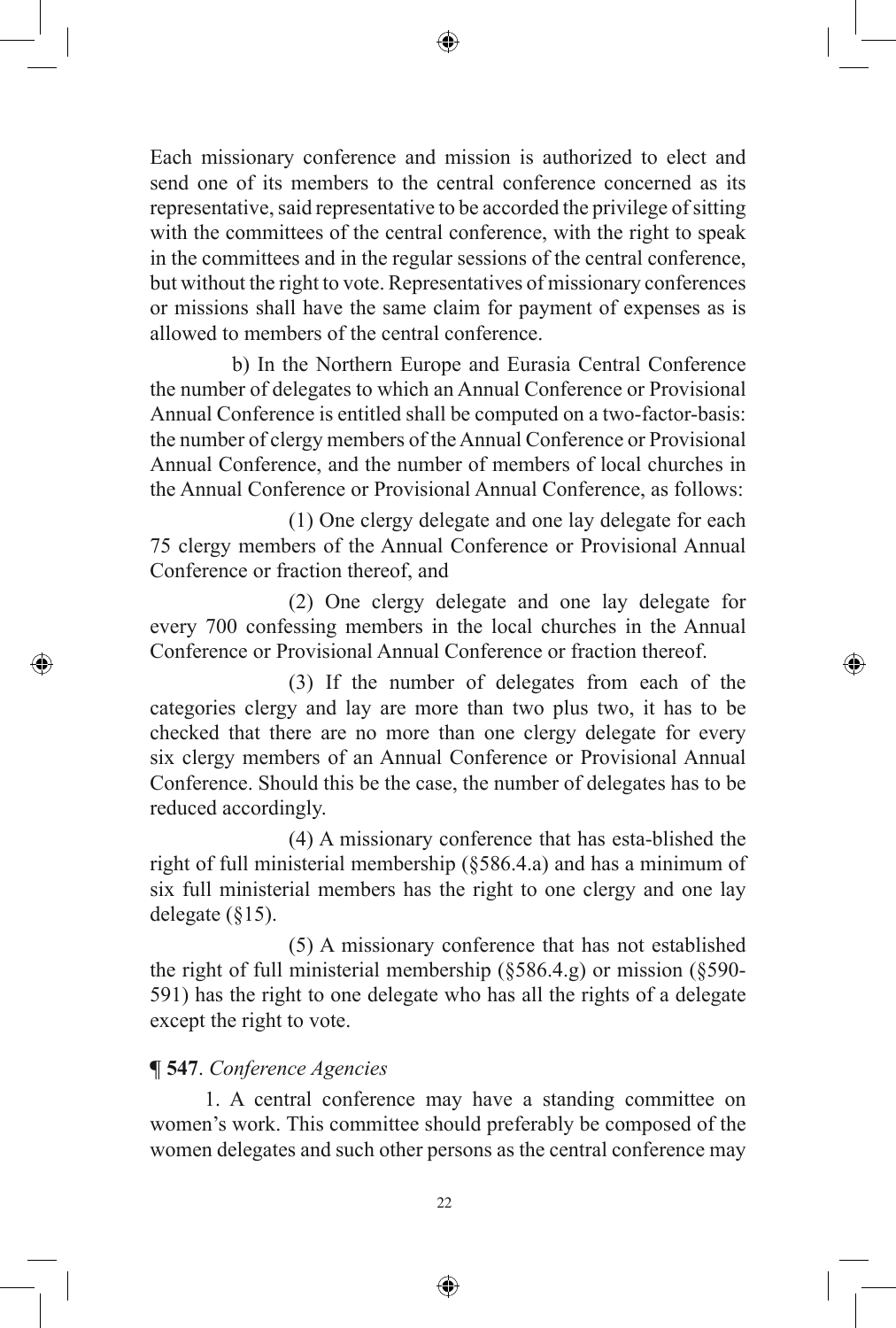elect. The duty of this committee shall be to study the relation of women to the Church and to devise ways and means of developing this portion of the Church membership, to the end that it may assume its rightful responsibilities in the extension of the Kingdom. The committee shall make recommendations to the central conference regarding women's organizations within its areas. A central conference-organization may become a member of the World Federation of Methodist Women and may elect a representative to the World Federation of Methodist Women within the provisions of the federation.

2. A central conference may organize a women's unit, after consultation with the committee on women's work, in connection with any annual conference or provisional annual conference within its bounds and provide a constitution and bylaws for it.

3. A central conference that adapts and edits the *Discipline* as provided in ¶ 543.16 shall establish a judicial court, which in addition to other duties that the central conference may assign to it shall hear and determine the legality of any action of the central conference taken under the adapted portions of the *Discipline* or of a decision of law by the presiding bishop of the central conference pertaining to the adapted portions of the *Discipline*, upon appeal by the presiding bishop or by one-fifth of the members of the central conference. Further, the judicial court shall hear and determine the legality if any action of an annual conference taken under the adapted portions of the *Discipline* or of a decision of law by the presiding bishop of the annual conference pertaining to the adapted portion of the *Discipline*, upon appeal of the presiding bishop or of such percentage of the members of the annual conference as may be determined by the central conference concerned.

**\*** a) Membership—The court shall be composed of one member each, with personal substitute, from Denmark, Estonia, Finland S/F, Latvia/Lithuania, Norway, Russia C/NW/E/S and Ukraine/Moldova.

4. A central conference may have a standing committee on young people's ministry. This committee shall be composed of youth, young adults, and adult leaders of youth or young-adult ministry from each annual conference in the central conference. The duty of this committee shall be to study the relation of young people to the Church and to devise ways and means of developing the Church's ministry for, with, and by young people. The committee shall make recommendations to the central conference regarding youth and young-adult organizations within its areas as well as elect delegates to the Global Young People's Convocation (¶ 1210).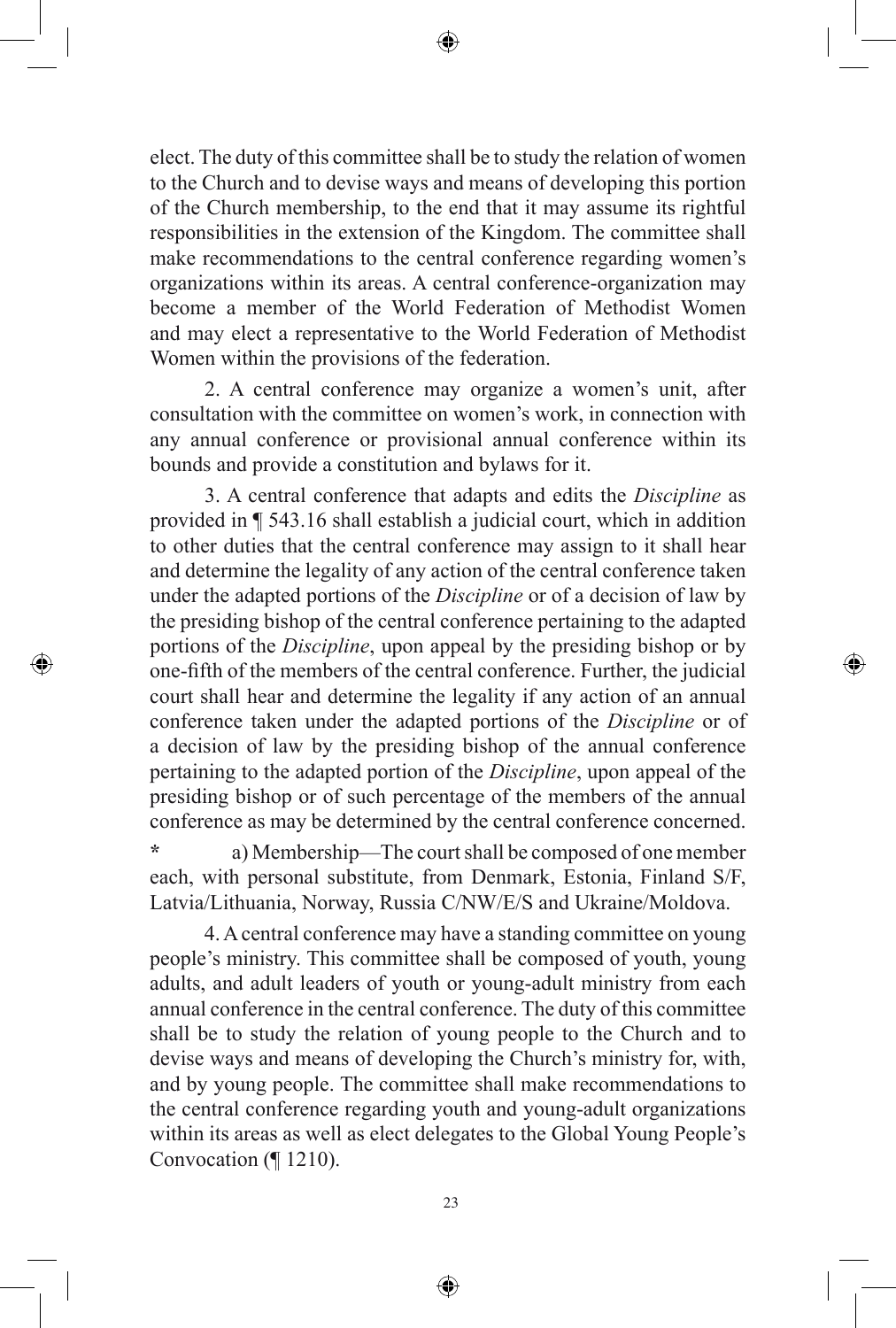5. Every board, standing committee, commission, council, and work area of the central conference shall designate one of its members as its coordinator of witness ministries. These persons shall help the agencies of which they are members to engage in witness ministries and, in particular, to ask, "How are we intentionally reaching new people for Jesus Christ through our ministries?" and "How are we helping new people grow and mature as disciples of Jesus Christ through our ministries and areas of responsibility?"

#### **\*¶ 549**. *Northern Europe and Eurasia Central Conference Council*

The council executes assignments given by the central conference, and administers running business between central conference sessions. It is amenable and accountable to the central conference and reports to the central conference. The purpose of the council is for the discernment and articulation upholding of the vision for the church, sharing of experience and good practices, and channelling of connectional resources and mutual help promoting connectional exchange and cooperation.

1. The council reports to the central conference, and prepares central conference sessions.

a) *Membership*

(1) Members of the council are the bishops ex officio, and the following number of representatives:

4 members, both clergy and lay, from Norway

2 members from Denmark

2 members from Estonia; 1 member each from Latvia and Lithuania

1 member each from Finland S and Finland F

1 member each from Central Russia, Northwest Russia and Belarus, South Russia, East Russia and Central Asia, and Ukraine and Moldova. All members shall be involved in the national leadership of the church Substitutes shall be elected by the same number and the same criteria.

#### (2) *Membership recommendations*

All conferences shall seek equal representation between men/women, clergy/lay, and further to ensure representation of young people under the age of thirty five.

A Minimum of one member from each annual and national district conference must be a member of its conference council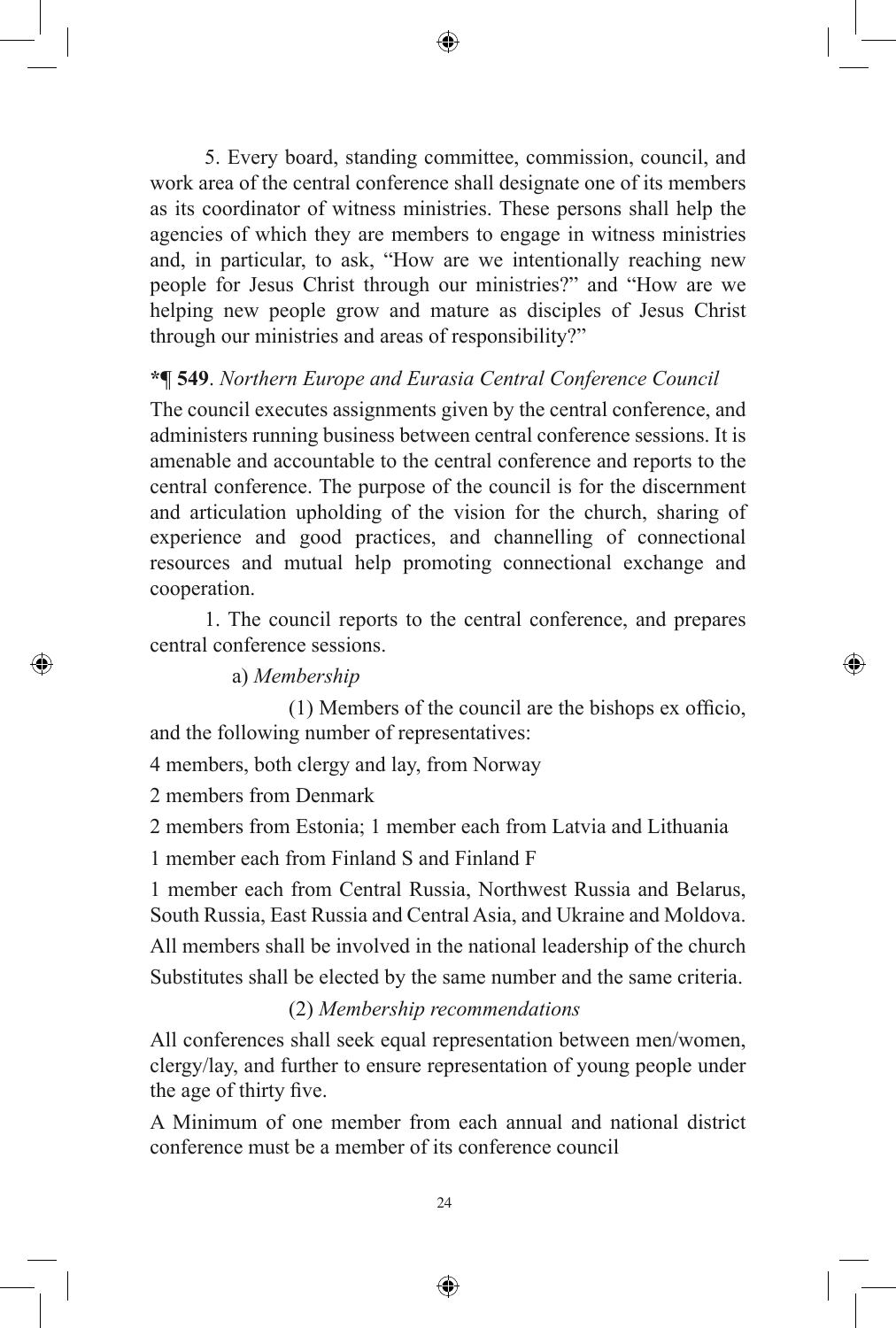(3) *Membership term*—The members and substitutes are elected for the quadrennium, serving from the adjournment of the ordinary central conference session in the beginning of the quadrennium until the adjournment of the following ordinary session.

b) *Area groups*—The members are divided into two groups, arranged by episcopal areas.

c) *Meetings*—The full council meets normally in the spring each year. In the fall, the area groups meet separately in their respective area. Other arrangements can be agreed upon if the budget allows.

d) *Officers*—Each area group elects its own chairperson and secretary in the fall meetings. The bishops agree among themselves who is chairperson. The other bishop and the two area chairpersons are all vice chairpersons of the council. A council secretary is elected by the council. All elections are for the quadrennium.

e) *Office*—The office of the chairperson is also the Office of Northern Europe and Eurasia Central Conference.

f) *Presidium* (1) The chairperson, the three vice chairpersons, and the assistant to the chairperson, form the presidium of the council. Until other officers are elected, the two bishops and the assistant to the chairperson carry the responsibilities of the presidium.

(2) The presidium prepares meetings of the council, and assigns matters to the area groups.

(3) If necessary, the presidium can decide upon matters that cannot wait until next the meeting of the council.

g) *Council responsibilities*—It is the responsibility of the council

(1) To elect treasurer for the Northern Europe and Eurasia Central Conference Fund.

(2) To receive and approve annual financial reports for the fund mentioned above, audited by a certified public accountant.

(3) To give an annual report to the annual and national district conferences, and receive an annual statistical summary from these.

(4) To present a quadrennial summary of the financial reports of the fund mentioned above to the central conference for approval.

(5) Either to publish *The Book of Discipline* of the United Methodist Church in Northern Europe and Eurasia (NEEBoD)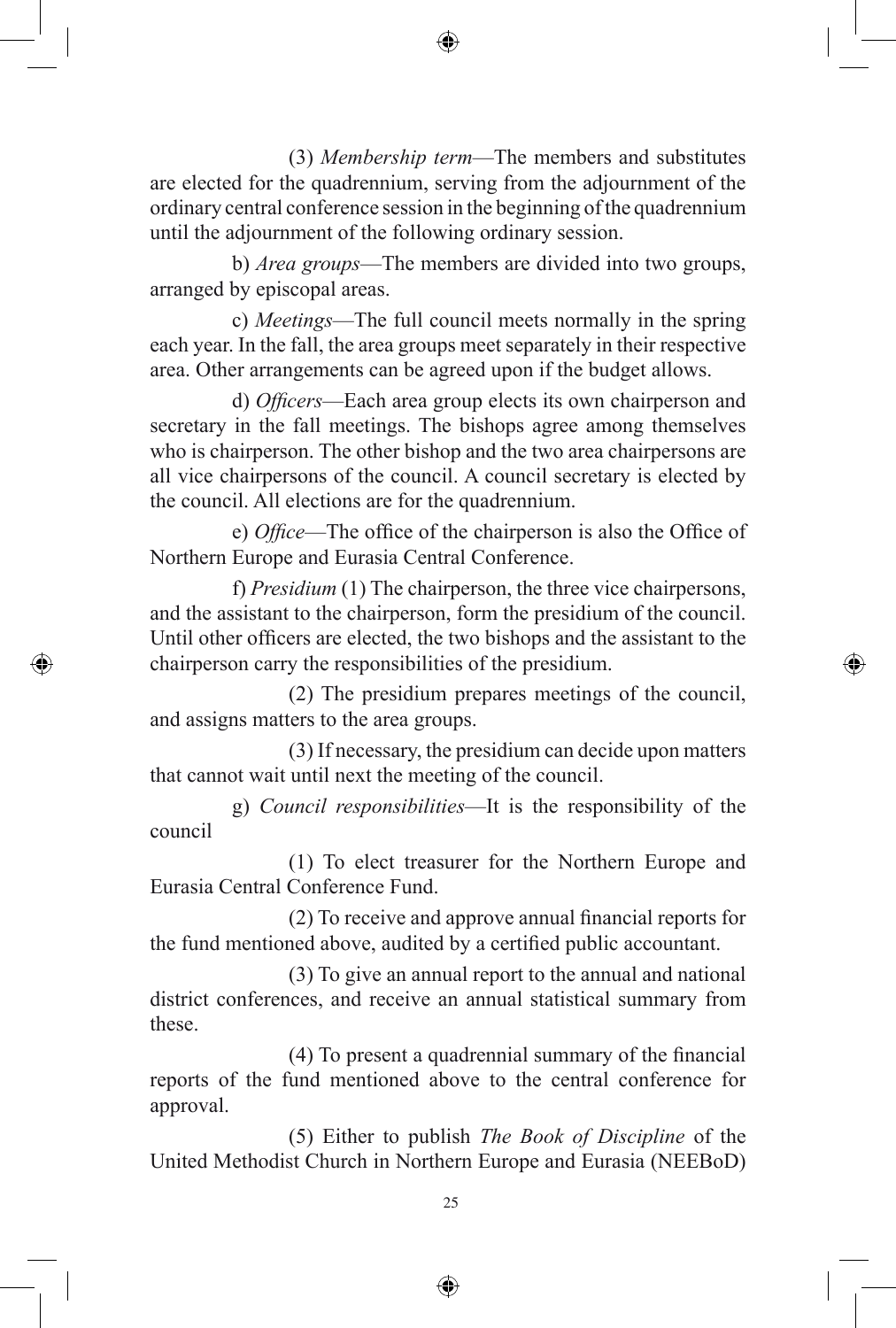each quadrennium or in other ways make changes and adaptations available.

(6) To set time and select place for central conference sessions.

h) *Area group responsibilities*—It is the responsibility of the area groups to deal with matters assigned to them by the council or its presidium. Decisions with impact on matters outside the respective area require confirmation by the council or its presidium. On a permanent basis, the area groups are assigned

(1) To function as the committee on episcopacy  $($ 550).

(2) To function as the episcopal residence committee with the responsibility:

(a) To make recommendations to the annual conferences regarding the purchase, sale, or rental of an episcopal residence.

(b) To prepare an annual budget covering the cost of providing the episcopal residence, which may also include utilities, insurance, and normal costs of upkeep in maintaining the residence.

(c) To supervise the expenditure of funds allocated from all sources for expenses related to the provision of the episcopal residence and to account for such expenditures annually to each annual conference in the episcopal area.

(d) To give oversight in all matters related to upkeep, maintenance, improvements, and appropriate insurance coverage for the episcopal residence.

(3) To be responsible for the necessary administration, in case of vacancy in the office of bishop due to death or other reason, until the vacancy is filled (¶ 407).

(4) To develop annual budgets for the episcopal fund (Eurasia Episcopal Fund and the Nordic and Baltic Episcopal Fund respectively) to be submitted to the General Council on Finance and Administration for approval.

(5) To elect treasurer for each Area's Episcopal Fund and Area Funds.

(6) To receive and approve annual financial reports for the funds mentioned above, audited by a certified public accountant.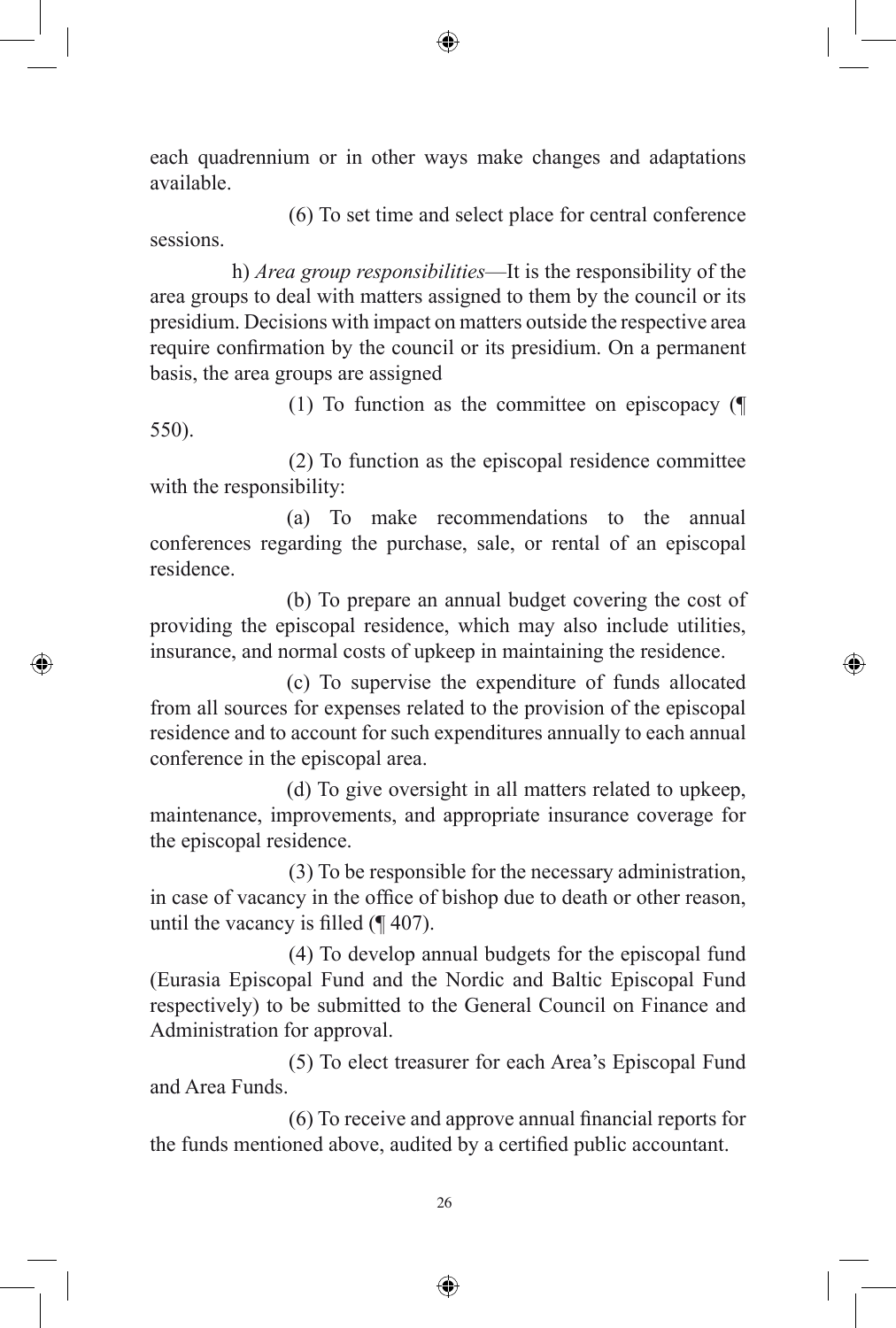(7) To present a quadrennial summary of the financial reports of the funds mentioned above to the central conference, which grants discharge of liability for the period for approval.

i) *Subcommittees*—In order to support and perform its duties, the council can organize ad hoc subcommittees to fulfil its purpose and any of its permanent tasks

j) *Economy*—(1) The travel expenses of the council, including its area groups, are covered by the Northern Europe and Eurasia Central Conference Fund. Housing and travel meals (per diem) are paid by respective conference.

(2) The expenses of the Northern Europe and Eurasia Central Conference Fund are apportioned to the annual and national district conferences in relation to the salaries and salary benefits of all pastors under appointment at a rate set by the Central Conference<sup>1</sup>.

**\*¶ 550**. *Northern Europe and Eurasia Central Conference Committee on Episcopacy*—

a) There shall be a central conference committee on episcopacy, composed by the elected members of the Northern Europe and Eurasia Central Conference Council. The elected vice chairperson of the Central Conference Council is the chairperson of the committee on episcopacy, and the secretary of the Central Conference Council is the secretary of the committee on episcopacy. The bishops are not members of the committee, but give a personal report to the committee in connection with an annual consultation.

b) The functions of the conference committee on episcopacy shall be:

(1) To support the bishop of the area in the oversight of the spiritual and temporal affairs of the Church, with special reference to the area where the bishop has presidential responsibility.

(2) To be available to the bishop for counsel

(3) To assist in the determination of the episcopal needs of the area and to make recommendations to appropriate bodies.

(4) To keep the bishop advised concerning conditions within the area as they affect relationships between the bishop and the people of the conference agencies.

1 Currently 0,75%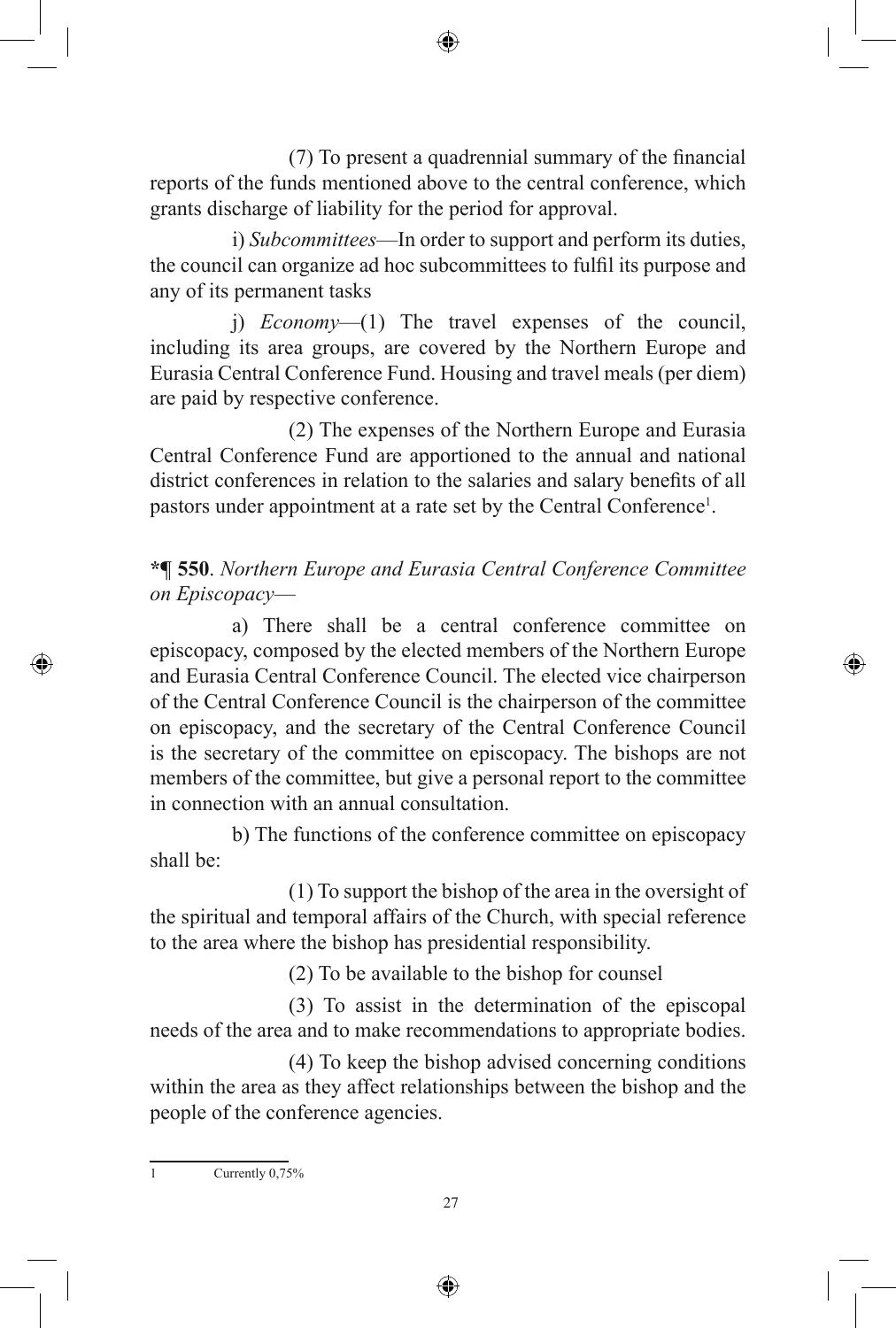(5) To interpret to the people of the area and to conference agencies the nature and function of the episcopal office.

(6) To engage in annual consultation and appraisal of the balance of the bishop's relationship and responsibilities to the area and annual conferences, general Church boards and agencies, and other areas of specialized ministry, including, at all levels, concern for the inclusiveness of the Church and its ministry with respect to sex, race, and national origin, and understanding and implementation of the consultation process in appointment making.

(7) To include decisions and recommendations in the minutes of the central conference committee, and report to the central conference.

**\*¶ 551.** *Other central conference work* can be performed by the following board, which is also responsible for the promoting and coordinating activities within respective working area without financing from the Central Conference Council: Northern Europe and Eurasia Central Conference Youth Council.

#### **\*¶ 552**. *European Methodist Council*

1. The Northern Europe and Eurasia Central Conference is a member of the European Methodist Council.

2. A financial contribution to the council shall be included in the budget for the Northern Europe and Eurasia Central Conference Fund.

3. The Northern Europe and Eurasia Central Conference is represented in the European Methodist Council by six members, including the two bishops and at least two lay representatives. The annual and national district conferences submit nominations to the Central Conference Council, which makes the election.

#### **The Conferences (The Annual Conference)**

**\*¶ 611**. In each annual and national district conference within Northern Europe Central Conference there shall be a conference council. In Denmark the council is called Landsledelsen, in Estonia Kirikuvalitsus, in Finland Kirkkohallitus (Finnish) or Kyrkostyrelsen (Swedish), in Latvia Baznicas Valde, in Lithuania Baznycios administracinës, in Norway Hovedstyret, in Russia "Совет ежегодной конференции", and in Ukraine "Рада щорiчноï конфенцiï".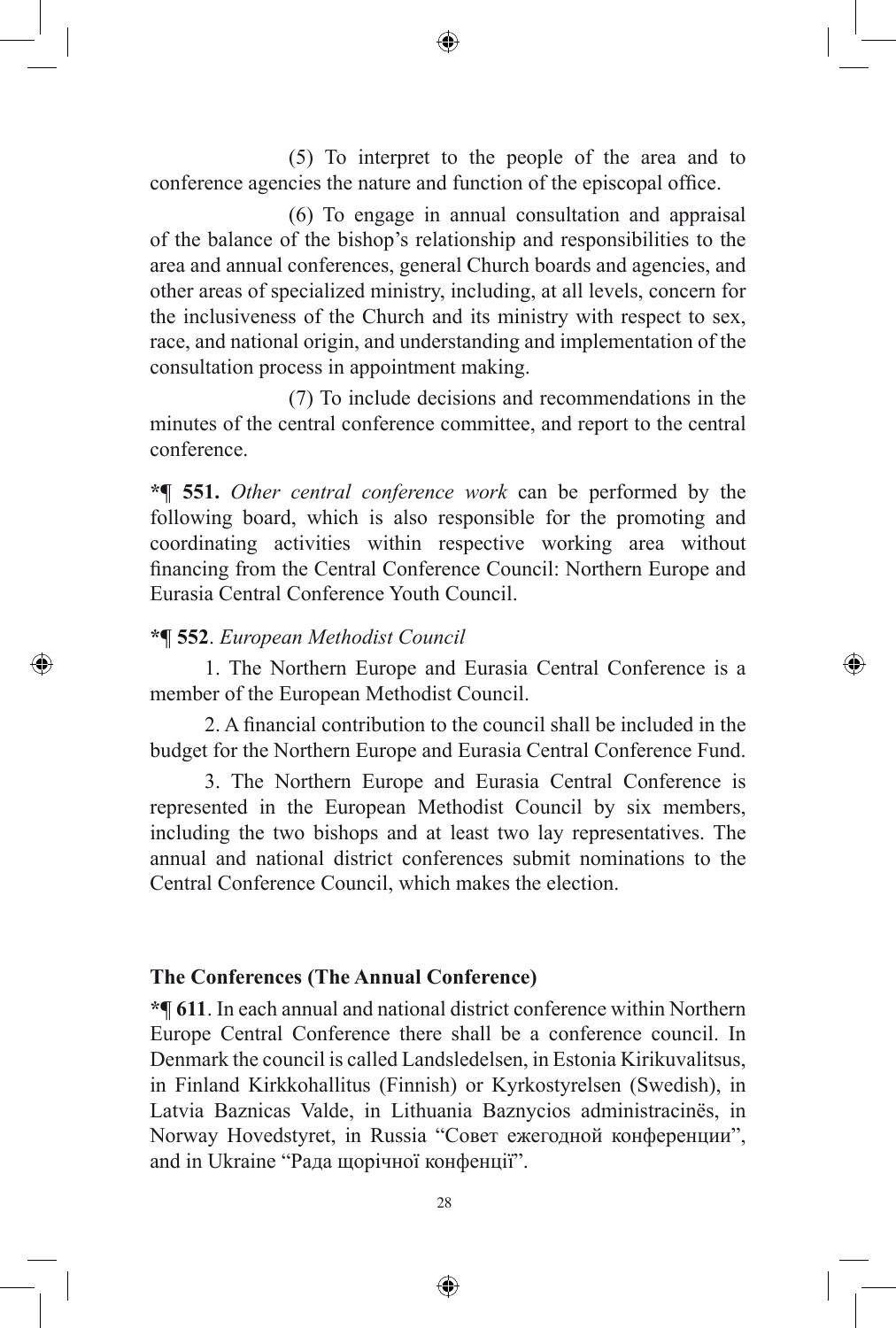**\*¶612.** The conference council shall have the following functions, membership and organization:

1. *Functions*. The conference council shall have the following functions:

a) Annual conference council on finance and administration (¶ 613-619), of which the purpose is to develop, maintain, and administer a comprehensive and coordinated plan of fiscal and administrative policies, procedures, and management services for the annual conference.

b) Annual conference council responsible for connectional ministries (¶ 608)

c) Annual conference board of trustees (¶ 2512-2517)

d) Annual conference board on church location and building (¶ 2518-2524)

e) Annual conference committee on Christian unity and interreligious concerns (¶ 642)

f) Annual conference board of pensions, when not separately organized (¶ 639).

2. *Membership*. Members of the council are the bishop, the district superintendents, the conference lay leader, and those persons the conference wishes to elect. The conference treasurer may be a member of the conference council.

3. *Officers*. The council shall have a chairperson elected by the annual conference. The council elects among its voting members a vice chairperson, a secretary, and other officers as the council decides. The conference treasurer/director of administrative services  $(\P\ 619)$  shall be the treasurer of the council.

4. No member of the council shall vote on or take part in deliberations on significant matters directly or indirectly affecting her or his business, income, or employment, or the business, income, or employment of his or her immediate family.

5. *Organization*. a) The council may establish committees and task forces and define their duties and authority as it deems necessary for fulfilling its purpose and responsibilities.

b) The annual conference may enact bylaws governing meetings, quorum, and other matters of procedure for the council, or it may authorize the council to enact such bylaws; in any event, such bylaws shall not be in conflict with the *Book of Discipline*.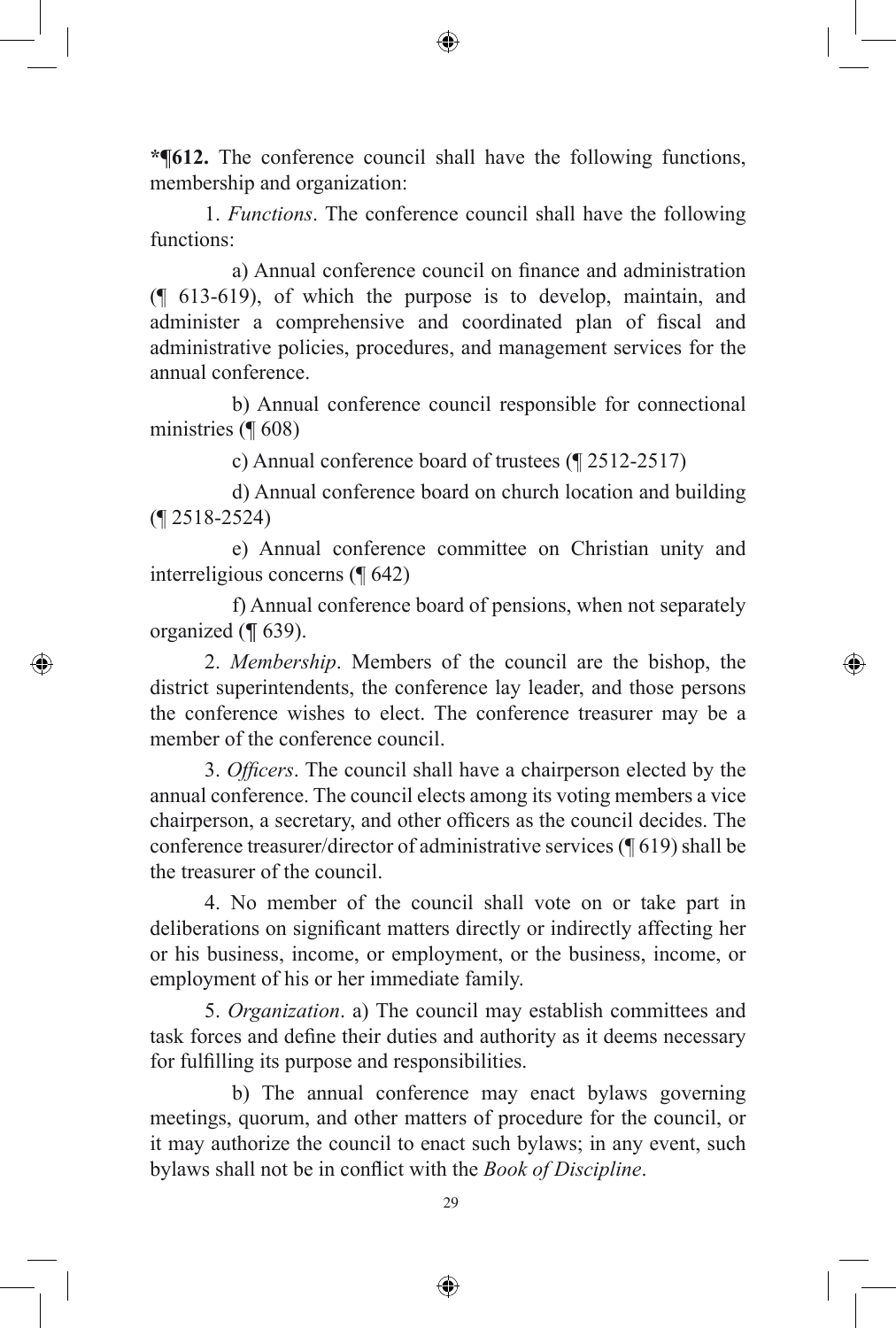c) If deemed necessary for the fulfilment of its functions and if so authorized by the annual conference, the council may be incorporated.

6. *Amenability*. The council shall be amenable and report directly to the annual conference.

**¶ 613**. *Responsibilities*. The council shall have authority and responsibility to perform the following functions:

1. To recommend to the annual conference for its action and determination budgets of anticipated income and proposed expenditures for all funds that provide for annual conference clergy support, annual conference administrative expenses, and annual conference benevolence and program causes (¶ 614).

2. To receive, consider, report, and make recommendations to the annual conference regarding the following prior to final decision by the annual conference:

*(a)* any proposal to raise capital funds for any purpose; *(b)* funding considerations related to any proposal that may come before the conference; *(c)* any requests to conduct a special conference-wide financial appeal, whether by special collections, campaigns, or otherwise in the local churches of the conference.

**\*** 3. To recommend to the annual conference for its action and decision the methods or formulas by which apportionments to churches, charges, or districts for duly authorized general, central, conference, and district funds shall be determined (¶ 615).

4. To consult and cooperate with the commission on communication in providing district superintendents, pastors, and appropriate officers of the local churches and charge conferences with interpretive aids or other materials to assist in gaining understanding and support of the conference budget and other approved conference causes. This shall include the theology and discipline of financial giving.

5. To develop policies governing the investment of conference funds, whether in debt or equity, short-term or long-term instruments, with the aim of maximizing funds available for mission in a manner consistent with the preservation of capital, the Policies Relative to Socially Responsible Investments (¶ 716), and the Social Principles of the Church. A statement of such policies shall be printed in the conference journal at least once in each quadrennium.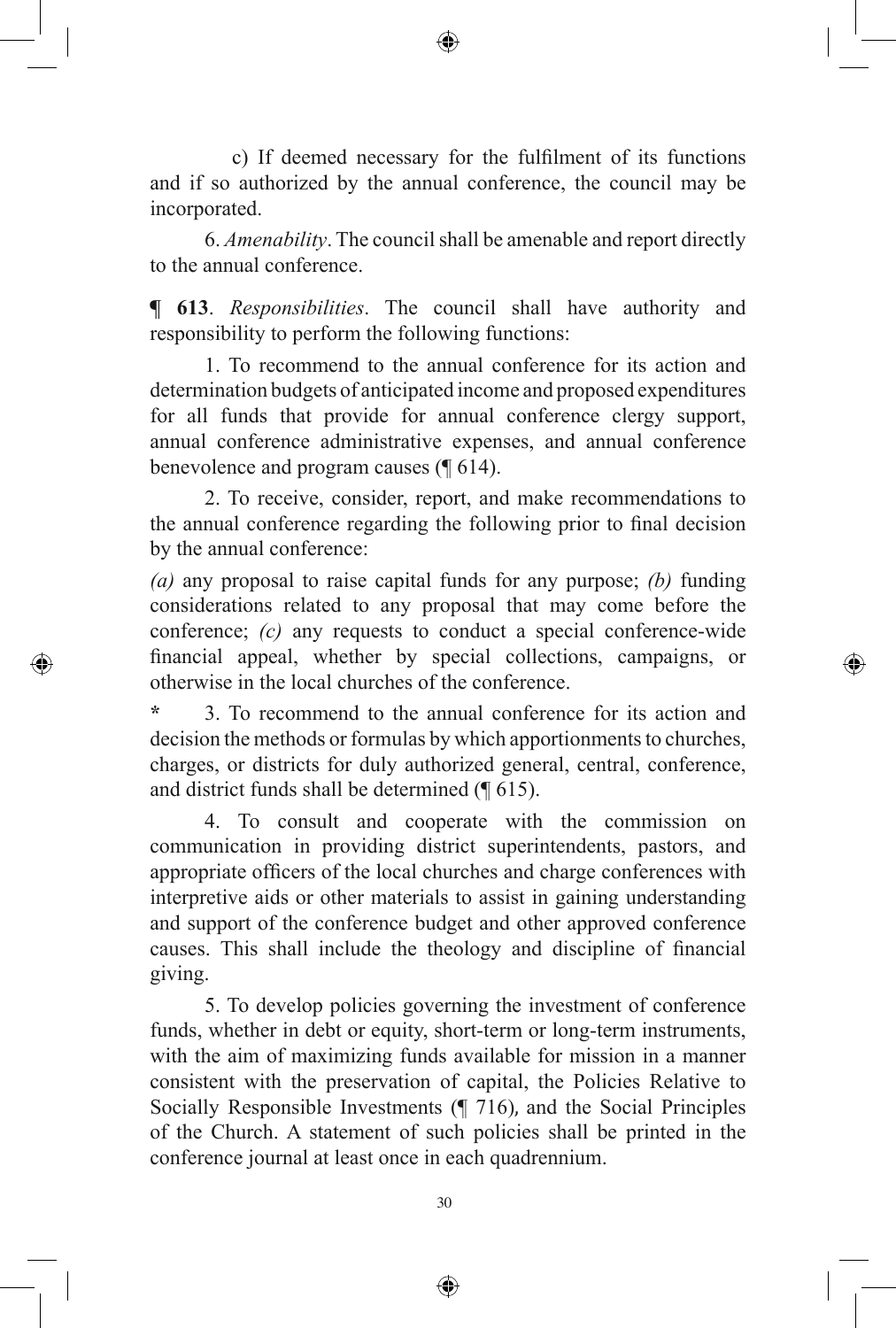6. To recommend to the annual conference procedures for funding local churches, including the theology of financial giving.

7. To advice local churches about making their church buildings, facilities, and programs accessible.

8. To recommend to the annual conference for its action procedures for dealing responsibly with situations in which budgeted funds, as approved by the annual conference, are inadequate to meet emerging missional needs or unforeseen circumstances.

9. To review at least quarterly and to account to the annual conference for the disbursement of funds in accordance with budgets approved by the conference.

10. To recommend to the annual conference for its action and determination the conditions under which it may borrow funds for current expense purposes and the maximum amount of such borrowing.

11. To have authority and supervision over the conference treasurer/director of administrative services subject to ¶ 619; to establish policies governing the treasurer/director's work.

12. To work in cooperation with other annual conference agencies for the design and implementation of a plan by which the annual conference may designate the conference treasury as a central treasury for funds designated for any or all conference agencies participating in conference funds.

**\*** 13. To establish uniform and equitable policies and practices in the employment and compensation of personnel, in consultation and cooperation with other conference agencies that employ staff, unless the annual conference has designated another agency to carry this responsibility. These policies and practices shall be in accordance with the Social Principles (¶ 162 A, E, F, and I).

**\*** 14. To promote and standardize the financial recording and reporting system in the local churches of the conference.

**\*** 15. In cooperation with relevant annual conference agencies and institutions, and local churches, to make recommendations to the annual conference regarding the development, promotion, and review of a broad general program of insurance protection. To train and encourage volunteers and employed in the areas of church business and administration.

16. To make recommendations to the annual conference for its action and determination regarding plans to initiate or cause to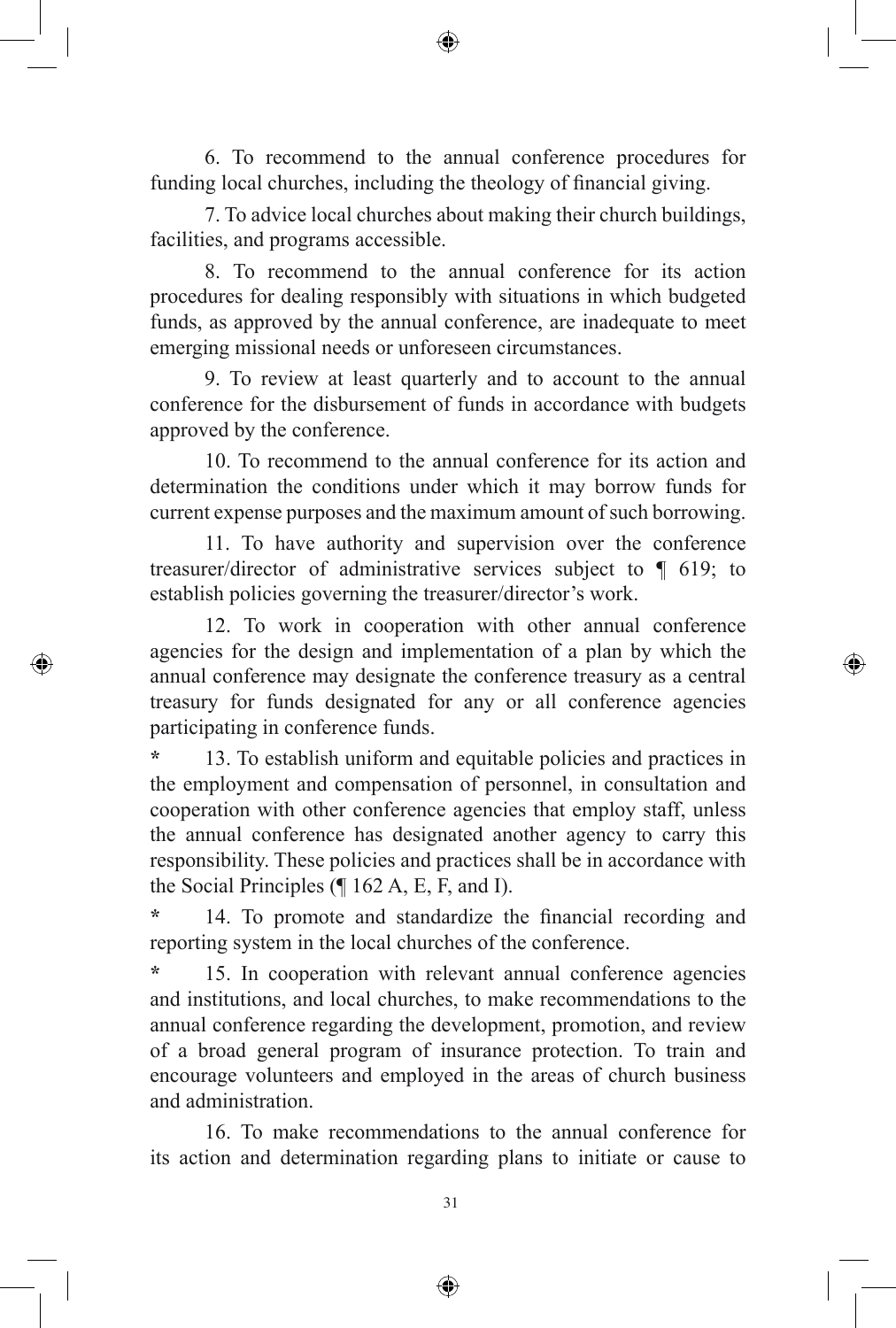be organized a foundation or similar organization for the purpose of securing, conserving, or expending funds for the direct or indirect benefit or support of the annual conference, or of any conference agency, or any of its programs or work. The council shall have opportunity to make its recommendations regarding such plans if the foundation or similar organization is: (1) proposed to be organized by the annual conference itself, whether acting alone or in concert with other annual conferences; (2) proposed to be organized by any conference council, board, commission, committee, or other agency; (3) to make use of the name United Methodist in its title or solicitation; or (4) proposed for the purpose of soliciting gifts primarily from the United Methodist constituency.

17. To perform such other administrative and fiscal functions and services as the annual conference may assign.

18. To ensure that no apportioned conference funds are expended for the use of alcoholic beverages.

19. To ensure that no annual conference board, agency, committee, commission, or council shall give United Methodist funds to any gay caucus or group, or otherwise use such funds to promote the acceptance of homosexuality or violate the expressed commitment of UMC "not to reject or condemn lesbian or gay members and friends" (¶ 161.F). The council shall have the right to stop such expenditures. This restriction shall not limit the Church's ministry in response to the HIV epidemic, nor shall it preclude funding for dialogs or educational events where the Church's official position is fairly and equally represented.

#### **\*¶ 615**. *Apportionments*

The council shall recommend to the annual conference for its action and determination the methods or formulas by which the approved budgeted amounts for clergy support, administration, and other causes shall be apportioned to the churches or charges of the conference.

#### **¶ 635***. Conference board of ordained ministry*

1. Each annual conference at the first session following the General Conference shall elect for a term of four years a Board of Ordained Ministry. At least six ordained elders and deacons in full connection and, when possible, at least two associate members or fulltime local pastors who have completed the Course of Study shall be included as members of the board with voice and vote. Each annual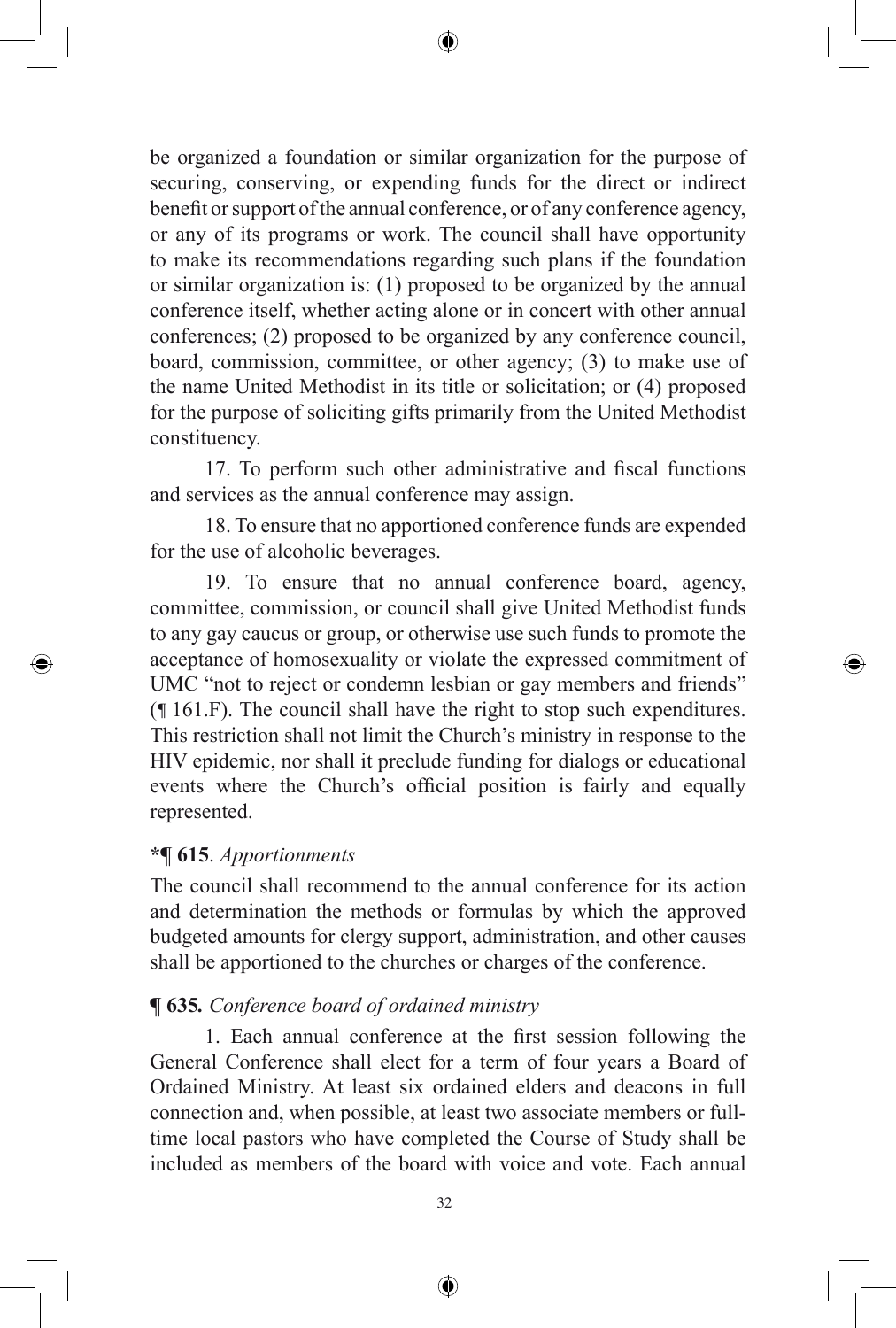conference shall elect at least one-fifth laypersons, which may include diaconal ministers, and may at its discretion elect further lay members, up to one-third of the membership of the board. All laypersons shall be professing members of local churches in the annual conference. The board membership shall include women and ethnic persons, at least one ordained clergyperson in the retired relationship, at least one ordained clergyperson in extension ministry, and when possible at least one young adult clergyperson in full connection age 35 or younger, and a district superintendent named by the bishop to represent the cabinet. Two-thirds of the members who are elders shall be graduates of seminaries listed by the University Senate.

a) Members shall be nominated by the presiding bishop after consultation with the chairperson of the board, the executive committee, or a committee elected by the board of the previous quadrennium, and with the cabinet. To ensure adequate board membership, consultation shall include an evaluation of the workload of the board in meeting disciplinary and annual conference responsibilities. Vacancies shall be filled by the bishop after consultation with the chairperson of the board. An elected board member may serve a maximum of three consecutive four-year terms. The chair of the Order of Deacons, the chair of the Order of Elders, and the chair of the Fellowship of Local Pastors and Associate Members shall be members of the Board of Ordained Ministry (§1c) and its executive committee.

b) This board shall be directly amenable to the annual conference, notwithstanding its organizational relationship within any other program or administrative unit of the annual conference. The annual conference council on finance and administration shall recommend adequate administrative funds for the board and its staff in light of its workload.

c) The board shall organize by electing from its membership a chairperson, registrars, and such other officers as it may deem necessary. A vocational discernment coordinator may be named to coordinate the candidacy mentoring process. The board shall designate its executive committee, which shall include elders, deacons, and laity. The board shall organize in such manner as to care for its responsibilities, including the needs of certified persons, diaconal ministers, local pastors, deacons, and elders. The organization of the board shall include a committee to fulfil the governance responsibilities for diaconal ministers (see *The Book of Discipline*, 1992, ¶¶ 301-317 and 734) and shall provide for certification in specialized ministry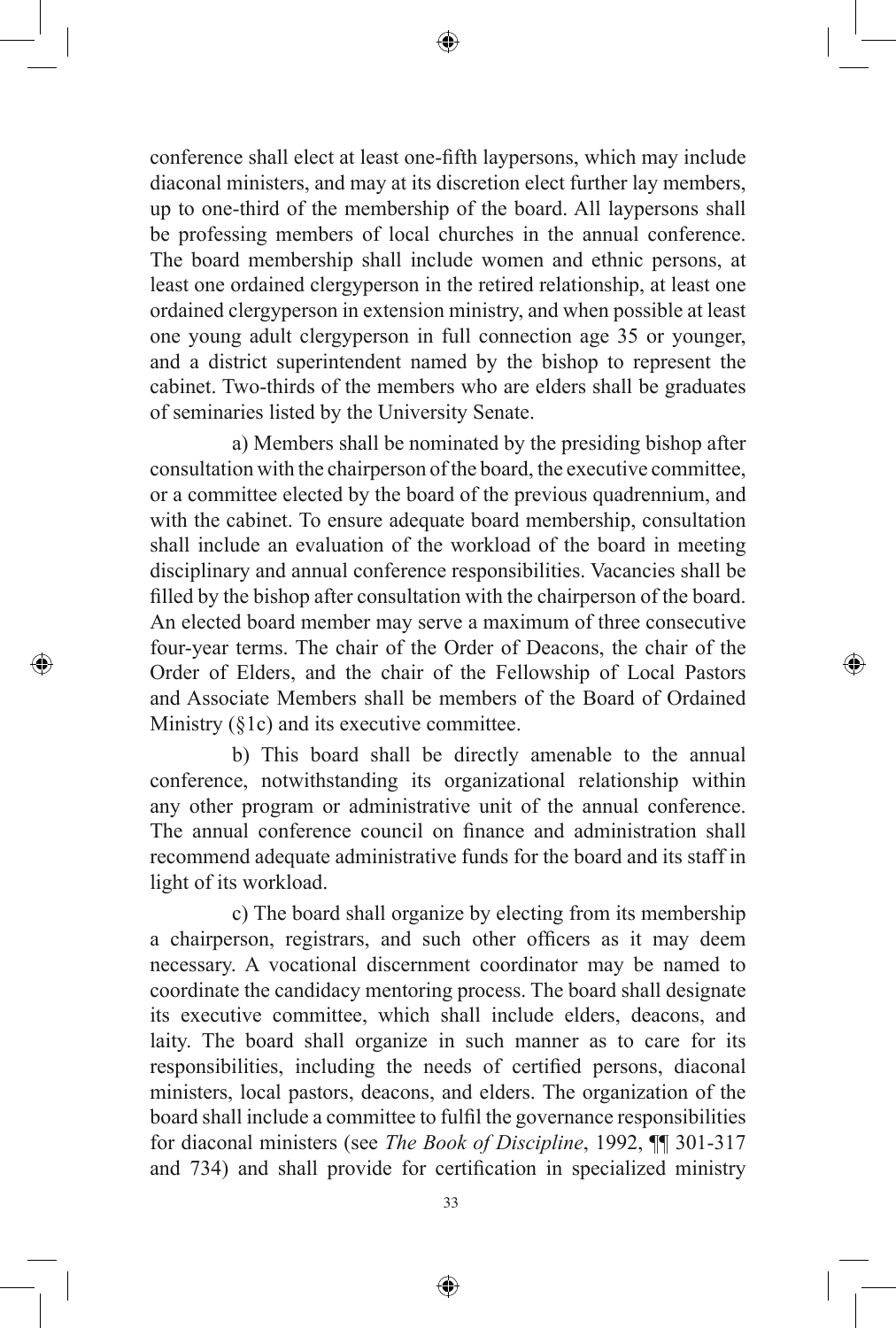careers under the guidelines of the General Board of Higher Education and Ministry (see ¶ 1421). The board may include in its organization a division of deacons and a division of elders.

d) Each annual conference Board of Ordained Ministry shall establish a Conference Relations Committee of at least three persons to hear requests for discontinuance of provisional members, involuntary leave of absence, administrative location, involuntary retirement, or other such matters as may be referred to them by the board of ordained ministry. District superintendents shall not serve on the Conference Relations Committee.

e) To ensure maximum contact with and support of persons in appointments beyond the local church, the board shall maintain relationships with all general agencies that have responsibility for persons in such appointments.

f) The board shall meet at least once prior to its meeting at the time of the annual conference session and may set a deadline prior to annual conference for transacting its business.

**\*** g) The board shall select from its own membership an official representative to serve as a member of or liaison to existing district committees on ordained ministry.

h) The board shall provide orientation for new members, including distribution of any available written guidelines.

2. The duties of the annual conference board of ordained ministry shall be:

a) To assume the primary responsibility for the enlistment and recruitment of ordained clergy by working in consultation with the cabinet and the General Board of Higher Education and Ministry to study and interpret the clergy needs and resources of the annual conference, with due regard to the inclusive nature of the Church. It shall, with the assistance of the local church committee on pastorparish relations, conference agencies, and every ordained minister of the conference, enlist women and men of all races and ethnic origins for the ordained ministry and guide those persons in the process of education, training, and ordination, recommending colleges and schools of theology listed by the University Senate. Persons recruited should have an understanding of and appreciation for persons of different racial and ethnic heritages.

b) To renew a culture of call in the church by giving strategic leadership to annual conferences, districts, congregations, campus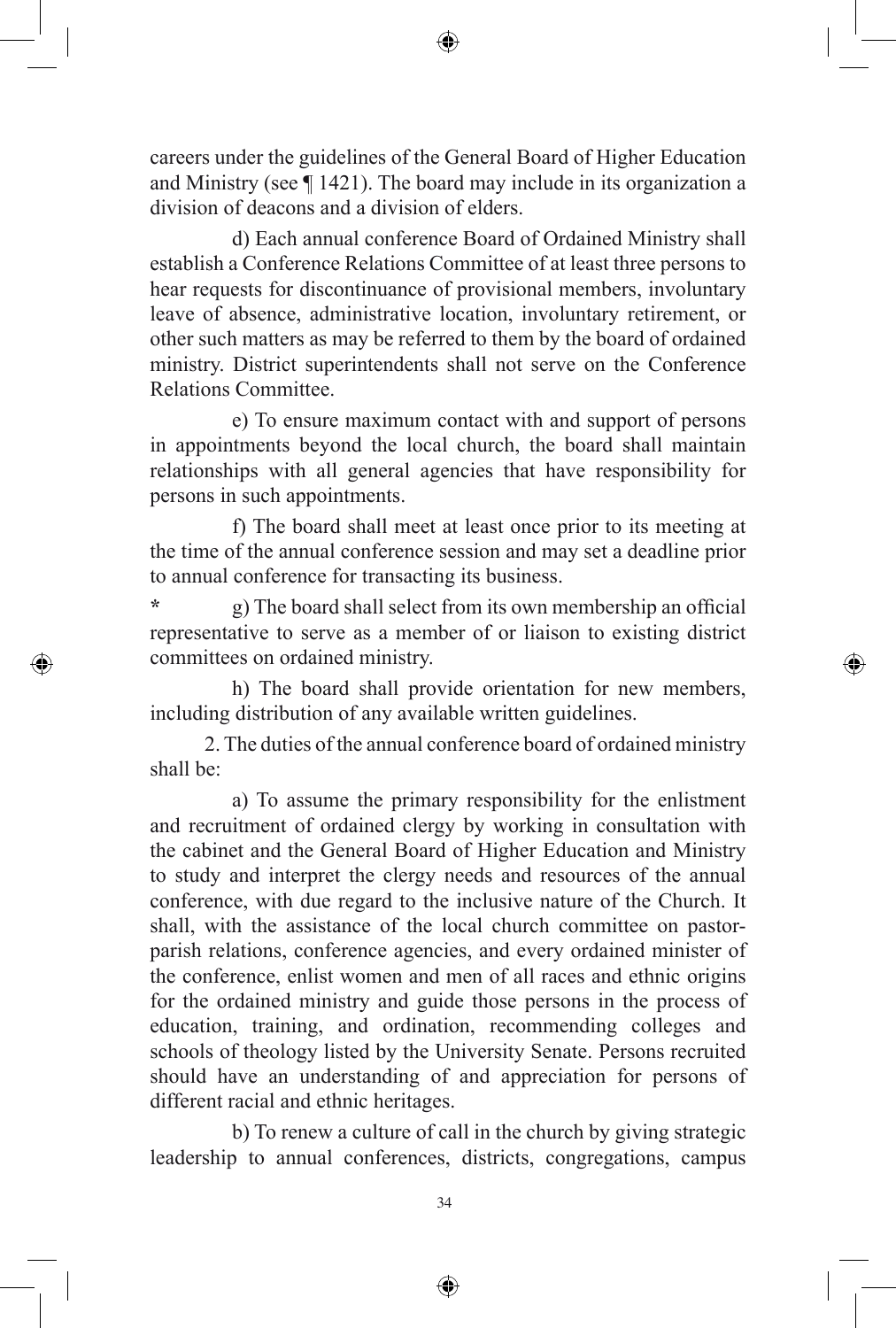ministries, camps, and other appropriate ministries, especially among youth and young adults.

c) To seek from a school of theology information about the personal and professional qualities of an applicant for provisional membership or of a provisional member; provided, however, that the applicant or member consent to the provision of such information.

d) To receive annual reports on the progress made by each ministerial student enrolled in a theological school and to record credit for work satisfactorily completed.

e) It shall require a transcript of credits from each applicant before recognizing any of the applicant's educational claims. In case of doubt, the board may submit a transcript to the General Board of Higher Education and Ministry for evaluation.

f) The board shall annually appoint and train a sufficient number of mentors in each district in consultation with the district superintendent.

g) To guide the candidate for ordained ministry who is not enrolled in a theological school and who is pursuing the Course of Study as adopted by the General Board of Higher Education and Ministry.

h) To examine all applicants as to their fitness for the ordained ministry and make full inquiry as to the fitness of the candidate for: (1) annual election as local pastor; (2) election to associate membership; (3) election to provisional membership; and (4) election to full conference membership.

i) To provide all candidates for ordained ministry a written statement on the disciplinary and annual conference requirements for the local pastor, provisional, and full membership.

j) To interview and report recommendation concerning: (1) student local pastors; (2) certified candidates for ordination as deacons; and (3) certified candidates for ordination as elders.

k) To assign a board member to serve as liaison to retired clergy in the conference.

l) To interview applicants and make recommendation concerning: (1) changes from the effective relation to a leave of absence or retirement; (2) return to the effective relation from other relations; (3) honourable location; (4) readmission of located persons and persons discontinued from provisional membership; (5) sabbatical leave; (6)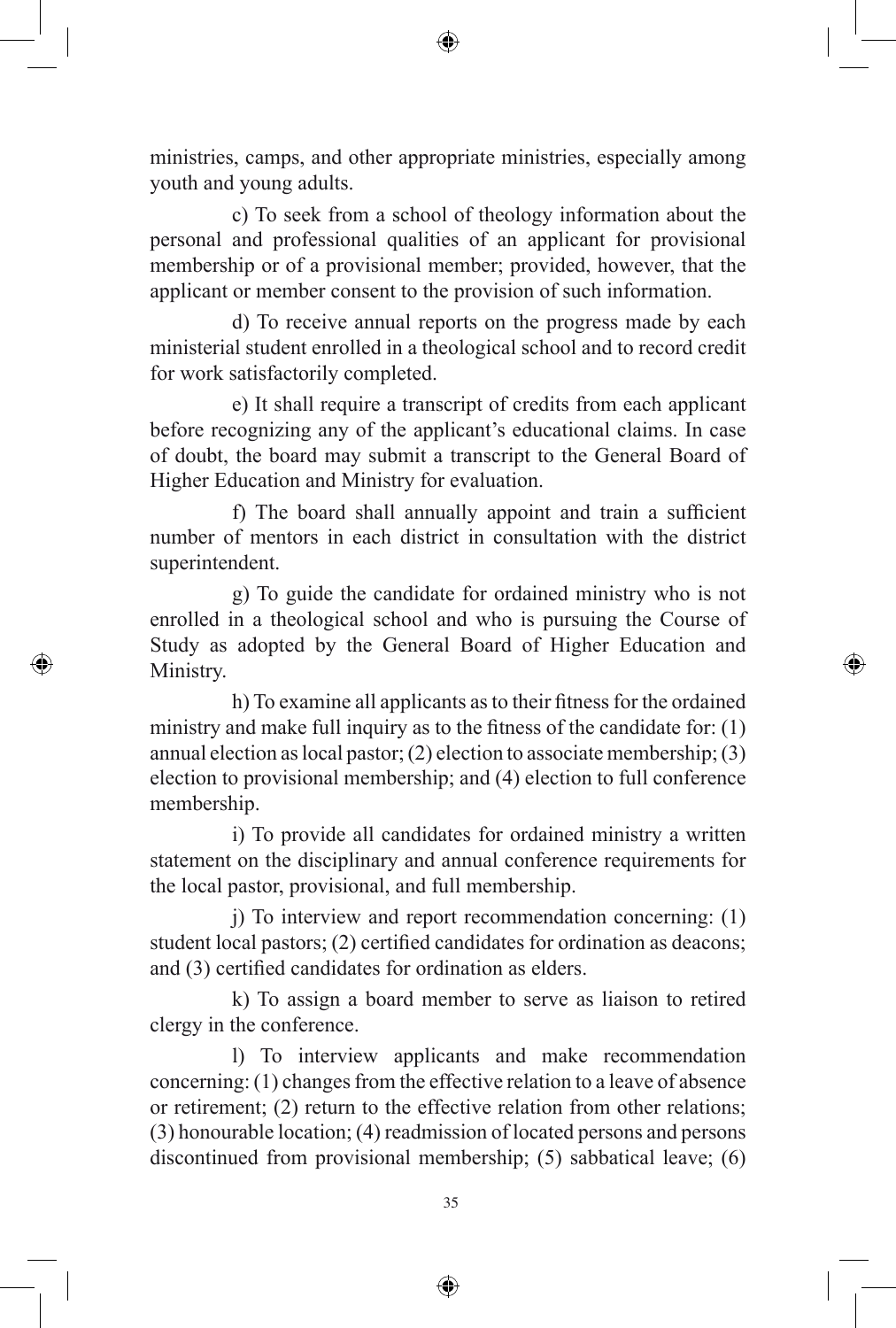incapacity leave; (7) appointment as a student; (8) termination; and (9) changes to or from less than full-time ministry.

The board shall keep a record of these changes and the reason behind them and place a copy in the permanent records of the annual conference maintained by the secretary of the conference.

m) To ensure confidentiality in relation to the interview and reporting process. The personal data and private information provided through the examinations of and by the Board of Ordained Ministry will not be available for distribution and publication. There are occasions when the Board of Ordained Ministry would not report privileged information, which in the judgement of the board, if revealed in the executive session of clergy members in full connection with the annual conference, would be an undue invasion of privacy without adding measurably to the conference's information about the person's qualifications for ordained ministry. However, it is the right of the executive session of the clergy members in full connection with an annual conference to receive all pertinent information, confidential or otherwise, related to the qualifications and/or character of any candidate or clergy member of the conference.

n) To be in consultation with the bishop through the chairperson or the executive committee regarding transfers. This consultation is to be at the bishop's initiative and, where possible, to take place prior to transfers into the annual conference.

o) To provide support services for the ordained minister's career development, including personal and career counselling, continuing education, formation in servant leadership and continuing spiritual growth in Christ, assistance in preparation for retirement, and all matters pertaining to clergy morale. In providing such support, the board, in cooperation with the cabinet, shall give training and guidance to each local committee on pastor-parish relations regarding its work and role.

p) To work with and support the Order of Deacon and the Order of Elder, including receiving reports, offering financial support, and coordinating the Orders' activity with the continuing formation offerings of the board. The board may delegate continuing formation responsibility to the Orders by mutual agreement, with final approval, evaluation, and budgeting remaining with the board.

q) To work with and support the Fellowship of Local Pastors and Associate Members (see ¶ 323), including receiving reports, offering financial support, and coordinating their continuing formation.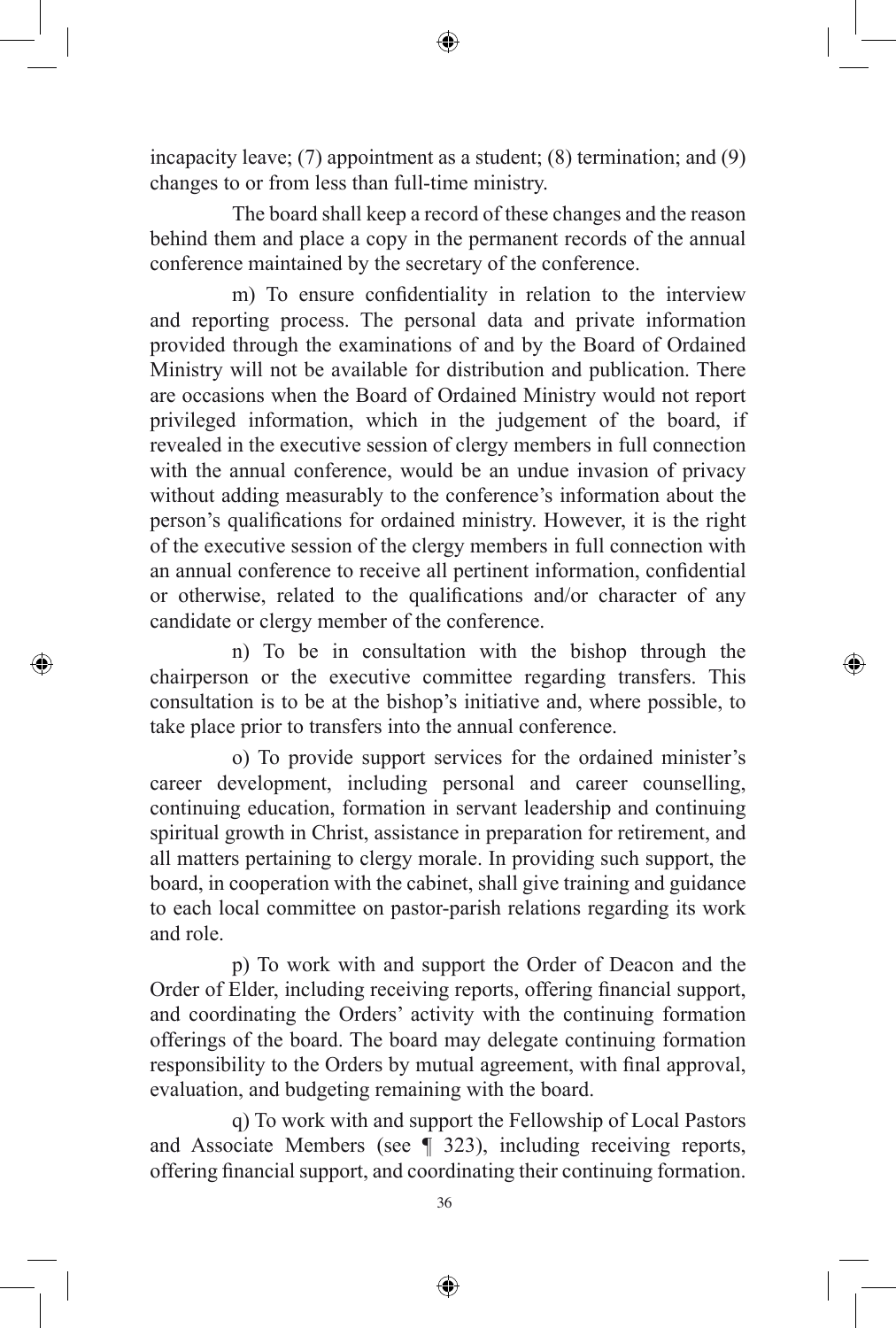r) To provide a means of evaluating the effectiveness of ordained ministers in the annual conference (¶¶ 604.4, 350). Suggested guidelines will be provided by the General Board of Higher Education and Ministry, Division of Ordained Ministry. In cooperation with the cabinet, the board shall develop standards of effectiveness for clergy serving as pastors of congregations in that annual conference.

s) To interpret the high ethical standards of ordained ministry set forth in the *Discipline* and to study matters pertaining to character  $($ ¶605.7).

t) To recommend to the full members of the annual conference for validation special ministries for which members seek appointment.

The appointment to such ministries is the prerogative of the bishop and the cabinet.

u) To provide continuing support and management of consecrated diaconal ministers using the policies described in ¶¶ 301- 317 of the 1992 *Book of Discipline*.

v) To care for the administration of professional certification established by the General Board of Higher Education and Ministry through (1) enlisting and recruiting clergy and laity to become certified in Christian education, music, youth, evangelism, and other areas established by the General Board of Higher Education and Ministry; (2) determining whether applicants meet the standards established by the General Board of Higher Education and Ministry; (3) to recommend to the annual conference board and the General Board of Higher Education and Ministry; (4) to renew or discontinue professional certification biannually based on a review of their ministry; and (5) to report annually to the annual conference for publication in the conference journal a roster of all persons certified in professional careers for which they have received certification, including places of service address.

w) To report annually to the annual conference for publication in the conference journal a roster of all persons certified as Lay **Ministers** 

x) To administer the portion of the Ministerial Education Fund for use by the annual conference in its programs of enlistment, basic professional educational aid, continuing formation, ethnic ministry and language training, and professional growth of ordained ministers. Priority shall be given to scholarships for seminary students preparing for ordination.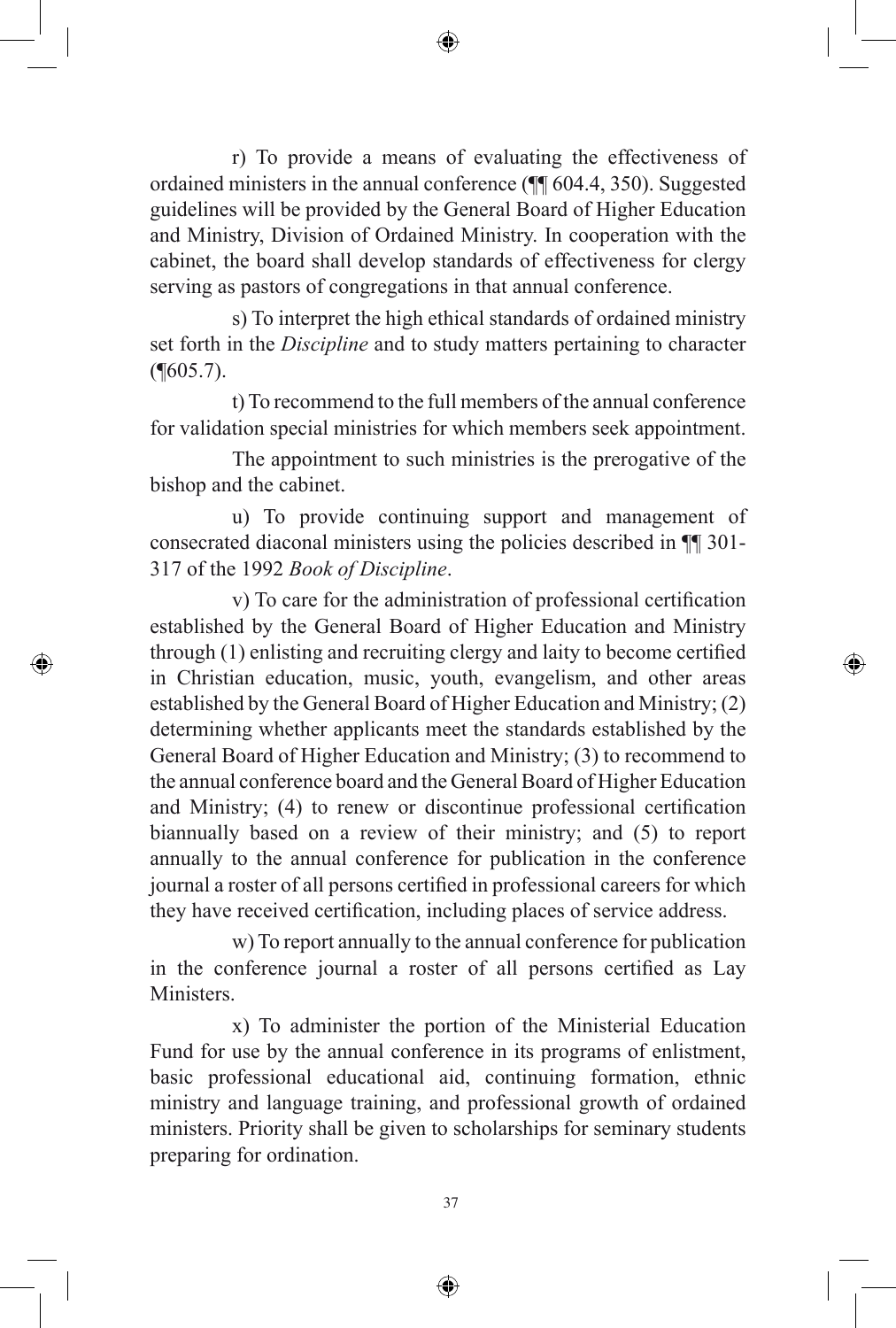y) To cooperate with the General Board of Higher Education and Ministry and assist in: (1) the interpretation of current legislation concerning ordained ministry; (2) the interpretation and promotion of the Ministerial Education Fund; (3) the promotion and observance of Ministry Sunday; and (4) the supplying of a record of all information, recommendations, and action on each candidate for ordained ministry after each session of the annual conference; (5) the promotion and addition of standards required for certification in specialized ministry careers.

z) To promote in the annual conference and/or jurisdictional conference a system of financial aid to ministerial students. A conference transferring a person with less than three years of active service into another conference may require reimbursement either from the person or from the receiving conference for outstanding obligations for theological education financed through conference funds.

aa) To report in a timely manner any change in the conference relationship of a clergy member of the conference to the conference board of pensions.

3. The board shall elect a registrar and such associate registrars as it may determine; one such associate registrar to be given responsibility for candidacy, including giving leadership to the training and guidance of mentors in each district. A staff executive may be named by the board to fulfill the functions of registrar.

a) The registrar shall keep full personnel records for all candidates for ordained ministry under the care of the board, including essential biographical data, transcripts of academic credit, instruments of evaluation, and, where it applies, psychological and medical test records, sermons, theological statements, and other pertinent data.

**\*** b) Pertinent information and recommendations concerning each candidate shall be certified to the annual conference. The registrar shall forward an acknowledgement of transfer to the pastor of the local church where each newly elected provisional and associate member held membership.

c) The registrar shall keep a record of the standing of the students in the course of Study and report to the conference when required. This record shall include the credits allowed students for work done in accredited schools of theology in approved Course of Study schools, or Course of Study correspondence.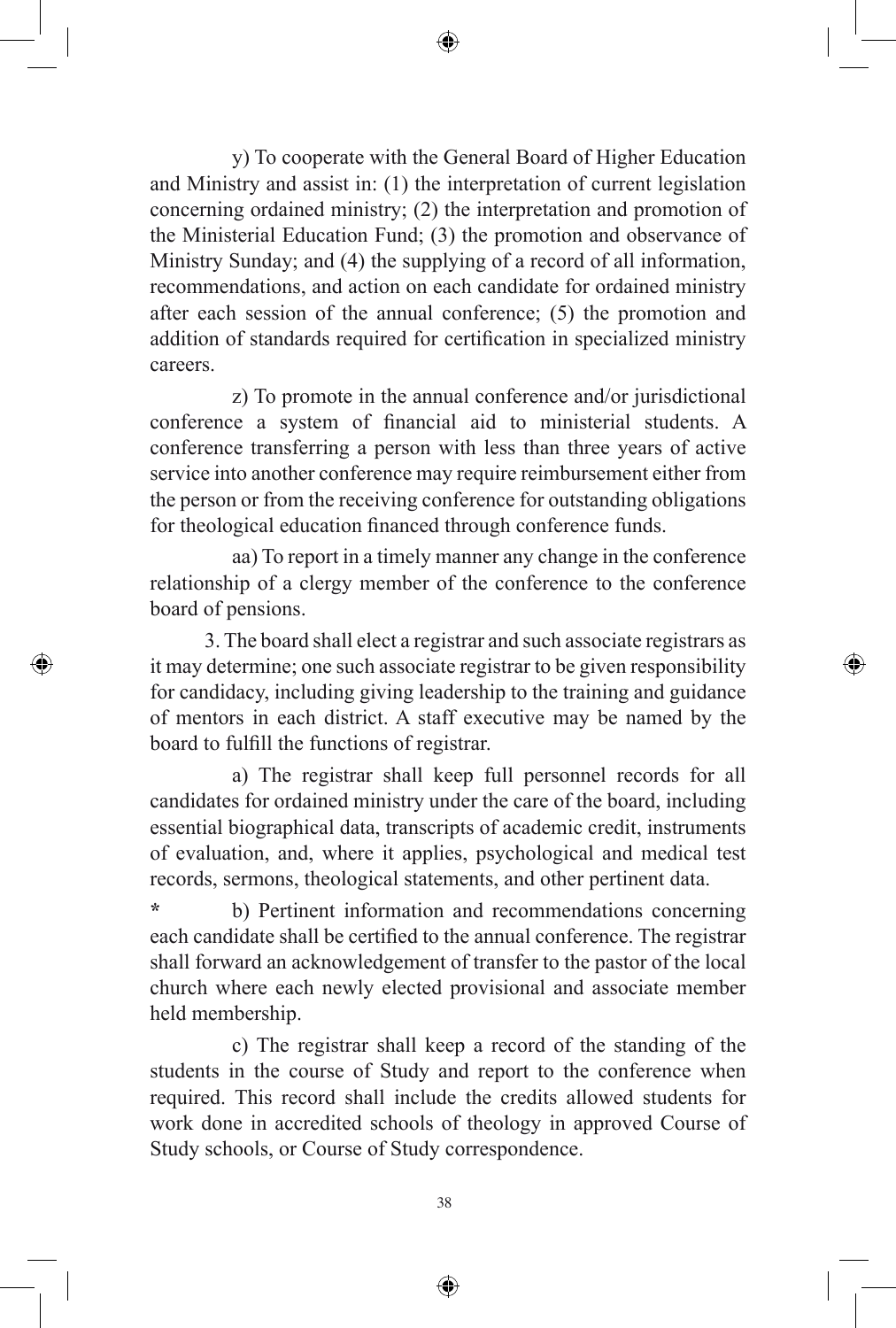d) The registrar shall file in the bishop's office for permanent record a copy of circumstances involving the discontinuance of provisional membership or termination of the local pastor status.

e) The records and files of the Board of Ordained Ministry are kept on behalf of the annual conference and shall be maintained under guidelines provided by the General Council on Finance and Administration in consultation with the General Board of Higher Education and Ministry and the General Board of Pensions.

4. Administrative costs of the Board of Ordained Ministry shall be a claim on the conference operating budget. The Board of Ordained Ministry shall have direct access to the conference council on finance and administration in support of its program.

## **The Conferences (The District Conference)**

**¶ 666**. There may be a district committee on ordained ministry.

**\*** 1. The district committee on ordained ministry shall be amenable to the annual conference through the Board of Ordained Ministry, which shall assign one of its members to the district committee. All members shall be nominated annually by the district superintendent in consultation with the chairperson or executive committee of the Board of Ordained Ministry and approved by the annual conference. Interim vacancies shall be filled by the district superintendent. The committee shall be comprised of at least two professing members of local churches, the district superintendent, who may serve as the executive secretary and at least four other clergy in the district. The clergy shall include elders, and where possible, a deacon in full connection, women, a deacon or elder who is age 35 or younger, an associate member, and may include one local pastor who has completed the Course of Study. All persons named to the district committee on ordained ministry shall be members with vote. The district committee on ordained ministry shall provide orientation for new members, including education regarding the ministry and roles of all clergy and distribution of any available written guidelines. At least two professing members of local churches shall be full participating members of the committee with vote, nominated annually by the district superintendent and approved by the annual conference.

2. The district committee on ordained ministry shall elect its officers at the first meeting following the annual conference session when the members are elected.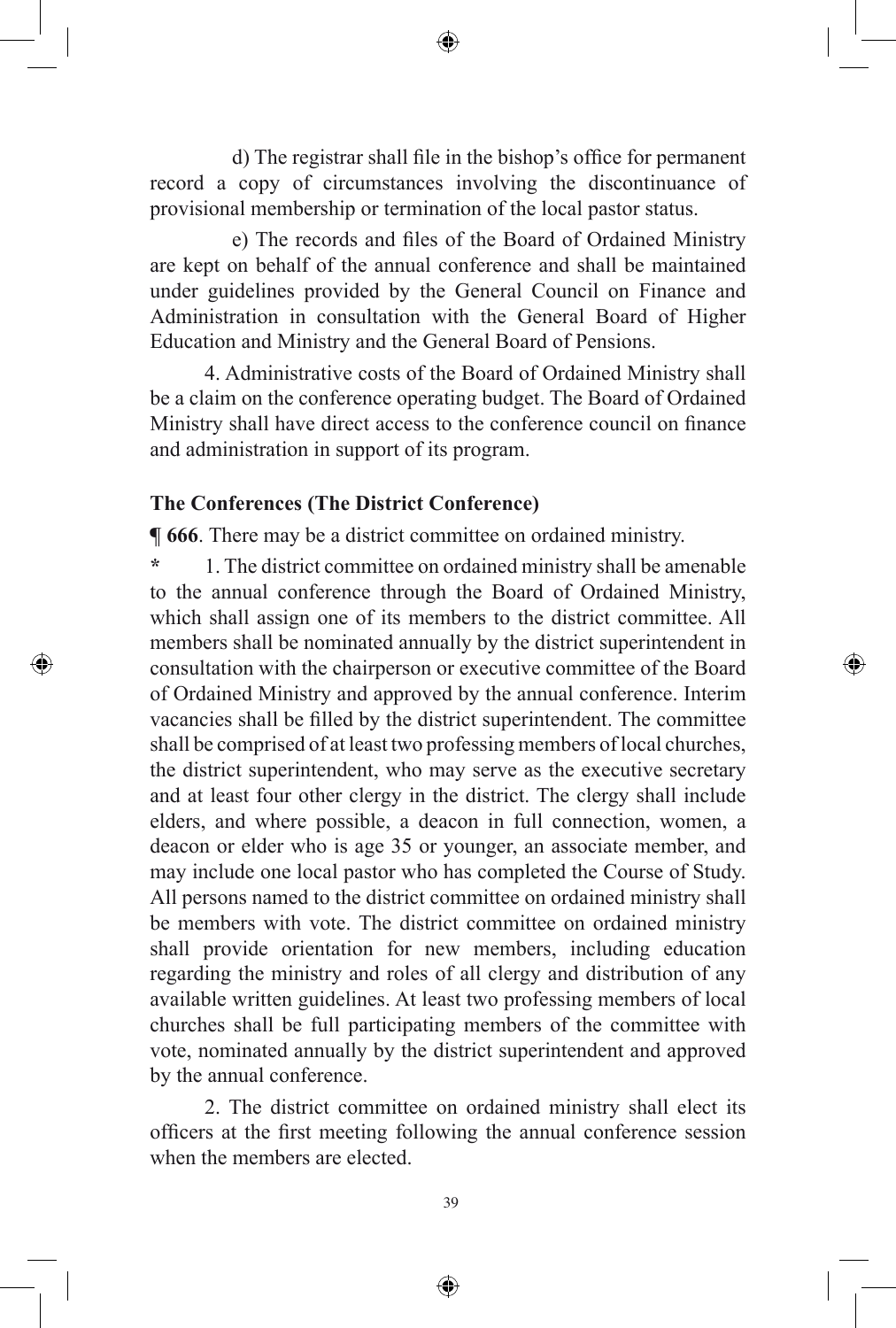3. The committee shall maintain a list of all persons who have declared their candidacy for the ordained ministry and are pursuing candidacy studies with a candidacy mentor. A duplicate list shall be forwarded to the annual conference registrar for candidacy; such list being made current at least prior to each session of the annual conference.

4. The committee shall offer counsel to candidates regarding pre-theological studies.

5. The committee shall supervise all matters dealing with candidacy for the ordained ministry and with the license for local pastor.

6. The vote of the committee on matters of candidacy shall be by individual written ballot of the committee present. A three-fourths majority vote is required for certification. All other matters of candidacy shall be by a simple majority vote.<sup>2</sup>

**\*** 7. The committee shall maintain a service record and file on every local pastor and candidate for the ordained ministry. The records and files of the committee are kept on behalf of the annual conference and shall be maintained under guidelines provided by the General Council on Finance and Administration in consultation with the General Board of Higher Education and Ministry and the General Board of Pension and Health Benefits.

8. The committee shall recommend to the Board of Ordained Ministry those persons who qualify for associate and provisional membership, for license or continuance as local pastors, and for restoration of credentials. All persons shall have been professing members of The United Methodist Church or a baptized participant of a recognized United Methodist campus ministry or other United Methodist ministry setting for a minimum of one (1) year.

9. The committee shall examine all persons who apply in writing for certification or renewal of certificate. Where there is evidence that their gifts, evidence of God's grace, and usefulness warrant and that they are qualified under ¶¶ 315-319, and on recommendation of their charge conference or the conference Board of Ordained Ministry, the committee shall issue or renew their certificate.

10. The committee shall examine all persons who apply in writing to be certified as lay ministers. When there is evidence that their gifts, evidence of God's grace and usefulness, warrant and

2 See Judicial Council Decision 586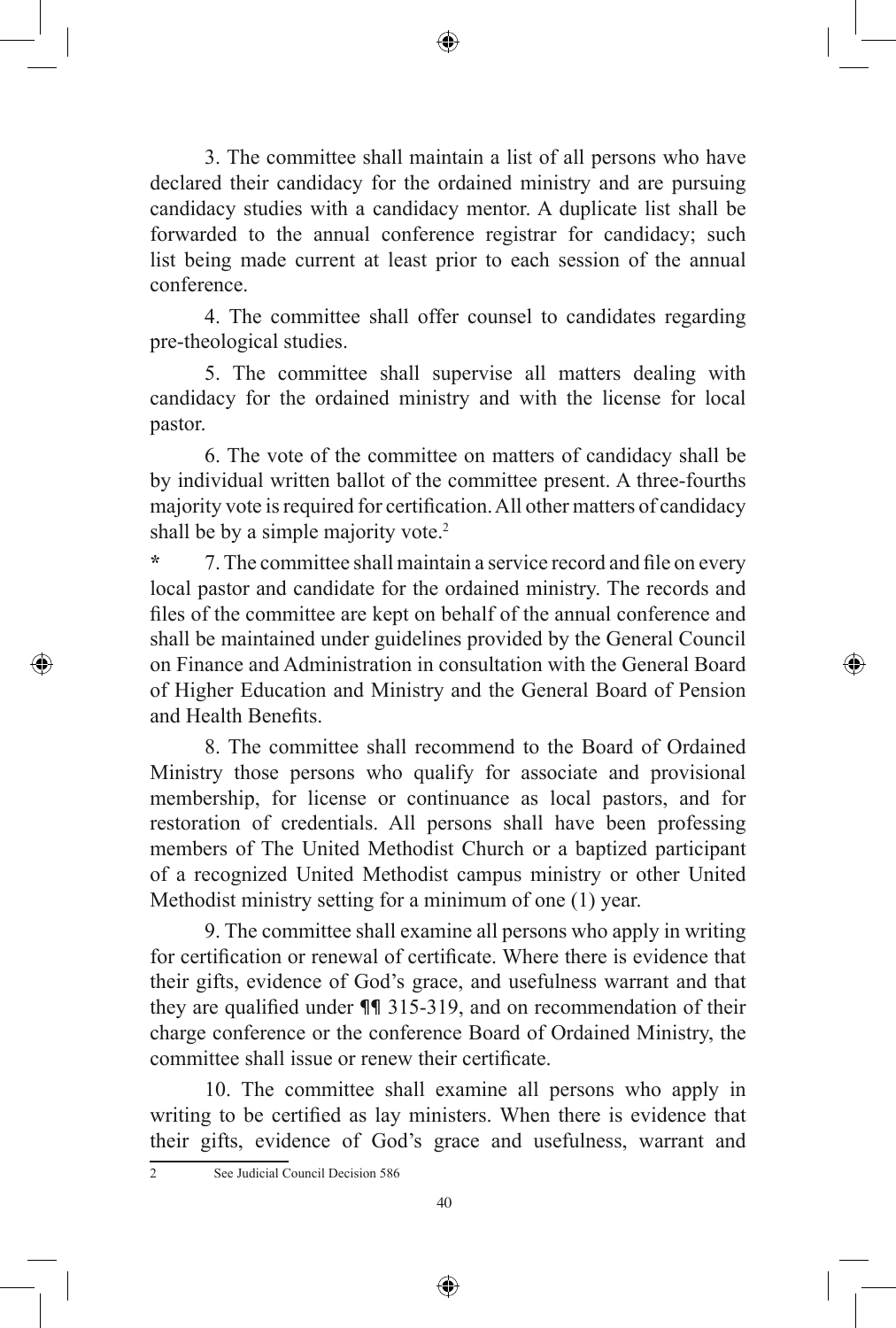that they are qualified under ¶ 271, and on recommendation of their charge conference, the committee shall recommend their certification or recertification. The district committee shall report annually to the annual conference through the annual conference Board of Ordained Ministry a roster of all persons certified as lay ministers.

11. All persons interviewed by the district committee shall be informed of decisions and recommendations as soon as possible, both orally and in writing.

#### **Church Property (All Titles – In Trust)**

#### **¶ 2501**. *Requirement of the Trust Clause for All Property*—

1. All properties of United Methodist local churches and other United Methodist agencies and institutions are held, *in trust*, for the benefit of the entire denomination, and ownership and usage of church property is subject to the *Discipline*. This trust requirement is an essential element of the historic polity of The United Methodist Church or its predecessor denominations or communions and has been a part of the *Discipline* since 1797. It reflects the connectional structure of the Church by ensuring that the property will be used solely for purposes consonant with the mission of the entire denomination as set forth in the *Discipline*. The trust requirement is thus a fundamental expression of United Methodism whereby local churches and other agencies and institutions within the denomination are both held accountable to and benefit from their connection with the entire worldwide Church.

In consonance with the legal definition and self-understanding of The United Methodist Church (see ¶ 141), and with particular reference to its lack of capacity to hold title to property, The United Methodist Church is organized as a connectional structure, and titles to all real and personal, tangible and intangible property held at jurisdictional, annual, or district conference levels, or by a local church or charge, or by an agency or institution of the Church, shall be held in trust for The United Methodist Church and subject to the provisions of its *Discipline*. Titles are not held by The United Methodist Church (see  $\P$ 807.1) or by the General Conference of The United Methodist Church, but instead by the incorporated conferences, agencies, or organizations of the denomination, or in the case of unincorporated bodies of the denomination, by boards of trustees established for the purpose of holding and administering real and personal, tangible and intangible property.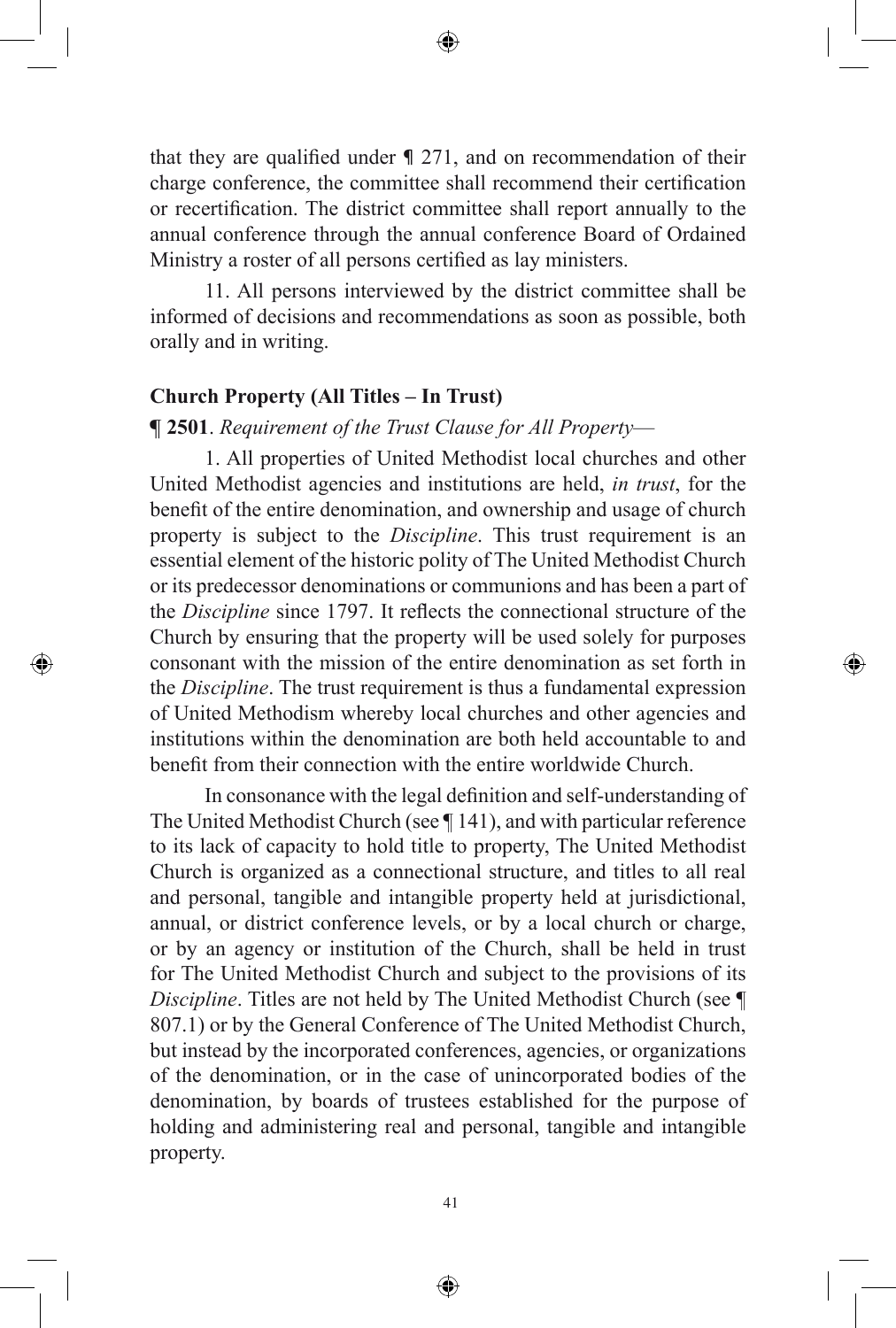2. The trust is and always has been irrevocable, except as provided in the *Discipline*. Property can be released from the trust, transferred free of trust or subordinated to the interests of creditors and other third parties only to the extent authority is given by the *Discipline*.

3. Local churches and other United Methodist agencies and institutions may acquire, hold, maintain, improve, and sell property for purposes consistent with the mission of the Church, unless restricted or prevented by the *Discipline*.

**\*** 4. The incorporated annual conferences in the Northern Europe and Eurasia Central Conference and their legal predecessors are:

a) Metodistkirken i Danmark

b) Eesti Metodisti Kirik (1940-)

(1) Eestimaa Piiskoplik Methodisti kogudus (1919-

1935)

(2) Eesti Piiskoplik Metodistikirik (1935-1940)

c) Suomen Metodistikirkko

(1) Suomen Piispallinen Metodistikirkko

d) Finlands svenska metodistkyrka

(1) Metodistkyrkan i Finland, svenska avdelningen

(2) Metodist-Episkopalkyrkan i Finland, svenska avdelningen

e) Latvijas Apvienotā Metodistu Baznīca (1991-)

(1) Metodistu Episkopālā Baznīca Latvijā (1921- 1939)

f ) Lietuvos Jungtiné Metodistū Bažničia

g) Metodistkirken i Norge

h) Религиозная Организация «Российская Объединенная МетодистскаяЦерковь» (Russia United Methodist Church)

i) Релігійне Управління Об'єднаної Методистської Церкви України (The United Methodist Church in Ukraine)

**\*** 5. A local church or charge may be incorporated separately while retaining its character as an integrated part of the annual conference.

*Øyvind Helliesen Bishop Hans Växby Bishop Christian Alsted*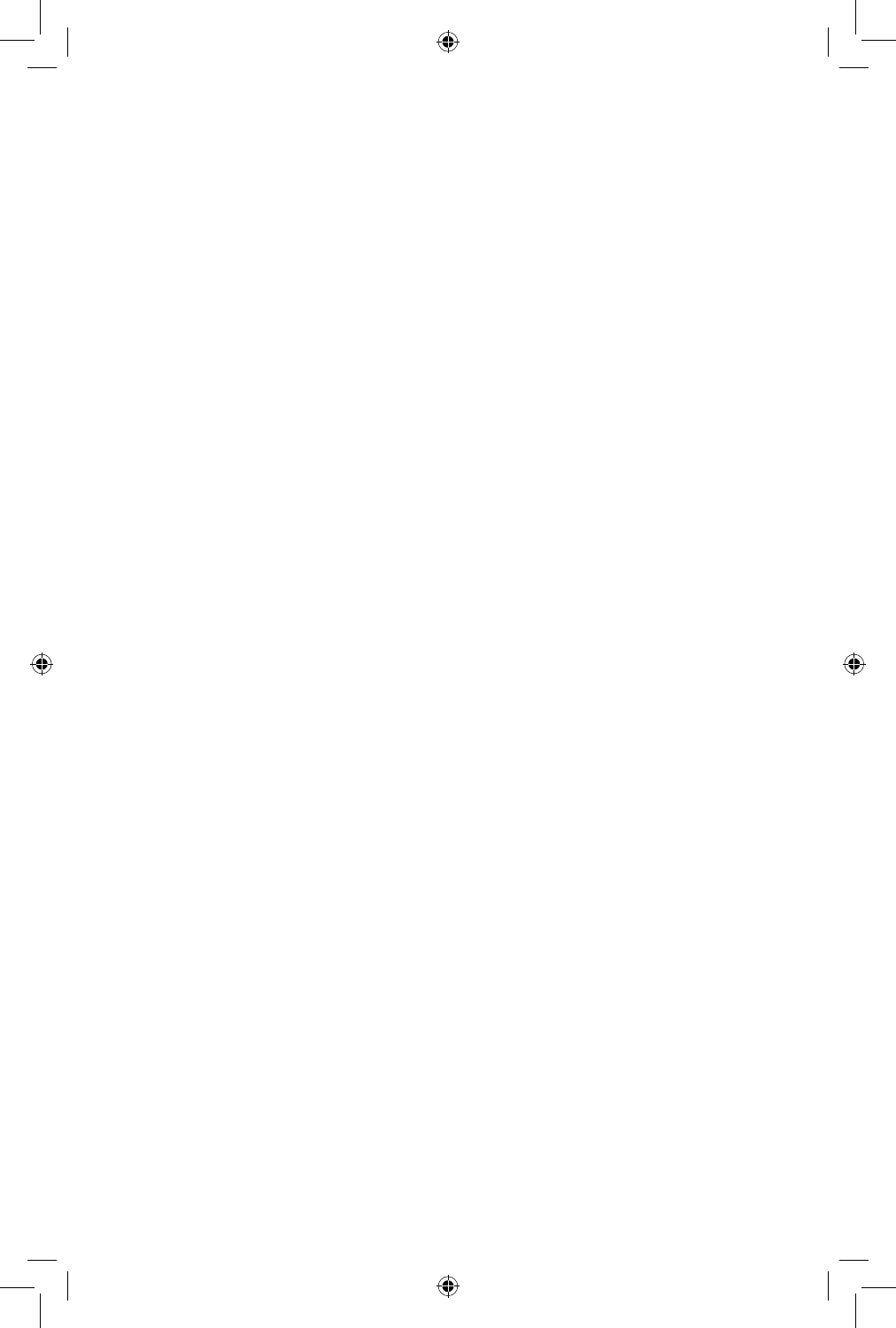# **Episcopal Address**

Bishop Christian Alsted Bishop Hans Växby

#### *Look! I'm doing a new thing; now it sprouts up; don't you recognize it?*

A local church had 0 to 5 children in worship. They decided purposefully to focus their worship on families with children and worship every week. Within a few years the number of children in worship increased to 40-50 every Sunday.An annual conference has received support from the outside for several years. The conference embraced the calling of some people to start mission among unreached ethnic groups in a neighboring country. This bold step is changing the conference's self perception from being a receiver of support to becoming a church in mission to the world.

A local church is building on its strength in music ministry and ministering to hundreds of unchurched people. Through the many new people joining, the church is being transformed.

An annual conference wanted to reopen in a city where there had been Methodist churches before World War Two. After contacts with other churches, they came to the conclusion that the city didn't need another small Protestant congregation. But outside the city was a village where the only Christian activity was a visiting missionary in the summer, so they decided to go where people needed them.

Some years ago they hardly had any elders, but the few leaders were faithful and passed on the leadership to younger leaders. Today this annual conference in spite of their low salaries attract new pastors, they start new churches and last year their membership increased by 5%.

An inner city church is transforming to become multicultural and reaching out to the community with ministries for refugees many of them Muslim, with international student ministries, open church and much more. So far two United Methodist congregations are worshipping in the same facility.

In times of massive national tragedy as it was experienced in Oslo and at Utøya in Oslo<sup>3</sup> in the summer of 2011, and after the tragic accident in a United Methodist Church in L'viv in Ukraine<sup>4</sup> in 2012 we have seen pastors and deacons and local churches expressing Christ's love

<sup>3</sup> On 22nd July 2011 one person exploded a bomb in the government district in Oslo, Norway and later the same day he killed and injured a large number of youth at island Utøya A total of 77 people were killed and hundreds injured in this national tragedy

<sup>4</sup> On  $10<sup>th</sup>$  July 2012 a roof of a church collapsed during renovation, several people were killed and injured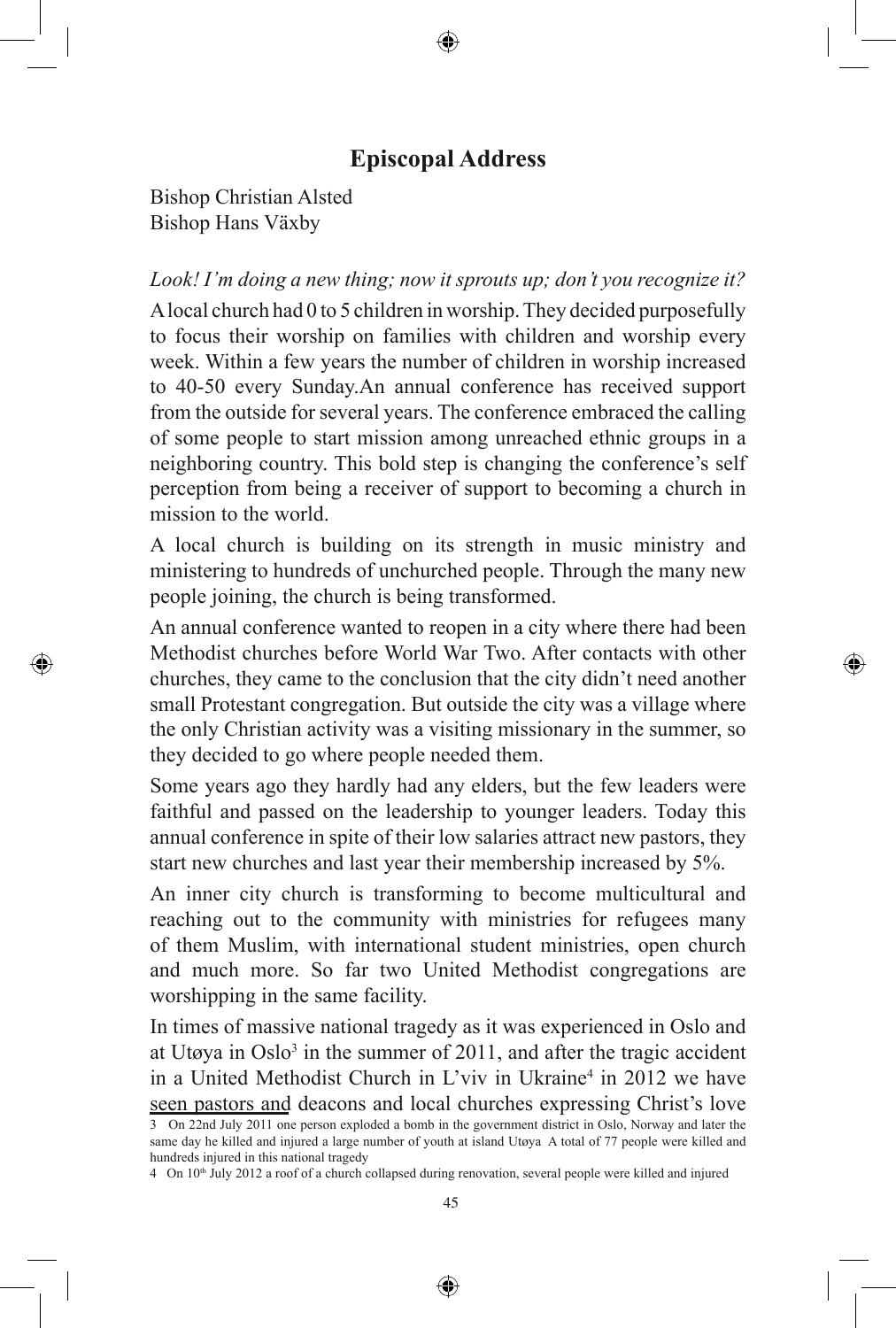in offering care and support to surviving victims and to families and friends grieving the loss of their loved ones, as well as to many others affected by the tragedy.

The founder of a small local church was retiring and for a year no new appointment was available. But an assistant pastor, a lay leader and their families from a congregation in the district decided to move there, find new jobs and continue the ministry as well as creating new contacts.

A few committed people with a burning heart are leading their annual conference in one impressive mission project after the other supplying running water to villages in Africa.

Another annual conference is partnering with the national relief organization and with indigenous partners in running approximately 60 projects in different countries in Africa.

A local church had difficulties to reach out in the big city. They put up an attractive website and are active on social media, and as a result new people have joined the church.

A small declining church is experiencing the joy of reaching new people through an unexpected large Alpha course.

A local church saw the need for a new church in a suburb, they began praying, vision was born and they began preparing for a new church start. A year later the church plant was launched based on small groups, passionate worship and focused on young families with children. Another year later the new church was formed.

A pastor had a summerhouse in a village in the middle of nowhere with no Christian ministry. He started an outpost there, and this summer the first three persons from the village where baptized.

These snapshots are not from America, England or Korea. They are from among our midst in Northern Europe and Eurasia. Together they are one part of the reality that we need to recognize. Jesus Christ is at work in the Northern Europe and Eurasia Central Conference.

Another part of the reality that is equally important to recognize is the fact that all is not well with the United Methodist soul of Northern Europe and Eurasia. Too many churches, programs and leaders, too many United Methodists are satisfied with the second best. We have a tendency to deny our potential instead of stepping out in faith. We find it less demanding to defend and even glorify the status quo than aiming for higher goals and working intensively. Or we put the blame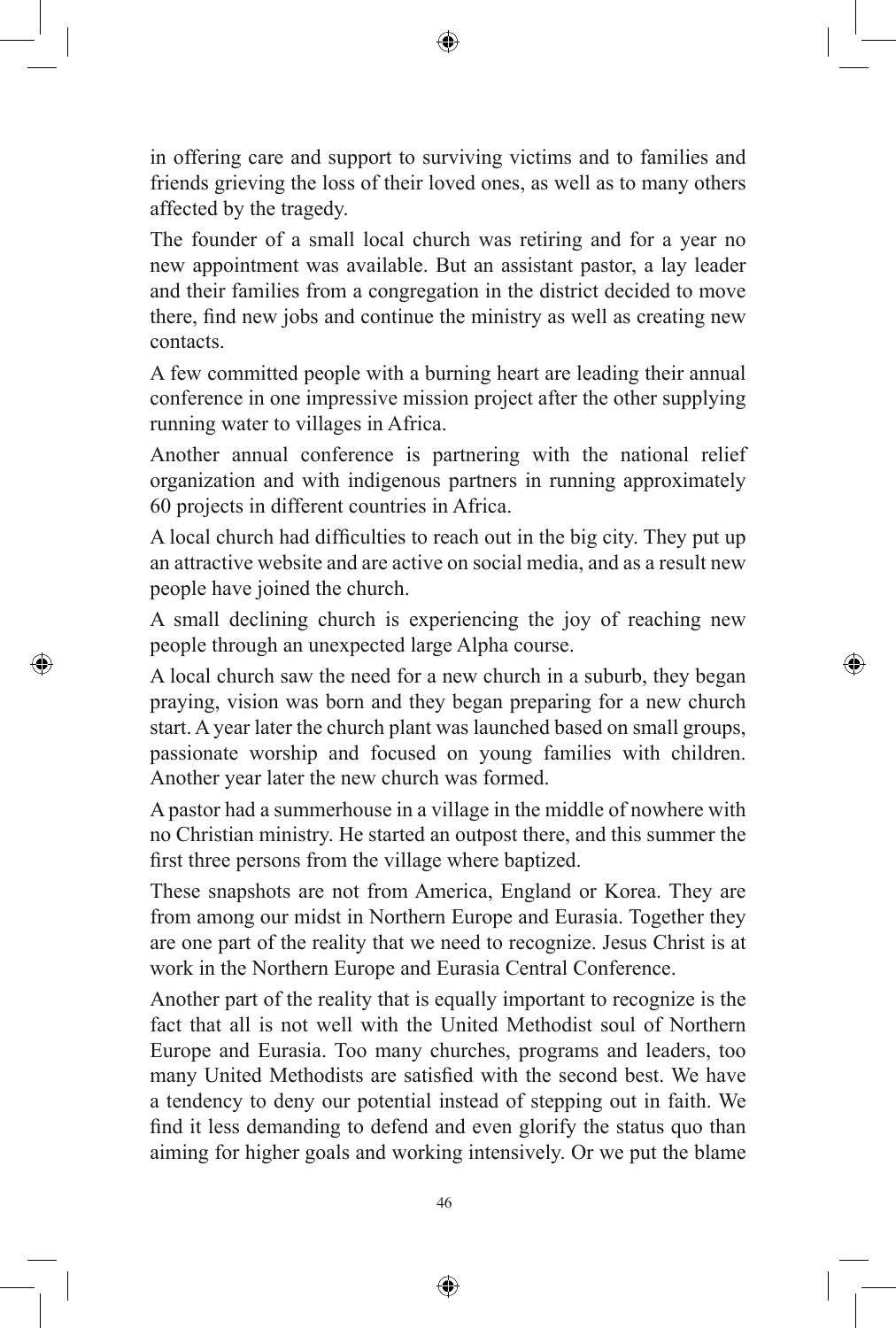of our situation on our secular context, our religious context or on the financial circumstances, instead of looking for constructive solutions and new ways forward in making the best of our God-given resources.

Recognizing this, our two-folded reality - grace and frustration, chaos and kairos<sup>5</sup>, hope and disillusion - is a good starting point for a church that wants to reclaim its movement.

#### **On the Move**

Following Jesus is to be on the move. The first Jesus followers were never in one place for a longer period of time, they were moving on to the next place to new needs, new people, new challenges and new experiences of grace. There is nothing static about Jesus. He called his disciples to follow, not to be with him or to stay with him, but to be moving with him. He never settled down. He never stayed in one place for a longer time. Much of what the gospel accounts took place, when they were on the move. Most of the parables were told when the band of disciples was travelling with Jesus, or when they made a short stop. Many of the healings took place when they met people on the way. In fact movement was so prominent in Christ's teaching and in following him as a disciple, that the name they chose for the early followers were "The Way", they were the people of the Way.<sup>6</sup>

"Way" becomes even more significant when we consider, that Christ refers to himself as "The Way, the truth and the life."7 Being a Christian is to live in the Way, in Christ. To follow the Way, is to live according to Christ's teaching and example. To be on the Way, is to be continually transformed by Christ's grace in the community of other followers. And to prepare the Way, is to share Christ with others and to be in ministry with the poor and marginalized.

John Wesley and his co-workers lived out this reality in a radical way. They became the Methodist movement!

## **Minority in a majority culture**

Across the 9 time zones of the Northern Europe and Eurasia Central Conference most of our churches exist in a context of institutionalized expressions of Christianity, no matter if it is Orthodox, Roman Catholic or Lutheran. Generally people expect the church to offer little more than worship, baptisms, confirmations, weddings and funerals. For

<sup>5</sup> Kairos (καιρός) greek word meaning the right or opportune moment

<sup>6</sup> Acts 9:2; 18:25f; 19:9; 19:23; 22:4; 24:14; 24:22

<sup>7</sup> Joh 14:6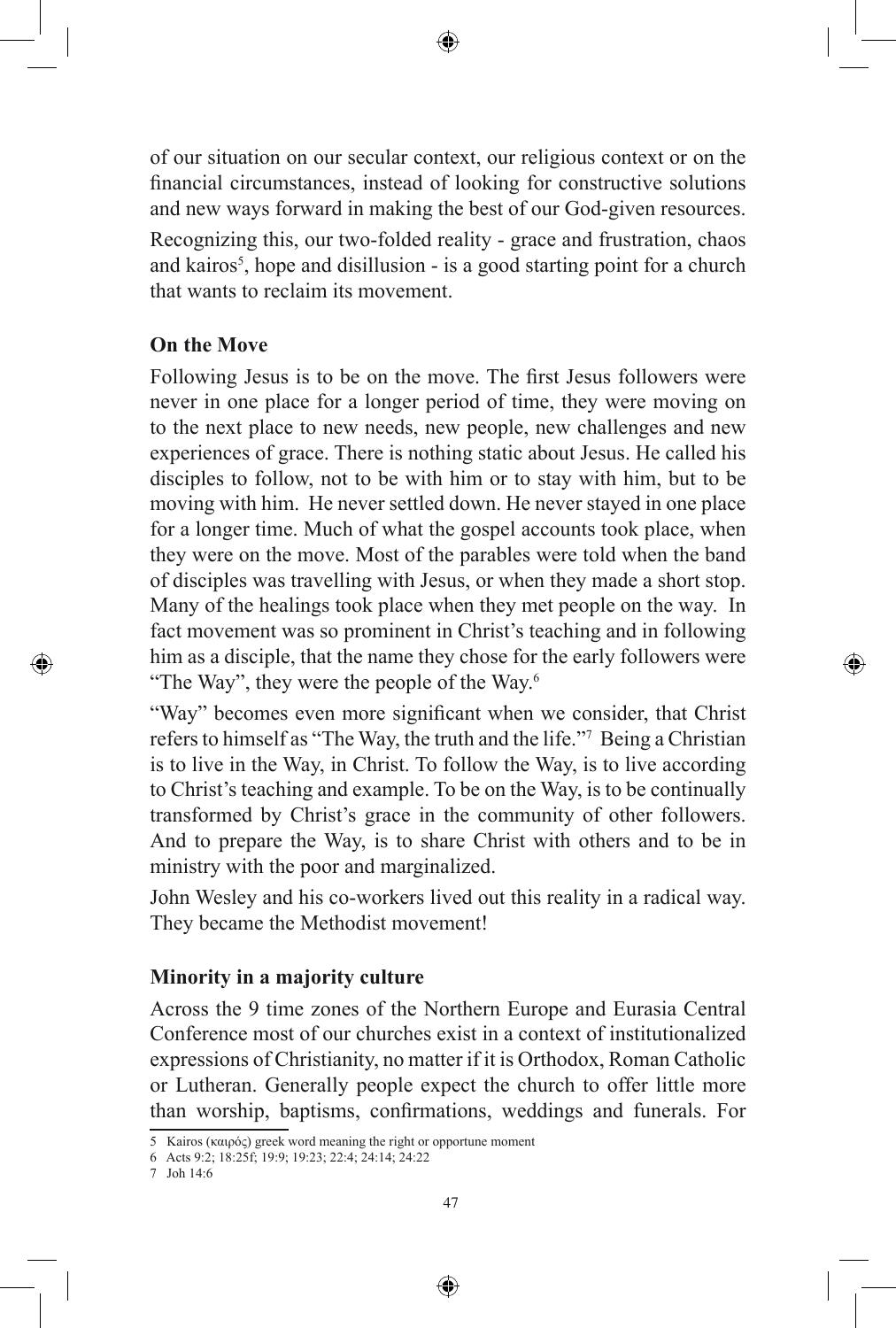many years our countries have been considered Christian countries. As expressed by retired Bishop of the Lutheran Church in Denmark, Jan Linhardt, "When you scratch the surface of a Dane, you will find a Christian underneath." But challenged around the time when Methodism first reached the shore of the Nordic countries by philosopher Soeren Kirkegaard, who in his struggle against the state church dismissed the existence of genuine New Testament Christianity in the Church of Denmark. One of his points was that if all are Christians no one is a Christian.

While Methodism originally was a missional movement, an alternative and often critical to established Christianity, we have become as institutional as any of the majority churches in our countries. Looking at church history and sociology this may not seem so strange, as revivalistic movements appear to have a lifecycle taking them towards institutionalism. Which has certainly happened in the Nordic countries particularly since the 1950's.

In Eurasia and the Baltics where Methodism was reintroduced in 1990's<sup>8</sup> the most significant influence was from the mainline United Methodist Church in the United States, and even though the emphasis was evangelistic the way to do church was institutional. State recognition, or at least public recognition as a Christian denomination, became an important issue. In both Eurasia and the Baltics we have several examples of the church being treated as a sect by the government, and even worse being openly opposed and accused for all kinds of things by local church leaders in the majority church. But much more worrying is the fact, that many local churches in Eurasia and the Baltics, where with the exception of Estonia even the oldest churches are no more than 20 years old, have the mindset of a stale established church and express very little desire for change and renewal. They have stopped reaching out to the community, and they are declining.

What we may not have realized is that along with becoming a mainline institutional church, we have also left our theological basis. We are Methodists but we are not quite sure what this exactly means. We are always ready to answer the question, "what is the difference between your church and the majority church?" And doing so, we describe ourselves more as non-Lutheran or non-Orthodox, than positively Wesleyan. We talk about baptism and about being independent from the state. We may offer some words about grace, and we may mention

<sup>8</sup> In Estonia the United Methodist Church continued to exist during the Soviet occupation but after the fall of the iron curtain, there was a strong missional effort and support from the United States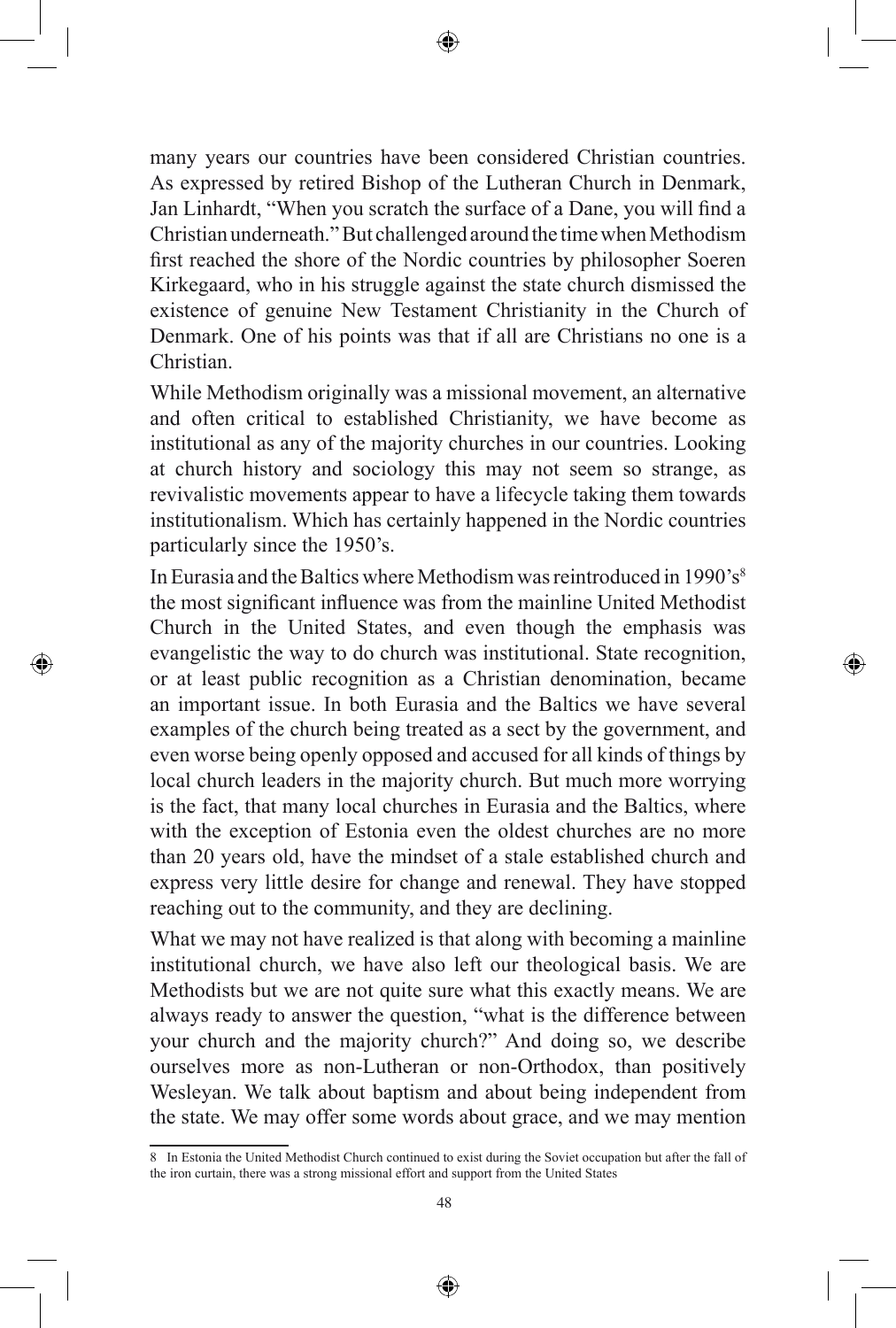the Social Principles as a major contribution to what it means to live as Christians in the world - which is true. What we however tend to forget, is that Grace is foundational, not additional, and that the Social Principles flow from our theology, they are not basic in our theology.

In our official statements we are very clear that our primary purpose is "to make disciples of Jesus Christ for the transformation of the world." But when we try to express what our theology means put into practice, how we implement disciple-making, and what kind of transformation we are looking for, we tend to get academic or just fuzzy.

## **Half Empty or Half Full**

What do you see, and what do you think, when you look at your church? How we perceive our situation determines our self-image which in turn shapes our future. If we emphasize our smallness, our lack of resources, our few successes and years of decline, we feed a self-image of being a dying church, we lose hope and courage, and there is no future. We could instead see our smallness as an asset. As a small and nimble church we can make decisions and implement significant changes fairly swiftly. Compared to our size we have a remarkable amount of resources, and we do significant ministry in the Nordic, Baltic and Eurasia area and across the world. We have several success stories to share, and many more will come. We have been declining, but most of our conferences have plateaued and some are beginning to grow. So take heart, there is hope and God is leading us into a new future. "So what do you see  $-$  is the glass half empty or half full?

The world has changed and we are not keeping up.

– And yet several of our churches are innovatively looking for new ways to reach out to people

We are closing churches and the empty seats are alarming

– And yet we are beginning to start new churches and the momentum is growing.

We are growing grey and young people are absent in many churches – And yet we see churches that are purposeful in changing to reaching children and youth, and they are successful

We have been declining fiscally, numerically, and most importantly, spiritually

– And yet in all conferences there are churches that are growing financially, numerically and most importantly spiritually

We want to keep the two-folded reality we described in the beginning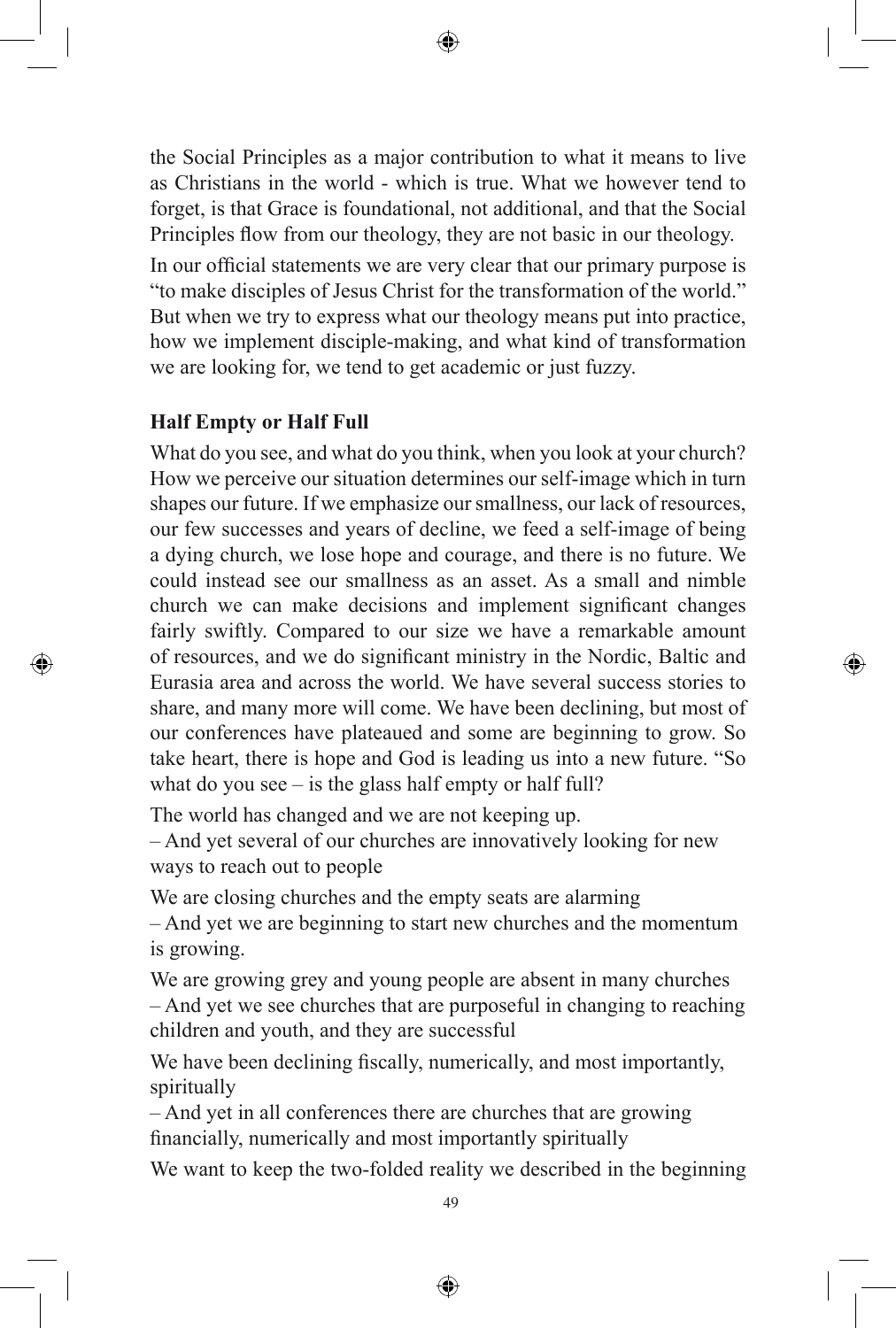alive. We want to be vision minded and to emphasize the positive opportunities rather than being consumed by defeat. We see significant moves to towards becoming a more vital church.

At the same time we also want to be realistic and true, particularly when it comes to perhaps the most crucial area: Generally we are not in a significant way making or becoming disciples of Jesus Christ - what we see are the promising "sprouts".

#### **From Monument to Movement**

George G. Hunter III<sup>9</sup> in his book "The Recovery of a Contagious Methodist Movement" reflects on what it will take to move Methodism out of institutionalism and back to what Martin Atkins calls "a disciple making movement shaped for mission"<sup>10</sup>. Hunter points to 4 themes: Wes-leyan theology, lay ministries, small groups and missional Christianity.<sup>11</sup>

He points to the Wesleyan Quadrilateral in its original form as described by theologian Albert Outler and in our part of the world emphasized by dr. Thorvald Källstad, scripture, tradition, experience and reason, where scripture in good Wesleyan tradition was considered the primary source in theological reflection.

Dr. Hunter alludes to a sermon preached by Albert Outler at Baltimore's Lovely Lane Church during General Conference 1984 in which dr. Outler identified three main themes in Wesley's theology: Original Sin, Grace and Sanctification. He said that American Methodism has produced 2 great movements, the 19<sup>th</sup> century Holiness movement and the  $20<sup>th</sup>$  century Liberalism, and he considered both of them by 1984 spent forces. The holiness movement was spent because they emphasized the first and the third themes but forgot the second, while liberalism was spent because they focused on the second but forgot the first and the third.

We might think, that the task ahead would be to refocus our theology, but this is only part of the challenge. It is not only helpful but necessary, for us to carefully evaluate, what is being preached and taught in our churches, and to consider what we need to teach and preach today. We have been off course for so long, that we have developed new patterns of being church. We have adopted the current understanding from the

<sup>9</sup> George Hunter is Distinguished Professor, Emeritus of Asbury Theological Seminary's School of World Mission and Evangelism

<sup>10</sup> General Secretary in the Methodist Church in the UK in his message to the 2011 annual conference 11 Page 7ff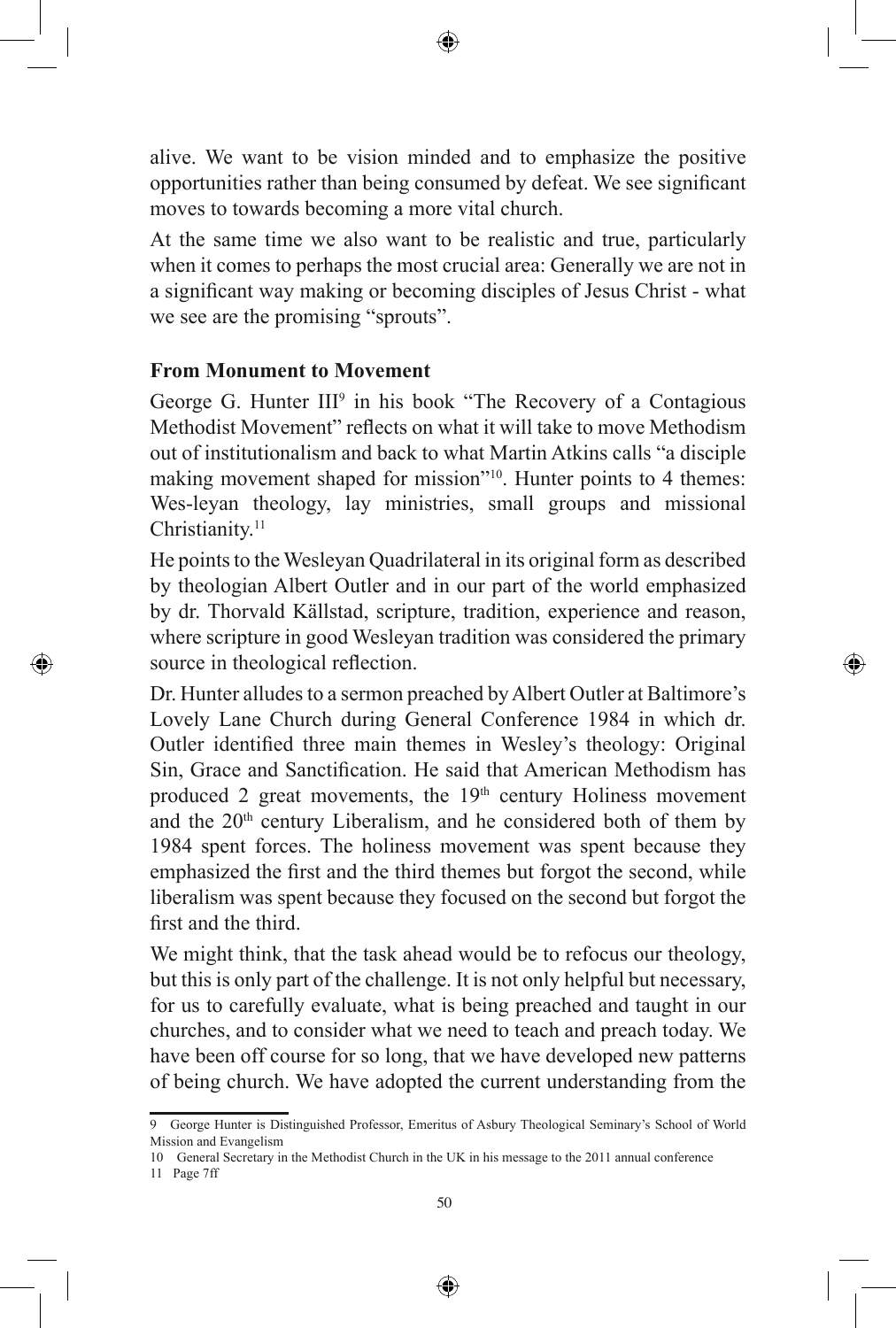majority churches, that all we have to do is to have good worship, to perform baptisms, confirmation, weddings and funerals, and as we don't have to many religious ceremonies we supplement with different kinds of activities and ministries.

In Methodism, theology and life is developed in a creative tension. In "Our Doctrinal Heritage" puts it like this: "These emphases have been preserved not so much through formal doctrinal declarations as through the vital movement of faith and practice as seen in converted lives and within the disciplined life of the church. Devising formal definitions of doctrine has been less pressing for United Methodists than summoning people to faith and nurturing them in the knowledge and love of God<sup>"12</sup>

Theology grew out of reading the scriptures and studying the church fathers, it was informed by experience and evaluated by reason - and experience and reason pushed Wesley back to study scripture and tradition again. Theological thinking was dynamic, the Methodist leaders would think, pray and reason together, and they might reach a preliminary conclusion, but they would continue to think, experience and learn and to be open for new insight. At the same time they were developing their thinking and their practice on how to lead the revival God had given them to lead.

#### **Reclaiming the Ministry of the Laity**

From the very beginning of the Methodist movement lay people were leading most of the ministries that mattered. The vast majority of the preachers were lay preachers. Lay people were leaders of the classes for new believers and seekers, and for the bands of devoted Methodists. The clergy travelled around preached, supervised the lay leaders and administered the sacraments.

This was even true when Methodism came to the Northern Europe in the mid  $19<sup>th</sup>$  century. But it changed. In the  $1960$ 's and  $1970$ 's there was a strong move in the Methodist Church in the US to become main line which implied giving up on our Wesley revivalistic heritage, becoming more clergy centered and put a much stronger emphasis on worship. This move had some affect in the Nordic countries, and we saw a similar move towards becoming a free church alternative to the established church. We were looking for acceptance and in our efforts we lost a clear sense of identity. Many of our churches have to a significant extent been influenced by Methodism from the United 12 NEEBoD ¶ 101 "Our Doctrinal Heritage"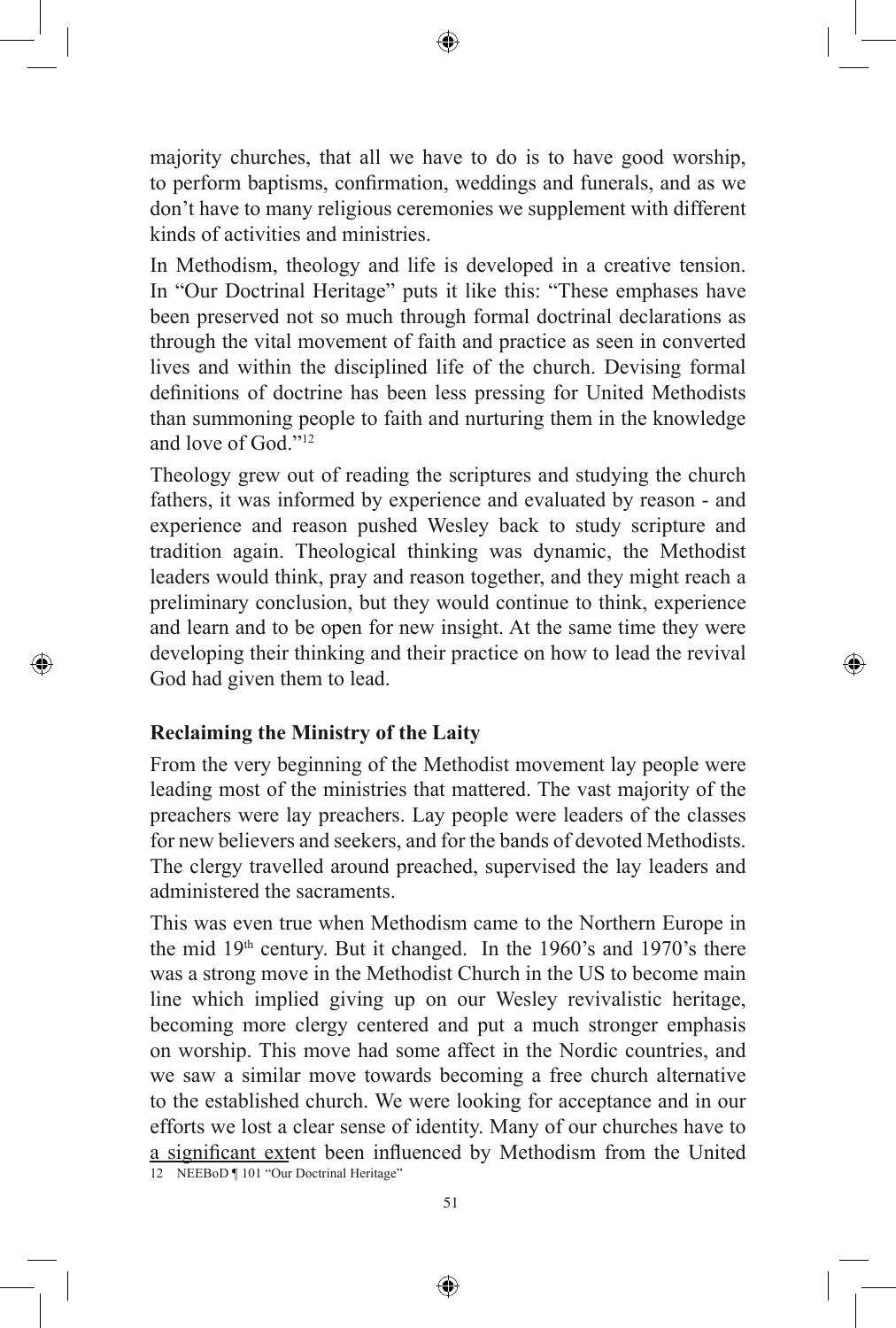States. And while the churches, organizations and individuals acted out of good heart, to a large extent they brought mainline Methodism, and the emphasis was on building the Church, having the proper kind of worship according to the Hymnal and the Book of Worship, having churches served by pastors and paid staff to do the ministry.

Every congregation doesn't need a pastor, but every faith community needs committed leadership. Figures from the US show that while membership from 1968 to 2005 has decreased by 27%, the number of clergy has increased by  $36\frac{13}{13}$ . The figures are not exactly the same in this Central Conference, but we see the same trend. Particularly in the Baltics and in Eurasia there is a disproportionate number of clergy compared to the number of members. While previously most pastors would serve in several small churches assisted by several lay preachers and other leaders, pastors today tend to serve in one church where they do most of the ministry.

We need to focus on and lift up the ministry of the laity and particularly the ministry of lay preachers<sup>14</sup>, this is crucial to our future growth and development. If we need a pastor to start new faith communities or plant a new church, we will not be able to grow. We will not be able to train a sufficient number of pastors, we will not be able to afford it, and most importantly we will not build healthy new churches.

## **Healthy Churches**

"Forward by making new faith communities with new people", was the closing statement of the 2009 Central Conference. We affirm the validity of this statement in leading the United Methodist Church in Northern Europe and Eurasia into the future. Craig Kennet Miller, who has taught on several occasions throughout the Nordic and Baltic area, defines a faith community as composed of two interrelated components, a worship experience and a discipleship system.15

Worship emphasizes proclamation. The church and the believer invite the world to come to the church to hear the gospel whether it is proclaimed through preaching, liturgy or sacrament. The focus is on the event of worship, rather than on the process of discipleship. In a discipleship based church, the Christ followers bring the gospel to the world and invite people to come to the group for faith formation.

<sup>13</sup> Association of Religion Data Archives, "Evangelical Lutheran Church in America," www thearda com/Denoms/D\_1415 asp and "United Methodist Church," www thearda com/Denoms/D\_1469 asp

<sup>14</sup> The title "lay preacher" as the ministry of lay preaching has disappeared from the BoD, today the term is "Lay Servant"

<sup>15</sup> Craig K Miller: NextChurch Now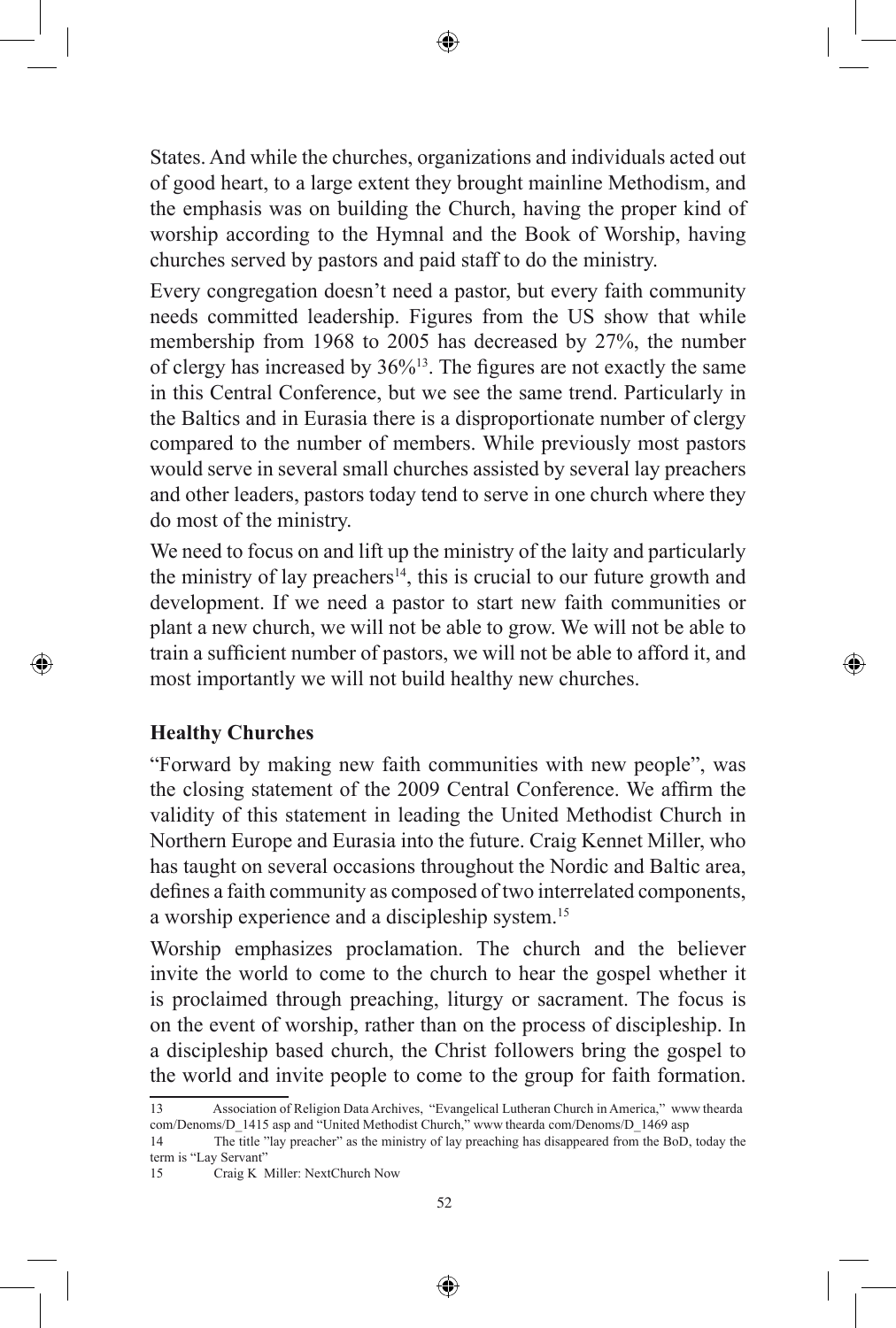Worship and discipleship is rarely in balance. In most of our churches worship has priority, and the worship service is perceived as the primary means of mission. In fact worship is the only functioning activity in most of our small churches. If the worship service was closed down, the church would disappear from one day to the other. However a worshipping church without a discipleship system is a caricature of the biblical understanding of church.

In modern day Methodism we value small groups and bible studies, and they are usually offered as a ministry of the church. We have churches with small group ministries, but rarely do we anymore have churches composed of small groups.

In the early Methodist movement the purpose of preaching was to open people's hearts and minds to the gospel. The altar call was a much later invention.

People who were revived through the preaching were invited to become part of a class. The classes were led by lay people, and they were composed of a mix of seekers, new Christians and mature Christians. The purpose was personal accountability for people desiring to live a new life, to do good, do no harm and to stay in love with God. The classes were engaged in ministry and witness. They were not bible study groups. The early Methodists believed they were modeling the "koinonia"16 of the New Testament through the classes, and thus it was a requirement for all members to be in a class. The classes were the place for people to commit themselves to Christ, and in that way they have similarities with today's Alpha courses.

In addition to the classes Wesley created "the bands", to be quite homogenous group the devoted Christ followers could join to grow in their spiritual walk. In the bands intensive studies of scripture and prayer took place – again led by lay people.

Leaders were developed in classes and bands. The people would discern each other's gifts for ministry, challenge each other to grow, support, help and pray for each other

The classes and bands were developed out of experience and the need to accommodate and sustain the revival, and it is important to note that Methodist theology of salvation as a process, sanctification, cannot be properly understood nor lived without this accountable discipleship system.

<sup>16</sup> Koinonia is a Greek word that occurs 20 times in the Bible Koinonia's primary meaning is "fellowship, sharing in common, communion " The first occurrence of koinonia is Acts 2:42 – the early Methodist saw the classmeeting as a true expression of koinonia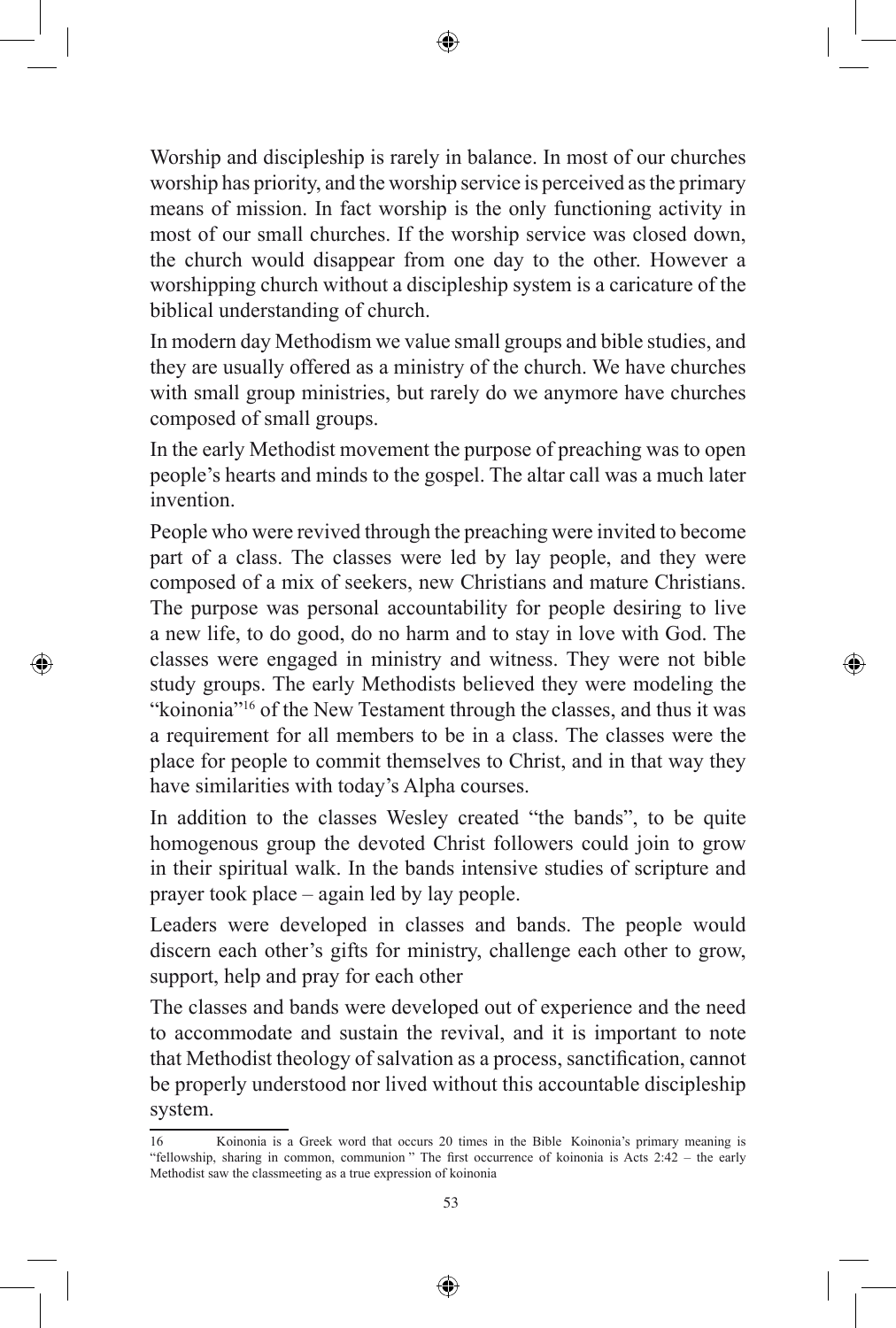We do have small groups, recovery groups, self-help groups, prayer groups, bible study groups – however just organizing people in small groups is not going to help people grow in their life with Christ. Small groups are not the magic fertilizer that makes people and churches grow, it is what goes on in those small groups that determine the impact. This is not a sentimental move back to the good old days; this is an experience based statement consistent with our Wesleyan theology. Each of our local churches need to find the balance between worship and discipleship system, there are no short cuts – this balance will determine the health of the church in the future.

## **Reclaiming the Mission**

Wesley believed that God raised up the people called Methodists "To reform the nation, particularly the church, and to spread scriptural holiness over the land" This gave the Methodists a distinctive identity and mission. It was not to become a church, it was to rethink church. It was to move the emphasis from what happens around the altar to what happens in and among people. It was not to register the average worship attendance, it was to expect reports of transformation like, "The Lord's power was with them, and a large number came to believe and turned to the Lord. When the church in Jerusalem heard about this, they sent Barnabas to Antioch. When he arrived and saw evidence of God's grace, he was overjoyed and encouraged everyone to remain fully committed to the Lord."<sup>17</sup>

The mission of The United Methodist Church in Northern Europe and Eurasia is not to be successful and recognized in the society. Our mission is along with other Christians to be part of Christ's redeeming and transforming work in people's lives, in the society and in the world. To "spread scriptural holiness" is to grow together and as Christ followers intentionally influence the society "to do justice, embrace faithful love, and walk humbly with your God"<sup>18</sup>

Methodists engage in recovery groups and rehabilitation among people with addictions. We could go one step further and try to influence the drinking patterns in our societies that ruin families and the life and future of many children and young people. Getting drunk every weekend is not cool, it is potentially destroying lives.

Along with migration racism is showing its ugly face. – In debate on the internet, in newspapers and even from politicians we read

17 Acts 11:21-23

18 Micah 6:8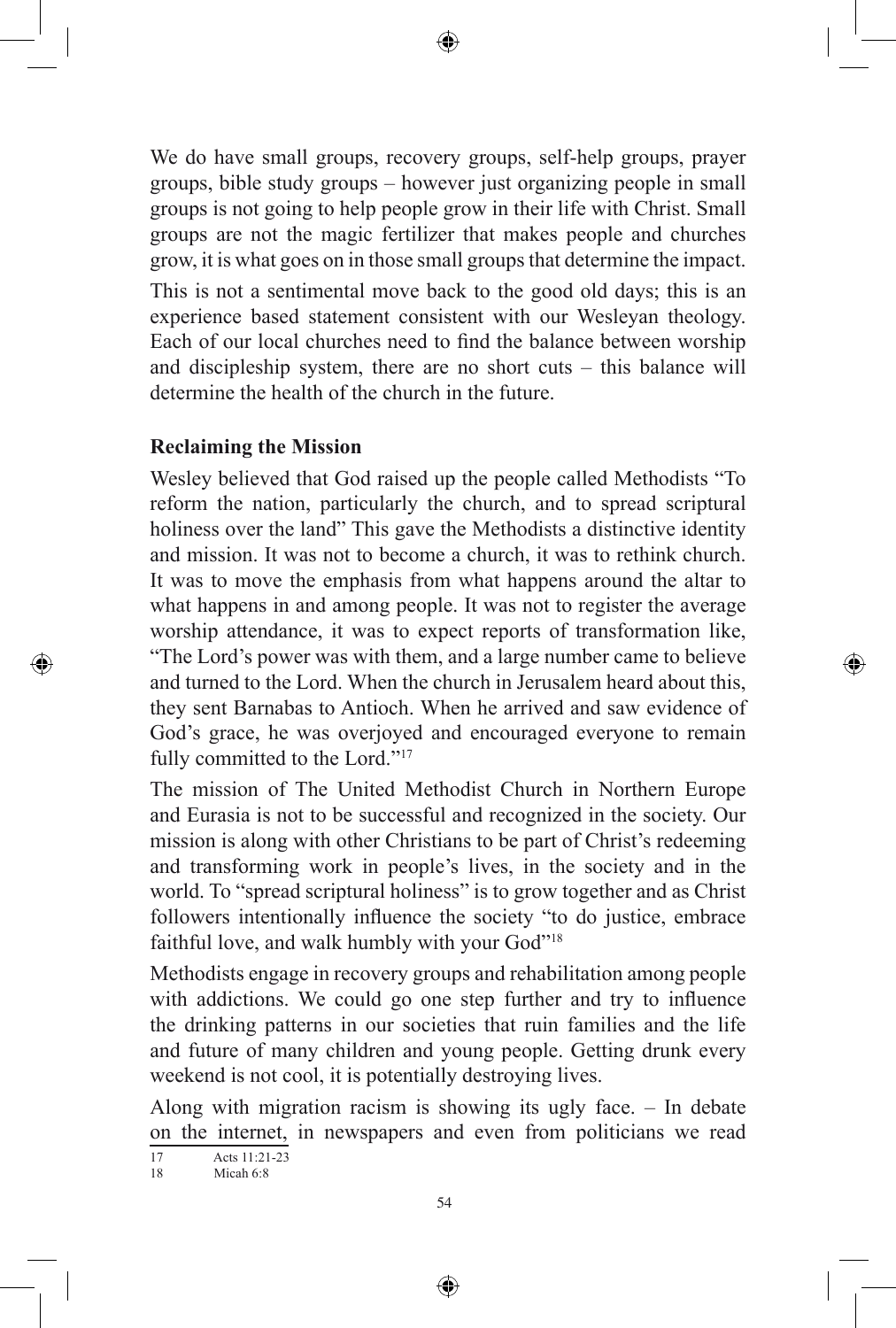generalizing and prejudice statements about ethnic minority groups not least about Roma and about Muslims. Racist attacks in our streets are not uncommon. Many of our churches have made great efforts in embracing different ethnic groups and the cultural encounters have enriched their fellowship – more churches could do the same. We could go one step further and make our voice heard in the public debate as well as when we hear racist comments in our workplace or among friends. We could even go yet another step in building relationships to the marginalized and purposefully reach out to them.

"So, brothers and sisters, because of God's mercies, I encourage you to present your bodies as a living sacrifice that is holy and pleasing to God. This is your appropriate priestly service. Don't be conformed to the patterns of this world, but be transformed by the renewing of your minds so that you can figure out what God's will is—what is good and pleasing and mature."19

Our mission is to be a part of God's mission to love creation and humanity back to him. "God so loved the world that he gave his only Son, so that everyone who believes in him won't perish but will have eternal life.20 And according to Jesus this eternal life doesn't start after the physical death. Instead, "whoever hears my word and believes in the one who sent me has eternal life and… has passed from death into life." Around us from Esbjerg in Denmark to Vladivostok in Russia and from Hammerfest in Norway to Bishkek in Kyrgyzstan people perish in confusion and self-destruction, because so many of them have lost both foundation and direction for their lives. It is our mission not to wait for them to come to the church, but to actually "see them..., be moved with compassion..., bring them to a safe place…, and take care of them"21. It is our mission to go "to the highways and back alleys and urge people to come"22 to Jesus. It is our mission to offer them Christ in order to come back home, to restore their relation to God and help them on "The Way" with Jesus.

This requires more than a new ministry program and more than another sermon series by the pastor. It requires not a new way of thinking, but a re-newed way of thinking. It requires spiritual openness and spiritual depth. This requires energy and new priorities. But this is our mission, and this is the mission we want to reclaim.

<sup>19</sup> Rom 12:1-2

<sup>20</sup> John 3:16

<sup>21</sup> Luke 10:33-34

<sup>22</sup> Luke 14:23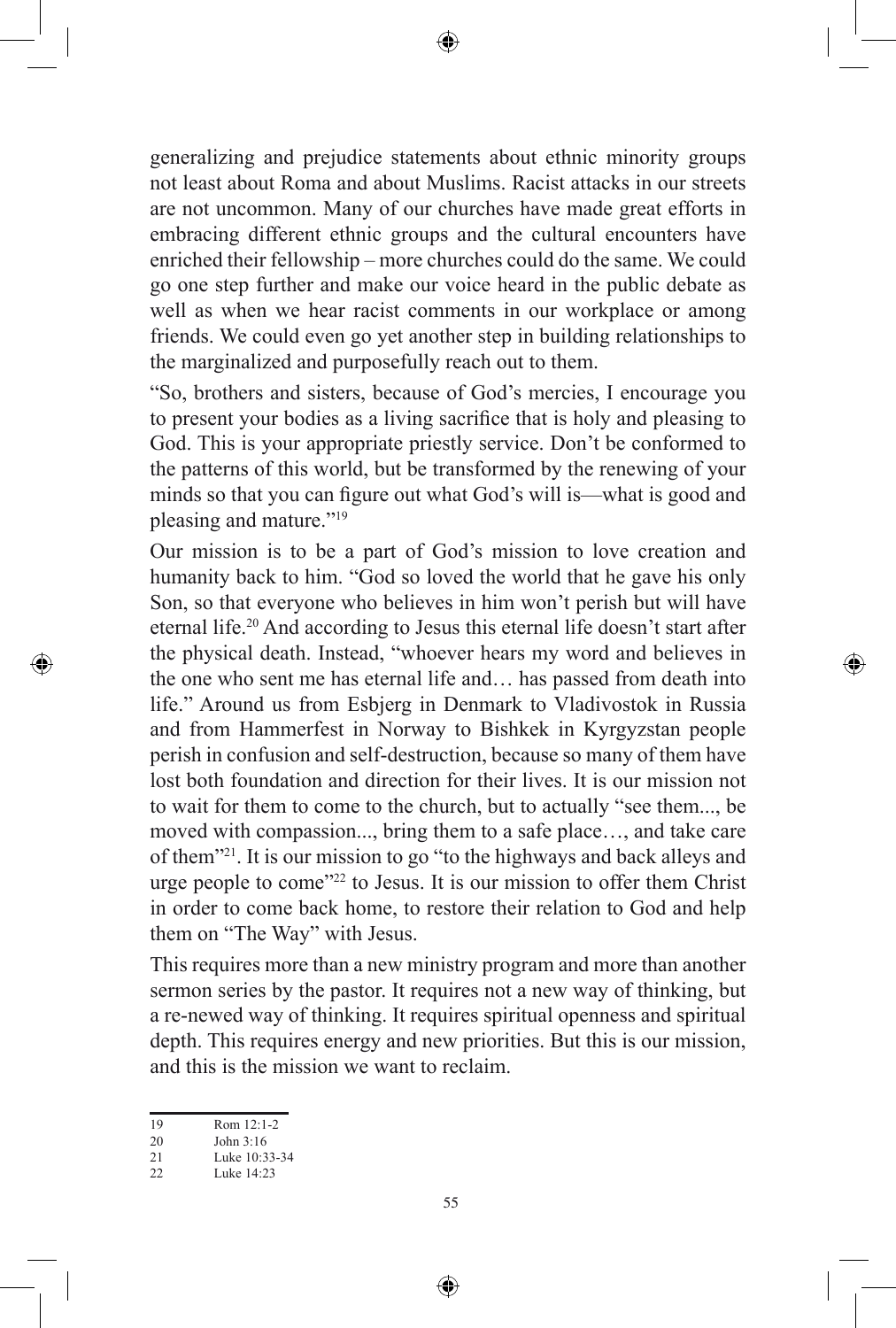#### **Renovation not Redecoration**

We are calling for renovation not redecoration. Bright colors on the walls, a new carpet and some fresh flowers in a vase are not going to do it. This is much more than tweaking a program, changing the design of a website, putting up a screen and a projector in the sanctuary or turning up the amplifiers. Renovation goes deeper; it uncovers the damp in the floor, the bad pipes in the walls and the holes in the roof. Renovation tears down walls and builds for the future. Scripture has several expressions of renovation, "repentance"<sup>23</sup>, "born from above"<sup>24</sup>, "be transformed"<sup>25</sup>, and they all go deep.

To fully reclaim our mission we need to look carefully behind the walls and under the floor on how we function as a church, what our priorities are, where and how we use our resources, and how this all relates to our purpose and vision. We must ask scary questions like: What must we stop doing? What must we do in a different way? What must we begin to do? Local churches may need outside help in this process.

The United Methodist Church in Norway has led the way by expressing an unambiguous vision and adopting bold goals for the future with a clear strategy.

Under the title: The United Methodist Church in Norway is people with open minds, open hearts and open doors. The vision says what they desire to be:

"A relevant, open and vital church, where people find faith and a sense of belonging, and are equipped to ministry as followers of Jesus."

Local churches are categorized in four colors, and the emphasis is on challenging and giving each church the opportunity to grow and develop to the next level. In this process a number of strategic steps are suggested and a variety of tools are offered.

Furthermore the following goals are set:

- To double the number of members received through confession and through baptism annually by 2016.
- To plant 6 new churches before 2016 of which 3 have become local churches.
- To have at least 2-3 candidates for ministry under the age of 30 start education annually and in addition have 2-3 new local pastors every year.

<sup>23</sup> Mark 1:14

<sup>24</sup> John 3:3

<sup>25</sup> Romans 12:2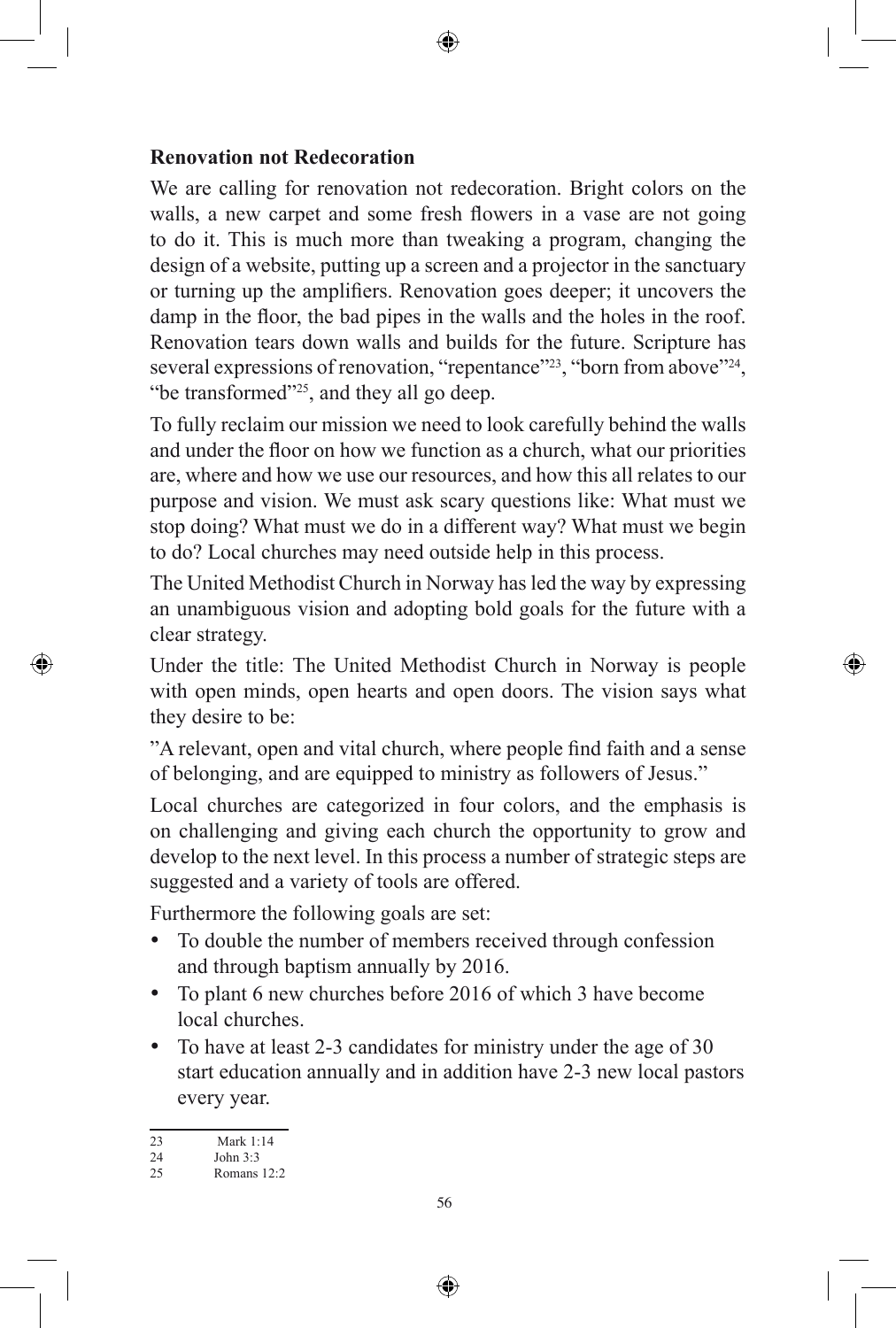• Increase the average number of people in worship by 10% 2012-2013 and by 20% 2014-2016.

Renovating the church requires major changes in focus, in the way we lead, in the way we prioritize resources, and in accountability.

# **The Challenge**

We are extremely clear about our purpose to make disciples of Jesus Christ for the transformation of the world. We even say, that "The local church provides the most significant arena through which disciplemaking occurs."26 We realize our diversity present in the Northern Europe and Eurasia Central Conference, and yet in spite of our very diverse contexts, we share similar challenges. To reclaim our mission as the United Methodist Church in the Nordic, Baltic and Eurasian countries our purpose must determine our focus and priorities ….

- We must have our focus outside of the church among the people Christ loves - and we must study our culture and experiment to find ways to minister in the culture.
- All leaders clergy and lay must have a clear understanding of how disciple making takes place and what their leading role is in this.
- All local churches must know how they make disciples in their specific context, they must have a compelling vision of the future, set unambiguous goals and have a clear strategy for how to obtain their goals.
- All local churches must know their answers to the following questions: Why do people need Jesus? Why do people need the church? Why do people need our particular church?
- We must start new faith communities and plant new churches. The first steps have been taken, now we must build on our experiences.
- We must align the education and training of leaders, deacons and pastors locally and nationally with our purpose – we need change agents, church planters and innovative leaders
- We must move from being a clergy driven church to becoming a church led by lay and clergy in teams. The clergy must release the lay to take leadership; and the lay must reclaim leadership and responsibility in the church.

<sup>26</sup> NEEBoD ¶ 201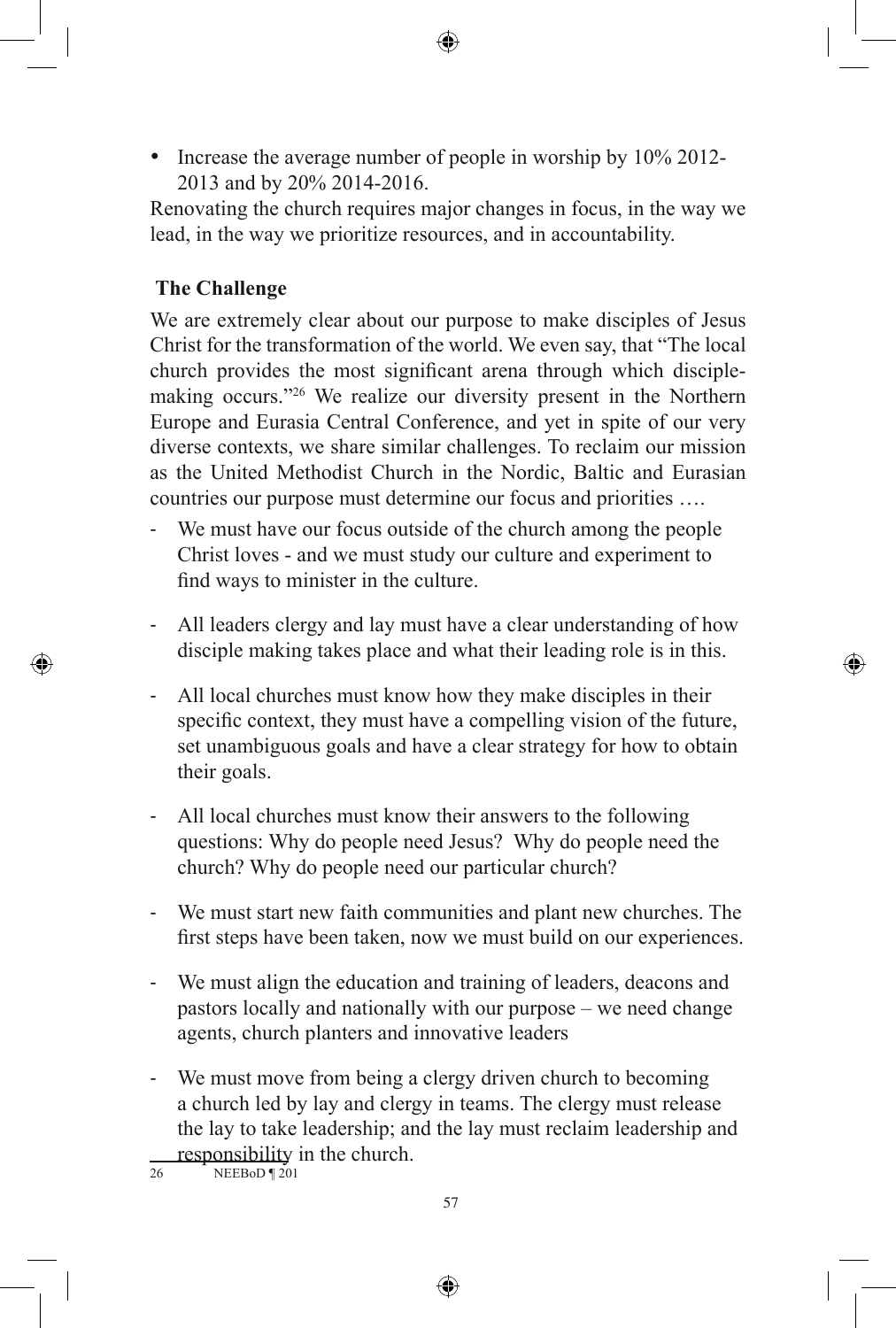- We must be purposeful about being church with children and youth
- We must practice mutual accountability on all levels

And finally what all this means must be described in very concrete and tangible ways to enable Methodists on all levels of the church to get involved.

This is the task ahead, and it is going to require of us to give our best in prayer, discernment and action, and it will stretch us to the limits of our ability and strength. Our calling comes from the Jesus Christ, the Way, who is making a way in the desert, paths in the wilderness, and more than that, he has put water in the desert, streams in the wilderness to give water to his people. $27$ 

Let us reclaim our mission, let us get moving

*Prayerfully submitted*

*Hans Växby and Christian Alsted*

<sup>27</sup> Isaiah 43: 19 and 20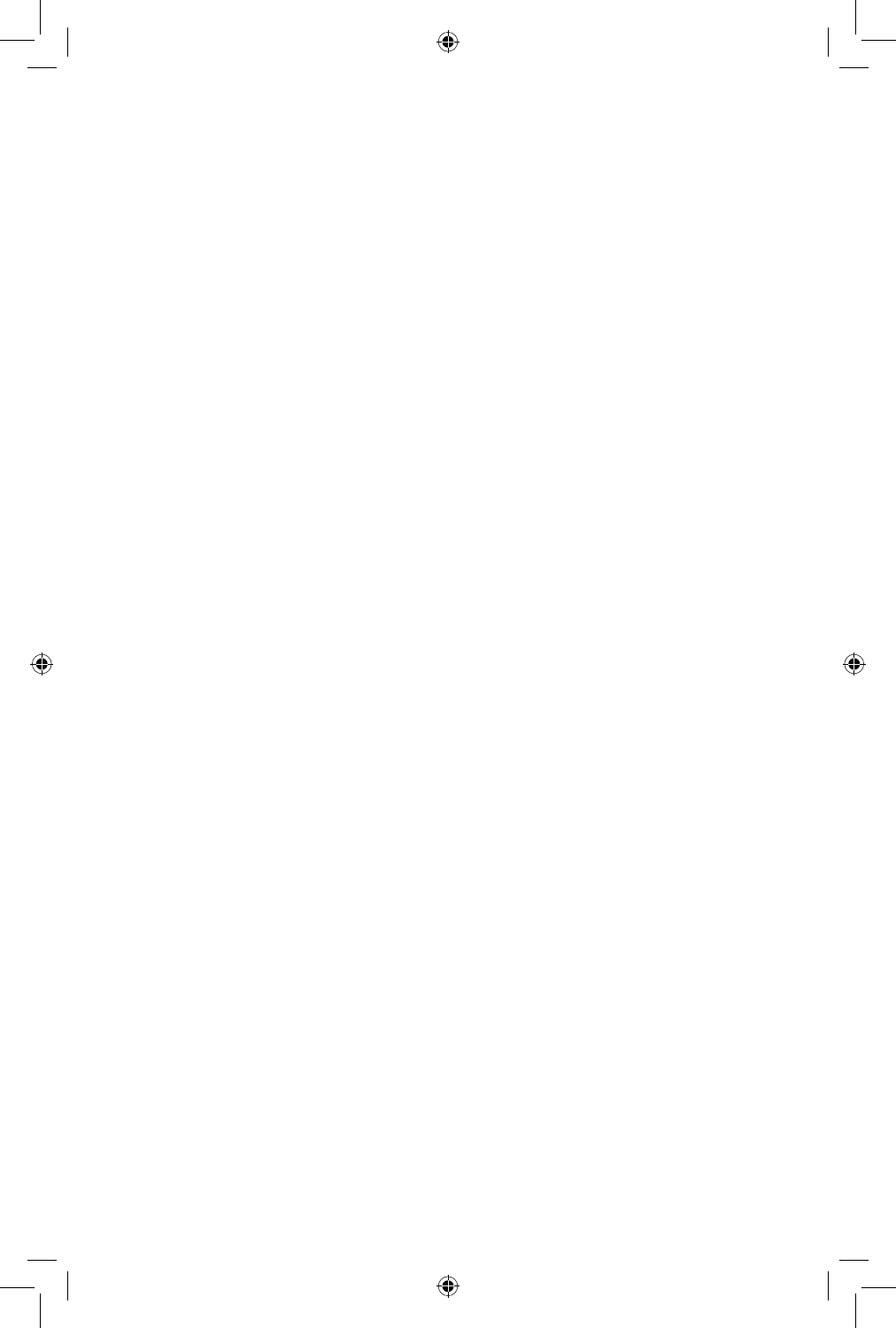# **Laity Address**

Rebekka Steinvig

*I'm walking across a bridge, the bridge of my childhood. There is a*  large gap between the planks of the bridge, and a small foot could *easily stumble between the planks. On each side of the bridge there is murky water. I'm thinking that a person would just disappear, if he were to fall in. I am attentive to both the wide gap between the planks and the murky water beneath, and I struggle to stay on top, to stay on the bridge of my childhood.*

God's mission is to make disciples of Jesus Christ for the transformation of the world. It is our job to participate in God's mission by proclaiming the gospel and by following the commandments to love God and our neighbor. "People find that the church has nothing to offer them today. The church seems irrelevant."28 If that's the case, how do we make disciples of Jesus Christ for the transformation of the world? How do we translate the gospel to a language that can be heard, seen, understood and received by the present generation?

While preparing the laity address I was in contact with 20 lay people from the Nordic and Baltic countries – young and elderly, men and women, coming from small church plantings and big vital congregations, all involved in different ministries in our church.

As a church we do a lot of good things – and sometimes with success! We are good at welcoming people, making them feel at home in our church and including them in our fellowship. We have a lot of good activities and ministries – choirs, scout groups and camps – that build relationships and strengthen our fellowship. And we prioritize training and educating our pastors and lay leaders. This is a blessing!

But from what I hear, and from what I see, we also face challenges today. It seems like we are walking on a bridge, afraid to stumble and fall into the murky water. If we are to be a church that makes disciples of Jesus Christ for the transformation of the world, we have to face these challenges.

The situation of the church in the Nordic and Baltic countries is of course very diverse, and making disciples will have a variety of challenges in different contexts. I cannot address every single situation. However, I will point to this: We are united in spite of our differences. We are

28 Lay person, Denmark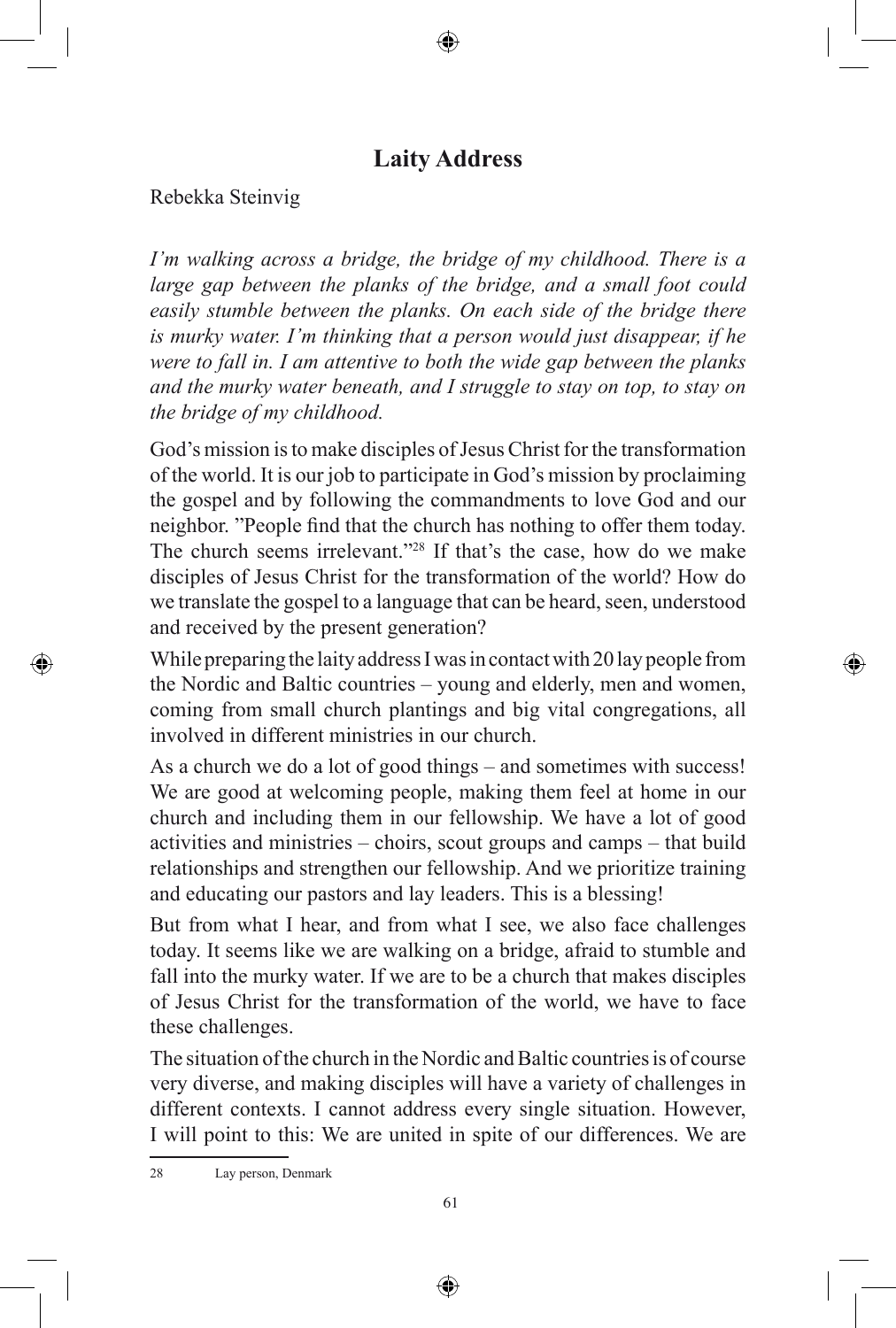united in Christ. We are one United Methodist Church. That is why we are gathering at this Central Conference. We are gathering because we all take part in God's mission – and being together in this place we should be full of hope, because this is the promise God has given us:

"For I know the plans I have for you, declares the Lord, plans to prosper you and not to harm you, plans to give you hope and a future. Then you will call upon me and come and pray to me, and I will listen to you. You will seek me and find me when you seek me with all your heart."<sup>29</sup>

Heavenly Father, I pray that you will give us wisdom to understand the situation of the church as it is today. I pray that your holy presence will guide us in our discussions and decisions. Give us courage and inspiration. Be among us and touch our hearts and minds with your grace. And let us at all times remember what you have told us: "If you believe, you will receive whatever you ask for in prayer."30

#### **People Forging New Relationships**

In many ways our church does not relate to the present generation, and we do not face the emergent culture as it is. We are not connecting or communicating with people in our communities. This is a great challenge.

In Denmark about 40 per cent of all marriages ends in a divorce. We see the same tendency in Sweden, Norway, Finland and Lithuania. Only Latvia and Estonia do not have the same high divorce numbers. A lot can be said about divorces but one thing is clear: A lot of marriages end in a break-up, and it is often a tragedy for both mum, dad and those children involved.

What we see is that the broken relationships are followed by new relationships and arrangements: People, that have been divorced, start dating and find a new partner. The couple move in together – both with his and her children – and they live happily together, maybe not 'ever after', but at least until a new break-up occurs. Or people, that have been divorced, become members of a still larger club of singles, single men and women, who live alone – not in marriages, not even in couples – maybe because they are incapable of such  $31$ . Or it may even happen that a man finds a man, and a woman finds a woman.

A lot of people have become part of this modern way of life. And

<sup>29</sup> Jeremiah 29:11-13

<sup>30</sup> Matthew 21:22

<sup>31</sup> Matthew 19:12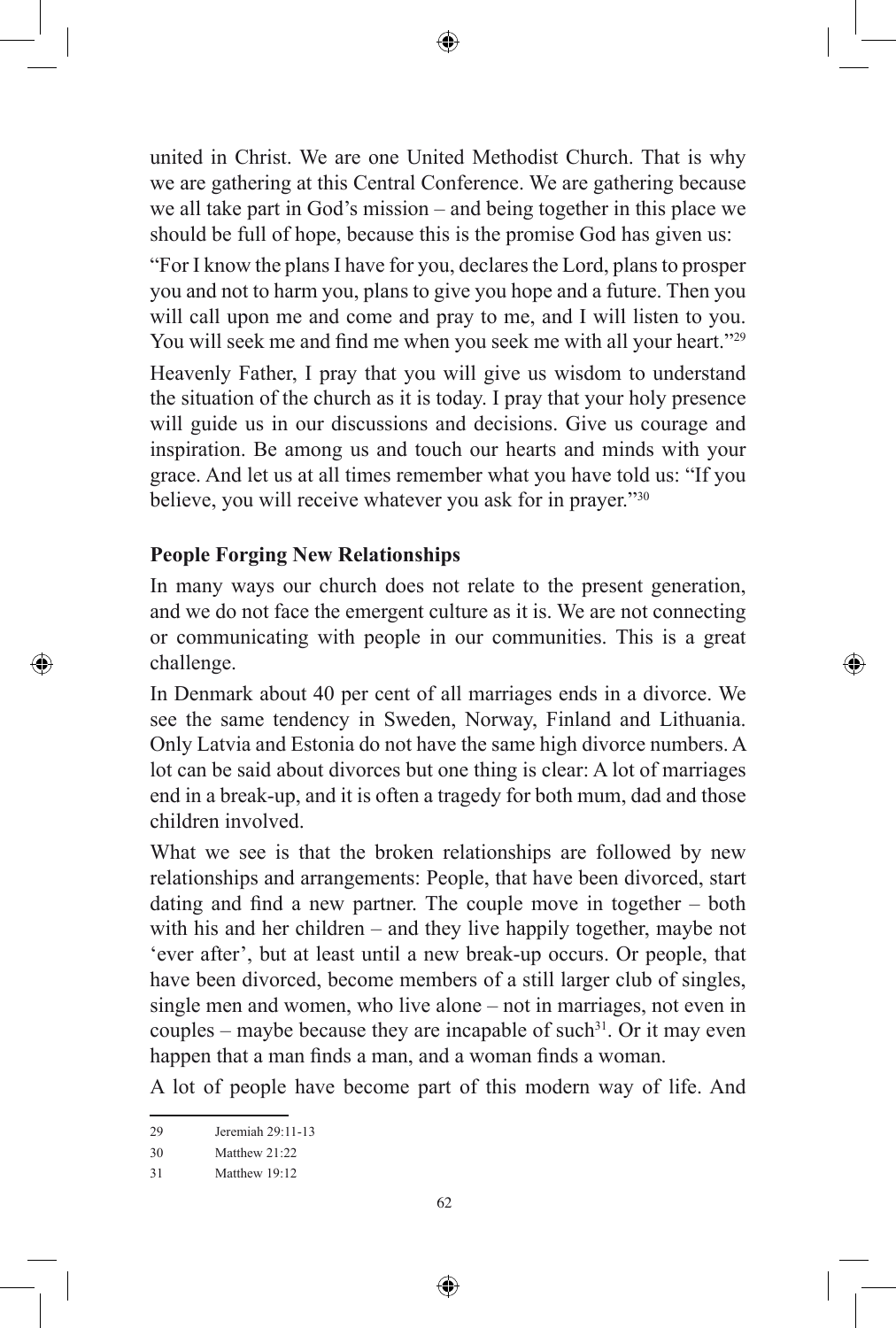sometimes it feels like one big mess. At least when you, like I have, have grown up with a mum and dad that met 30 years ago, fell in love, got married, had seven children and still to this day live happily together.

The church is where couples go to get married. Our church welcomes married couples, the traditional family. But where is the church when it comes to break-ups, divorces, new relationships (also with people of the same sex) and the single life? How does our church meet those who are single, homosexual, divorced or dating boyfriend number 30? Should the church, just to give one example, help married couples to prevent getting divorced and mediate when the break-up has taken place?

As God has said: "I will live with them and walk among them, and I will be their God, and they will be my people. Therefore come out from them and be separate."32 The Lord has spoken, and it is still relevant for us today. Our church has to face the modern way of life. But how? When meeting the present generation, what, then, is negotiable and what is not? How can we come out from the world and still be separate from the world?

## **The Dualism of Life and the World**

A challenge for our church is to reach out to children and young adults and stay in contact with the children and young adults that are already in our church. It is a challenge that has our priority, because we wish for them to know Jesus Christ, our Lord. Not because children are tools we can use, bringing the gospel to the parents. Not because children are the future of the church, bringing the gospel to the next generations. But simply because the kingdom of God belongs to them: "Let the little children come to me, and do not hinder them, for the kingdom of God belongs to such as these."33

I know young people whom I have grown up with in the church. Their parents came to church, just like my parents, and we came along. As time went by, we were no longer children. We became teenagers, and it gradually became more and more difficult for us to find our place in the church. We noticed a way of living outside the church – and we noticed that it did not correspond with the way of living inside the church.

In Denmark I see a minority of young Muslims that live a dualistic life.

<sup>32</sup> 2 Corinthians 6:16-17

<sup>33</sup> Mark 10:14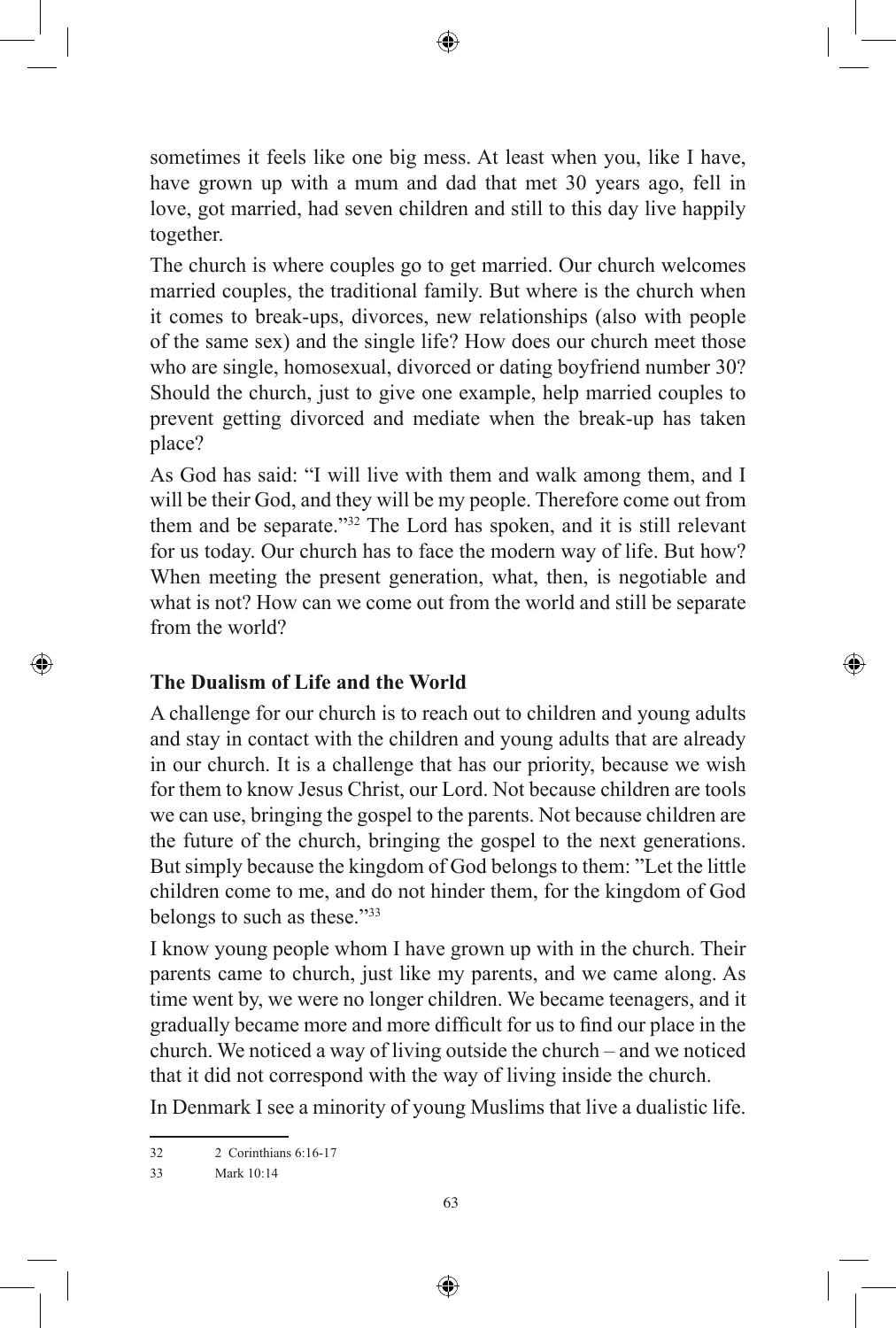On the one hand, they live a traditional, religious life, and on the other hand, they live a modern, liberated life. A consequence of a dualistic lifestyle often is that you slip from one to the other. It may happen without anyone noticing, but it happens.

Are we asking our young adults in the church to live such a dualistic life? If we do, it can give the individual concerns of a more existential matter. And the result might be that the young adults gradually slip away from the church and "dump" God, or are absorbed by the church and become isolated from the outside world.

The kingdom of God belongs to the children. But when looking around, our children and youth are in many places absent or hidden away in our churches. In today's world, how do we lead children and young adults to Jesus Christ? How do we help children and young adults to avoid slipping away from the church? How do we make room for every generation in our church? And how do we create a church that reduces division in life and provides people with a greater meaning and wholeness?

## **The Perfect Person**

In the emergent culture there is a predominant discourse about perfection. We want to be perfect: Perfect marriages, perfect children, perfectly decorated houses with perfect gardens, perfect jobs with perfect pension schemes, perfect, perfect, perfect…

I am *not* perfect. It is hard to admit when you want to be perfect. But I am *not* perfect. I have gone through personal crisis… And it just doesn't happen to perfect people! I remember one time when I was very unhappy. I cried a lot. But still hope wouldn't leave me. Every morning when I showered, the sun would come shining through the window, and the sunshine would blend with the water drops and leave me in a shower of gold. I was showering in gold!

Where does that hope come from? Where does that strength come from? I know where it comes from. It comes from God. And I know that when I am confronted with my own un-perfect self I can go to God. I can tell him about my biggest mistakes and leave my failure with him. He can carry it, and he holds me and whispers in my ear: "Since you are precious and honored in my sight, and because I love you."34

<sup>34</sup> Isaiah 43:4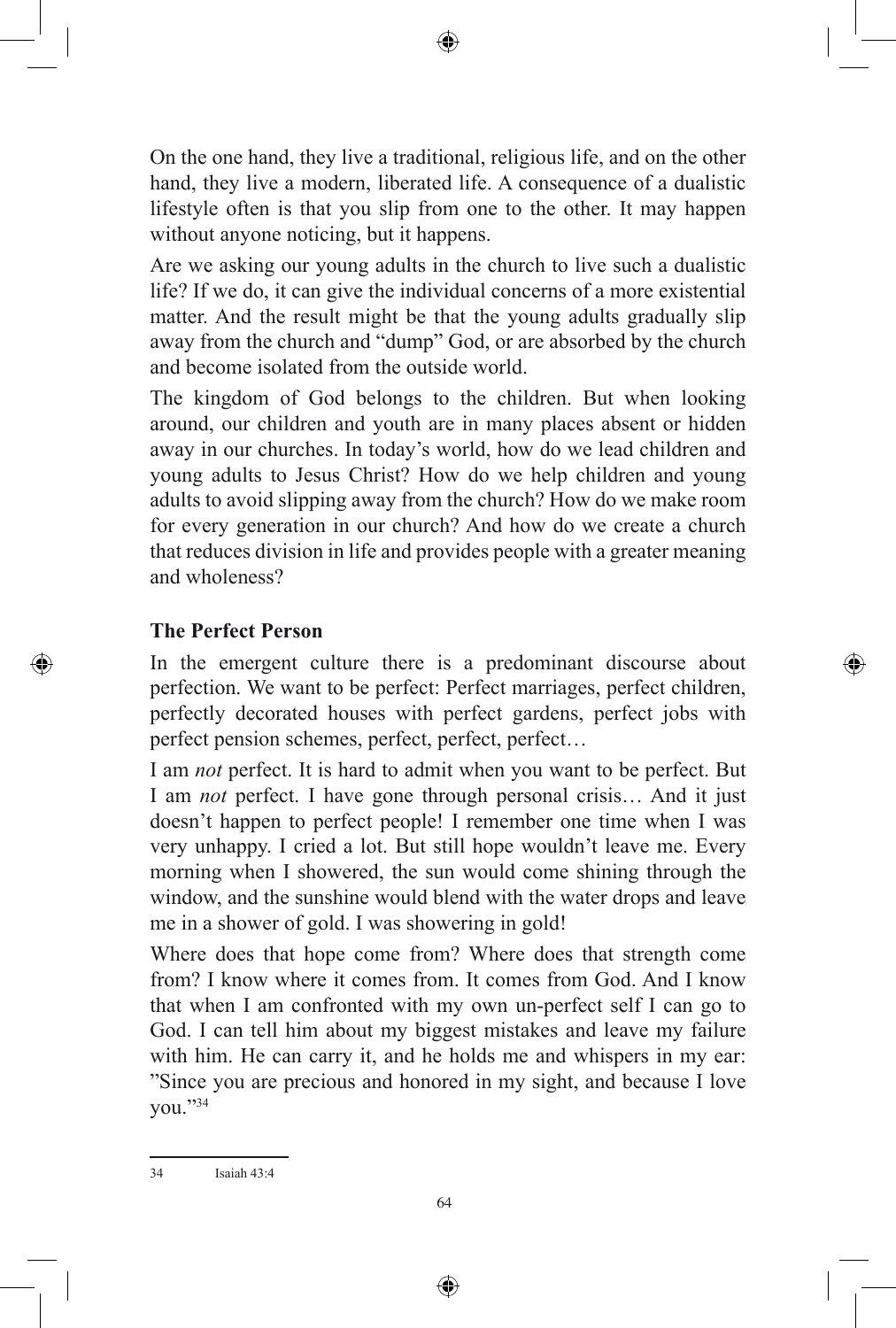My hope comes from God. From him comes my strength.<sup>35</sup> But what about people who have never met God? What do they do when they are confronted with a personal crisis? Where do they go with their biggest mistakes, failures and un-perfect self? To whom do they turn?

In God's kingdom there is room for everyone. But is there room for everyone in our church? I often hear that we *want* to be a church for everyone. I cannot help thinking: Who is this everyone? The general picture is that we choose to connect with people who think like us, act like us, and look like us.

We experience anxiety when it comes to getting too close to the unperfect person. And especially, we are afraid of getting in too close proximity to the "lepers" of our time: money swindlers, prostitutes, pedophiles, addicts, psychopaths. Jesus helped the lepers – the unperfect people of that time – and we should do the same today: "It is not the healthy who need a doctor, but the sick. I have not come to call the righteous, but sinners."36 How can our church meet today's unperfect person? How do we reach out to the lepers of our time?

#### **Walk Out of the Church!**

This summer I went kayaking in Sweden with my family. Every day we camped on a new island. One evening I prepared the bonfire and rolled a stone. Hundreds and hundreds of ants hid under the stone. There was a stir in the group of ants – they immediately started moving when the stone was moved. I went to look for branches to put on the bonfire. When I came back, the ants were gone, all hundreds and hundreds of them! At no time, they had moved to another place.

There is a great mobility and flexibility in our society, but we don't see the same mobility and flexibility in our church. "Buildings and habits tend to hinder us from seeing the needs in a changing society only a few kilometres away. We find it difficult to close a church in an area where people are moving out and starting new faith communities in areas where people are moving in."<sup>37"</sup>Christians do not walk into the church. Christians walk *out* of the church."38 For a long time we have been inside the church. For a long time we have laid passively under a stone. Ants move when their setting changes – but we don't? It is a lukewarm Christianity if it is all about maintaining the church as a building. It is a

<sup>35</sup> Psalm 118:14

<sup>36</sup> Mark 2:17

<sup>37</sup> Bishop Hans Växby, 2009

<sup>38</sup> Pastor Mark Lewis, Denmark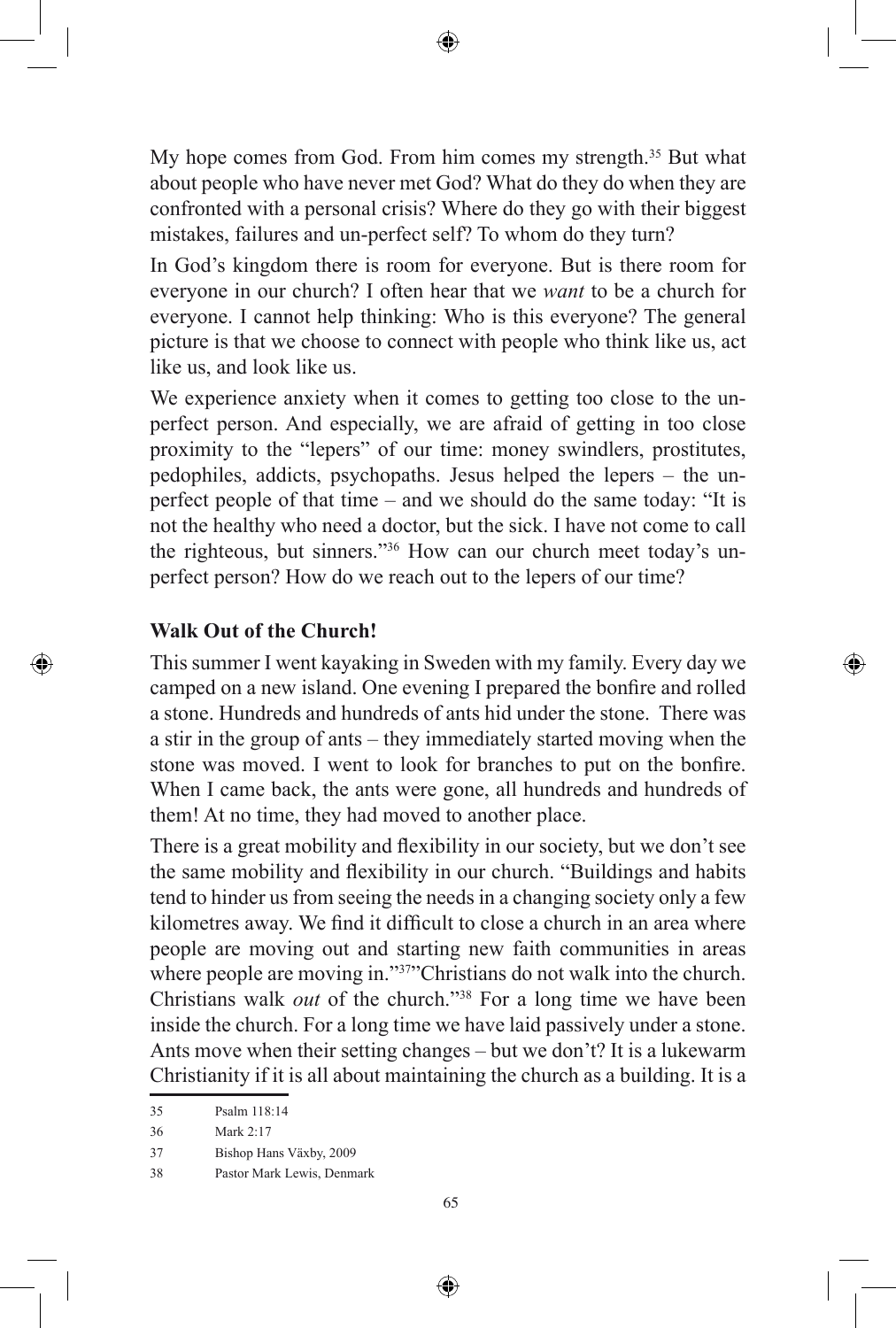lukewarm Christianity if it is all about repeating what we have always done. Our faith is not a dead brick. Our faith is a living faith – faith in the risen Christ, which brings salvation to all humankind.<sup>39</sup> "And those" congregations that think outside of the church walls can truly see the fruits of the work that is done by Holy Spirit."40

So let us get to the main thing: If we want to make disciples of Jesus Christ for the transformation of the world, we have to be willing to meet people where they are – also if it means taking chances and moving in new directions. We should have fun, "but you cannot socialize into the kingdom of God."41 It is our job to build a bridge to our Saviour, our Lord. In everything we do, we have to be strong witnesses of God's love and make disciples of Jesus Christ.

We should focus on creating faith communities for new people. And it does not have to be a big project. Jesus and John Wesley did not "plant churches". They started "small groups" – and it led to new disciples, more people in worship, more leaders and more ministries. When God is calling us, let us plant new faith communities and small groups. Let us start meaningful and relevant activities and ministries. And let us praise and worship in new ways so it can be heard, seen, understood and received by the present generation.

When we see changes in our setting and context, let us respond by moving. In Sweden they formed the new ecumenical church as a response to a critical situation. A crisis is not the end of our church's existence. A crisis can lead to a restart and a refocusing on the mission of the church. A crisis can create a more transformative ministry. It is about time we walk out of the church.

How do we face challenges we meet? Is God calling us to move the church in a new direction? Does God inspire us to meet new people, engage in new ministries, plant new faith communities or worship in new ways? Where have you witnessed transformative change in the church? How can we achieve a more transformative ministry?

## **Be Doers of the Word!**

"Do not merely listen to the word, and so deceive yourselves. Do what it says."42 Our love of God is inextricably linked to love for our

<sup>39</sup> John 3:16-17

<sup>40</sup> Lay person, Latvia

<sup>41</sup> Lay person, Denmark

<sup>42</sup> James 1:22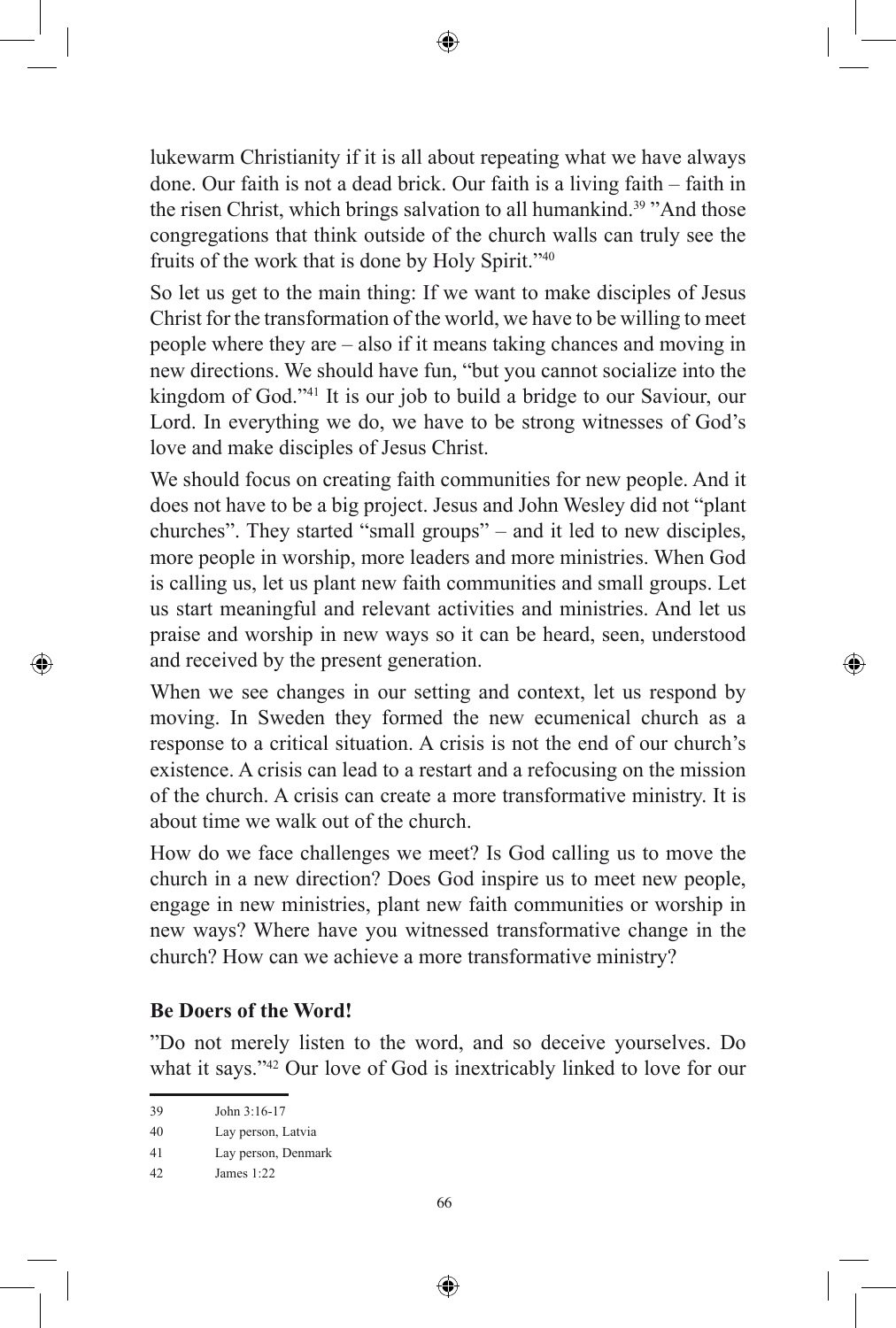neighbor. As United Methodists we want to make a difference by our deeds.

We have a lot of people in our church that serve God and help their neighbor with great commitment and love through their ministry. I can mention Hope Centre in Latvia, a vital youth ministry in Norway, mission and development programs in Liberia and DR Congo, gospel choirs in Denmark, a soup kitchen ministry in Ukraine, just to mention a few.

We see a committed laity, but we also see a lot of people in our congregations that are not yet involved in a ministry. Our pastors do a huge job, but they neither shall nor can do it all. There are functions in the church that calls for laity involvement. A vital church is a church with a committed laity.

Let us focus on motivating everyone in our congregations to engage in ministry. Everyone can serve and take part in God's mission. It is not for the few. Jesus did not choose rich or well-educated followers. The first disciples were fishermen. God also called Moses to be a leader, and Moses became a great leader, though he was not strong either in word or deed. We have to be open. We have to be open for what ministry God is calling us and people around us. "I have realized that it is a great blessing to find your gifts and use them in ministry within the congregation."43

What are your gifts? For what ministry is God calling you? What do we experience today that calls for action? How do we find inspiration to continue in our ministry? How do we help and motivate others in the church to find their ministry?

# **Say It, Say It Proudly!**

The Christian fellowship is the largest fellowship in the world that does not live for itself, but exists for the benefit of others. And it is a fellowship that does not live by itself, but lives solely by the power of the risen Christ. This is something to be proud of. Still, we often get quite, and we find excuses why we should *not* tell others about our church, and why we should *not* share our faith with those around us.

As lay people we meet un-churched people every day. We have a unique possibility to share life and testimony with others: Family, friends, schoolmates, colleagues, neighbors, and people we share interests and leisure activities with. Some congregations focus on this

<sup>43</sup> Lay person, Denmark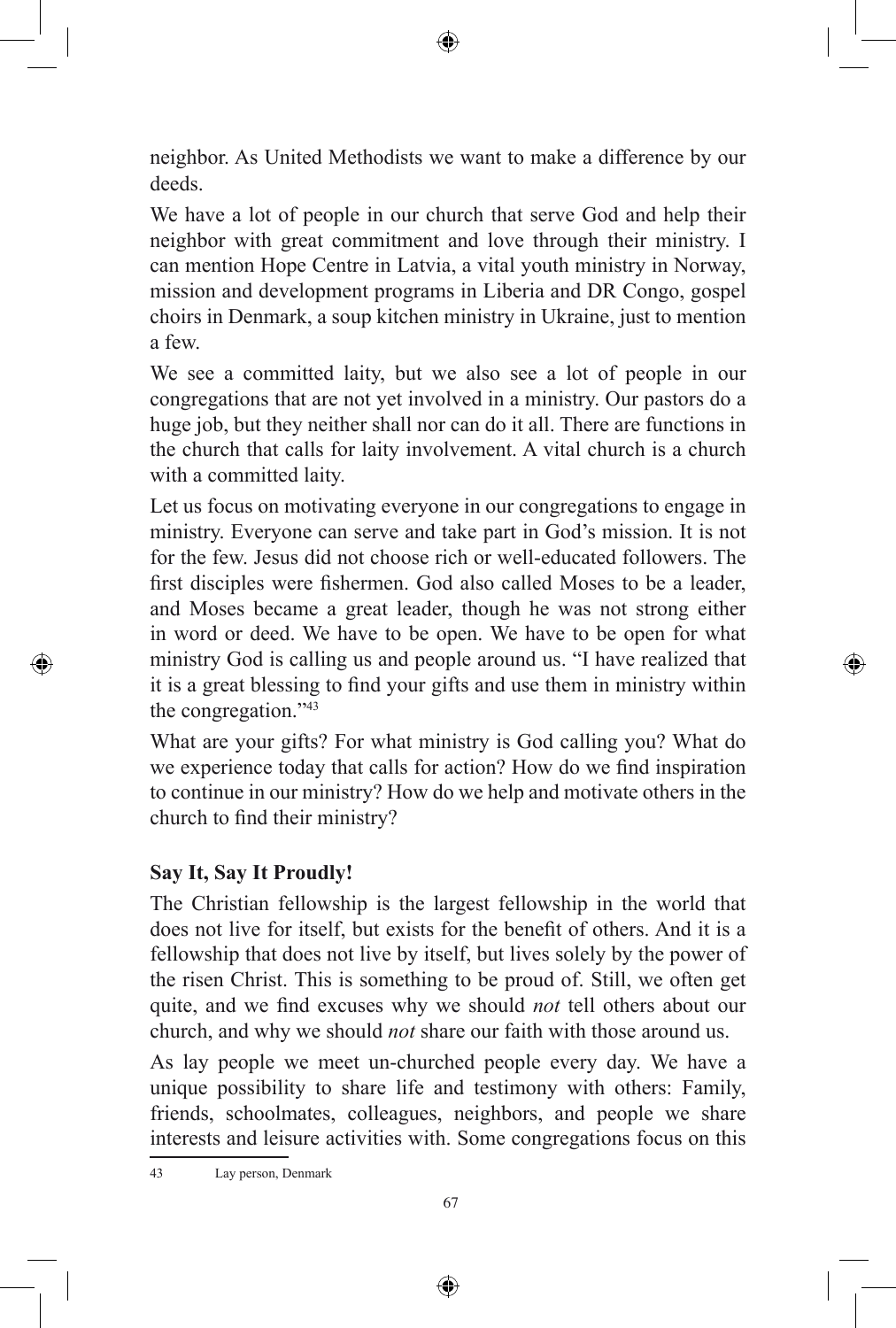form of "friendship evangelization". My little sister is especially good at it. She talks far and wide about God. I don't know anyone like her. I don't know anyone like her who talks so proudly of her heavenly father. "Every day I am a testimony, and my life outside the church is the most important."44

Do we not confess in the church that we believe in the risen Christ? Why are we, then, so silent outside of the church? It is when we are honest people; it is when we share life and faith, that we can make disciples of Jesus Christ for the transformation of the world. "Let us be proud of Jesus. Let us be strong witnesses of God's love."45 When was the last time you shared your testimony? Who did you tell it to? What led you to share? How did the person respond?

#### **See the Person**

Have you ever been at the playground with at child? And have you ever heard how the child shouts: "Look at me! Look at me!" Unfortunately, adults often reply: "You are so talented!" But this is not what the child asked for. The child asked to be seen.

In our society we tend to focus on competencies and skills.46 And we also do it in our church. We talk about what we have achieved, and we talk about results. We comment on each other, evaluate each other and judge each other.

The Bible says: "Behold the person"47, and a Danish psalm, "*Se hvilket menneske*", proclaims the same thing.<sup>48</sup> If people are to meet Jesus Christ, "we have to be present in the present world with the people who are presently around us."<sup>49</sup> Let us not comment on and judge what other people do. Let us be present with people. Let us see people for who they are. Closed eyes don't see anything. Closed eyes don't see greatness in the little things. Open eyes do. Let us see the world the way God does – with open, loving, mild, forgiving, generous eyes. God, give me your eyes.<sup>50</sup>

This summer my little brother went to DR Congo as a volunteer on a water supply project – a project that is founded on a partnership between

<sup>44</sup> Lay person, Denmark

<sup>45</sup> Lay person, Sweden

<sup>46</sup> "Doppler", Erlend Loe, 2011

<sup>47</sup> John 19:5

<sup>48</sup> Lyrics: Hans Anker Jørgensen. Mel.: Merete Wendler. 1987.

<sup>49</sup> Bishop Hans Växby, 2009

<sup>50 &</sup>quot;Give me your eyes", Brandon Heath, 2008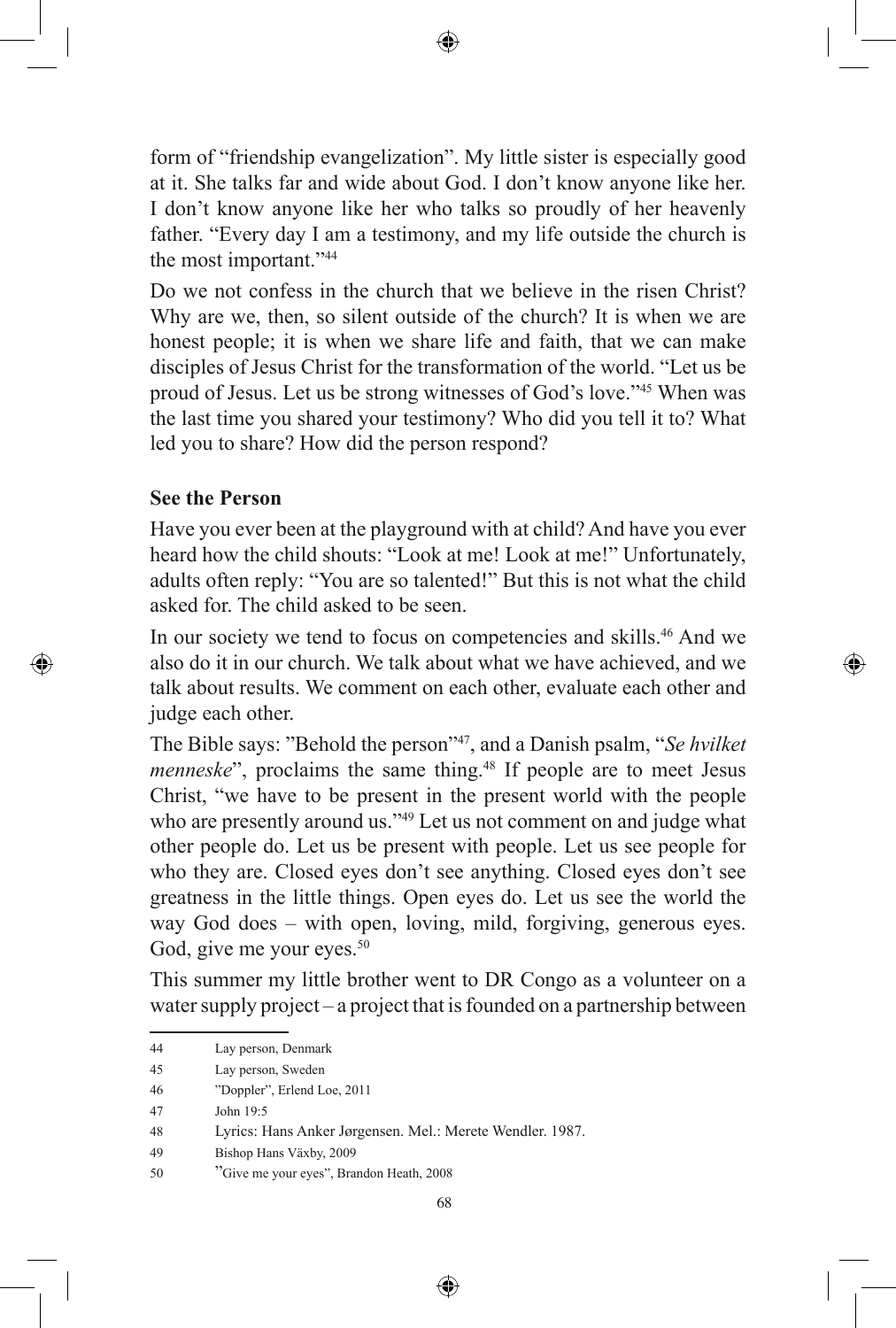the United Methodist Church in Denmark and Congo through many years. Life in Congo is like a soap bubble: It is a fragile life, but also a beautiful life, holding the color of the rainbow within it – and with that the promise of a new beginning.51 People in Congo, and people in other poor areas and conflict areas, are often at the world's periphery, far away from our comfort zone. Still, I think they are shouting at us: "Look at us! Look at us" But do we see them?

We have to be present and see people, also people who are close to us, even in our own congregations. Here we find beautiful, but fragile lives that can burst as well. We fail to care for each other in our congregations, and some lay people are fighting to find a balance in their ministry: "Very often we see a small number of people doing the majority of the voluntary work. Finally, they get tired, give up or something worse happens to them."<sup>52</sup>

 "We have to care for each other. We have to give space and allow a break, also in the ministry."53 How do we support each other in our congregations? How do we avoid our pastors and active lay leaders from burning out? And how do we get better at noticing people, both those who are close to us and those at the world's periphery?

#### **Plans for Prosperity**

The United Methodist Church in the Nordic and Baltic countries is facing various challenges. What I have mentioned are just a few perspectives. We have to face our challenges, but let us not confuse challenges with lack of resources. At the feeding of the five thousand the disciples said to Jesus: "We have here only five loaves of bread and two fish". And Jesus answered them: "Bring them here to me!"<sup>54</sup> The disciples focused on the shortages and lack of resources. Jesus focused on the gifts. Let us do like Jesus: Let us face our challenges *as well as* our gifts, and we will come to realize that thousands and thousands of people are fed. Let us receive God's blessings and grace, and we shall see how rich we are.

As lay people it is our job to translate the gospel to a language that can be heard, seen, understood and received by the present generation. It is our job to make disciples of Jesus Christ for the transformation of the world. This is our mission – let us not forget that – and let us follow

<sup>51</sup> Genesis 9:12-17

<sup>52</sup> Lay person, Estonia

<sup>53</sup> Lay person, Denmark

<sup>54</sup> Matthew 14:13-18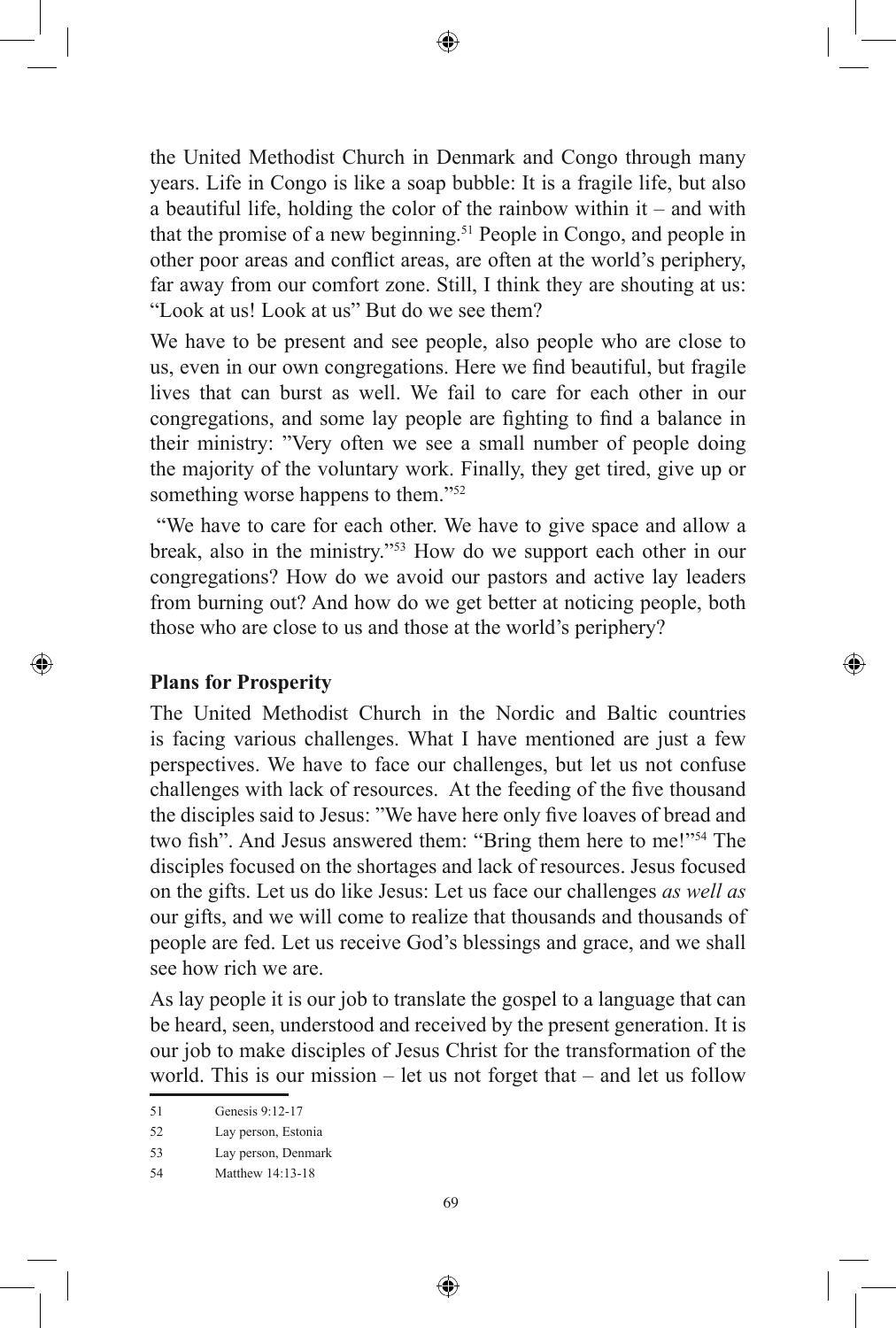the example of Jesus: Walk out of the church, be present in the world, preach the gospel, engage in ministry and praise God.

And let us at all times be full of hope. When walking on the bridge, let us not be afraid to stumble, and let us not focus on the murky water on each side. Let us keep our eyes on the horizon where the bridge ends. Jesus told us: "Surely I am with you always, to the very end of the age."55 And remembering the words of Paul, we can do everything through him who gives us strength, $56$  we are to realize that God's plans are plans of prosperity, of hope and a future.<sup>57</sup>

I thank you God, because you have plans for prosperity. I thank you, because in you we find a future and a hope. I pray for your wonderful world, for your church, for every congregation and every single one of us. Help us, strengthen us, Lord. Let every word we say, every move we make and our very presence in the world lead to you. Heavenly Father and Savior, let us be your light in the world, so people can come to know you. Amen.

*I'm walking across a bridge, the bridge of my childhood. There is a*  large gap between the planks of the bridge, and a small foot could *easily stumble between the planks. On each side of the bridge there is murky water. I'm thinking that a person would just disappear, if he were to fall in. After a while, the planks will stop, the murky water will ebb away, and the bridge of my childhood will end. Have you seen where? The bridge ends at a place where the sun meets the sea, there, where the two converge into a street of pure gold.58 Eternity.*

<sup>55</sup> Matthew 28:20

<sup>56</sup> Philippians 4:13

<sup>57</sup> Jeremiah 29:11-13

<sup>58</sup> Revelation 21:21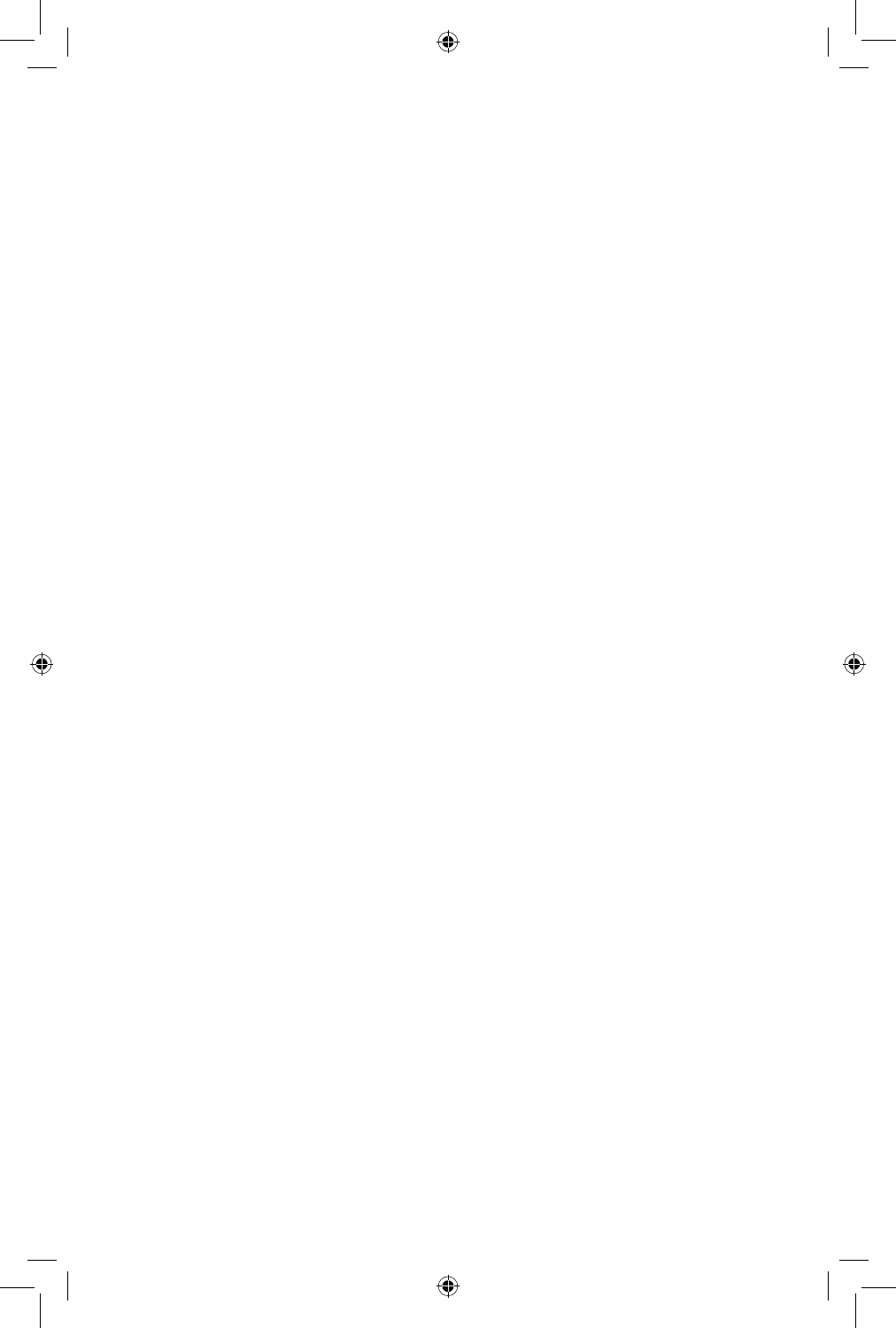# **Report of the Central Conference Council**

Welcome to the 2012 Northern Europe and Eurasia Central Conference in beautiful Kaunas, Lithuania.

We left the 2009 Central Conference with the statement: "Forward by creating new faith communities with new people." Now we appropriately gather under the theme taken from the prophet Isaiah "Now it sprouts up!"

The United Methodist Church is called to action in response to our mission and to decades of decline in membership in Europe and the United States. The whole denomination is focusing its attention on developing vital churches, starting new churches, forming principled Christian leaders and on accountability on all levels. The vision is a church passionately committed to mission – a hope-filled, inviting, agile, nimble and resilient. A risk-taking church that serves the poor, reach new people and constantly looking for ways to help each person to grow in love and grace, and in personal and social holiness.<sup>59</sup>

# **1. Staying in focus**

The Central Conference Council has reflected on its work in comparison with its purpose and responsibilities which are: *The council executes assignments given by the central conference, and administers running business between central conference sessions. It is amenable and accountable to the central conference and reports to the central conference. Its purpose is for the discernment and articulation of the vision for the church, sharing of experience and good practices, and channeling of connectional resources and mutual help.60*

These reflections along with the 2009 Central Conference statement, "Forward by creating new faith communities with new people", has guided our ministry in the past quadrennium. At each meeting we have reflected on one of the denomination's four areas of focus "Creating new faith communities with new people – Building principled Christian leaders – Ministry with the poor – Global health", which has centered our attention on, what we should be about.

# **2. Challenges**

The Central Conference is challenged by our diversity of culture,

59 Call to action study guide

60 NEEBoD ¶ 549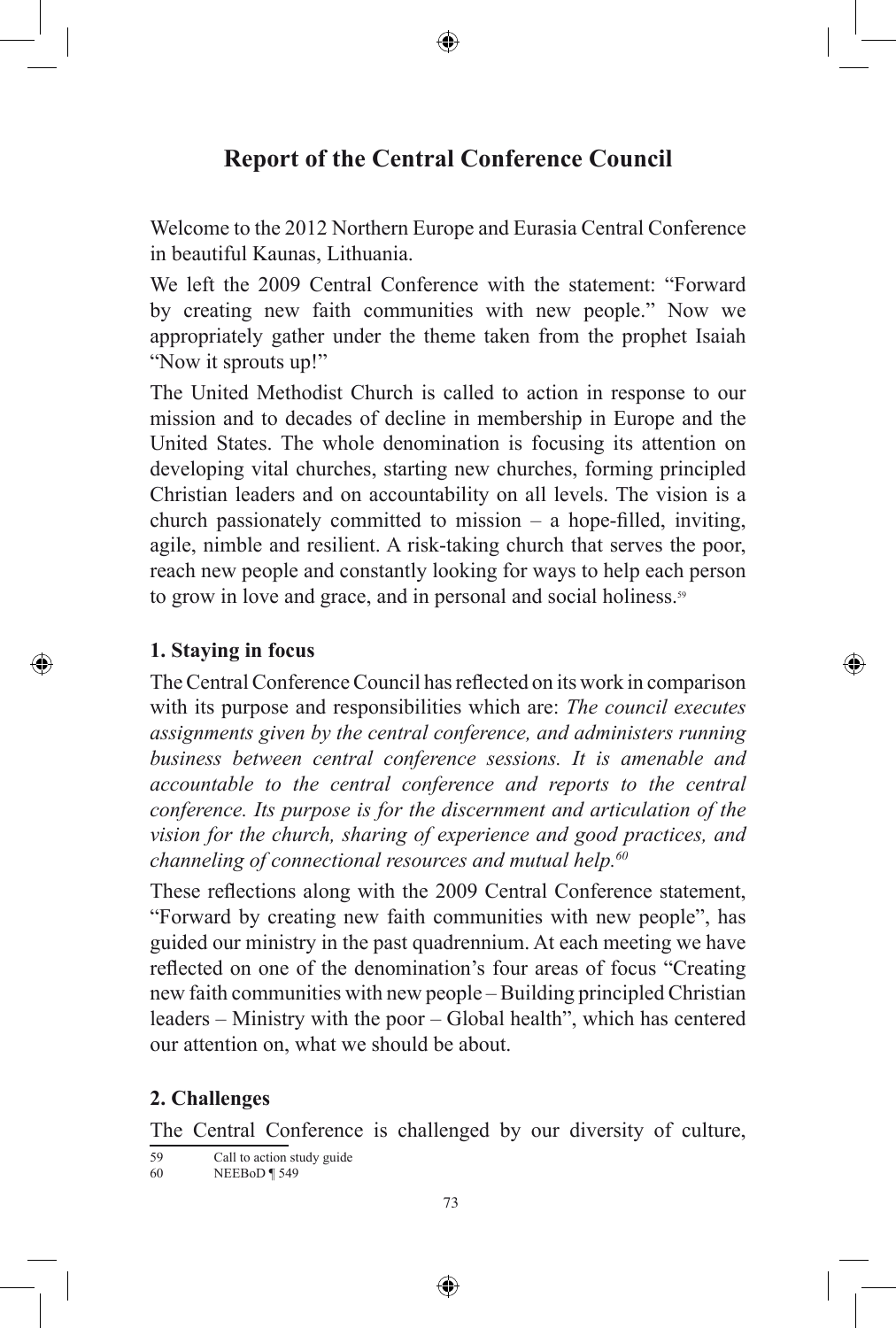language, experience, spirituality and financial ability. There are significant differences in needs, approaches and understandings. This makes it important to distinguish between when we will benefit from close cooperation and when ministering separately is more fruitful. We have much to learn from each other, and we move on filled with hope and with the desire to bear witness to Christ through unity in diversity.

#### **3. The central conference council has become more purposeful**

At the 2009 Central Conference a new structure of the Central Conference Council was approved. The Central Conference Council has met as a full council every spring and as two area groups the Eurasia Area and the Nordic and Baltic Area. Even when the full council has met time has been set aside for the area groups to meet separately. The area groups have served as committees on episcopacy. Between the meetings a presidium composed of the chairs of the committees on episcopacy, the secretary of the Copenhagen office and the two bishops have met either physically or via internet-conference. This has enabled to the council to give more attention to matters related to the Episcopal areas while not neglecting matters concerning the whole central conference. Furthermore the committees on episcopacy have been able work more purposeful with the bishops in evaluating their ministry and performance. The committees on episcopacy will report separately.

# **4. We present legislation to be more purposeful**

We want to build on the positive experiences in the past quadrennium, and thus we present legislation to further adjust the composition and strengthen the work of the central conference council. By this legislation we want to ensure a balance between lay and clergy, men and women, as well as we would like to have more youth/young adults under the age of 35 in the council, and furthermore we want to give authority to the area groups to make decision only concerning the area e.g. approval of financial reports of the Episcopal fund and Area fund as well as budgets.

Apart from the Youth Council none of the boards of the central conference have been functioning. A significant reason is the lack of funding for meetings and the diverse needs in the conferences.

New legislation changes the boards in the following way:

The Northern Europe and Eurasia Youth Council remains and will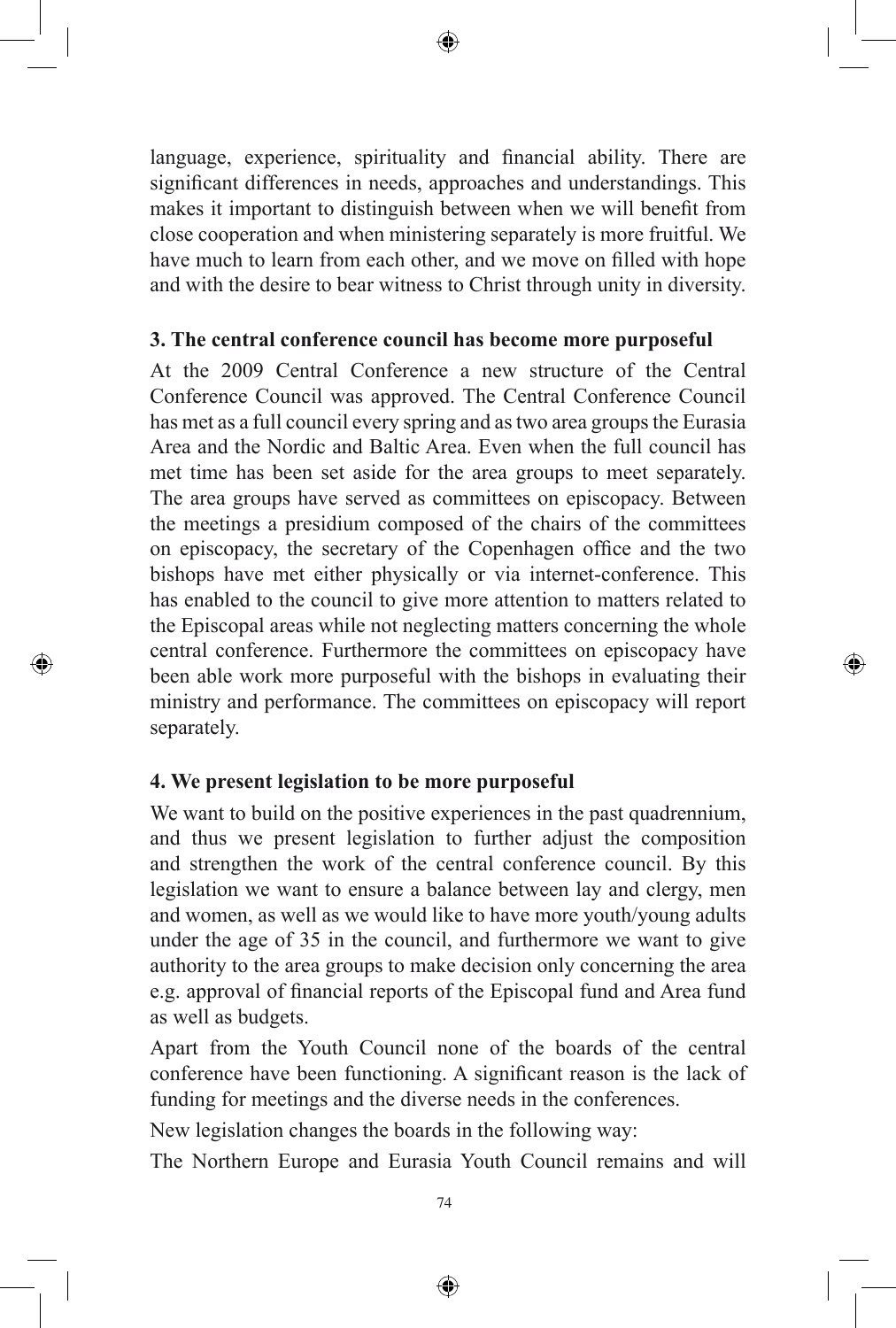meet as it is financially feasible possibly in conjunction with the annual meeting of the Central Conference Council.

The Northern Europe and Eurasia Board of Global Ministries remains and will meet in conjunction with the annual meeting of the European Commission on Mission (ECOM)

The Central Conferences Council will at its first meeting form a number of working committees for areas like, higher education and ministry, discipleship and church development, ecumenical and global church relations, and other areas. These committees will meet during the regular full council and area group meeting, and they may possibly call in experts for specific tasks. We expect this way of working to be more effective both in terms of ministry and use of finances.

# **5. Finances**

Due to large geographical distances between the many very small annual/ provisional annual conferences it is difficult for the Central Conference Fund to make ends meet in covering meeting- and travel costs for the Central Conference Council, the Area Groups and the Presidium. Some of the annual/provisional annual conferences struggle to be able to pay the full apportionments for the Central Conference Fund. Furthermore the Central Conference Fund funds accommodation for delegates from the Baltics and Eurasia at the meetings.

The draft budget for 2013 shows a deficit of DKK 27.000 even after expenses are reduced with DKK 30.000 compared to the 2012 budget, and a possible increase in travel costs is disregarded in the budget. The Central Conference Council will bring a final budget proposal to the Central Conference for approval.

The Central Conference Council has received and approved the financial reports of The Episcopal Fund, Copenhagen; The Episcopal Fund, Moscow; The Central Conference Fund, The Area Fund, Copenhagen; The Area Fund, Moscow; The Nordic Theological Fund. These financial reports are presented in overview for the quadrennium.

The Central Conference Council presents these financial reports for approval.

# **6. Matters referred to the Central Conference Council from the 2009 Central Conference**

**Ag It IV.2:** Establishing Central Asia Provisional Annual Conference.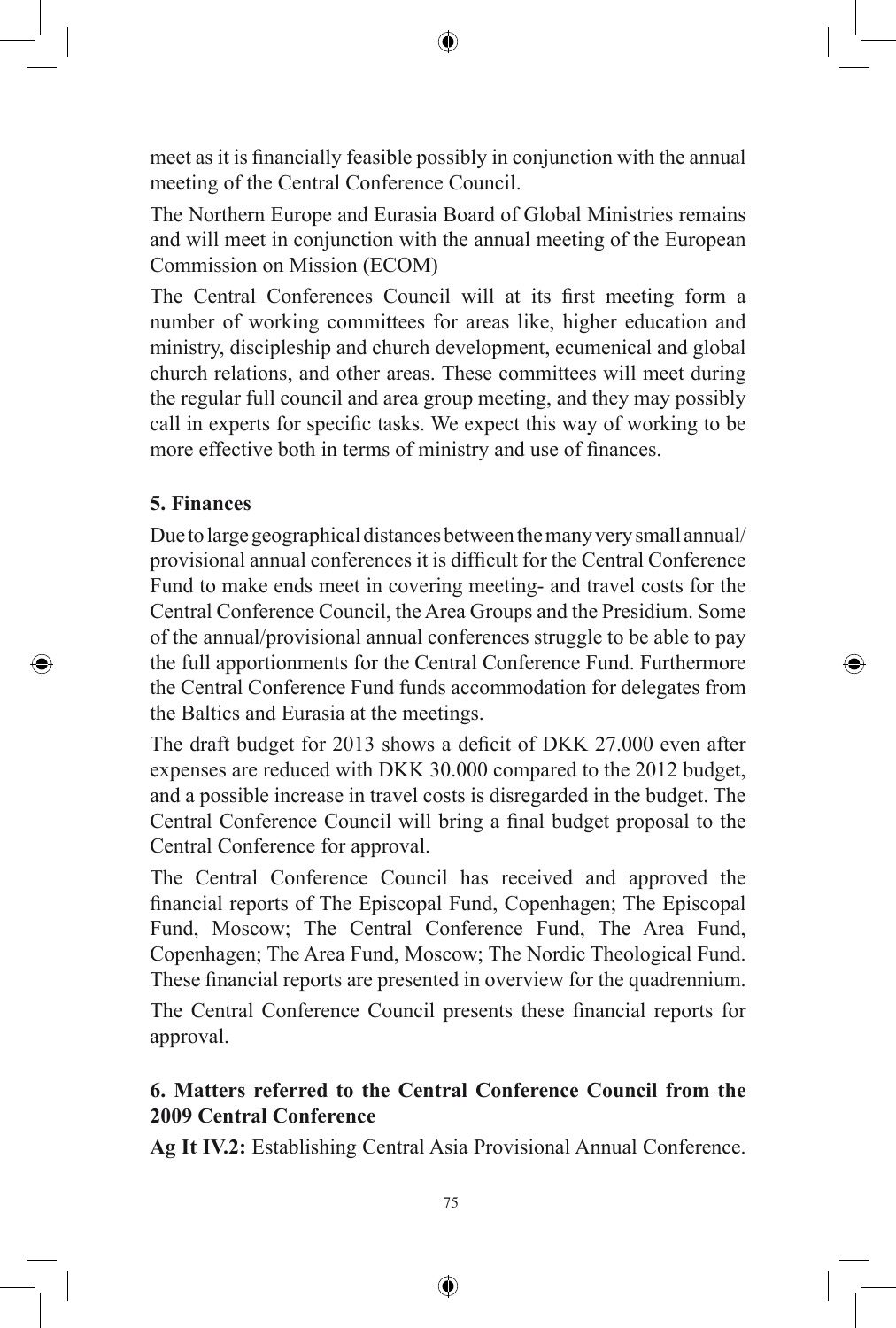## *Central Conference-decision: Tabled until next Central Conference, and referred to Central Conference Council for preparation.*

Based on the 2009 Central Conference's request of the council to follow up on the matter whether the central conference has the authority to create a new provisional annual conference in Central Asia. (See Central Conference minutes, Agenda Item IV.2) The Council asked the Judicial Council for a declaratory decision concerning the authority of the central conference related to this matter (NEEBoD 2008 ¶31.4 in relation to ¶581 and ¶582). The answer from the Judicial Council affirmed the process of creating a Mission Conference that through General Conference decision becomes a provisional annual conference, but it didn't address the question if the central conference has the authority to separate out a district in an existing annual conference to create a provisional annual. (The full text of the decision is printed in the material.) Following this decision the presidium has been in communication with the Standing Committee on Central Conference Matters (SCCCM) about the need to make changes to the Book of Discipline to enable central conferences to create provisional annual conferences to enhance the mission of the church. SCCCM sent in petitions to the 2012 General Conference to change the provisions of the Book of Discipline to enable Central Conferences to create Provisional Annual Conferences, and to reduce the representation of Provisional Annual Conferences at General Conference from one clergy and one lay with full rights per conference to one delegate with voice but no vote per conference. All petitions related to these matters were referred back to the Standing Committee on Central Conference Matters for further consideration.

East Russia and Central Asia Provisional Annual Conference has withdrawn its petition on forming a Central Asia Provisional Annual Conference.

**Ag It V.2: Election of bishop.** The Central Conference committee on Episcopacy is asked by the Central Conference to review the procedures for nomination and election of bishops to clarify the eligibility of candidates, who will reach the age of retirement during the electoral period.

The Central Conference Council is presenting petitions to adapt the following paragraphs of the NEEBoD ¶¶ 404, 405,408, 411 and 543

#### **Ag It. IV:5 Petition – permanent address of the bishop office in the Nordic and Baltic Episcopal Area.**

**Decision:** The Central Conference Council has decided not to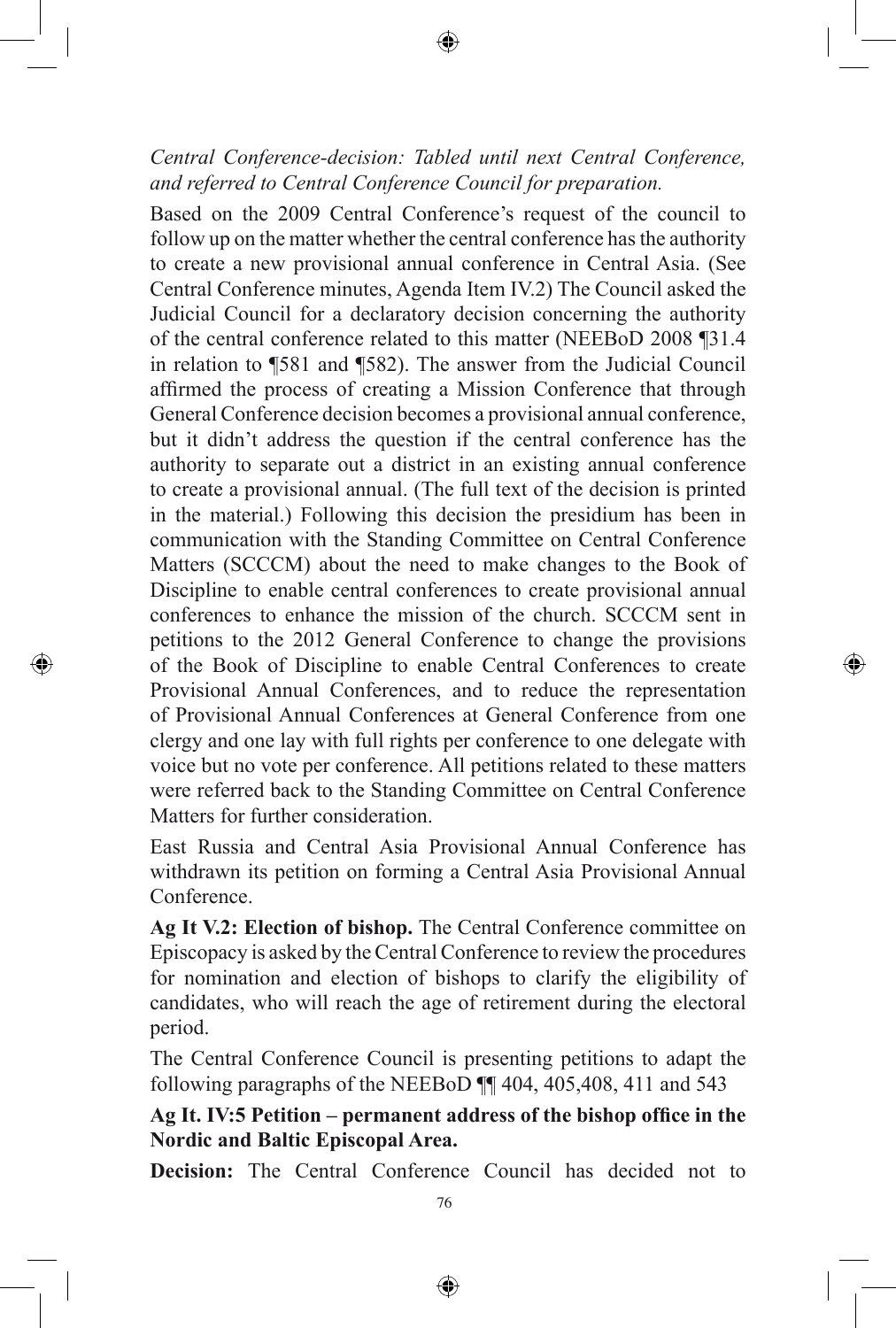recommend a permanent address for the bishop in the Nordic and Baltic Episcopal Area.

## **7. The Annual Conference in Sweden will leave the connection**

In October 2010 an extra Central Conference was held in Malmö, Sweden to deal with the desire of the Annual Conference in Sweden to leave the denomination to form an Affiliated United Church with the Mission Covenant Church and the Baptist Union in Sweden.

With 52 votes in favour, 2 against and 1 abstaining the Northern Europe and Eurasia Central Conference passed an amended motion with a list of presuppositions.

All annual conferences in the Northern Europe and Eurasia Central Conference voted on the following amended motion: *If a new church in Sweden will be formed and the United Methodist Church Sweden decides to be a part of it, the annual conference affirms the approval of the Northern Europe and Eurasia Central Conference that the new church can become an Affiliated united church in relation to the United Methodist Church according to BOD ¶ 572.* 

Background material for this vote was an official English translation of the constitution and bylaws of the new denomination "Joint Future", and a document from the annual conference council in Sweden that addresses the full motion with presuppositions. With this document from the annual conference council in Sweden the Central Conference Council found that the presuppositions had been satisfactorily addressed except for a fair distribution of the annual conference assets. This distribution will take place at the end of the year 2012.

With 397 in favour, 56 against and 14 abstaining the vote passed (85%) with more than the required 2/3 of the aggregate vote in the annual conferences. On 30th April 2012 General Conference passed the motion with 97% yes that the Annual Conference in Sweden can leave the connection to form an affiliated united church. This Central Conference must according to NEEBoD ¶ 572 declare the present relationship between The United Methodist Church and the Annual Conference in Sweden dissolved. In the coming months a plan of cooperation shall be developed in accordance with ¶571.4. We expect that an agreement will be developed between "Joint Future" and the Northern Europe and Eurasia Central Conference, that we hope will include but not be limited to full communion.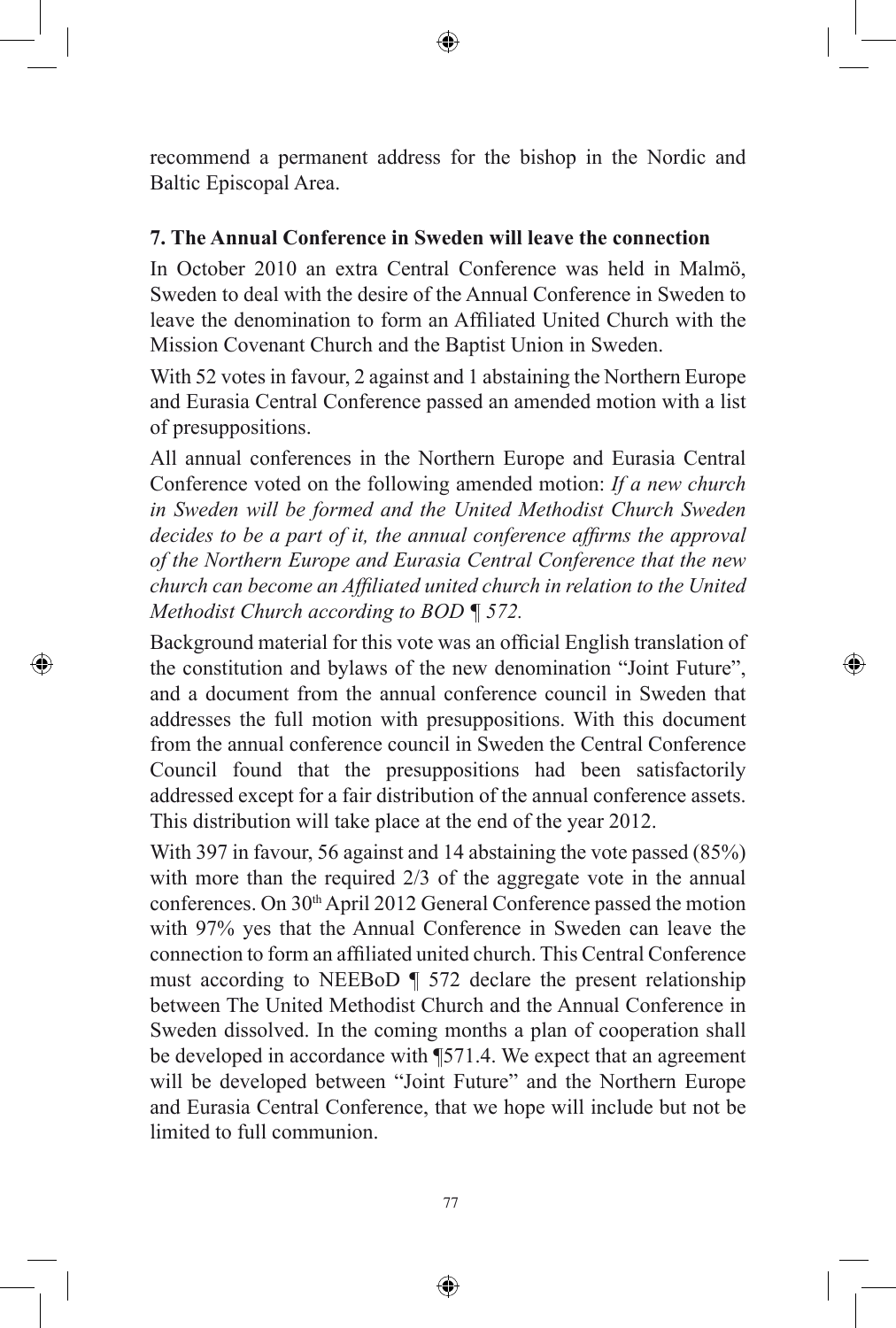# **8. Remaining Methodists in Sweden and the change of conference borders**

11 clergy of which 4 are active have decided to move their conference membership to Finland Swedish Provisional Conference, as have 2 local churches and between 100 and 200 full members situated in several different locations. The Finland Swedish Provisional Annual Conference has unanimously accepted to receive the United Methodist from Sweden, and will request that the borders of the provisional annual conference will be expanded to include Sweden. The United Methodists in Sweden will meet for a conference on 27-28<sup>th</sup> October 2012.

3 clergy will transfer their membership to the Annual Conference in Denmark, and 2 clergy will transfer their membership to Norway.

# **9. Composition of the Central Conference.**

With the Annual Conference in Sweden leaving the connection we must adjust the legislation concerning the number of delegates to Central Conference to which an Annual Conference is entitled.( NEEBoD ¶ 541) This paragraph has by mistake fallen out of both the NEEBoD 2005 and 2009 printed editions and has only been present in the NEEBoD 2005 electronic edition.

The number of delegates is worked out on a two-factor-basis: the number of clergy members of the Annual Conference, and the number of professing members of local churches in the Annual Conference. The new legislation will ensure that the Central Conference can have at least the mandatory number of 60 delegates, as required by NEEBoD ¶ 540.2

# **10 Ecumenical relations**

The United Methodist Church quite frequently has the role of bridge builder between denominations in the countries of the Central Conference. We engage in ecumenical relationships and partnership in conversation, dialogue and practical cooperation both locally, nationally and internationally.

In the past quadrennium dialogue between the two Provisional Annual Conferences in Finland and the Finnish Evangelical Lutheran church ended successfully by the signing of an agreement of full communion in December 2010. This agreement is in line with similar agreements in Sweden and in Norway. This fall of 2012 the Annual Conference in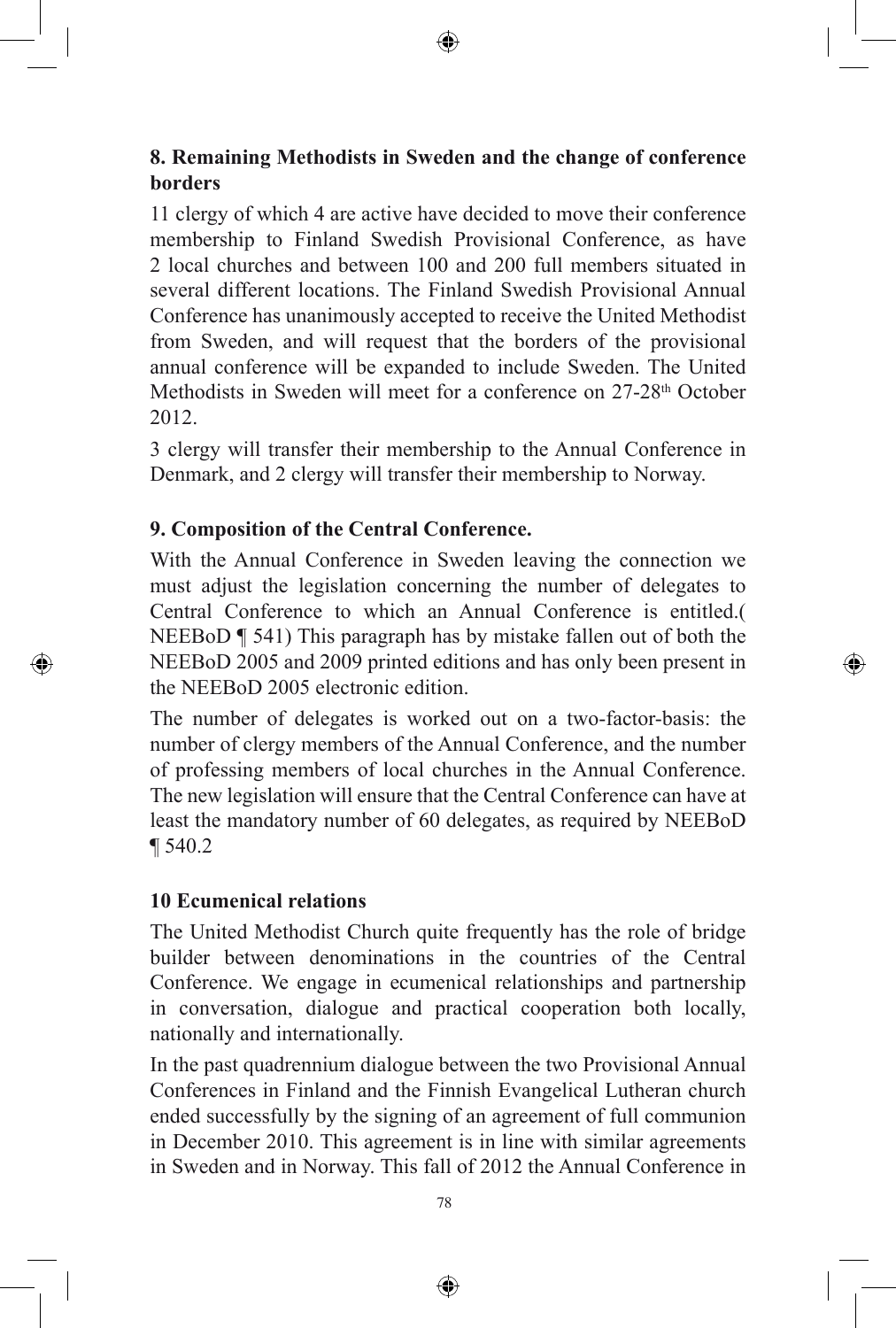Denmark enters into similar dialogue with the Evangelical Lutheran Church. In 2011 the Annual Conference in Norway concluded several years of dialogue with the Pentecostal Movement with a joint declaration.

On a European level rev. Joergen Thaarup (Denmark) will represent the churches in the European Methodist Council in the Council of Protestant Churches in Europe (The Leuenberg Community). The Central Conference Council has decided to intensify its involvement The Community of European Churches (CEC), where we previously have been members without sending a representative. In the future we will be represented by Bishop Christian Alsted.

#### **11 International representation**

In the past quadrennium the Northern Europe and Eurasia Central Conference was represented on the following boards and agencies.

**The Connectional Table:** Øyvind Helliesen; **General Board of Church and Society:** Bimbi Ollberg; **General Board of Discipleship:** Elena Stepanova; **General Board of Global Ministries: Tove Odland,** Pontus Fred, Hans Växby; **General Board of Higher Education and Ministry:**  Sergei Nikolaev; **General Board of Pension and Health Benefits:**  Vidar Sten Bjerkseth, **General Commission on Christian Unity and Interreligious Concerns:** Knut Refsdal; **General Commission on Communication:** Andreas Elfving, **General Commission of Status and Role of Women:** Meeli Tankler; **General Commission on United Methodist Men: Division of Ministry for Young People:** Charlotta Lundgren, Ekaterina Guseva, **Africa University Board of Directors:**  Roar G. Fotland, **General Commission on Archives and History:**  Jorunn Wendel, **Committee on Faith and Order of the UMC:** Sergei Nikolaev; **Standing committee on Central Conference Matters:**  Øystein Olsen, Elisabeth Englund, Sergei Nikolaev; **European Methodist Council:** Øyvind Helliesen, Sergei Nikolaev, Meeli Tankler, Ingemar Nordieng; **European Commission on Mission:**  Tove Odland; F**und for Mission in Europe:** Tove Odland; **European Lay Seminars:**Vigdis-Merete Rønning. **Historical Commission:**  Jorunn Wendel, Finn Bræstrup Karlsen; **European Board of Drug and Alcohol Concerns:** Ungvar Ruud, Egle Chomyniene, Olav Øgreid, Stanslav Prokhorov, Vladimir Ditmar; **Conference of European Churches:** Bengt Ekelund (representing Sweden) **Representative to Evangelizations Werk, Germany CC:** Lars Ulrik Jensen; **World Methodist Council:** Christian Alsted, Bimbi Ollberg.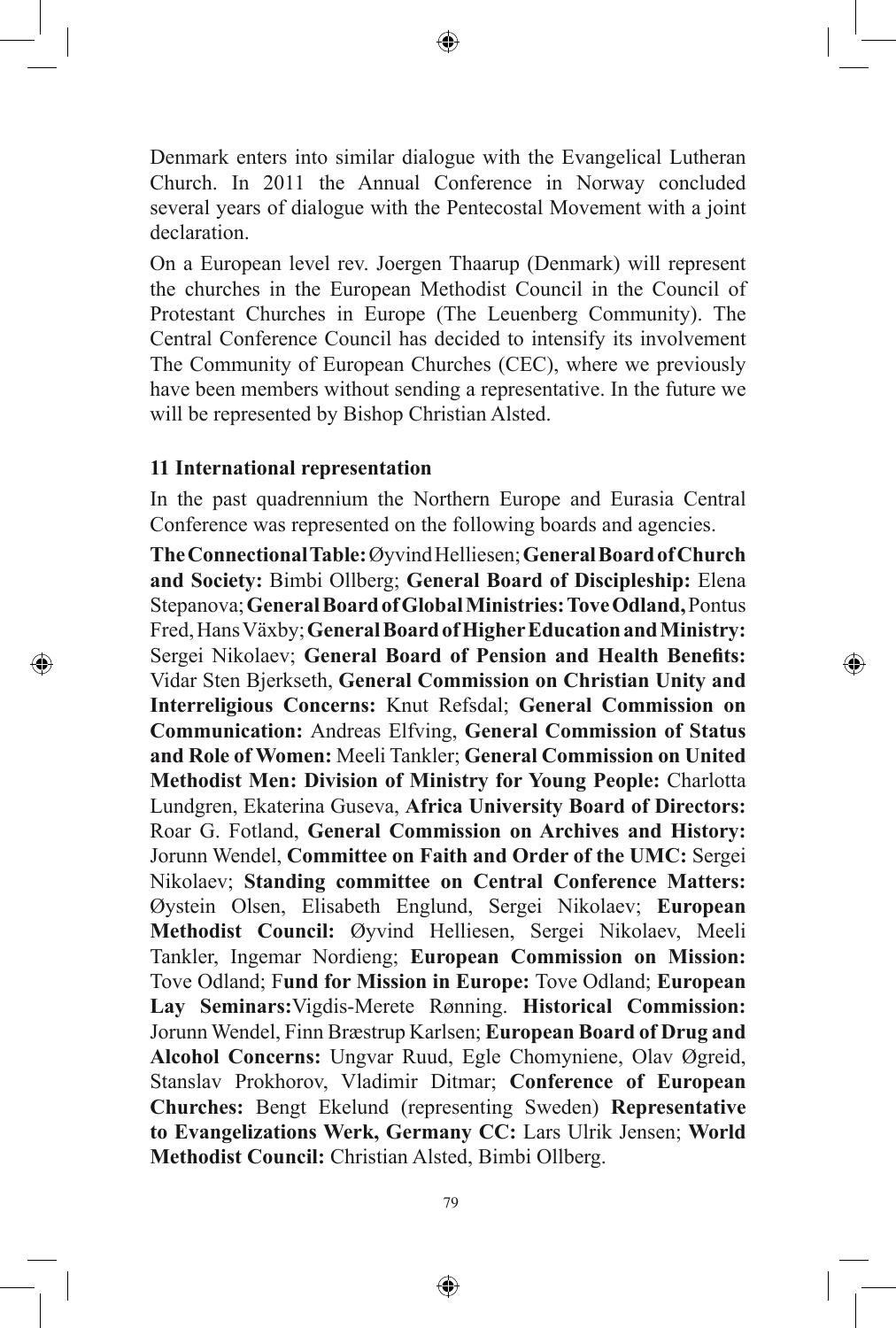Being a worldwide connectional church our relationships to the United Methodist Church internationally as well as to the extended global Wesleyan family is of significant importance to our self-understanding. And we wish to thank all of those who have served on boards and agencies and in that way have contributed in building Christ's kingdom through the United Methodist connection.

Particularly the European relationships through the European Methodist Council, and the relationships to the other Central Conferences in Europe are becoming increasingly important. There appears to be a desire to explore these relationships further which showed at a recent gathering for the cabinets in Europe and in gatherings of European delegates to General Conference.

We are not local churches, we are not a national or regional church, the people of United Methodist Church form a truly worldwide denomination sharing in prayer, vision, impulses, theological reflections, support and best practices in our endeavours of making disciples of Jesus Christ for the transformation.

Thankfully submitted

*Elena Chudinova* (vice chair) *Elisabeth Englund* (vice chair) *Hans Växby* (vice chair) *Christian Alsted* (chair)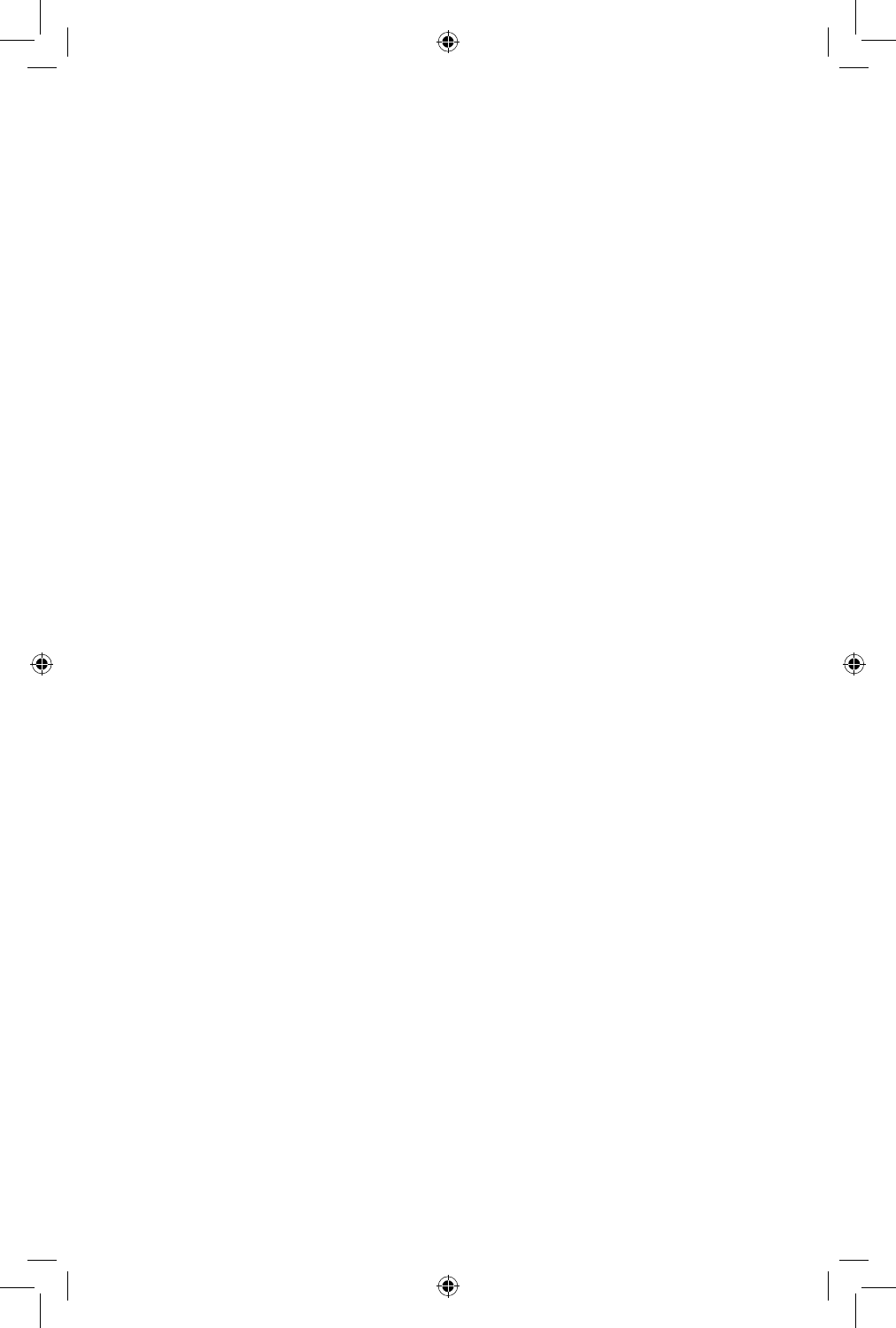# **Minutes**

The 2012-Northern Europe and Eurasia Central Conference met in October 17 – 21 in Kaunas, Lithuania. The United Methodist Church in Lithuania hosted the conference. Worship Services were held in the Šanciai United Methodist Church, whose church building were given back to the United Methodist Church in 1996, when the United Methodist Church reestablished its work in Lithuania. The conference sessions took place at Park Inn Hotel & Conference Center, where all delegates, guests and other participants stayed.

The Conference began on October 17 with an opening Worship Service where Bishop Christian Alsted preached, the message was entitled "Embrace the future or repeat the past". The scripture was Isaiah 43:18- 19 and John 14:5-14. Worship leader was Rev. Remigijus Matulaitis.

At the morning worship with communion on October 18 Rev. Hilde Marie Øgreid Movafagh delivered the message entitled "Look, I am doing a new thing, now it sprouts up, don't you recognize it", the scripture was Psalms 139:1-8. Rev. Ekatarina Zubkova led the worship service. In the evening of October 18 the Šanciai Congregation invited the conference to a Lithuanian cultural evening with music, dance and singing. The evening ended with a devotional by rev. Andrevs Kask.

At the morning worship with communion on October 19 bishop Charles Crutchfield delivered the message entitled "A word from the Dungeon", the scripture was Jeremiah 32:2-3; 6-8 and 33:10-11. Rev. Lasse Svensson led the worship service. In the evening the conference celebrated the ministry of the United Methodist Church in Sweden with historical glimpses at people and incidents of importance to the United Methodist Church in Sweden and in Scandinavia.

At the morning worship with communion on October 20 Rev. Camilla Klockars delivered the message entitled "Preparing a place for homecoming sons and daughters", the scripture was Joh. 4:34-35. Rev. Frøydis Grinna led the worshipservice. The ministry of Bishop Hans Växby was celebrated in the evening in the Šanciai United Methodist Church, the evening was led by the Eurasia Committee on Episcopacy.

At the closing worship service on October 21 Bishop Eduard Khegay was consecrated. Bishop Hans Växby preached a sermon, entitled "The Orbit". The scripture was Isaiah 6:8 and 2 Corinthians 5:14-15. Worship leader was Rev. William Lovelace.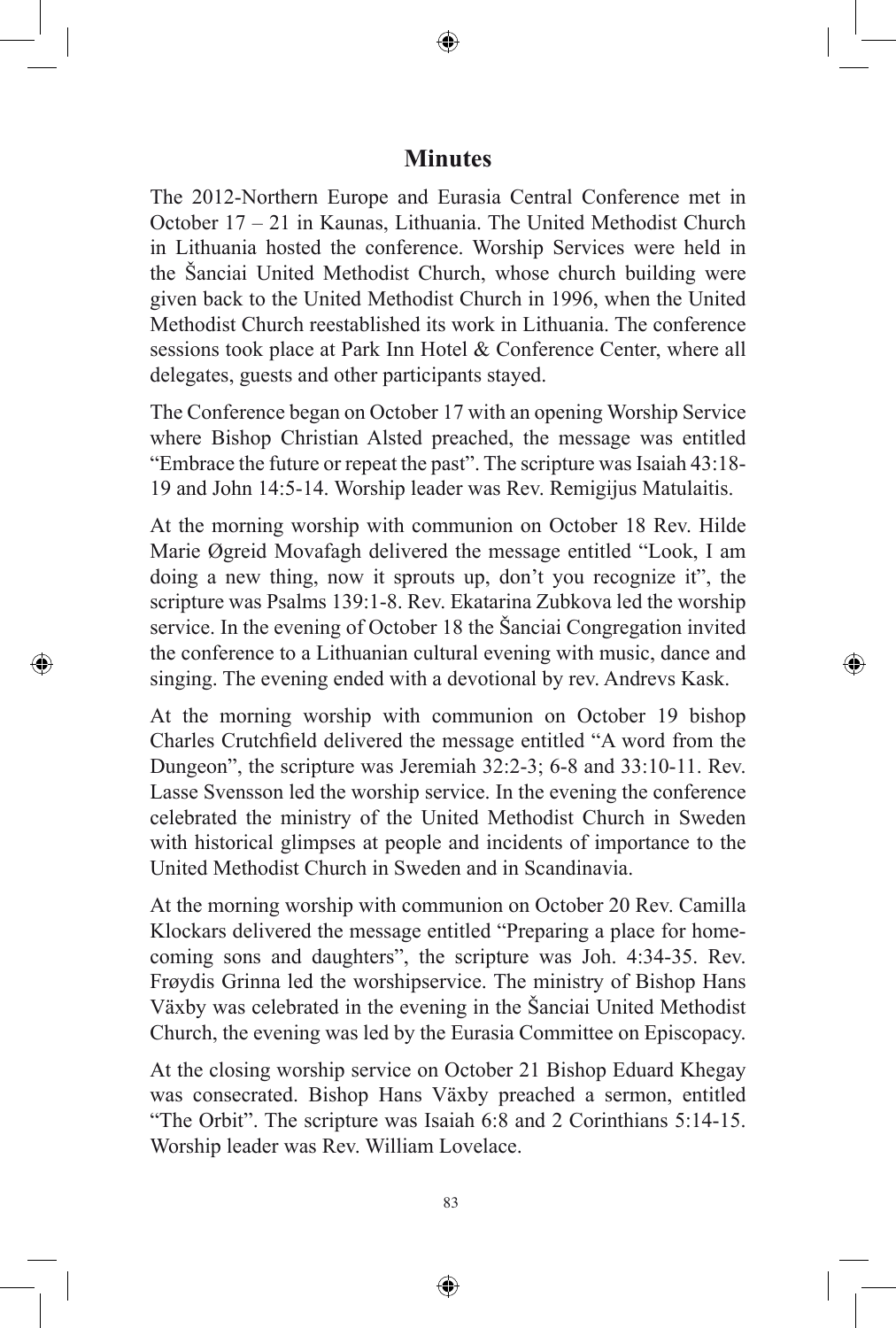The Northern Europe and Eurasia Central Conference ended with a special lunch reception for Bishop Eduard Khegay at Park Inn.

On October 18, 2012

## the 2012 Session of

# The Northern Europe and Eurasia Central Conference

gathered at Park Inn Hotel & Conference Center, Donelaicio g. 27, LT-44240 Kaunas, Lithuania with the following:

## **Agenda:**

- 1. Opening
	- a. Roll Call (Ag It I.2)
	- b. Quorum and setting the bar of the conference
	- c. Election of officers
		- i. Presiding Officers (ex officio): Bishop Charles Crutchfield, Bishop Hans Växby, Bishop Christian Alsted
		- ii. Secretary: Assistant to the secretary:
		- iii. Persons to check the minutes
	- d. Tellers
		- i. Team 1
		- ii. Team 2
	- e. Approval of Plan of Organization and Rules of Order (Ag It I.3)
	- f. Election of officers of Focus Groups nominated by the Presidium of the Central Conference Council (Ag It 1.4)
	- g. Approval of the agenda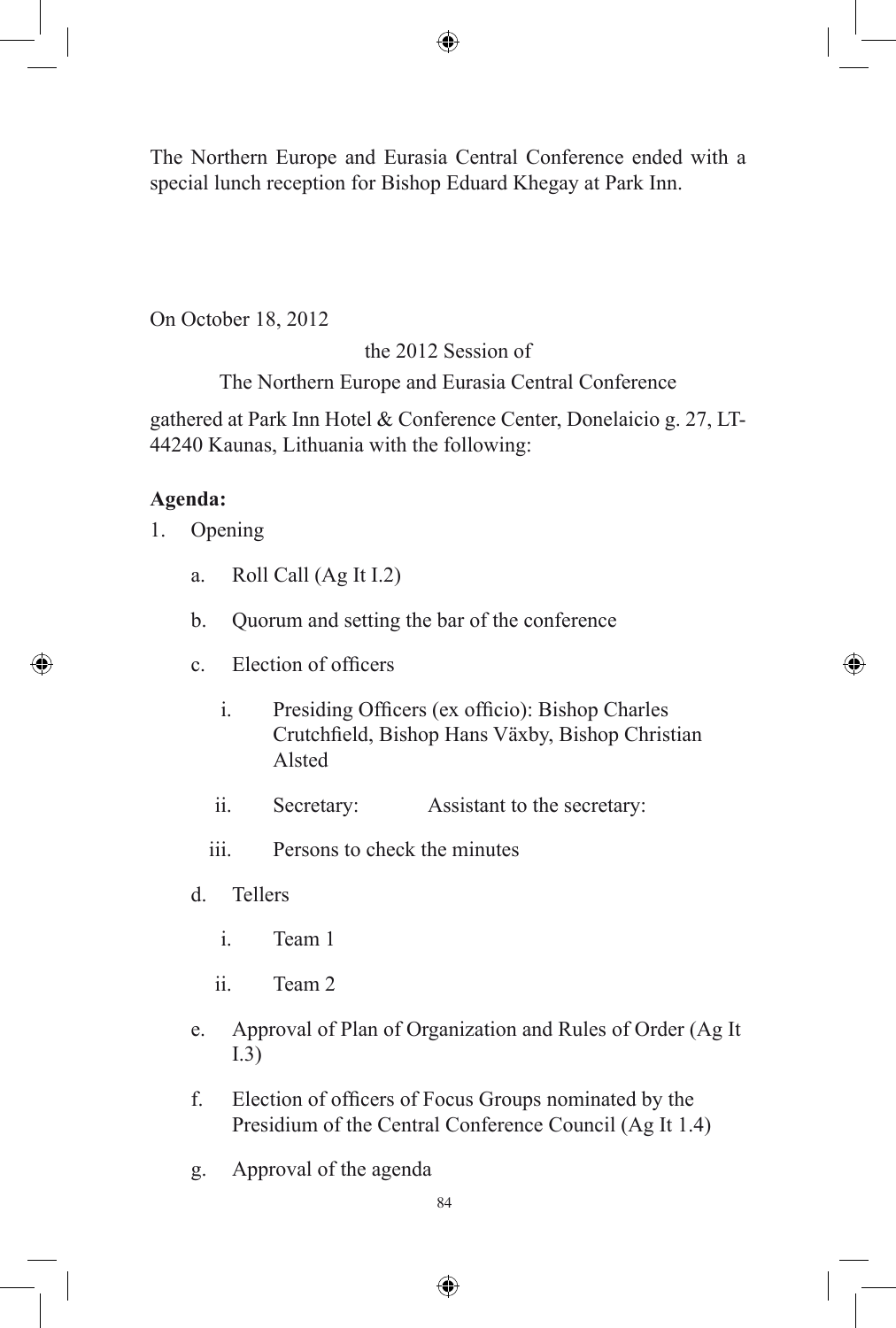- h. Presentation of guests
- i. Greetings
- j. Other opening matters
- 2. Laity Address (Ag It II.2)
- 3. Episcopal Address (Ag It II.1)
- 4. Presentation of candidates for the episcopacy (Ag V.1)
- 5. Election: Bishop for Eurasia Episcopal Area (Ag V.1)
- 6. Laity Address and Episcopal Address
	- a. Reports from Focus Groups 1-4
	- b. Debate
- 7. Focus Group 1
	- a. Personal Report: Bishop Hans Växby (Ag It II.3)
	- b. Report: Eurasia Committee on Episcopacy (Ag It II.6)
	- c. European Methodist Council (Ag It II.11)
	- d. Episcopal Fund, Eurasia (Ag It III.2)
	- e. Eurasia Area Fund (Ag It III.4)
	- f. Petition: Judicial Court  $\P$  547.3 a) (Ag It IV.9)
	- g. Petition: Adaptation of ¶665 and 635 (Ag It IV.10)
	- h. Petition: CC-council change ¶549 and delete ¶551 (Ag It IV.11)
- 8. Focus Group 2
	- a. Report: Central Conference Council (Ag It II.5)
	- b. Central Conference Fund (Ag It III.5)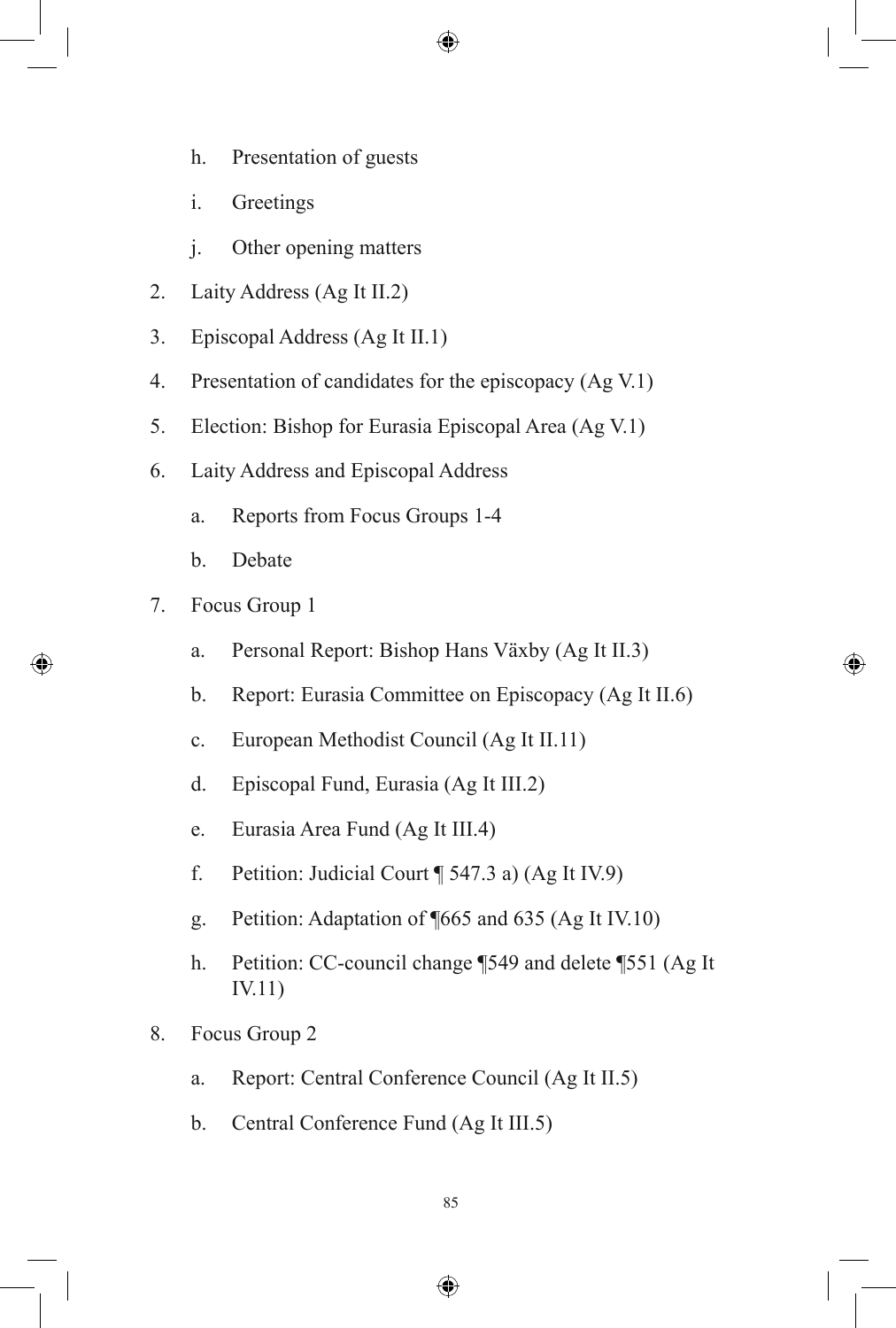- c. 2013-Budget Plan, Central Conference Fund (Ag It III.9)
- d. Petition: Delegates to Central Conference ¶ 541.1b (Ag It IV.7)
- e. Petition: Delegates to Central Conference ¶ 541.1b (Ag It IV.8)
- f. Petition: European Methodist Council ¶552 (Ag It IV.12)
- 9. Focus Group 3
	- a. Personal Report: Bishop Christian Alsted (Ag It II.4)
	- b. Report: Nordic and Baltic Committee on Episcopacy (Ag It II.7)
	- c. Episcopal Fund, Nordic and Baltic Area (Ag It III.1)
	- d. Nordic and Baltic Area Fund (Ag It III.3)
	- e. The Nordic Means for Wesleyan Theology (Ag It III.6)
	- f. Motion: Dissolution of the AC in Sweden (Ag It IV.3)
	- g. Motion: UMC in Sweden Date of Dissolution (Ag It IV.4)
	- h. Motion: Change of boundaries of AC (Ag It IV.5)
- 10. Focus Group 4
	- a. Reports: Annual/Prov.Annual/District Conferences (Ag It II.8)
	- b. Statistical reports (Ag It II.9)
	- c. European Board of Drug and Alcohol Concerns (Ag It II.10)
	- d. European Methodist Council e-Academy (Ag It II.12)
	- e. Auditing reports (Ag It III.7)
	- f. Items referred from 2009-CC to the CC Council (Ag It IV.1)
	- g. Motion: The Northern Europe and Eurasia Book of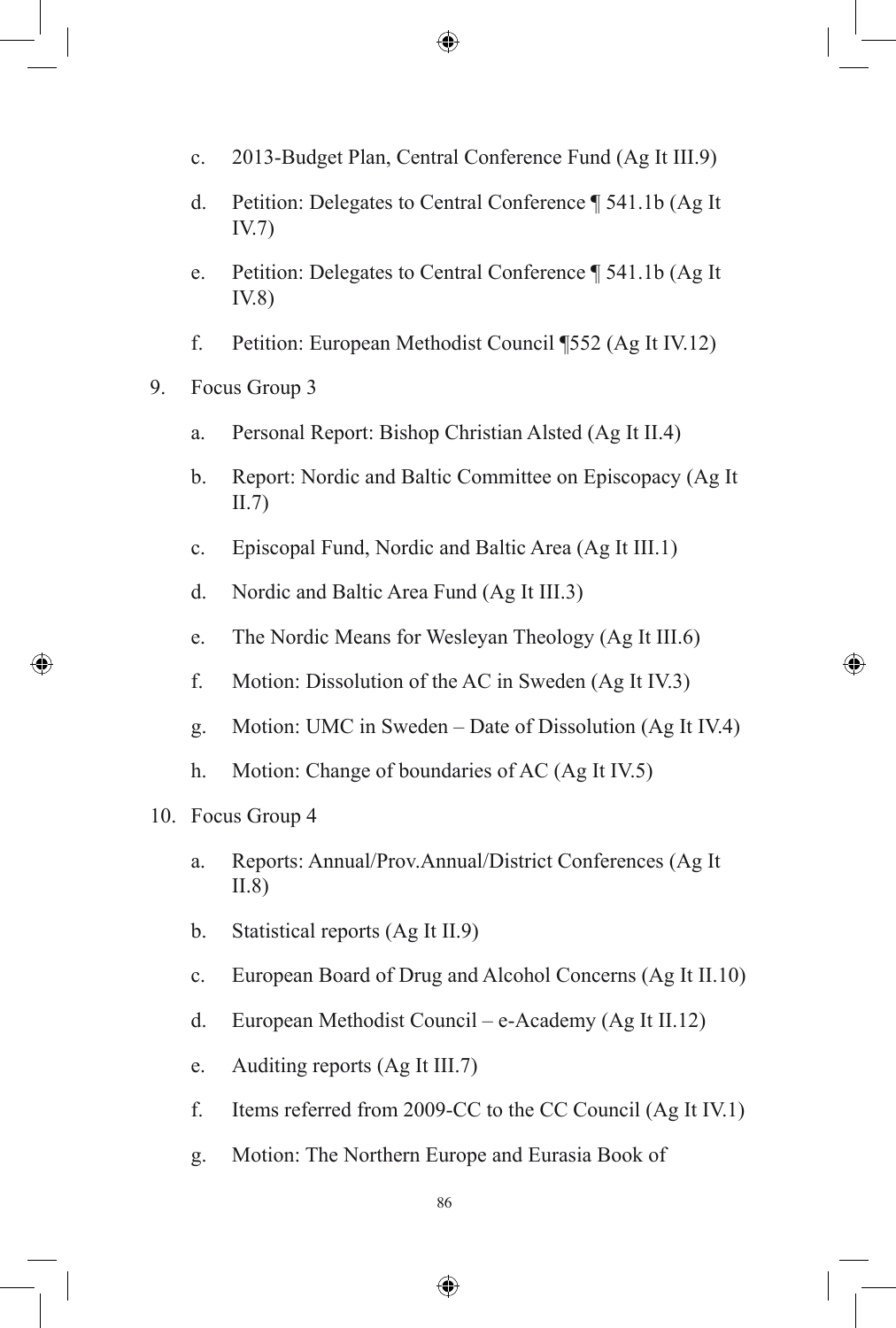Discipline (Ag It IV.6)

- h. Motion: Future editions of NEEBoD (Ag It IV.13)
- i. Motion: Minutes and report from 2012-CC (Ag It IV.14)
- 11. Elections (Ag It V.2)
- 12. Closing Matters:
	- a. Resolutions
	- b. Next Central Conference Time and place
	- c. Other Matters

# **Re. 1 Opening**

Bishop Christian Alsted opened the conference, gave practical information and stressed that as Methodists in conference we are always gathered in Holy Conferencing. He emphasized that the purpose of our conference is together to discern God's will for his church, which implies respectfully listening to each other and expressing our thoughts. He said that there will be times during the conference, when the conference will be in prayer before a certain debate or before a decision is made

# **Agenda Item I.2 – Roll Call**

Lilli Uth and Tarmo Lilleoja made the roll call. It was determined that the Central Conference was duly called in accordance to ¶542,2 in NEEBoD, had a quorum, and thus was able to conduct its business in accordance to the agenda. The bar of the conference was set to be seats at tables. The first row on the right hand side was reserved for official guests. The Central Conference elected Lilli Uth as secretary and Tarmo Lilleoja as assistant to the secretary. To check the minutes: Monica Lundgren and Jørgen Thaarup were elected. As tellers William Lovelace, Tove Odland, Fredrik Wegelius (group 1) and Gita Medne, Henning Bjerno, Camilla Klockars (group 2) were elected.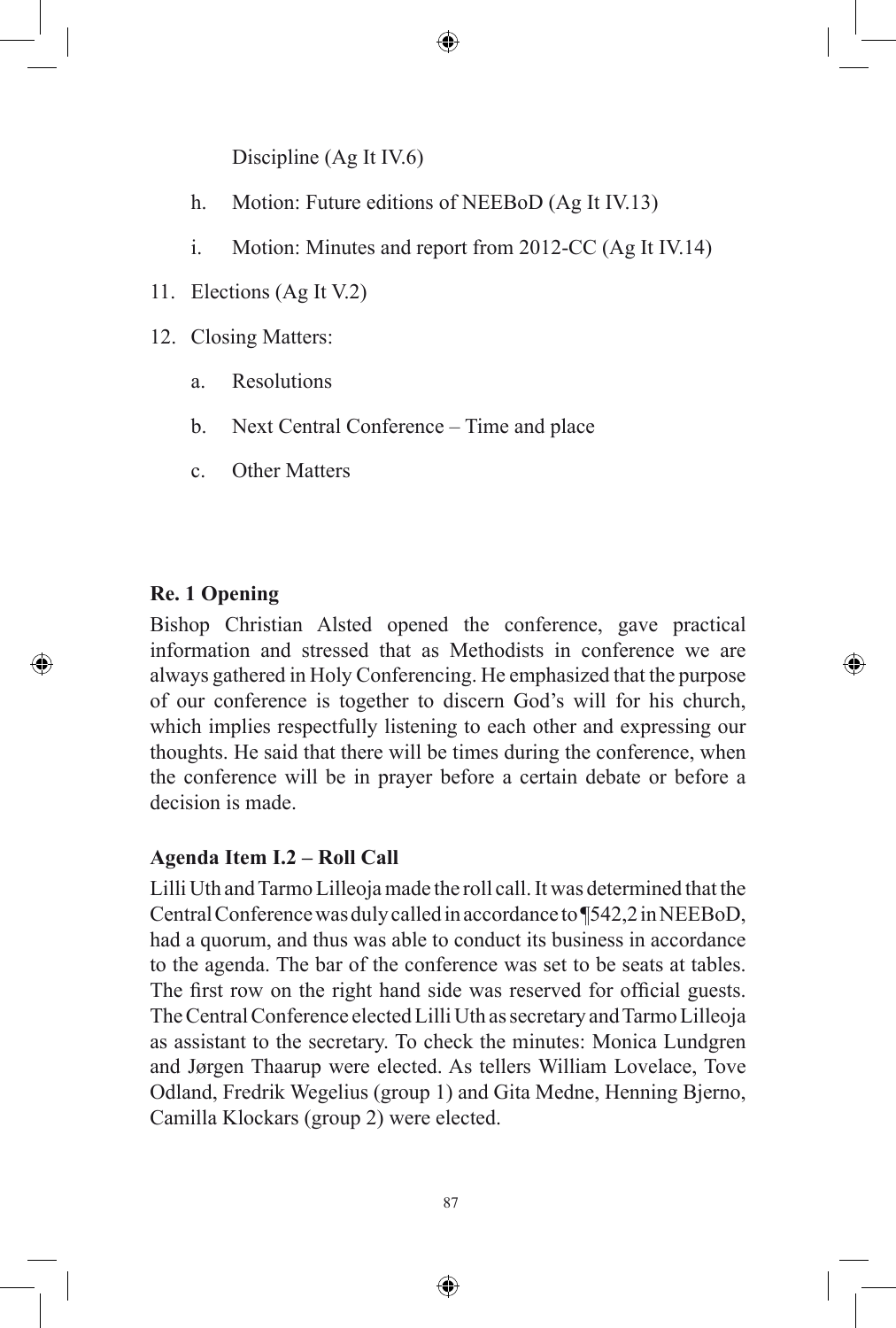## **Agenda Item I.3 – Plan of Organization and Rule of Orders**

Bishop Christian Alsted presented the draft Ag It I.3 Plan of Organization and Rules of Order, which was approved. With this approval of the Plan of Organization and Rules of Orders also Ag It IV.2, Petition: Election of Bishop ¶¶404 and 405 was adopted.

Bishop Christian Alsted emphasized that a member of the conference who wishes to speak must raise the numbered voting card. The member will then in due order be recognized and asked to go to the microphone. First the member must state name, conference, lay/clergy – then the member can continue.

Bishop Christian Alsted pointed to the nomination and elections procedures for the episcopacy and underlined, that further nominations could be made up until the first ballot. He stressed that it would help the process if possible further nominations were made as soon as possible.

#### **Agenda Item I.4 – Focus Croups**

Bishop Christian Alsted introduced the procedures of the Focus Groups. The proposed four Focus Groups were approved. As chairs and secretaries were elected: Focus Group 1: Andrei Khen Su Kim, chair; Vidar Bjerkseth, secretary. Focus Group 2: Audun Westad, chair; Thomas Risager, secretary. Focus Group 3: Andreas Elfving, chair; Meeli Tankler, secretary. Focus Group 4: Jørgen Thaarup, chair; Monica Lundgren, secretary.

Agenda Ag It III.7 was moved to Focus Group 2. Ag It IV.2 was included in Plan of Organization, and Ag It II.13 added to Focus Group 2. The proposed assignments of addresses, reports, financial statements, petitions and motions were approved.

#### **Presentation and greetings of guests**

Bishop Hans Växby presented and welcomed the official guests.

Bishop Patrick Streiff greeted the conference and stressed the close connection between the European Central Conferences. Bishop Streiff informed about the development in the Central and Southern Europe Central Conference, and told that the next Central Conference will include two new countries, Belgium and Romania.

Bishop Rüdiger Minor expressed his great joy for being together with the Northern Europe and Eurasia Central Conference again and gave an especial greeting to the Eurasian delegation.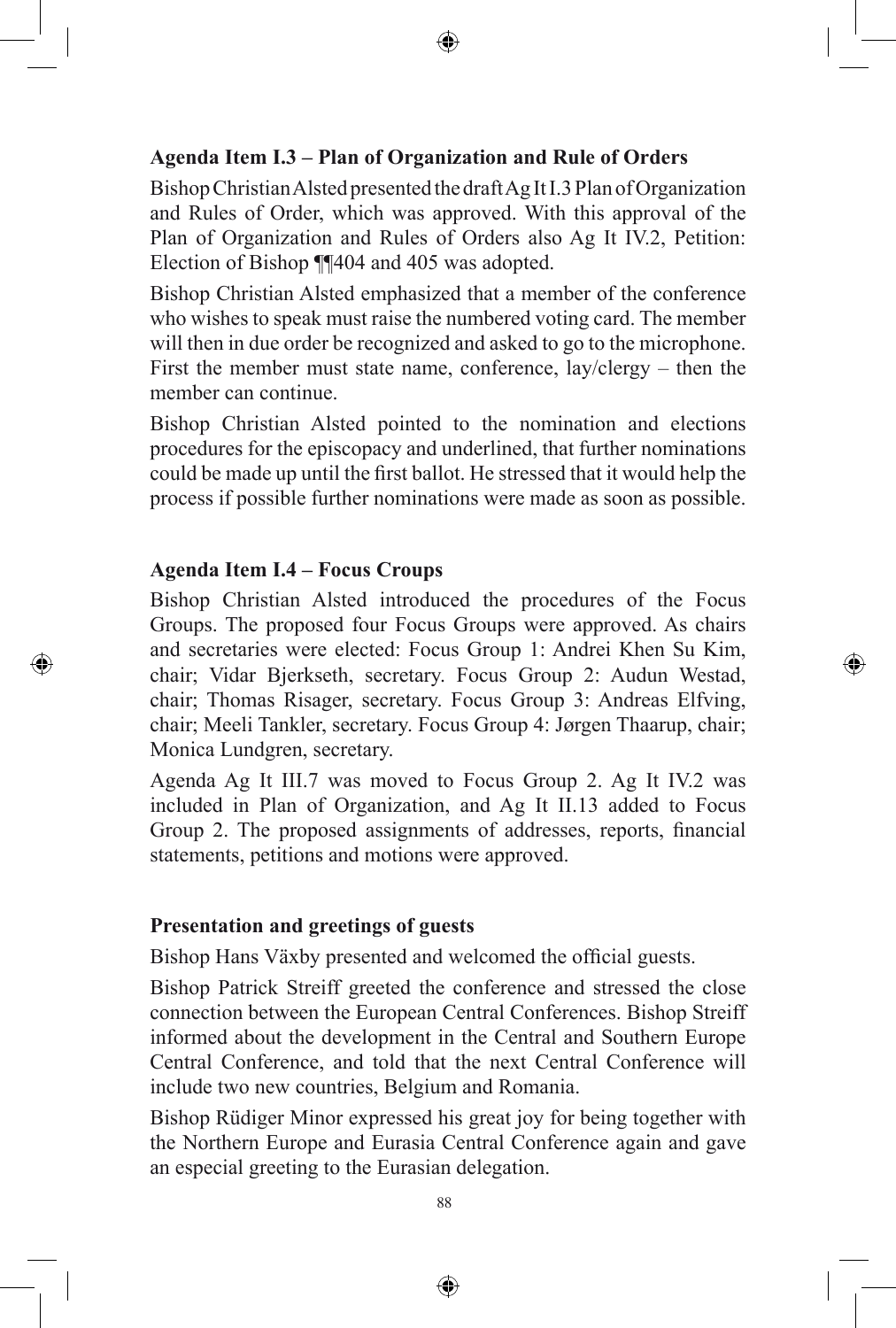Nicola Vidamour brought greetings from the Methodist Church in Britain, especially from reverend Roy Crowder who was unable to attend the conference. Bishop Christian Alsted expressed our appreciation of the close connection to the British Methodist Church, and sent a greeting to Roy Crowder.

Bishop Rosemarie Wenner and Lasse Svensson joined the conference October 18 in the afternoon and were welcomed by Bishop Hans Växby.

On October 19, Vladimir Samoylov, general secretary of the Russian Protestant Association, was welcomed by Elena Chudinova. Vladimir Samoylov greeted the Central Conference and was present during the election of the new bishop for Eurasia.

Bishop Christian Alsted presented Bishop Charles Crutchfield, the Council of Bishops' representative; Bishop Charles Crutchfield will be in the chair of this 2012-Central Conference. Also Rev. Camilla Klokkars from the Finland Swedish Provisional Annual Conference was presented. Camilla Klokkars is the Nordic and Baltic Areacoordinator of the Church Planting project.

Bishop Christian Alsted read a greeting from the United Methodist Publishing House, The Publishing House gave all conferenceparticipants a highly appreciated gift of books. The Central Conference sent its greetings and thoughts of gratitude to The United Methodist Publishing House.

#### **Bishop Charles Crutchfield chaired the session.**

# **Re. 2 - Agenda Item II.2 – Laity Address**

Rebekka Steinvig, Denmark Annual Conference, presented the Laity Address. The address was assigned to the four Focus Groups.

# **Re. 3 - Agenda Item II.1 – Episcopal Address**

Bishop Hans Växby and Bishop Christian Alsted presented the Episcopal Address. The address was assigned to the four Focus Groups.

# **Re 4 - Agenda Item V.1 – Presentation of candidates for the episcopacy**

Candidates for the Episcopacy in Eurasia Area, Lydia Istomina, Eduard Khegay and Sergei Nikolaev made a verbal presentation of themselves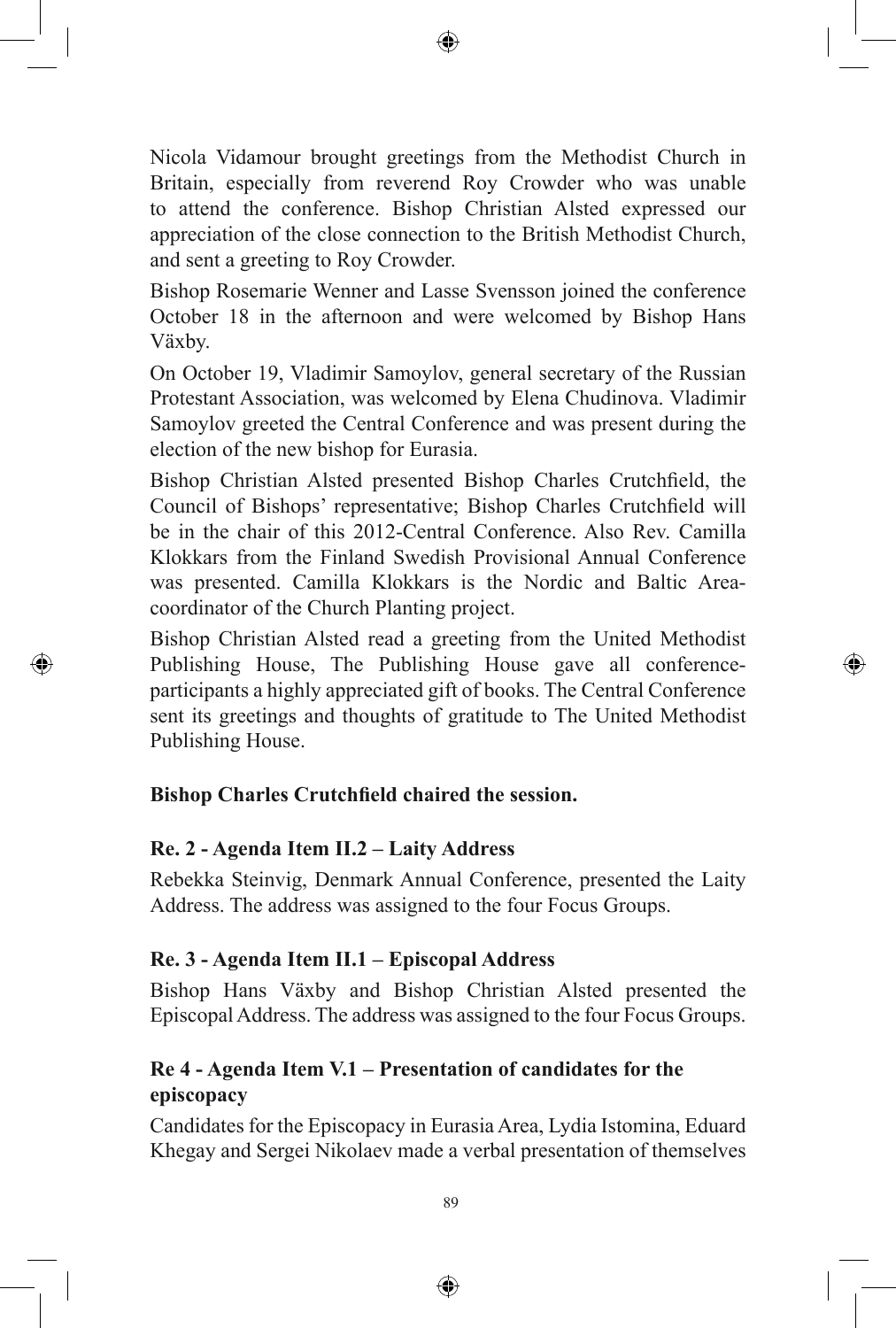to the Central Conference. The presentations were distributed in written form after the presentation.

The chairs of the Committees on Episcopacy Yelena Chudinova and Elisabeth Englund asked the candidates one by one to answer the following questions prepared by Northern Europe and Eurasia Central Conference's two Committees on Episcopacy: What do you see as the biggest challenges facing the church in Eurasia in the next five years, and how would you help the church to face them? What particular gifts of yours will you bring to the Episcopal Ministry? What would be the balance of humbleness and power and authority in Episcopal Ministry? What are your strongest and weakest sides both in leadership and in life? What is the most cherished moment of your life?

The 3 nominees took turns meeting with large groups of delegates in two separate rooms, where the delegates had the opportunity to ask further questions.

# **Re 5 - Agenda Item V.1 – Election of Bishop for Eurasia Episcopal Area**

Bishop Crutchfield gave instructions of the voting procedures, there were 64 delegates, and thus it would take 43 votes to elect a new bishop. He then closed the nomination and opened the election.

62 votes were casted in the first ballot as follows: 1 blank vote, Lydia Istomina 0 votes, Sergei Nikolaev 18 votes and Eduard Khegay 43 votes.

Eduard Khegay was elected bishop and greeted by the bishops present, guests and the Central Conference.

# **Bishop Charles Crutchfield chaired the session.**

# **Re. 6 - Agenda Item II.1 and II.2 the Episcopal and Laity Addresses Focus Group 1 reported:**

The committee wants to express its appreciations for the two addresses, for the questions and challenges they bring to the CC. They are showing us a way forward, and challenging us to further reflections on the different issues that they raise.

Suggestions:

We receive the report with the following recommendations: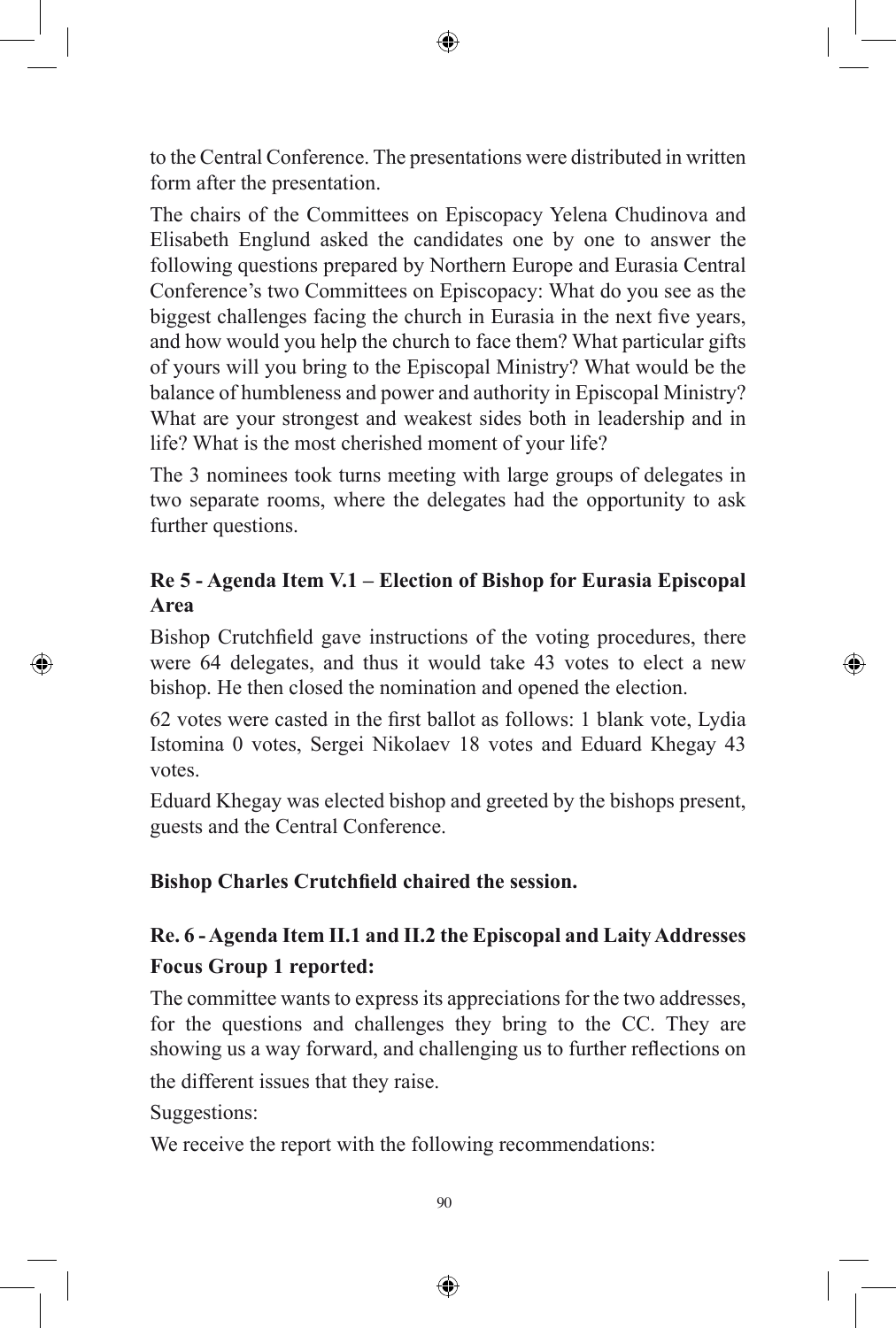- 1. We ask that the addresses will be translated, and distributed to the local churches for further discussion.
- 2. We commit ourselves to focus on growth by

renewing our commitment of creating new faith communities with new people.

focusing on disciple making as a way of equipping God's people to do risk-taking mission for the transformation of the world

strengthening our ministry among and together with children and youth, to help them having a life-changing experience with Jesus Christ, in a supporting way welcoming their capacity to transform the church and the world.

# **Focus Group 2 reported:**

Laity Address:

Suggestion: To receive the report and add it to the minutes.

The group had a conversation following the address. Among other things we touched:

- Dualism between everyday life and church life.
- Cultural influence on church life.
- The family dynamics of today is a challenge that the church need to address in a serious manner.
- The group was impressed with the laity address.

Episcopal Address:

Suggestion: To receive the report and add it to the minutes.

The group had a conversation following the address. Among other things we touched:

- We are proud of our bishops that they point to the difficult issues for the church since we are church in a new time.
- Renovation and not redecoration.
- Importance of the ministry of the laity.
- Importance of receiving new people (and people of other cultures) in new ways.

# **Focus Group 3 reported:**

Discussion about the Laity address

There are several links between the two addresses; we would highlight the emphasis on not being a church as an *institution* but a church as a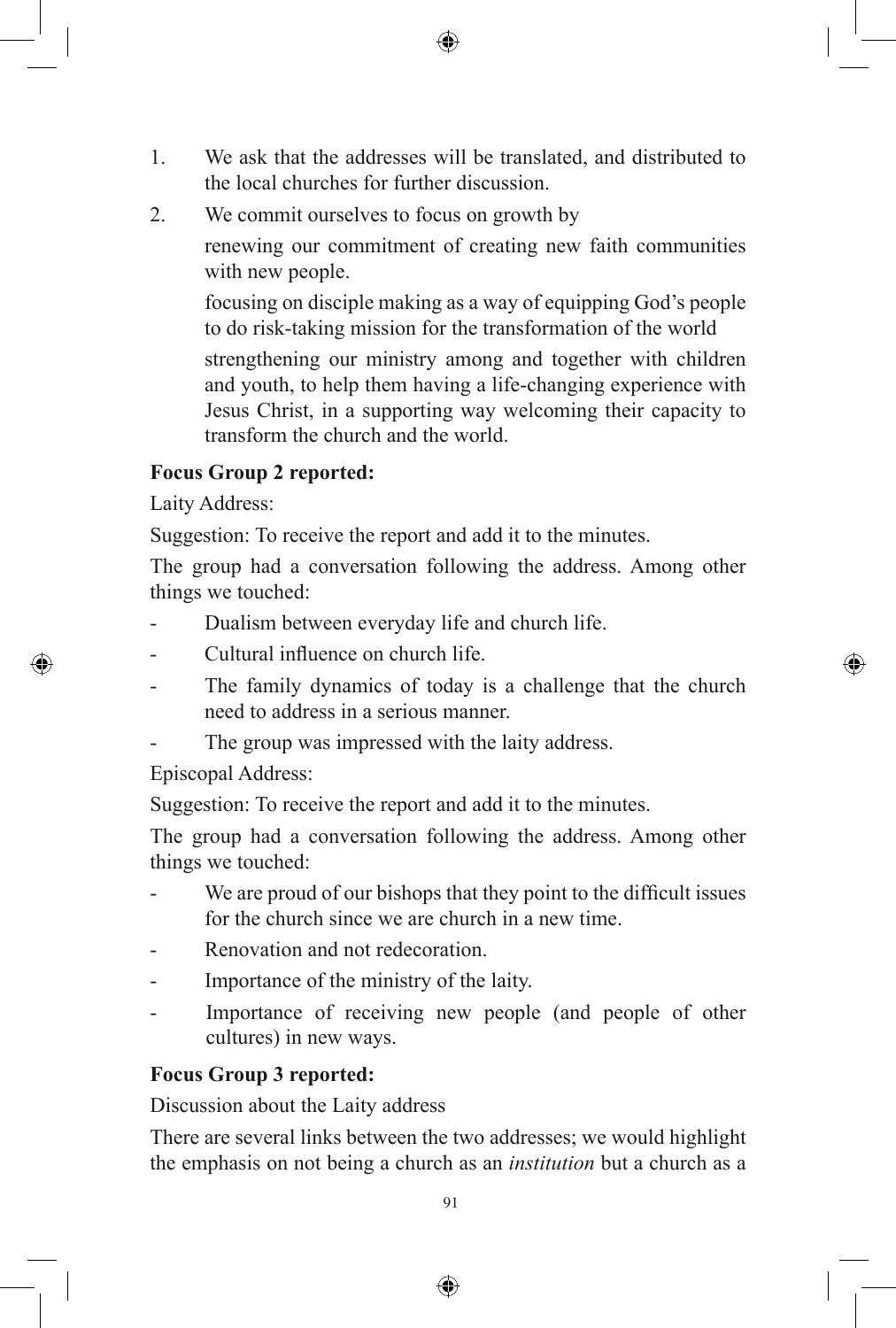*movement;* and a strong challenge to go outside the church in order to connect with people. It would not just mean to "go out" physically but also to go out of our usual ways (in Episcopal address: to experiment in finding ways for ministry).

It is easier to list the challenges and problems than to come up with solutions. We need to focus on possibilities, gifts, and new avenues – but all this needs to be done in our local context. We can only learn by doing – not by copying others.

The emphasis on laity mobilization is also linked with Episcopal address – the importance of laity will grow in coming years, and we shall need more laity who would be able to lead and serve and preach and witness. How can local churches motivate and facilitate this process?

*We recommend the Laity address as a discussion group guide in each of our local context. In order to do this, it needs to be translated into local languages.*

Discussion about the Episcopal address

A strong challenge to go through the renovation, not just redecoration.

Another challenge was to emphasize the accountability in a positive way in the midst of a culture where no-one would like to be accountable.

A remark was made that we should not describe non-Christian life only in negative terms. We need to be careful how we describe "the world" – if the world does not recognize itself, no possibility for the mutual communication will arise. In the process of looking for answers to the questions: Why do people need Christ? Why do people need church – and our particular church? we should take into account both actual and perceived needs.

We are highlighting the concept of lay and clergy working in teams. However, we wonder what would it mean to "release the lay"? What are the areas (or are there any areas) where laity is not released to do ministry today? There could be also more guidelines for developing the actual teamwork, and using the "must"- language does not create a good ground for it. We also should keep in mind that the concept of leadership means different things in different context.

We are also highlighting the importance of studying our culture and experiment in finding ways to minister in this particular culture. At the same time, we should also study the Word of God and pray that the Holy Spirit would open our hearts and minds to understand and communicate it in a relevant way.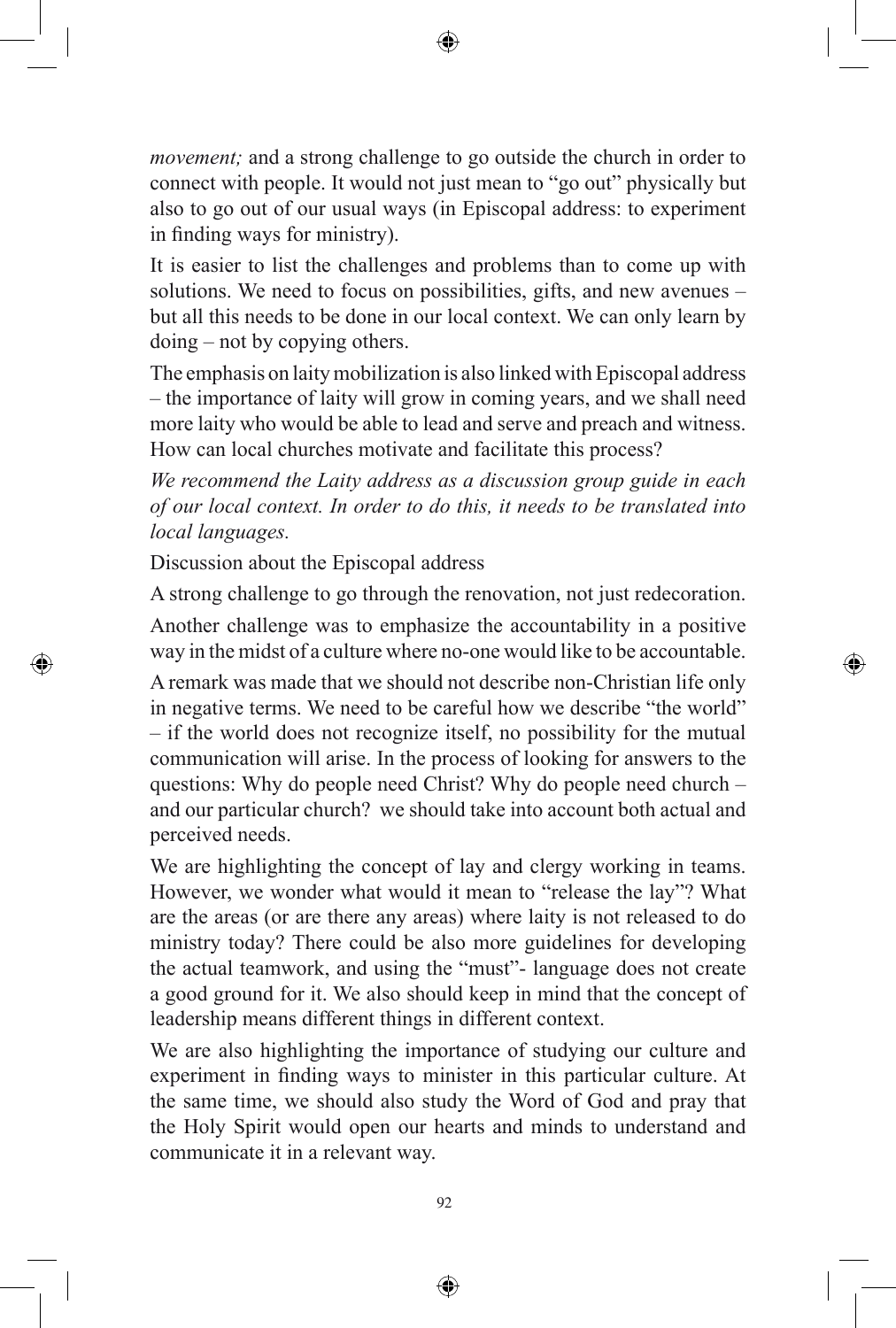*We recommend especially the list of challenges in the end of the Episcopal address as a guideline for discussion about ministry in the local context, taking into consideration the comments above.* 

# **Focus Group 4 reported:**

The Episcopal Address:

Following headlines were addressed in the group:

The importance of Laity leadership was stressed:

- o Use the laity for leadership on all levels of the church and for charge of new groups
- o Give the laity the right to share the Communion
- o The necessity of having the laity planning and participating in the School of Congregational Development

The church as a movement rather than an institution

- o We need to go out and make new disciples
- o We need discipleship programs more than good worship services
- o We must be able to answer the questions: Why do people need Christ? Why do people need the church? Why do people need my church?

The development of pictures of healthy churches

o We need to lift up the good pictures we already have of healthy churches in the Central Conference and communicate it for inspiration.

*We move to receive The Episcopal Address with the following recommendations:*

*The challenges listed in the end of the Address should be taken to the Annual Conferences, especially to the Laity sessions and to the Annual Conference church councils for study.*

*The focus on 'Empowering the laity' shall have top priority for the next quadrennium.* 

The Laity Address:

We appreciate the Laity Address for not being a report, but a description of the real life dealing with personal relations and difficult, stressful issues that we do not speak about in the church. It tells us what is happening in the society. It is a prophetic voice.

We need to translate the gospel in an understandable way. Maybe we cannot give all the answers, but we shall ask the right questions. People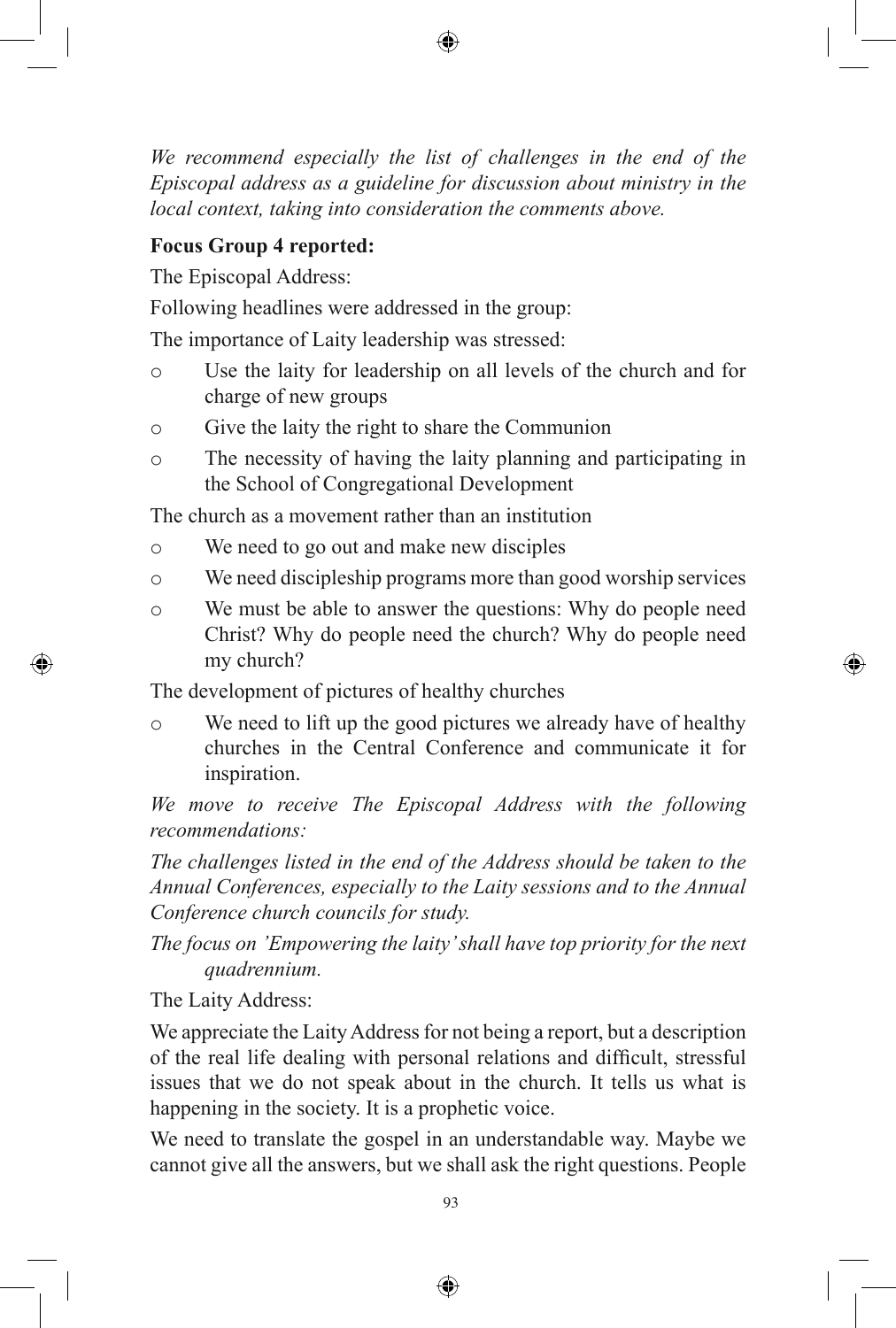need Christ, but they are not aware of him. We need to rethink church and ask: what is it to be a church in the future?

*We move to receive the Laity Address with the recommendations:*

- that the Annual Conferences shall translate and distribute it *for study in the local churches*
- *that the Address shall be sent to the Annual Conferences and youth organizations for inspiration*

# **Discussion in Plenum:**

Ole Birch moved that a summary of the recommendation from the Focus Groups concerning the Laity address and the Episcopal address was elaborated. The addresses are to be sent to all Annual, Provisional Annual and District Conferences in the Central Conference to be considered for translation, and used throughout the church as the boards of these conferences find helpful. - The motion was seconded and adopted.

Vidar Bjerkseth Focus Group 1 stressed its recommendations regarding the group's decision 2. Bimbi Ollberg stressed Group 4's recommendation that in the next four years great importance should be devoted to the development of the ministry of the laity.

The reports and the recommendations from the four Focus Groups were received and added to the Minutes.

It was agreed that we in the next four years will commit ourselves to focus on growth by:

- 1 renewing our commitment of creating new faith communities with new people.
- 2 focusing on disciple making as a way of equipping God's people to do risk-taking mission for the transformation of the world
- 3 strengthening our ministry among and together with children and youth, to help them having a life-changing experience with Jesus Christ, in a supporting way welcoming their capacity to transform the church and the world.
- 4 focusing on 'Empowering the laity' shall have top priority for the next quadrennium.

Øyvind Helliesen moved that all before us is to be send not only to our conferences but also to the Central Conference Council for discussion and further work. The motion was seconded. Andreas Elfving amended that the Episcopal leaders of the CC shall have the right to lift up what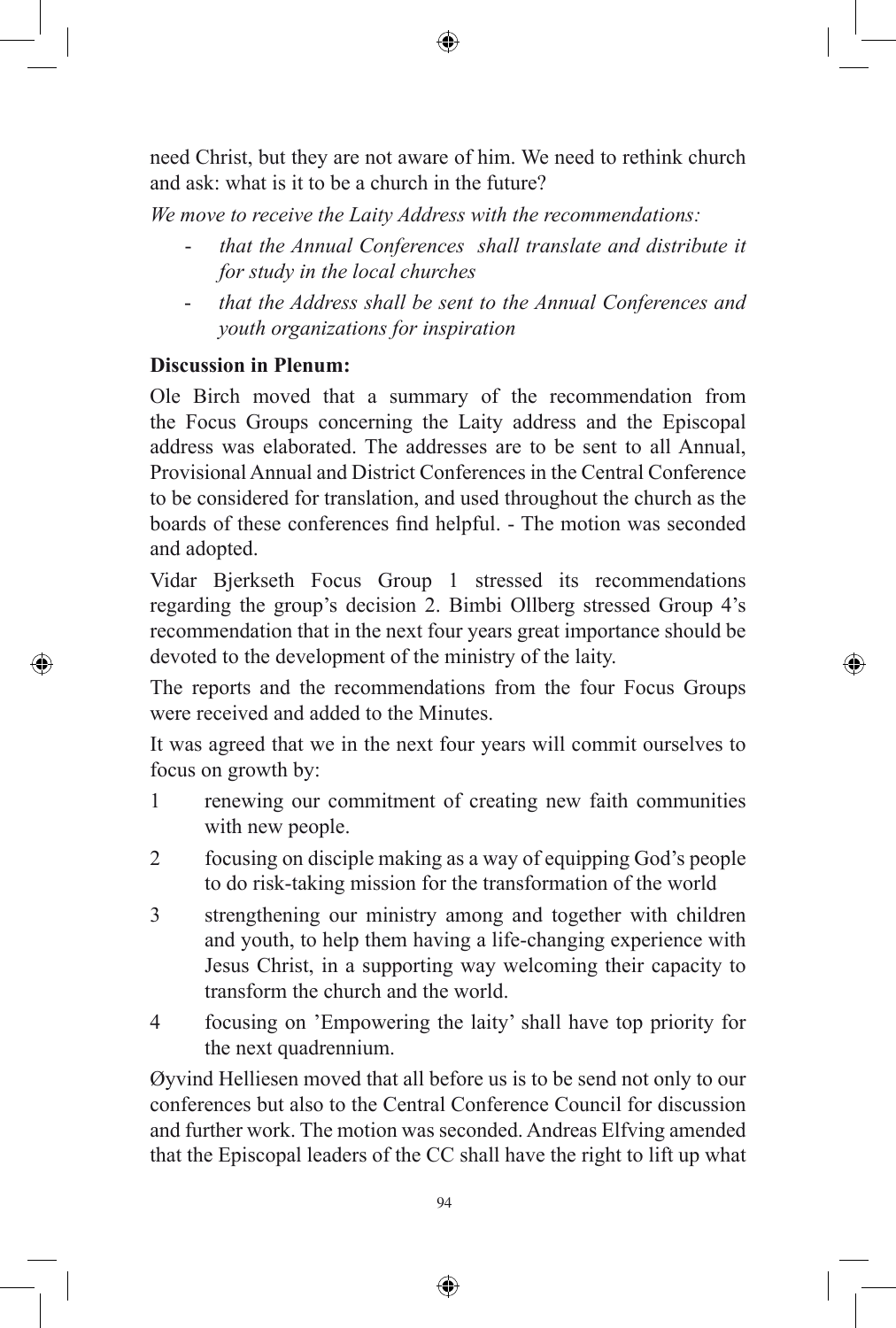they find most important. Øyvind Helliesen accepted this as a friendly amendment. The motion was adopted as amended.

#### **Responds from the addressors:**

Bishop Växby: What is the function of the addresses – they are meant for reflection and reflections are hard to guide. Neither the Laity nor the Episcopal addresses are programs we can agree on how to follow up. Sometimes reflections in conference result in a single sentence, however this year's addresses require another reaction. Hans Växby expressed his satisfaction with the four Focus Groups' reports.

Bishop Alsted expressed his satisfaction with the Focus Groups' reports and said that it was a challenge to write the address – it describes what the bishops have seen and experienced in the two areas. In the address the bishops try to give focus and directions. The Focus Groups' reports affirm this. There might be differences in how we express ourselves, but the Focus Groups and the bishops noticed the same direction. We want to go forward with making Disciples of Jesus Christ and to stress the importance of ministry of the laity. Christian Alsted expressed his firm belief that we in 4 years can see that what we decided at this Central Conference changed the life of The United Methodist Church in the Northern Europe and Eurasia Central Conference.

Rebekka Steinvig said that many laypeople have contributed to the Laity Address, and this really makes it the Laity Address for the two Episcopal Areas. Rebekka Steinvig expected the conference to talk about the content of the report, and not only about how to receive and distribute it or whether to recommend translation or not. It is of great importance how we will work with the Laity Address in our local church. Let us talk about how we do that.

# **Bishop Christian Alsted chaired the session.**

# **Re. 7 - Focus Group 1's Report:**

Ag It II.3, Personal Report: Bishop Hans Växby

Comment: We want to give our appreciation for the ministry of bishop Hans Växby, and thank him for his faithful and inspiring service. We will highlight the Eurasian Road Map as a strategy that has helped the churches in the area to focus its work. The map is available on the website of the UMC Eurasia.

*Motion:* We receive the report as information and add it to the minutes. – The report was received and added to the minutes.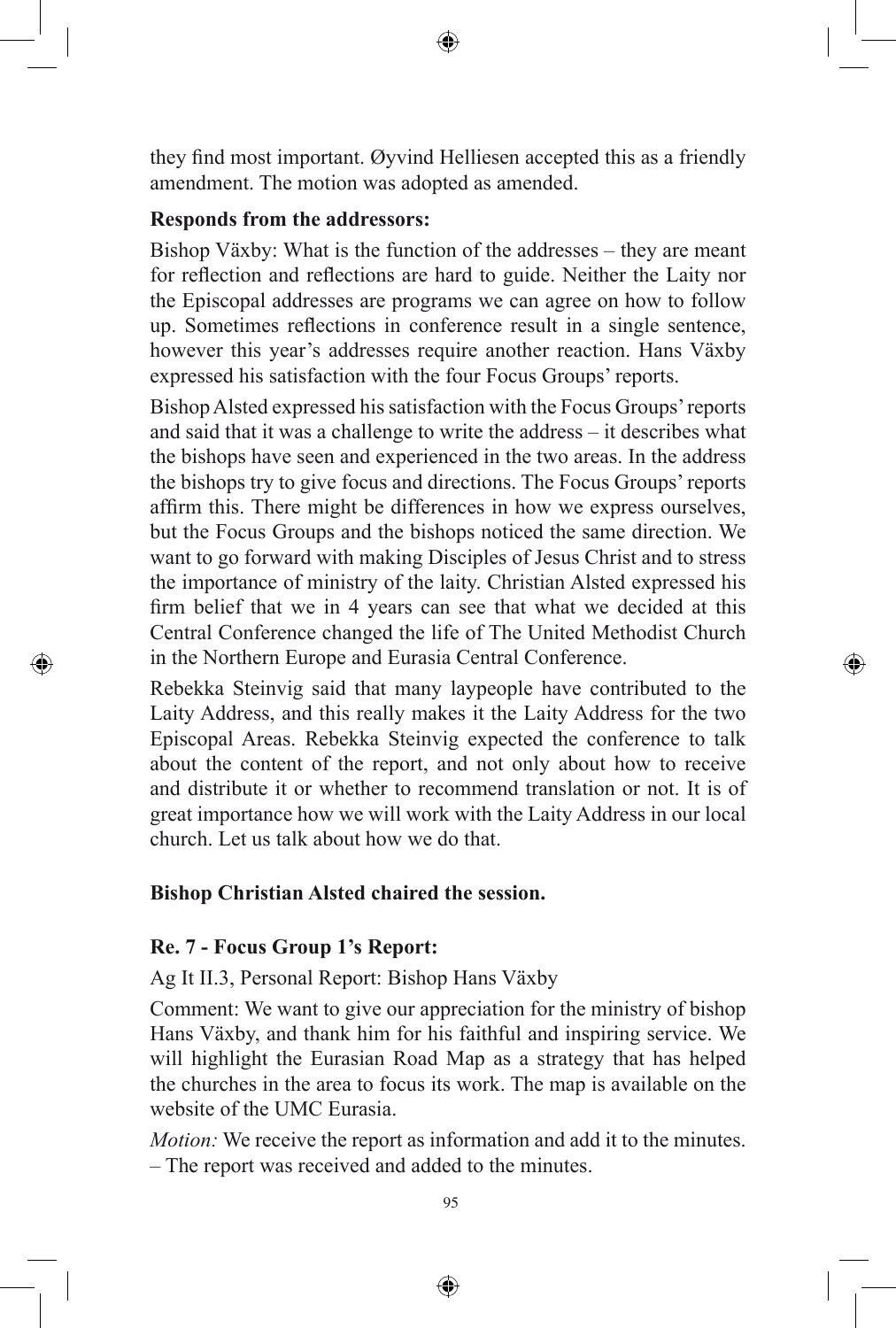Ag It II.6, Eurasia Committee on Episcopacy

*Motion*: We receive the report and add it to the minutes. The report was received and added to the minutes.

Ag It II.11, European Methodist Council

Comment: We regret that the planned European Methodist Festival had to be cancelled. We believe there is still a need for a conference like this, and will urge the EMC to work for a new one. Many Methodist members are not familiar with the work of the European Council. Information from the EMC to the congregations is missing.

*Motion:* We receive the report with the following recommendation: We ask the CC Council to clarify the role of the EMC, and urge the members of the council to give direct feedback/information to the Annual Conferences. - The report and the comment was received and added to the minutes.

Ag It III.2, Episcopal Fund, Eurasia

*Motion:* We receive the report and add it to the minutes. - The report was received and added to the minutes.

Ag It III.4, Eurasia Area Fund

*Motion:* We receive the report and add it to the minutes. - The report was received and added to the minutes.

Ag It IV.9, Petition: Judicial Court ¶ 547.3 a)

*Motion:* Adopted. – The petition was adopted

Ag It IV.10, Petition: Adaptation of ¶666 and 635

*Motion:* Adopted with the amendment to renumber 665 to ¶666 and add the new text for ¶ 666. There may be a district committee on ordained ministry. The amended petition was adopted.

Ag It IV.11, Petition: CC-council change ¶549 and delete ¶551

*Motion:* Adoption with the following amendments: In §549 a.2. to changes the text "under the age of thirty" to "under the age of thirty five" to be consistent with the wording in the BoD. In §549 h.2.d.5 to add the word "for" in the passage "To elect treasurer for each." The petition was adopted as amended.

Ole Birch moved to reconsider the decision. The motion was passed.

Ole Birch moved to keep ¶551 and list The Northern Europe and Eurasia Youth Council. On Bimbi Ollberg's question concerning how the Baltic and Eurasian participation will be financed, Audun Westad answered that Norway Youth Ministry up to now has financed NEEYC's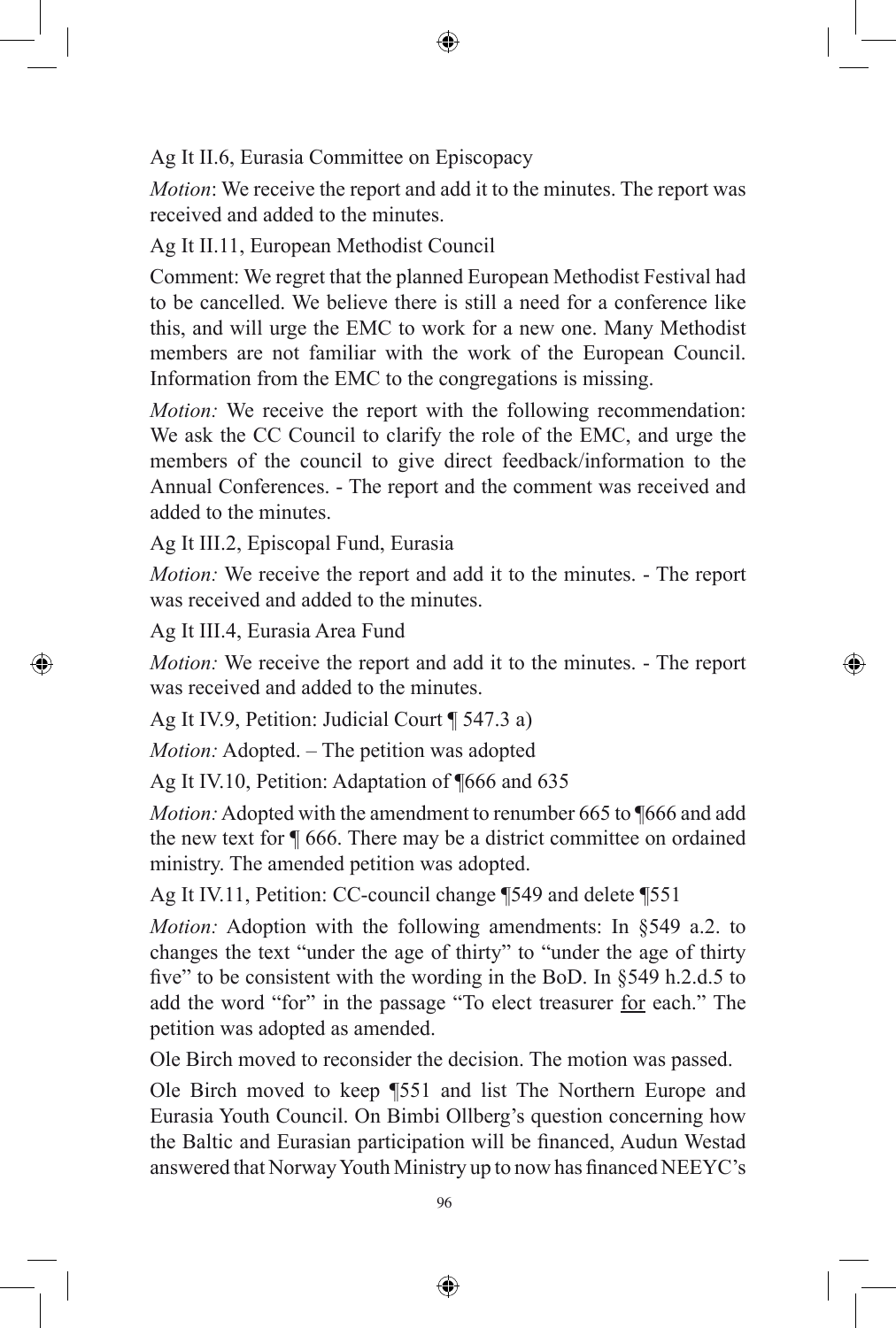activities and will continue to do so in the next quadrennium. – The motion was adopted.

## **Bishop Hans Växby chaired the session.**

#### **Re. 8 - Focus Group 2's Report:**

Ag It II.5, Central Conference Council:

Motion: To receive the report with recommendations. Recommendation: We recommend that the plenary session get more information about the Joint Future and the UMC in Sweden. Rationale: We want to make sure that plenary is informed. The report and the recommendation was received and added to the minutes.

Ag It II.13, The UMC 2012-General Conference:

*Motion:* To receive the report with recommendations. Recommendation: Take the questions from the report to the plenary session to make feedback to send them to the General Conference Committee.

- How can we better make use of the global connections we have?

- What role do the General Agencies of our Church have in our context?

- Can we make use of the resources the General Agencies provide to further the mission our local churches? Rationale: We are concerned about the ability of the general church to make decisions on structure.

Jørgen Thaarup moved to add this information to the report: "The GC 2012 approved that Central Russia Annual Conference, East Russia and Central Asia Provisional Conference, Northern Russia Provisional Conference, Southern Russia Provisional Conference, Ukraine and Moldova Provisional Conference shall be considered as formally established by action of General Conference in compliance with the BoD ¶581."– The amendment was adopted.

Andreas Elfving stressed the importance of participating in the process of changing the denomination in accordance to how the church develops globally.

The amended report with recommendations was received.

Ag It III.5, Central Conference Fund

Motion: To receive the report and add it to the minutes. The report was received and added to the minutes.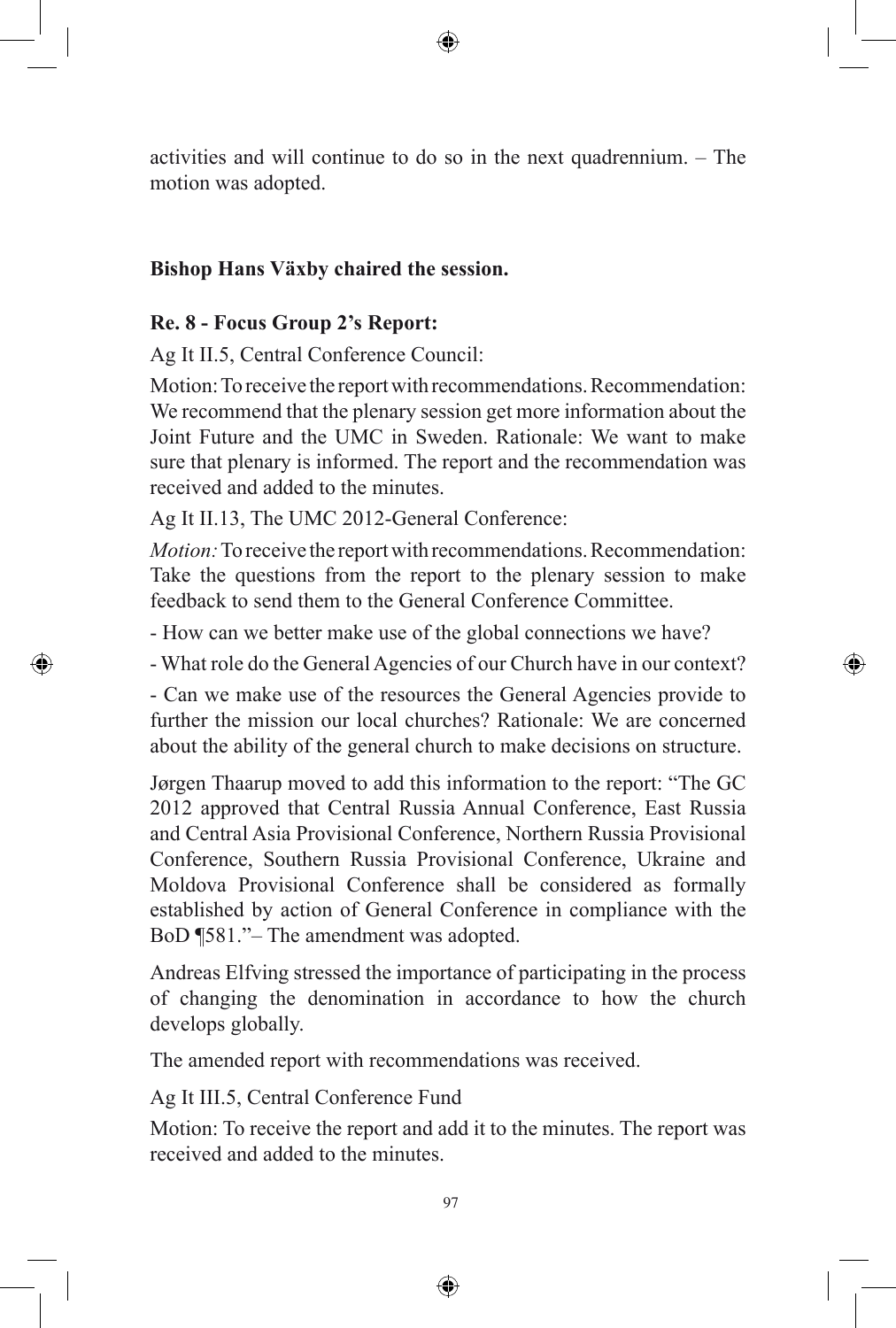Ag It III.9, 2013-Budget Plan, Central Conference Fund

Motion: To receive the report and add it to the minutes. The report was received and added to the minutes.

Ag It IV.7, Petition: Delegates to Central Conference ¶ 541.1b)

*Motion*: To dismiss the motion. Rationale: We want to work with Ag it IV, 8 in the further work. The motion was adopted and the petition dismissed.

Ag It IV.8, Petition: Delegates to Central Conference ¶ 541.1b)

*Motion:* To adopt the motion amended by the focus group. Amendment: We move to change the number of Clergy to 1 delegate for each 75 clergy and to maintain number of Confession members on 1 delegate for every 700. Rationale: We do not want the conference to grow much bigger. The petition was adopted as amended.

Ag It IV.12, Petition: European Methodist Council ¶552

*Motion*: To adopt the motion. – The petition was adopted

# **Bishop Hans Växby chaired the session.**

# **Re. 9 - Focus Group 3's Report:**

Ag It II.4, Personal Report: Bishop Christian Alsted

We want to emphasize that our Bishop has done a great job as a Bishop. The focus group moved that the report will be received and added to the minutes – The report was received and added to the minutes.

Ag It II.7, Nordic and Baltic Committee on Episcopacy

The focus group moved that the report will be received and added to the minutes – The report was received and added to the minutes.

Ag It III.1, Episcopal Fund, Nordic and Baltic Area

We want to point out the decrease of expenses as a sign of responsible housekeeping; however, there is a certain minimum level of expenses needed for proper functioning from where it will not be possible to go any lower. The focus group moved that the report will be received and added to the minutes. – The report was received and added to the minutes.

Ag It III.3, Nordic and Baltic Area Fund

The Focus Group moves that the report will be received and added to the minutes – The report was received and added to the minutes.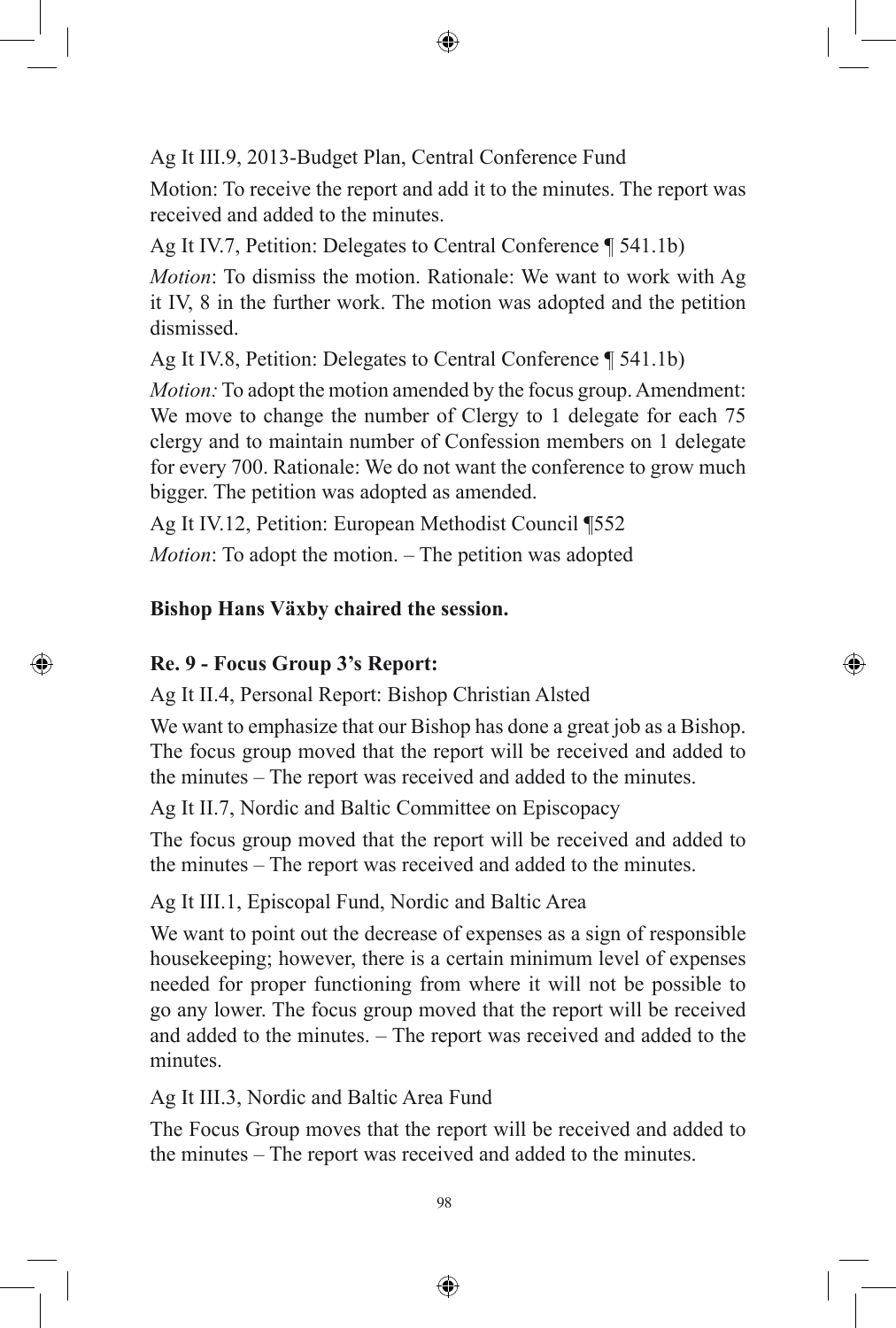Ag It III.6, The Nordic Means for Wesleyan Theology

The Focus Group moves that the report will be received and added to the minutes – The report was received and added to the minutes.

Ag It IV.3, Motion: Dissolution of the AC in Sweden

The focus group recommended adopting the motion to dissolve the present relationship between The United Methodist Church and The Annual Conference in Sweden. The motion was adopted.

We also point out that the answers to the questions from CC 2011 in Malmö are added for informational purposes, and do not represent a final agreement but rather reflect the process that is still continuing. We also recognize that the Central Conference Council continues the negotiations with Gemensam Framtid with the goal to achieve an agreement that finalizes the relationship between our churches.

The CC Council finds that the CC-2010 requirements are met in a satisfactory manner and that the financial agreement will be finalized at the end of this year. Bishop Alsted informed that the Central Conference Council has formed a group which the council will ask the Council of Bishops to assign to be in dialogue with the Gemensam Framtid to form a plan for the future relationship between the two denominations in Northern Europe. The group consists of council-member Øyvind Helliesen, a member from the Finland Swedish Provisional Annual Conference and Bishop Christian Alsted.

The motion was adopted.

Ag It IV.4, Motion: UMC in Sweden – Date of Dissolution

The focus group recommended adopting the motion. – The motion was adopted.

Ag It IV.5, Motion: Change of boundaries of AC

The focus group recommended adopting the motion. – The motion was adopted.

# **Bishop Christian Alsted chaired the session.**

# **Re. 10 - Focus Group 4's Report:**

Ag It II.8, Annual/Prov.Annual/District Conferences

The report tells about meaningful work in the Annual Conferences. The questions are comparable, but it would be nice with more information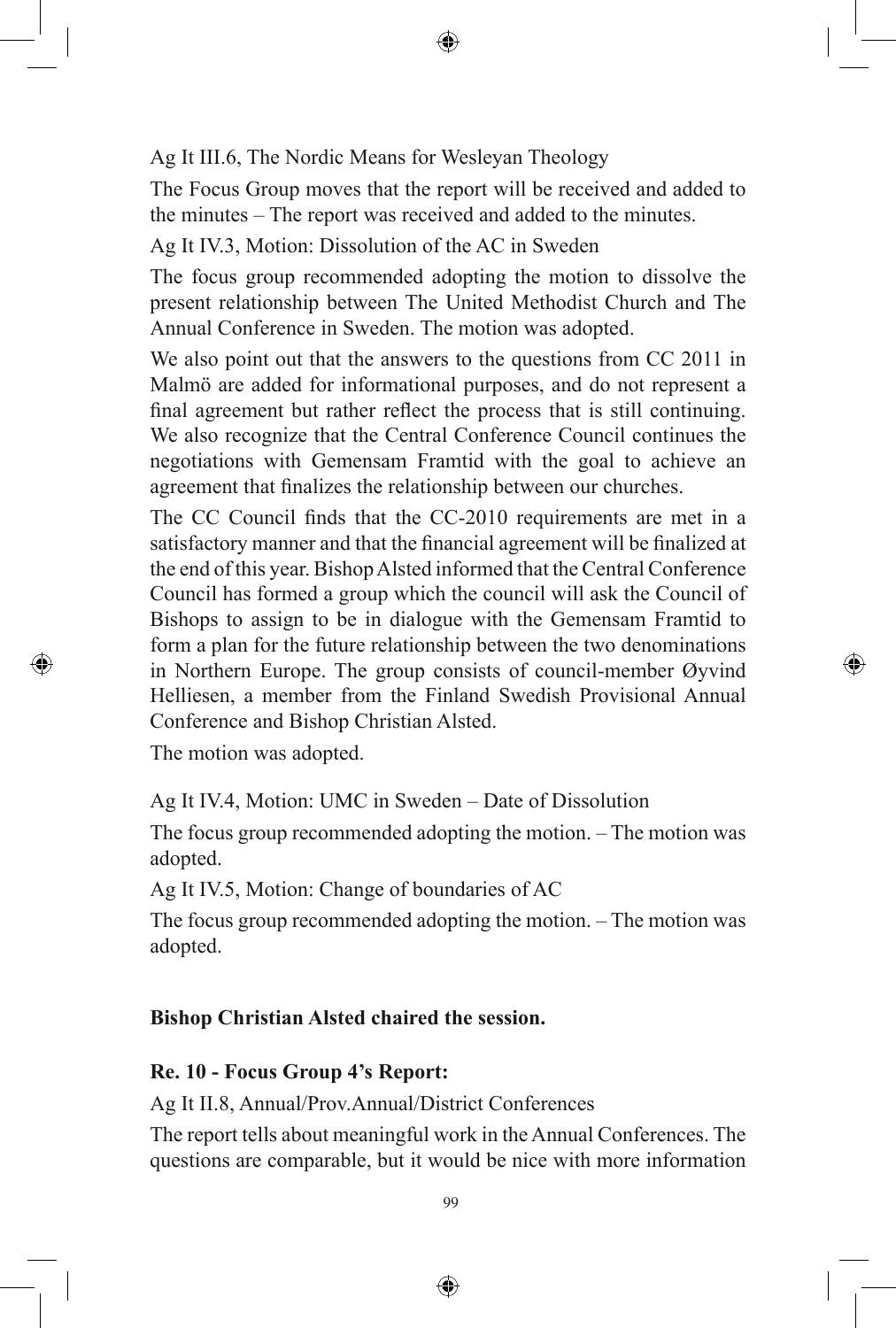that could inspire us and give us opportunities to learn from one another. The church plants are a very positive thing and we hope to have many more new churches in the years to come. The report challenges us with high expectations to carry on a good work.

*We move that the report is received and added to the minutes* – The report was received and added to the minutes.

Ag It II.9, Statistical reports

*We move that the report is received and added to the minutes.* The report was received and added to the minutes.

Ag It II.10, European Board of Drug and Alcohol Concerns

In connection with this report we want to mention that important work with drug and alcohol concerns also has been made locally with local money.

*We move that the report is received and added to the minutes, and underline the goals in the report.*

Håkan Englund moved to repeat 4.b in the Episcopal Address from 2009 as a challenge for the next quadrennium. The motion was adopted; the report was received and added to the minutes.

Ag It II.12, European Methodist Council – e-Academy.

This is the first time we receive a report from the e-Academy. Teaching through the internet is a new way of teaching. The Methodist theological teaching institutions decrease in number and the Methodist e-Academy is important.

*We move that the report is received with appreciation and added to the minutes.* Meeli Tankler moved to amend the Focus Group's comment and add the word "Methodist" before "theological teaching" and "e-Academy". The amendment was adopted and the report received with appreciation and added to the minutes.

Bishop Patrick Streiff, who is one of the initiators of the E-academy, gave an orientation about the development.

Ag It IV.1, Items referred from 2009-CC to the CC Council.

The Central Conference Council asked the Judicial Council for a declaratory decision. The decision states that only the General Conference has the right to establish a Provisional Annual Conference. Thus the question has been removed from the Central Conference. We move to receive the report for information. The report was received and added to the minutes.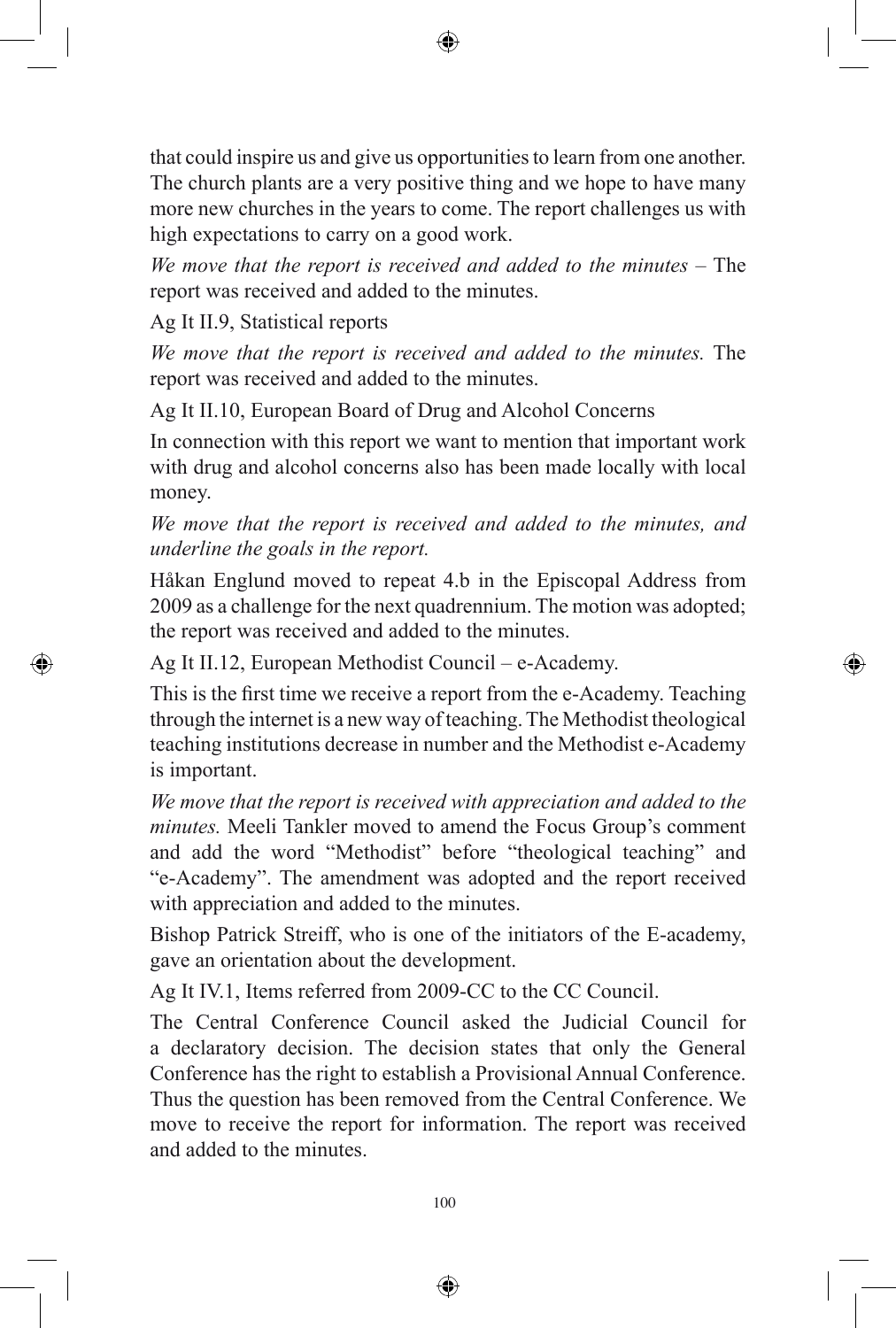Ag It IV.6 Motion: The Northern Europe and Eurasia Book of Discipline and Ag It IV.13,

*We move to adopt the motions with the following amendments*:

1. To change the wording "Reading Guide" to "Introduction". The amendment was approved.

2. To amend the first paragraph of the Introduction with reference to the legislation in  $\S 543.7 \& 16 \& 17$ . The amendment was approved.

3. To amend the final paragraph of the Introduction with reference to §547.3 for stating that the responsibility of the CC Judicial Court to "hear and determine any legality of any action under the adopted portion of the Book of Discipline" also include the interpretation of the Discipline after the directions given in the Introduction. The amendment was approved.

4. To refer the Historical Statement to the committee on the discipline to make the necessary corrections and editorial changes and final approval. The Historical Statement was referred to the Northern Europe and Eurasia Committee on the Book of Discipline for corrections, editorial changes and final approval.

*We move to adopt*

- 1. The adoption of the revised Historical Statement of the Northern Europe and Eurasia Central Conference
- 2. The adoption of the Introduction
- 3. The reaffirmation of previously made adaptations to the Book of Discipline with the deletion of "Sweden" §547.3; "in Sweden Kyrkostyrelsen" in §611 and "Metodistkyrkan i Sverige" §2501.3h and the renumbering of the following subparagraphs of §2501.3, and the addition of "the Northern Europe and Eurasia Central Conference" in §2501.3
- 4. The printing of a supplement to the Book of Discipline composed of the following:
	- a. The Historical Statement
	- b. The Introduction
	- c. Adapted Paragraphs to the Book of Discipline
	- d. The Episcopal Address
	- e. The Laity Address
	- f. The Report of the Central Conference Council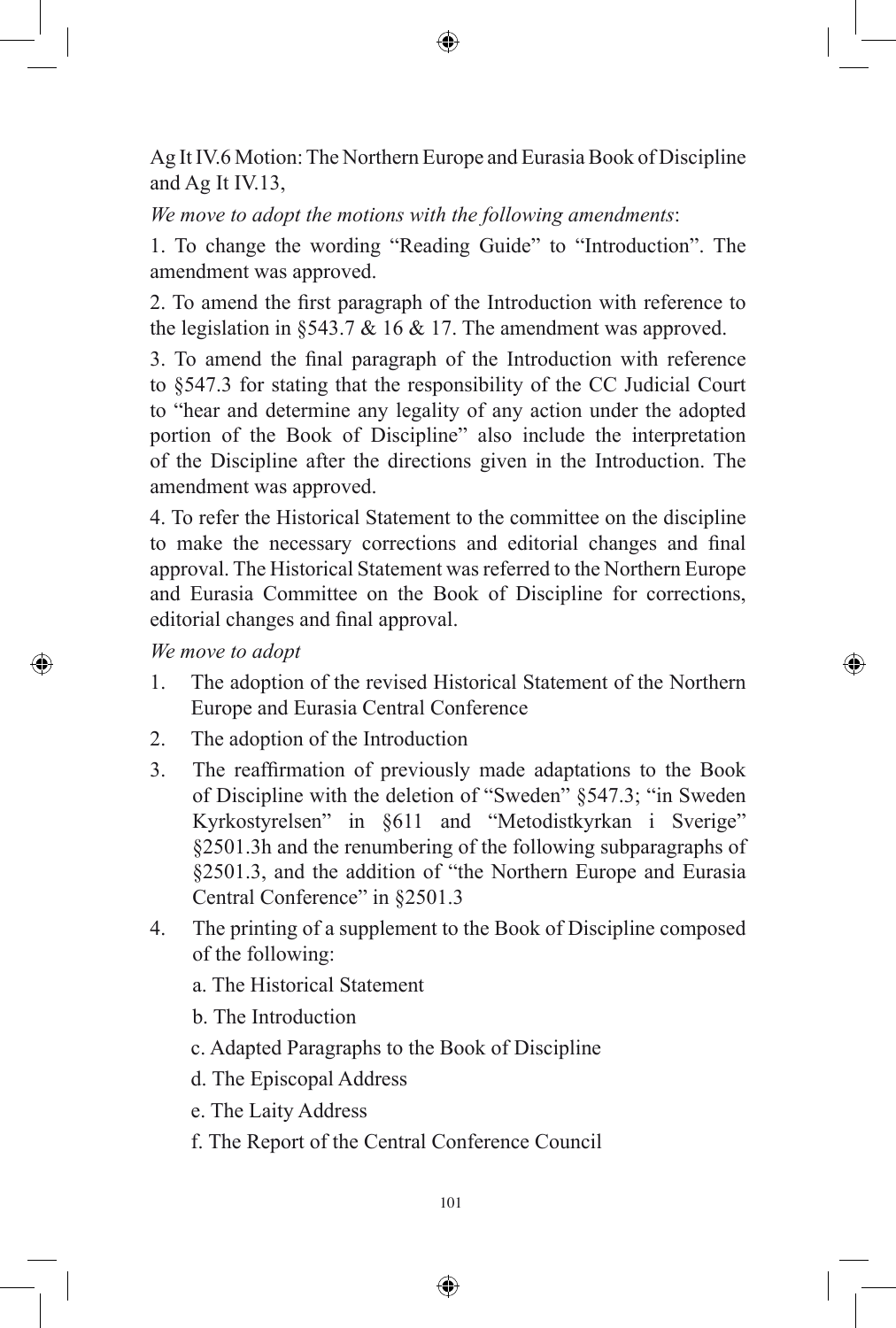g. The Minutes of the 2012 Central Conference h. A Directory The motion as amended by the Focus Group was adopted. Ag It IV.14, Motion: Minutes and report from 2012-CC. *We move to reject this motion.* The motion was rejected.

# **Bishop Christian Alsted chaired the session.**

# **Re 11 - Agenda Item V.2 Elections**

The following elections were presented:

## **Central Conference Council:**

| Council-Member (Substitute)              |                     | Conference          |
|------------------------------------------|---------------------|---------------------|
| Sergei Pugachev (Natalya Prokhorova)     | lay                 | Central Russia      |
| Ole Birch (Jørgen Thaarup)               |                     | clergy Denmark      |
| Finn Bræstrup Karlsen (Rebekka Steinvig) | lay                 | Denmark             |
| Yelena Chudinova (Valentina Sorokina)    | clergy              | ERus. and           |
|                                          |                     | C.Asia              |
| Meeli Tankler (Thea Kant)                | lay                 | Estonia             |
| Taavi Hollman (Üllas Tankler)            | clergy              | Estonia             |
| Gita Medne (Kristine Rozefelde)          | clergy              | Latvia              |
| William Lovelace (Remigijus Matulaitis)  | clergy              | Lithuania           |
| Pasi Runonen (Jori Brander)              | clergy              | Finland-F           |
| Harry Ollila (Monica Lundgren)           | lay                 | Finland-S           |
| Yelena Kitaeva (Fyodor Kim)              | lay                 | NWR and             |
|                                          |                     | <b>Belarus</b>      |
| Berit Westad (Jan-Erik Hansen)           | lay                 | Norway              |
| Øyvind Helliesen (Steinar Hjerpseth)     | clergy              | Norway              |
| Hilde Marie Ø.                           |                     |                     |
| Movafagh (Torill Langbråthen)            | clergy              | Norway              |
| Per-Endre Bjørnevik (Audun Westad)       | lay                 | Norway              |
| Alexander Kozorezov (Valentina Stavrova) |                     | clergy South Russia |
| Vasylina Babych (Vladimir Khabriko)      | Ukraine and Moldova |                     |

The following nominees were elected:

# **NEECC Youth Council:**

Audun Westad Norway Jennie Mörk Finland-S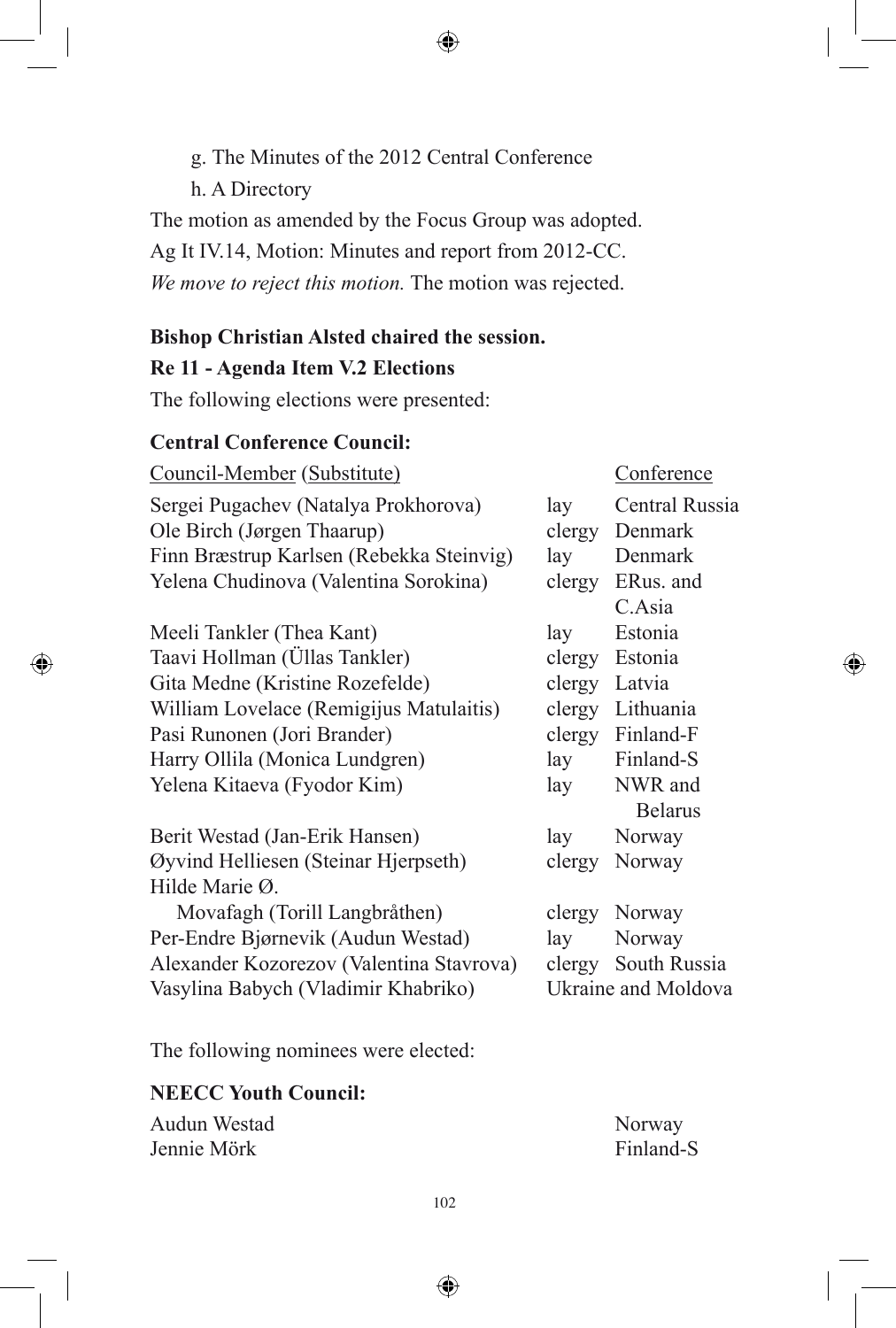Marjana Luist Estonia Gunta Grina-Sologuba Latvia Anton Mingus Eurasia

#### **European Methodist Council:**

Øyvind Helliesen, Jørgen Thaarup, Meeli Tankler, Natalia Prokhorova + the two bishops.

#### **Fund for Mission in Europe:**

The General Secretary of the AC Board of Global Ministries in Norway, Øyvind Aske

#### **NEECC Judicial Court:**

| Ove Sørensen                    | Denmark             |
|---------------------------------|---------------------|
| Prijt Tamm                      | Estonia             |
| Leif-Göte Björklund             | Finland-F/Finland-S |
| Steinar Hjerpseth (Ivar Granum) | Norway              |
| Oleg Starodubets                | Russia C/NW/E/S     |

#### **NEECC Committee on Investigation:**

| Ove Sørensen        | Denmark |
|---------------------|---------|
| Jon-Erik Bråthen    | Norway  |
| Leif-Göte Björklund | Finland |
| Aleksandr Pererva   | Eurasia |

#### **European Board of Alcohol and Drug Concerns:**

| Karen Brogaard, Denmark       | (Nordic and Baltic) |
|-------------------------------|---------------------|
| Ole Martin Andreassen, Norway | (Nordic and Baltic) |
| Stanislav Prokhorov           | (Eurasia)           |
| Vladimir Ditmar               | (Eurasia)           |
|                               |                     |

**European Lay Seminar:** Vigdis-Merete Rønning, Norway

**World Methodist Council:** Bishop Christian Alsted and Jørgen Thaarup (funded by Denmark AC)

**The Conference of European Churches:** Bishop Christian Alsted

#### **Nominated to be elected by the Council of Bishops:**

**General Board of Global Ministry:** Tove Odland. **Connectional Table:** Ole Birch.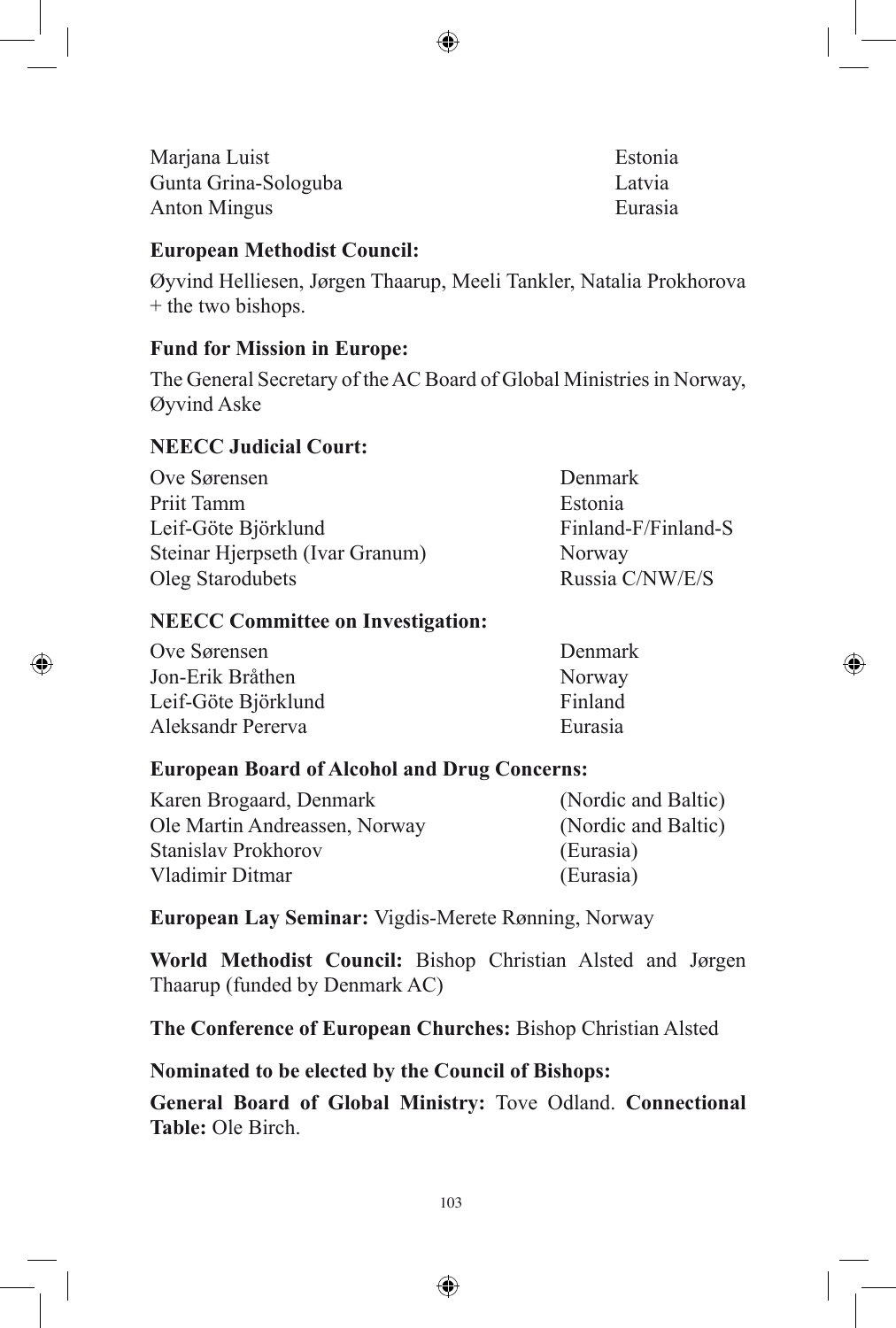## **Re. 6 - Agenda Item II.1 and II.2 the Episcopal and Laity Addresses**

It was agreed to continue the holy conferencing on the Episcopal and Laity addresses. The conference divided itself into small groups where there was continued conversation and prayer. The groups were asked to bring further emphasis and recommendations, to add to or to sharpen the sentences the conference had previously decided on. In the plenary several insights were shared. There were some suggestions to sharpen the wording in the sentences previously decided on. Furthermore there was conversation on whether to have a slogan to express a main focus deriving from the addresses and the discussion, and a few suggestions for slogans were discussed. However none of the suggestions received sufficient support to have consensus in the conference, and finally the conference decided not to add or change anything in its decisions concerning the Episcopal and Laity addresses, but to confirm its earlier decisions. (See above Re.6, "Discussion in Plenum").

#### **Bishop Hans Växby chaired the session.**

#### **Re 12 - Closing Matters:**

Berit Westad informed of the work of the General Commission of the Status and Role of Women.

Next Central Conference, Berit Westad invited to the next Central Conference in Norway.

The resigning council members: Elisabeth Englund, Håkan Englund, Bimbi Ollberg, Fredrik Wegelius, Tarmo Lilleoja, Henning Bjerno were greeted by bishop Christian Alsted and received a small gift in acknowledgement of their work in the Central Conference Council. The conference expressed its appreciation by applause.

Bishop Christian Alsted gave words of appreciation and gifts to the local planning committee and the Šanciai United Methodist Church. The conference expressed its appreciation by applause.

Helen Lovelace expressed the Local Committees satisfaction with the conference and gave information about the lunch reception for Bishop Eduard Khegay.

Bishop Charles Crutchfield and Mrs. Karen Crutchfield were greeted by bishop Christian Alsted with words of appreciation and they received flowers and a gift from Lithuania. The conference expressed its appreciation by applause.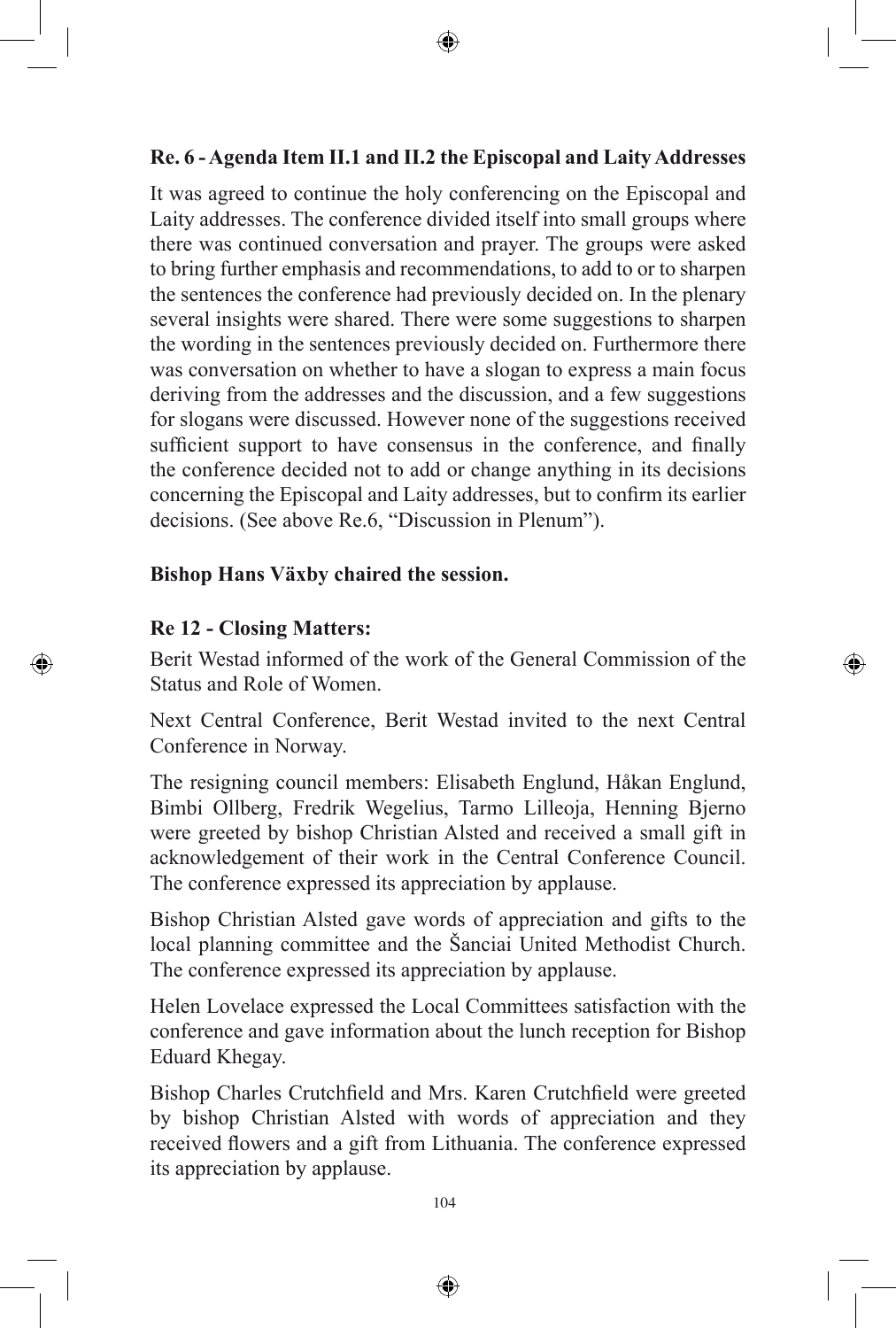Bishop Christian Alsted expressed great appreciation for the ministry of his assistant Lilli Uth, who has done a significant part of the preparation of the Central Conference and been in charge of the administration of the Central Conference in the past quadrennium. The conference expressed its appreciation by applause.

Bishop Patrick Streiff found the Episcopal and Laity Addresses to be very significant, he said, he would be looking forward to see how these reports will affect the work in the conferences. The results from last Central Conference about creating new faith communities were remarkable.

Bishop Växby expressed his satisfaction with the conference, and the conference expressed their appreciation of the Episcopal leadership of this Central Conference.

Secretary Lilli Uth informed the conference that electronic evaluation will come from the Episcopal Office in Copenhagen via email.

The session was closed in prayer.

| Secretaries:                                                 | Lilli Uth                   | Tarmo Lilleoja |
|--------------------------------------------------------------|-----------------------------|----------------|
| Persons to check the minutes: Jørgen Thaarup Monica Lundgren |                             |                |
| Presiding bishops:                                           | Christian Alsted Hans Växby |                |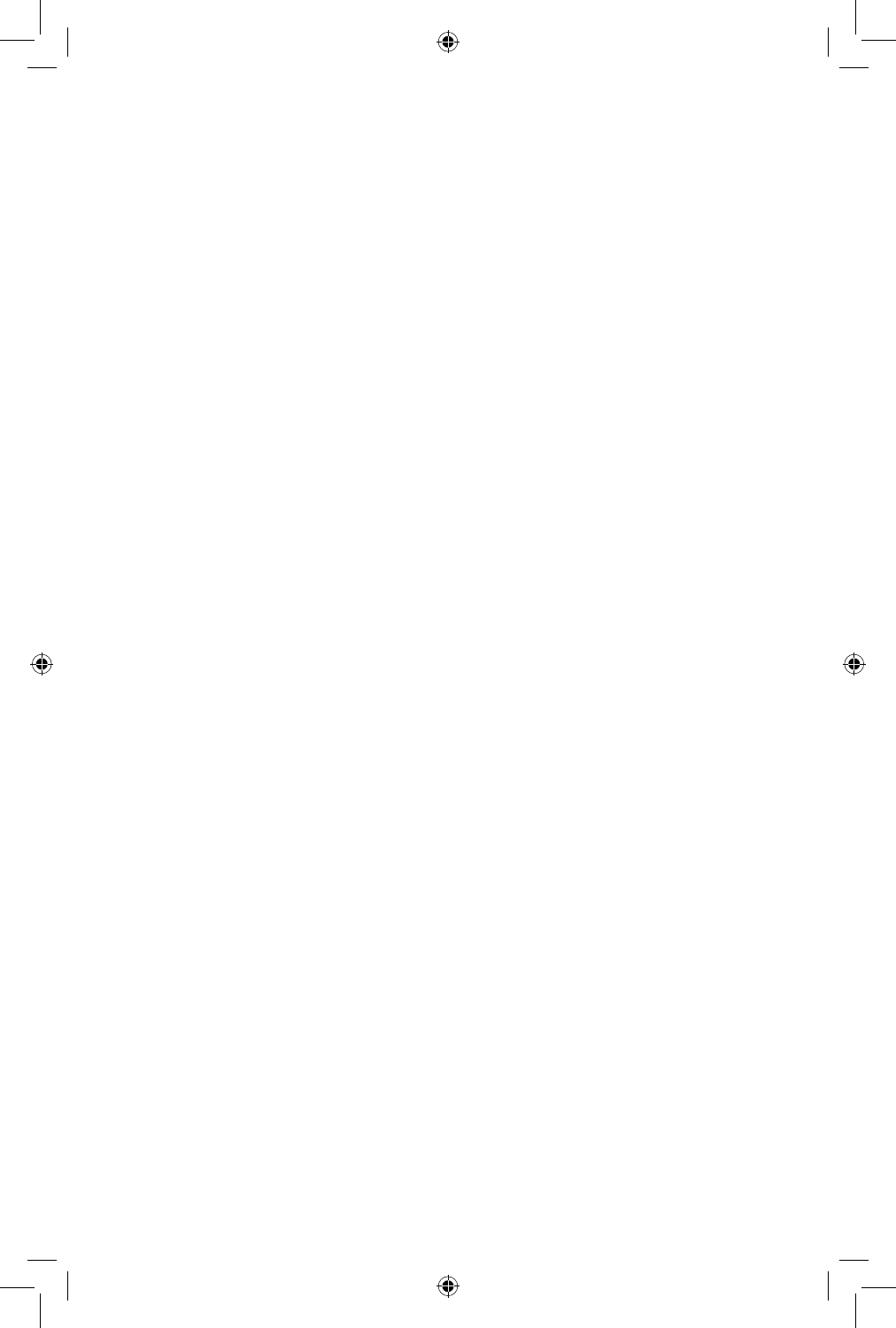# **Directory**

#### **Northern Europe and Eurasia Central Conference**

**Address:** Rigensgade 21A, Box 2092, DK-1013 Copenhagen K, Denmark **Phone:** +45 51 33 14 77

**E-mail**: office@umc-ne.org, **Web site**: www.umc-northerneurope.org

# **Episcopal Offices:**

## NORDIC and BALTIC EPISCOPAL AREA

**Address:** Rigensgade 21A, Box 2092, DK-1013 Copenhagen K, Denmark **Phone:** +45 51 33 14 77, **E-mail**: office@umc-ne.org, **Web site**: www.umc-ne.org **Bishop:** Christian Alsted, **Phone**: +45 27 20 46 96, **E-mail**: bishop@umc-ne.org **Bishop's assistant:** Lilli Uth, **E-mail**: lu@umc-ne.org

#### EURASIA EPISCOPAL AREA

**Address**: Khamonichesky val 24, stroenie 2, Moscow 119048, Russia **Phone:** +7 495 961 3458 **E-mail**: office@umc-eurasia.ru, **Web site:** www.umc-eurasia ru **Bishop:** Eduard Khegay, **Phone:** +7 916 567 5281, **E-mail** bishop. eduard@umc-eurasia ru **Bishop's assistant**: **E-Mail:** office@umc-eurasia ru

Retired bishops:

**Bishop Øystein Olsen**, Wessels veg 7B, N-2005 Rælingen, Norway. **Phone**: +47 481 88 931. **E-mail**: oeol@online no

**Bishop Hans Växby**, Kivipyykintie 6 E 37, FIN-00710 Helsingfors, Finland. **Phone**: +358 40 081 1873. **E-mail**: hans.vaxby@pp.inet.fi

# **Head Offices Nordic and Baltic Area:**

**Denmark** - Metodistkirken i Danmark Address: Stokhusgade 2, DK-1317 København K, Denmark Phone +45 33 12 96 06, E-mail: landsledelse@metodistkirken.dk, Web site: www.metodistkirken.dk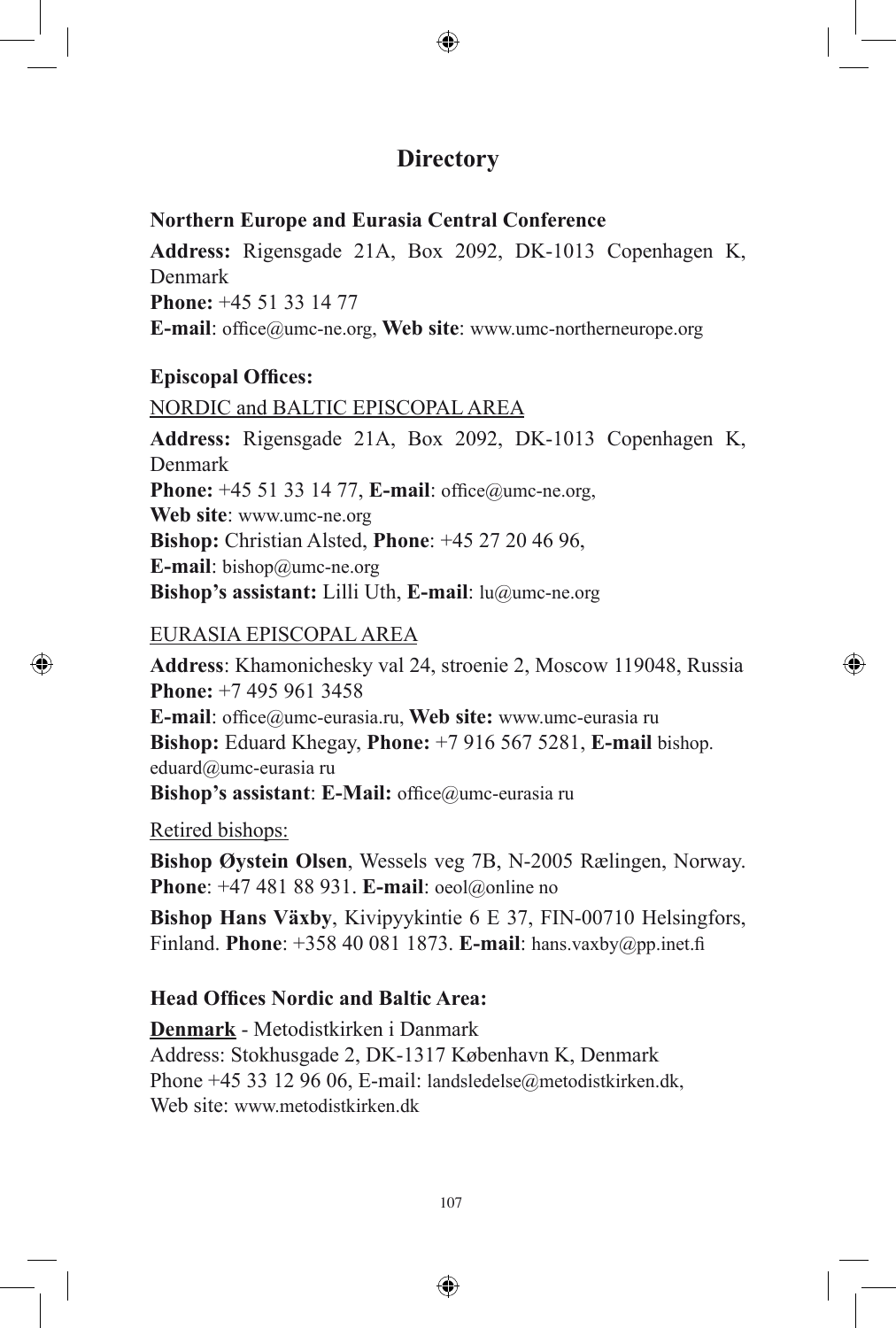**Estonia** - Eesti Metodisti Kirik Address: Narva mnt. 51, EE-10152 Tallinn, Estonia Phone: +372 66 88 497, E-mail: keskus@metodistikirik.ee, Web site: www.metodistikirik.ee

**Latvia District -** Latvijas Apvienota Metodistu Baznica Address: Akas iela 13, LV-1011 Riga, Latvija Phone: +371 6731 1442, E-mail: gitamednis@aol.com, Web site: www metodisti.lv

**Lithuania District -** Lietuvos Jungtiné Metodistu Baznycia Address: J. Naugardo g. 8, LT-44280 Kaunas, Lithuania Phone:  $+37037323588$ , E-mail: whlovelace@gmail.com, Web sites: www.jmb.lt

**Finland F** - Suomen Metodistikirkko Address: Punavuorenkatu 2 B, FIN-00120 Helsinki, Finland Phone: +358 9 628 135 E-mail: suomen@metodistikirkko.fi, Web site: www metodistikirkko.fi

**Finland S -** Finlands svenska metodistkyrka Address: Apollogatan 5, FIN-00100 Helsingfors, Finland Phone: +358 9 449 874 E-mail: kyrkostyrelsen@metodistkyrkan.fi, Web site: www metodist.fi

**Sweden District** - Methodister i Sverige Address: Nils-Gustav Sahlin, Perbogatan 6, S-811 32 Sandviken Phone: +46 26252 433. E-Mail: ng.sahlin@gmail.com Web site: www.metodister.se

**Norway -** Metodistkirken i Norge Address: Postboks 2744 St. Hanshaugen, N-0131 Oslo, Norway Phone: +47 23 33 27 00 E-mail: hovedkontoret@metodistkirken.no, Web site: www. metodistkirken no

# **Head Offices Eurasia Episcopal Area Central Russia**

Address: Khamovnicheskiy val 24, stroenie 2, Moscow, 119048, Russia Phone:  $+7$  495 961 3458, E-mail: pugachev sergei@mail.ru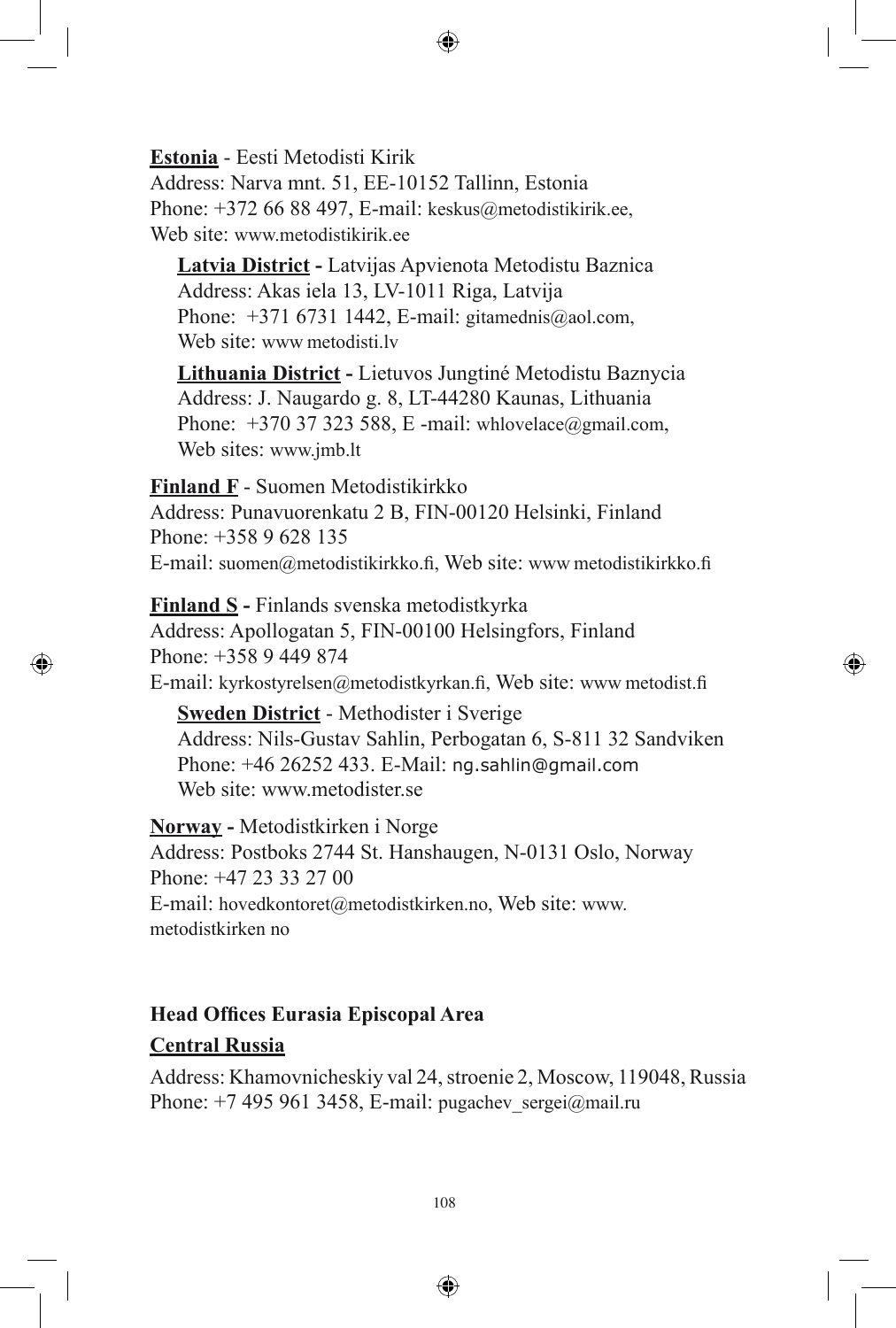## **Eastern Russia and Central Asia**

Address: Molodogvardeyskaya street, h 16/2, apt. 12, Komsomolskon-Amur 681000, Russia Phone: +7 914 775 9842, E-mail: oleg333@mail.ru

#### **Northwest Russia and Belarus**

Address: UMC Stremleniye, Tsimbalina street, h. 34, St. Petersburg, 192148, Russia. Phone: +7 906 241 3381, E-mail: andkimUMC@ yandex ru

#### **Southern Russia**

Address: Kholzunova street, h. 58, apt. 139, Voronezh, 394053 Russia Phone:  $+79030307690$ , E-mail: kopaev.lip@mail.ru

#### **Ukraine and Moldova**

Address: Jmerinska str. 32a, komnata 88, Kiev, Ukraine 03148 Phone: +38 063 5201 757, E-mail: istochnik2000@gmail.com

# **Northern Europe and Eurasia Central Conference Council: Eurasia Area Group:**

Bishop Eduard Khegay, bishop.eduard@umc-eurasia ru Chair Episcopal Committee: Yelena Chudinova, East Russia and Central Asia, mchurch@mail.tomsknet.ru Sergei Pugachev, Central Russia, pugachev sergei@mail ru Yelena Kitaeva, Northwest Russian and Belarus, soultan@rambler ru Alexander Kozorezov, South Russia, mikulishvasya@mail.ru Vasilina Babych, Ukraine and Moldova, Vasylyna.babych@gmail.com

#### **Nordic and Baltic Area Group:**

Bishop Christian Alsted, bishop@umc-ne.org Chair Episcopal Committee: Berit Westad, Norway, berit.westad@ ebnett.no Øyvind Helliesen, Norway, oyvind.helliesen@metodistkirken no Hilde Marie Øgreid Movafagh, Norway, hildemarie@movafagh.no Per-Endre Bjørnevik, Norway, per-endre.bjornevik@lyse net Ole Birch, Denmark, ole.birch@mail.dk Finn Bræstrup Karlsen, Denmark, fjkarlsen@gmail.com Taavi Hollman, Estonia, taavi hollman@gmail.com Meeli Tänkler, Estonia, mt.tankler@mail.ee Pasi Runonen, Finland-F, pasi.runonen@metodistikirkko.fi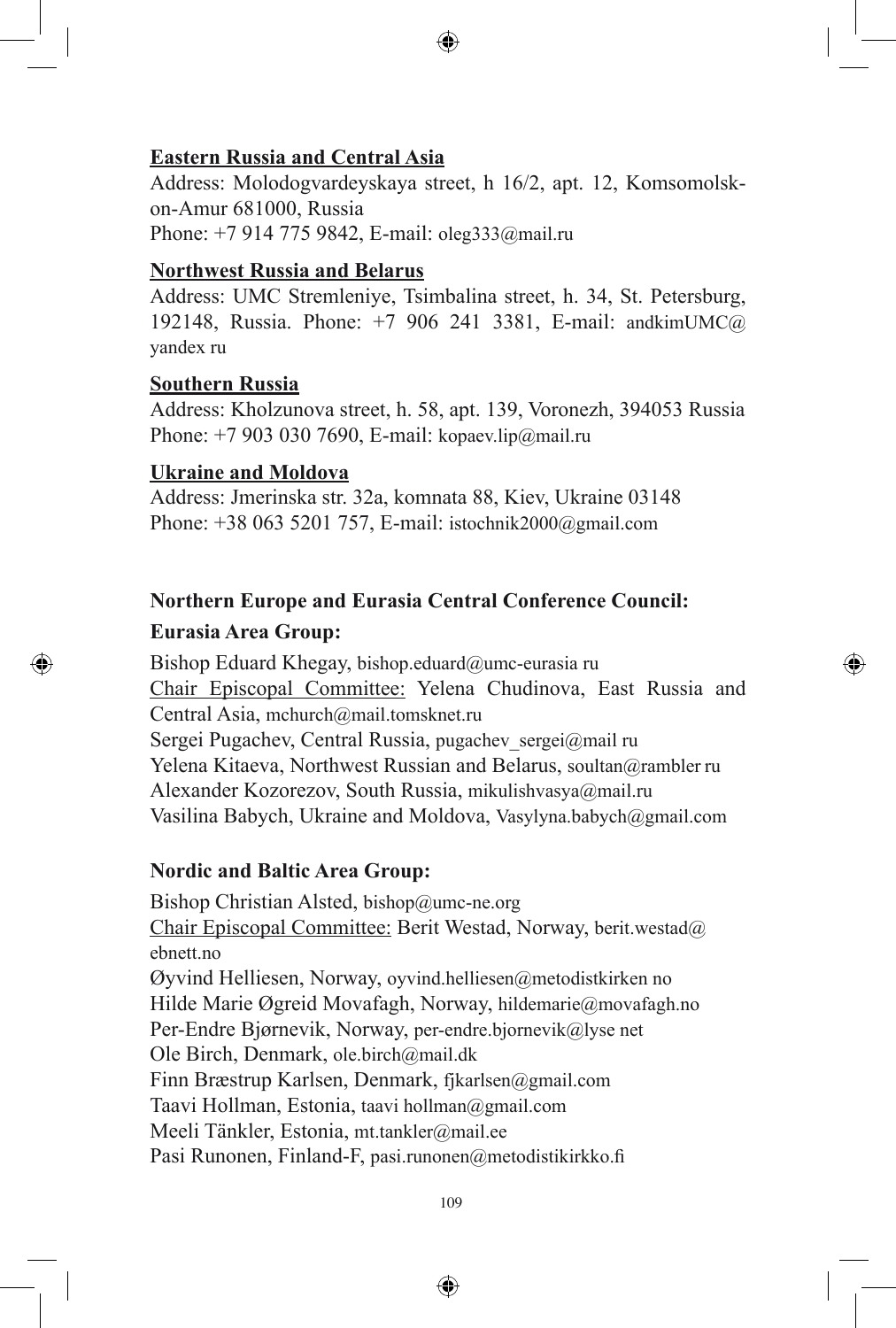Harry Ollila, Finland-S, harry.ollila@gmail.com Gita Medne, Latvia, gitamednis@aol.com William Lovelace, Lithuania, whlovelace@gmail.com

# **Northern Europe and Eurasia Central Conference Youth council**

Chair: Audun Westad, audunwestad@gmail.com

## **Representatives on boards and agencies:**

## **Elected by General Conference or the Council of Bishops:**

General Board of Finance and Administration: Per-Endre Bjørnevik, Norway (2012) General Commission of Status and Role of Women: Berit Westad, Norway (2012) General Board of Global Ministry: Tove Odland, Norway (2008) General Board of Higher Education and Ministry: Sergei Nikolaev, Russia (substitute of Hans Martin Niethammer, Germany) General Board of Church and Society: Bishop Christian Alsted, (BoD) Connectional Table: Ole Birch, Denmark (2012) Standing Committee on Central Conference Matters: Sergei Nikolaev (Russia), Andreas Elfving (Finland), Bishop Christian Alsted Africa University: Jørgen Thaarup, Denmark (2012) United Methodist Publishing House: Bishop Eduard Khegey, (BoD) Commission on the General Conference: Audun Westad, Norway (2012), Bishop Christian Alsted (BoD) Commission on Central Conference Theological Education: Sergei Nikolaev, Russia United Methodist Men: Tarmo Lilleoja, Estonia (2012)

## **World:**

World Methodist Council (the 2012-2016 quinquennium): Bishop Christian Alsted (NE&ECC), Jørgen Thaarup (Denmark) World Council of Churches: (General Assembly 2013) Bishop Christian Alsted (CoB)